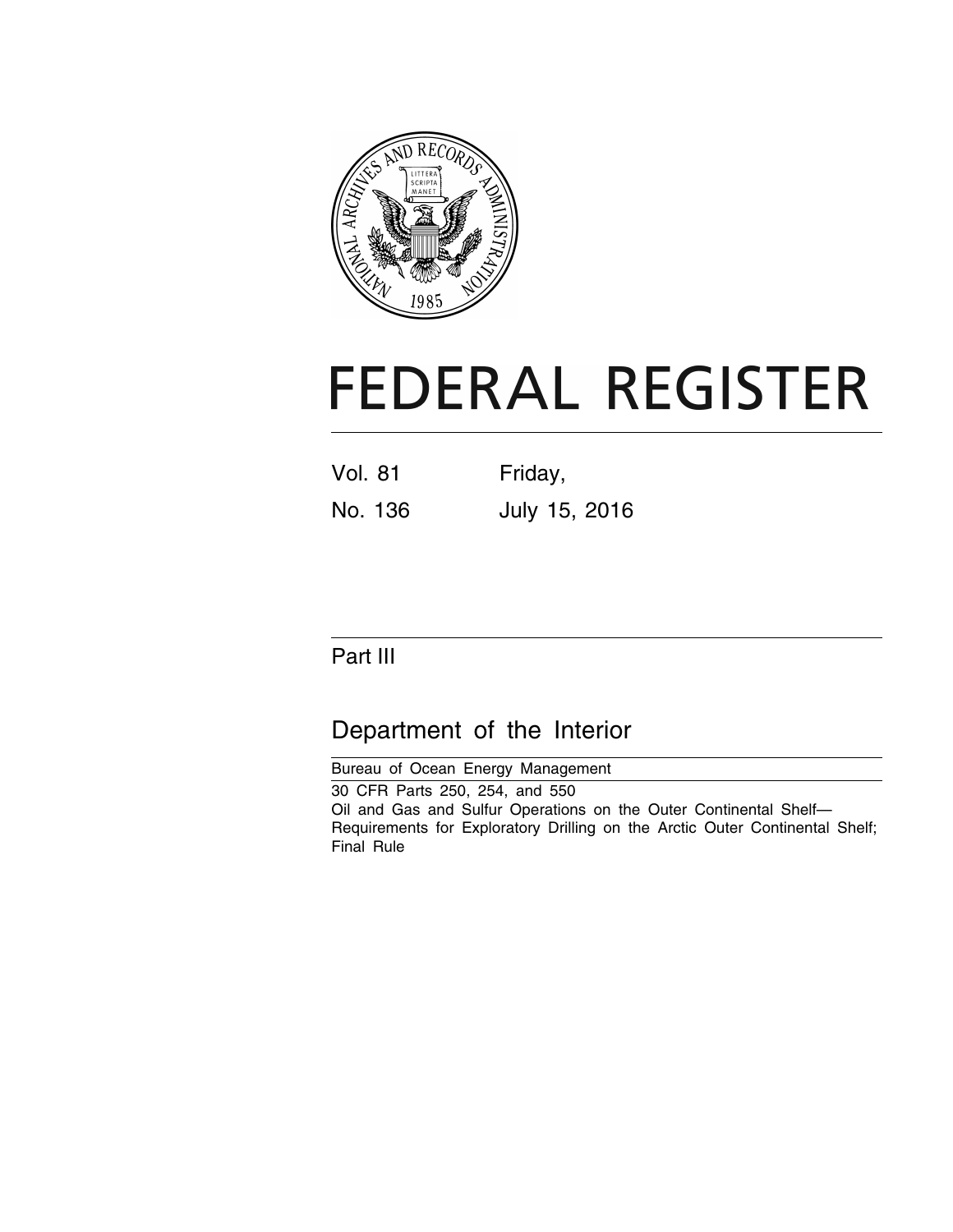# **DEPARTMENT OF THE INTERIOR**

**Bureau of Safety and Environmental Enforcement** 

**30 CFR Parts 250, 254, and 550** 

**Bureau of Ocean Energy Management** 

# **30 CFR Part 550**

**[Docket ID: BSEE–2013–0011; 16XE1700DX EX1SF0000.DAQ000 EEEE500000]** 

#### **RIN 1082–AA00**

# **Oil and Gas and Sulfur Operations on the Outer Continental Shelf— Requirements for Exploratory Drilling on the Arctic Outer Continental Shelf**

**AGENCY:** Bureau of Safety and Environmental Enforcement (BSEE); Bureau of Ocean Energy Management (BOEM), Interior.

#### **ACTION:** Final rule.

**SUMMARY:** The Department of the Interior (DOI or the Department), acting through BOEM and BSEE, is revising and adding new requirements to regulations for exploratory drilling and related operations on the Outer Continental Shelf (OCS) seaward of the State of Alaska. This final rule focuses solely on the OCS within the Beaufort Sea and Chukchi Sea Planning Areas (Arctic OCS). The Arctic region is characterized by extreme environmental conditions, geographic remoteness, and a relative lack of fixed infrastructure and existing operations. This final rule is designed to help ensure the safe, effective, and responsible exploration of Arctic OCS oil and gas resources, while protecting the marine, coastal, and human environments, and Alaska Natives' cultural traditions and access to subsistence resources.

**DATES:** This rule becomes effective on September 13, 2016.

The incorporation by reference of certain publications listed in the rule is approved by the Director of the Federal Register as of September 13, 2016.

**ADDRESSES:** Comments and material received from the public, as well as documents mentioned in this preamble as being available in the docket, are part of docket BSEE–2013–0011 and are available for inspection or copying at the Docket Management Facility (M–30), U.S. Department of Transportation, West Building Ground Floor, Room W12–140, 1200 New Jersey Avenue SE., Washington, DC 20590, between 9 a.m. and 5 p.m., Monday through Friday, except Federal holidays. You may also find this docket on the Internet by going

to *[http://www.regulations.gov,](http://www.regulations.gov)* and searching for BSEE–2013–0011.

Materials incorporated by reference in this final rule may be inspected by appointment at BOEM and BSEE Headquarters, 45600 Woodland Road, Sterling, Virginia 20166, or at the BOEM and BSEE Alaska Regional Offices, 3801 Centerpoint Drive, Suite 400 or Suite 500, Anchorage, Alaska 99503, between 9 a.m. and 5 p.m., Monday through Friday, except Federal holidays. To make an appointment, call (202) 258– 1518.

**FOR FURTHER INFORMATION CONTACT:**  Mark E. Fesmire, BSEE, Alaska Regional Office, *[mark.fesmire@bsee.gov,](mailto:mark.fesmire@bsee.gov)* (907) 334–5300; John Caplis, BSEE, Oil Spill Preparedness Division, *[john.caplis@](mailto:john.caplis@bsee.gov) [bsee.gov,](mailto:john.caplis@bsee.gov)* (703) 787–1364; or David Johnston, BOEM, Alaska Regional Office, *[david.johnston@boem.gov,](mailto:david.johnston@boem.gov)* (907) 334–5200. To see a copy of any relevant information collection request submitted to Office of Management and Budget (OMB), go to *[http://](http://www.reginfo.gov) [www.reginfo.gov](http://www.reginfo.gov)* (select Information Collection Review).

#### **SUPPLEMENTARY INFORMATION:**

#### **Executive Summary**

Although there is currently a comprehensive OCS oil and gas regulatory program, there is a need for new and revised Arctic-specific regulatory measures for exploratory drilling conducted by floating drilling vessels and ''jack-up rigs'' (collectively known as mobile offshore drilling units or (MODU)) in the Beaufort Sea and Chukchi Sea Planning Areas (defined in this final rule as the Arctic OCS). The United States (U.S.) Arctic region, as recognized and defined in the U.S. Arctic Research and Policy Act of 1984, as amended, encompasses an extensive marine and terrestrial area; however, this final rule focuses solely on the OCS within the Beaufort Sea and Chukchi Sea Planning Areas.

On February 24, 2015, BOEM and BSEE published a Notice of Proposed Rulemaking (NPRM) in the **Federal Register** entitled, ''Oil and Gas and Sulfur Operations in the Outer Continental Shelf—Requirements for Exploratory Drilling on the Arctic Outer Continental Shelf'' (80 FR 9916). We received 1,311 letters to the docket, from over 100,000 individual commenters on the NPRM. Additionally, BOEM and BSEE engaged in Government-to-Government Tribal consultations and Government-to-Alaska Native Claims Settlement Act (ANCSA) Corporations consultations prior to and after publication of the NPRM, to discuss the subject matter of

the proposed rule and to solicit input on the development of the final rule. In the development of the NPRM and this final rule, BOEM and BSEE undertook extensive environmental and safety reviews of potential oil and gas operations on the Arctic OCS. After considering comments on the NPRM, Tribal and other consultations, the environmental analysis, and DOI's direct experience from Shell's 2012 and 2015 Arctic operations, BOEM and BSEE concluded that finalizing additional exploratory drilling regulations will enhance existing regulations and is appropriate for establishing a more holistic Arctic OCS oil and gas regulatory framework.

The U.S Arctic region is known for its oil and gas resource potential, its vibrant ecosystems, and the Alaska Native communities, which rely on the Arctic's resources for subsistence use and cultural traditions. The region is characterized by extreme environmental conditions, geographic remoteness, and a relative lack of fixed infrastructure and existing operations. These are key factors in considering the feasibility, practicality, and safety of conducting offshore oil and gas activities on the Arctic OCS. This final rule will help to ensure that Arctic OCS exploratory drilling operations are conducted in a safe and responsible manner while taking into account the unique conditions of Arctic OCS drilling activities and Alaska Natives' cultural traditions and access to subsistence resources.

This final rule adds to and revises existing regulations in 30 CFR parts 250, 254, and 550 for Arctic OCS oil and gas activities and focuses on exploratory drilling activities that use MODUs and related operations during the Arctic OCS open-water drilling season. The final rule does not preclude exploratory drilling on the Arctic OCS conducted in the future using other drilling technologies (*e.g.,* use of a land rig on grounded or land-fast ice). Exploratory drilling operations using technologies other than MODUs are outside the scope of the final rule and would be evaluated under the existing OCS oil and gas regulatory program, as may be amended. The final regulations address a number of important issues and objectives, including ensuring that each operator:

1. Designs and conducts exploration programs in a manner that accounts for Arctic OCS conditions;

2. Develops an integrated operations plan (IOP) that addresses all phases of its proposed Arctic OCS exploration program, and submits the IOP to BOEM at least 90 days in advance of filing its Exploration Plan (EP);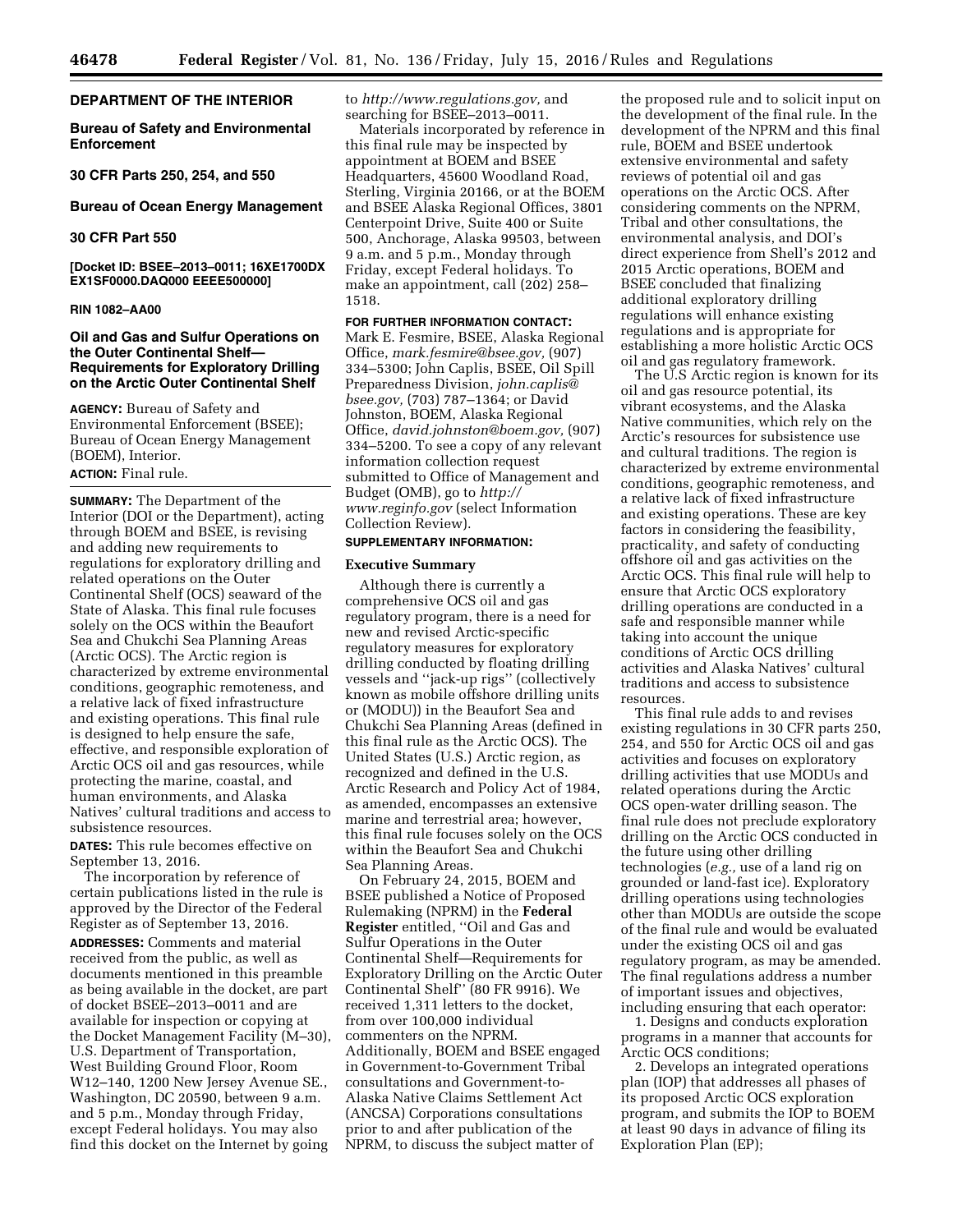3. Has access to, and the ability to promptly deploy, Source Control and Containment Equipment (SCCE) while drilling below, or working below, the surface casing;

4. Has access to a separate relief rig located in a geographic position to be able to timely drill a relief well under the conditions expected at the site in the event of a loss of well control;

5. Has the capability to predict, track, report, and respond to ice conditions and adverse weather events;

6. Effectively manages and oversees contractors; and,

7. Develops and implements an Oil Spill Response Plan (OSRP) that is designed and executed in a manner that accounts for the unique Arctic OCS operating environment, and has the necessary equipment, training, and personnel for oil spill response on the Arctic OCS.

The final rule furthers the Nation's stewardship of the Arctic's environment and resources, and establishes specific operating models and requirements for the extreme, changing conditions that exist on the Arctic OCS. The regulations will require comprehensive planning of operations, especially for emergency response and safety systems. A goal of the final rule is to encourage the identification of operational risks early in the planning process and to

encourage operators to plan for how to avoid and/or mitigate those risks. The requirements in the final rule also aim to ensure that plans meet the challenges presented by Arctic conditions and are executed in a safe and environmentally protective manner.

#### **Table of Contents**

# I. Introduction

- A. Resource Potential
- B. Integrated Arctic Management
- C. Overview of Regulations
- D. Costs and Benefits of Final Rule E. Availability of Incorporated Documents for Public Viewing
- F. Summary of Documents Incorporated by Reference
- II. Background
- A. Statutory and Regulatory Overview B. Factual Overview of the Arctic OCS Region
- III. Regulations for Arctic OCS Exploratory Drilling
	- A. Measures That Address Recommendations
	- B. Approval of Alternative Procedures or Equipment
	- C. IOP Requirement
	- D. SCCE and Relief Rig Capabilities
	- E. Planning for the Variability and Challenges of the Arctic OCS Conditions
	- F. Arctic OCS Oil Spill Response Preparedness
	- G. Reducing Pollution From Arctic OCS Exploratory Drilling Operations
	- H. Oversight, Management, and Accountability of Operations and
	- Contractor Support

# LIST OF ACRONYMS AND REFERENCES

- IV. Section-By-Section Discussion of Changes and Comments
	- A. Summary of Key Changes From the NPRM
	- B. Discussion of and Responses to Comments
	- 1. General Comments
	- 2. Definitions
	- 3. Additional Regulations by BOEM
	- 4. Additional Regulations by BSEE
	- C. Discussion of Comments on the Initial RIA
	- D. Arctic Exploratory Drilling Process Flowchart
	- E. Conclusion
- V. Procedural Matters
	- A. Regulatory Planning and Review (E.O. 12866 and E.O. 13563)
	- B. E.O. 12866
	- C. E.O. 13563
	- D. Regulatory Flexibility Act
	- E. Unfunded Mandates Reform Act of 1995 (UMRA)
	- F. Takings Implication Assessment
	- G. Federalism (E.O. 13132)
	- H. Civil Justice Reform (E.O. 12988)
	- I. Consultation With Indian Tribes (E.O. 13175)
	- J. E.O. 12898—Environmental Justice
	- K. Paperwork Reduction Act (PRA)
	- L. National Environmental Policy Act of 1969 (NEPA)
	- M. Data Quality Act
	- N. Effects on the Nation's Energy Supply (E.O. 13211)
	- O. Clarity of This Regulation

#### **List of Acronyms and References**

60-Day Report ................................. Report to the Secretary of the Interior, Review of Shell's 2012 Alaska Offshore Oil and Gas Exploration Program.<br>Area Contingency Plans. ACPs ............................................... Area Contingency Plans. AEWC ............................................. Alaska Eskimo Whaling Commission. Alaska Native Claims Settlement Act.<br>Application for Permit to Drill. APD ................................................. Application for Permit to Drill. API .................................................. American Petroleum Institute. APM ................................................ Application for Permit to Modify. Arctic OCS ...................................... OCS within the Beaufort Sea and Chukchi Sea Planning Areas. Best Available and Safest Technology.<br>Bureau of. BOEM .............................................. Bureau of. BOP ................................................. Blowout Preventer. Bureau of Safety and Environmental Enforcement.<br>Conflict Avoidance Agreement. CAA ................................................. Conflict Avoidance Agreement. CAP ................................................. Corrective Action Plan. CFR ................................................. Code of Federal Regulations. Critical Operations and Curtailment Plan.<br>Clean Water Act. CWA ................................................ Clean Water Act. Department ..................................... Department of the Interior. DOCD .............................................. Development Operations Coordination Document. DOI .................................................. Department of the Interior. DPP ................................................. Development and Production Plan. EA ................................................... Environmental Assessment. E.O. ................................................. Executive Order. E.O. 13580 Alaska Energy Permitting IWG. Interagency Working Group on Coordination of Domestic Energy Development and Permitting in Alaska. EP ................................................... Exploration Plan. EPA ................................................. Environmental Protection Agency. ESA ................................................. Endangered Species Act. FOSC .............................................. Federal On Scene Coordinator. HPHT .............................................. High Pressure High Temperature. International Association of Classification Societies.<br>Incorporation by Reference. IBR .................................................. Incorporation by Reference. IC ..................................................... Information Collection.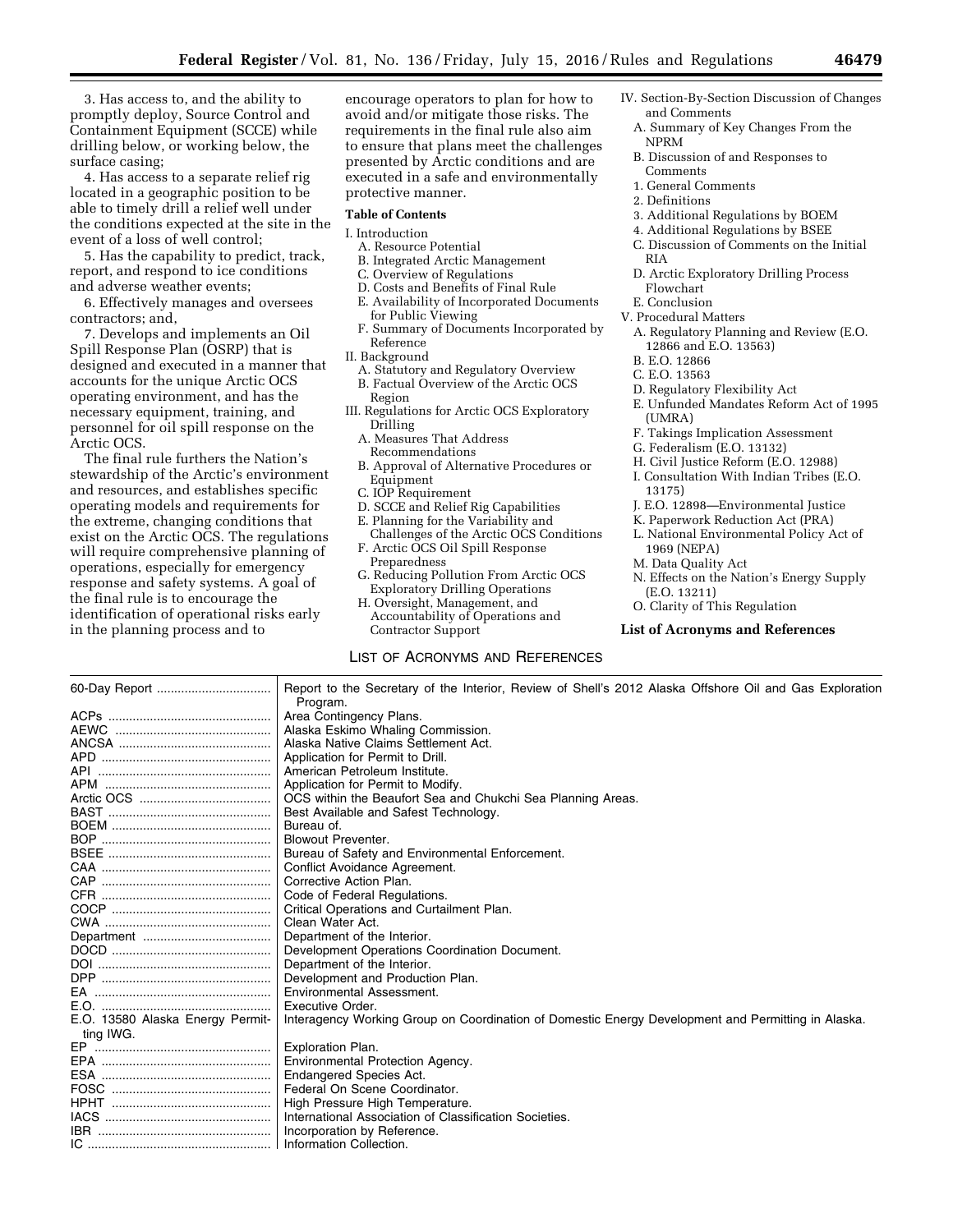# LIST OF ACRONYMS AND REFERENCES—Continued

| Inupiat Community of the Arctic Slope.                                             |
|------------------------------------------------------------------------------------|
| Incident Command System.                                                           |
| International Electrotechnical Commission.                                         |
| Incident Management Handbook.                                                      |
| International Maritime Organization.                                               |
| Ice Management Plan.                                                               |
| Incident of Noncompliance.                                                         |
| International Association of Oil and Gas Producers.                                |
| Integrated Operations Plan.                                                        |
| Interim Policy Document.                                                           |
| International Petroleum Industry Environmental Conservation Association.           |
| Information Quality Act.                                                           |
| Initial Regulatory Flexibility Analysis.                                           |
| International Organization of Standardization.                                     |
| Marine Mammal Protection Act.                                                      |
| Minerals Management Service.                                                       |
| Memorandum of Agreement.                                                           |
| Mobile Offshore Drilling Unit.                                                     |
| Managed Pressure Drilling.                                                         |
| Measurement while Drilling.                                                        |
| North American Industry Classification System.                                     |
| National Archives and Records Administration.                                      |
| National Oil and Hazardous Substances Pollution Contingency Plan.                  |
| National Environmental Policy Act of 1969.                                         |
| National Marine Fisheries Service.                                                 |
| National Oceanic and Atmospheric Administration.                                   |
| National Petroleum Council.                                                        |
| National Pollutant Discharge Elimination System.<br>Notice of Proposed Rulemaking. |
| President's National Strategy of the Arctic Region, issued May 2013.               |
| Notice to Lessees and Operators.                                                   |
| National Weather Service.                                                          |
| <b>Outer Continental Shelf.</b>                                                    |
| Outer Continental Shelf Lands Act.                                                 |
| Ocean Discharge Criteria Evaluations.                                              |
| Original Equipment Manufacturer.                                                   |
| Office of Information and Regulatory Affairs.                                      |
| Office of Management and Budget.                                                   |
| Oil Pollution Act of 1990.                                                         |
| Oil Spill Response Organization.                                                   |
| Oil Spill Response Plan.                                                           |
| Pipeline and Hazardous Materials Safety Administration.                            |
| Paperwork Reduction Act.                                                           |
| Preparedness for Response Exercise Program.                                        |
| Regional Contingency Plans.                                                        |
| Requests for Additional Information.                                               |
| Regulatory Impact Analysis.                                                        |
| Realistic Maximum Response Operating Limits.                                       |
| Recommended Practice.                                                              |
| Real-Time Monitoring.                                                              |
| Source Control and Containment Equipment.                                          |
| Source Control Support Coordinator.                                                |
| Secretary of the Interior.                                                         |
| Safety and Environmental Management Systems.                                       |
| Subsea Isolation Device.                                                           |
| Scientific and Industrial Research at the Norwegian Institute of Technology.       |
| State on Scene Coordinator.                                                        |
| <b>Technical Assessment Program.</b>                                               |
| Unfunded Mandates Reform Act of 1995.                                              |
| United States.                                                                     |
| U.S. Coast Guard.                                                                  |
| U.S. Fish and Wildlife Service.                                                    |
| Worst Case Discharge.                                                              |
|                                                                                    |

# **I. Introduction**

In May 2013, President Obama issued a document entitled, ''National Strategy for the Arctic Region'' (NSAR). The President affirmed that emerging economic opportunities exist in the region, but that ''. . . we must exercise

responsible stewardship, using an integrated management approach and making decisions based on the best available information, with the aim of promoting healthy, sustainable, and resilient ecosystems over the long term.'' The NSAR is intended, among

other things, to ''reduce our reliance on imported oil and strengthen our Nation's energy security'' by working with stakeholders to enable ''environmentally responsible production of oil and natural gas.'' To provide responsible stewardship of the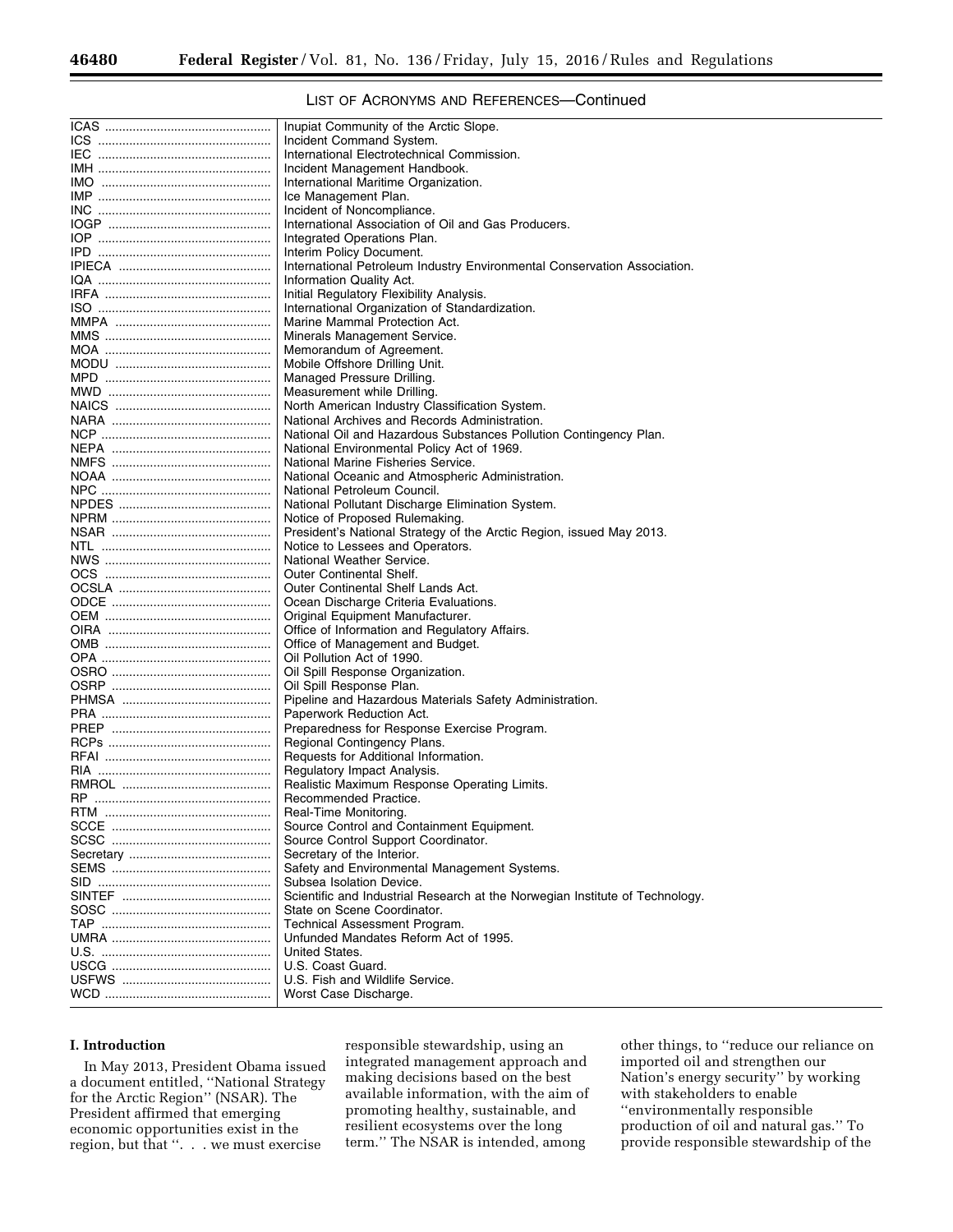Arctic's environment and resources, the NSAR emphasizes the need for integrated and balanced management techniques.

Furthermore, the NSAR acknowledges the potential international implications of Arctic oil and gas activities for ''other Arctic states and the international community as a whole.'' The U.S. has committed to do its part to ''keep the Arctic region prosperous, environmentally sustainable, operationally safe, secure, and free of conflict[.]'' One primary objective outlined in the implementation plan for the NSAR is to ''reduce the risk of marine oil pollution while increasing global capabilities for preparedness and response to oil pollution incidents in the Arctic.'' (available at: *[http://](http://www.whitehouse.gov/sites/default/files/docs/implementation_plan_for_the_national_strategy_for_the_arctic_region_-_fi....pdf) [www.whitehouse.gov/sites/default/files/](http://www.whitehouse.gov/sites/default/files/docs/implementation_plan_for_the_national_strategy_for_the_arctic_region_-_fi....pdf) [docs/implementation](http://www.whitehouse.gov/sites/default/files/docs/implementation_plan_for_the_national_strategy_for_the_arctic_region_-_fi....pdf)*\_*plan*\_*for*\_*the*\_ *[national](http://www.whitehouse.gov/sites/default/files/docs/implementation_plan_for_the_national_strategy_for_the_arctic_region_-_fi....pdf)*\_*strategy*\_*for*\_*the*\_*arctic*\_*region*\_ *-*\_*[fi....pdf](http://www.whitehouse.gov/sites/default/files/docs/implementation_plan_for_the_national_strategy_for_the_arctic_region_-_fi....pdf)*). The NSAR is an example of the types of action the U.S. is taking to implement its obligations under international agreements, such as the Arctic Council's Agreement on Cooperation on Marine Oil Pollution Preparedness and Response in the Arctic (available at *[http://arctic](http://arctic-council.org/eppr/agreement-on-cooperation-on-marine-oil-pollution-preparedness-and-response-in-the-arctic/)[council.org/eppr/agreement-on](http://arctic-council.org/eppr/agreement-on-cooperation-on-marine-oil-pollution-preparedness-and-response-in-the-arctic/)[cooperation-on-marine-oil-pollution](http://arctic-council.org/eppr/agreement-on-cooperation-on-marine-oil-pollution-preparedness-and-response-in-the-arctic/)[preparedness-and-response-in-the](http://arctic-council.org/eppr/agreement-on-cooperation-on-marine-oil-pollution-preparedness-and-response-in-the-arctic/)[arctic/](http://arctic-council.org/eppr/agreement-on-cooperation-on-marine-oil-pollution-preparedness-and-response-in-the-arctic/)*).

#### *A. Resource Potential*

The Arctic OCS region is estimated to contain a vast amount of undiscovered, technically recoverable oil and gas. Most of the Alaska OCS resource potential is located off the Arctic coast within the Chukchi Sea and Beaufort Sea Planning Areas. According to BOEM's 2016 Assessment of Undiscovered Technically Recoverable Oil and Gas Resources of the Nation's Outer Continental Shelf (mean estimates available at *[http://www.boem.gov/](http://www.boem.gov/National-Assessment-2016/) [National-Assessment-2016/,](http://www.boem.gov/National-Assessment-2016/)* there are approximately 23.6 billion barrels of technically recoverable oil and about 104.4 trillion cubic feet of technically recoverable natural gas in the combined Beaufort Sea and Chukchi Sea Planning Areas. This resource potential has intermittently received considerable attention from the oil and gas industry over several decades. The U.S. government has responded to this interest by holding lease sales offering millions of acres resulting in hundreds of leases, and the oil and gas industry has conducted Arctic exploration activities beginning in the 1970s.

# *B. Integrated Arctic Management*

As ocean and seasonal conditions continue to change in the U.S. Arctic, both commercial and recreational activities will increase as more areas of water open up for longer periods of time due to the increased melting of sea ice. The decrease in summer sea ice raises legitimate concerns regarding changes to the environment and the Arctic resources that Alaska Natives depend on for survival and cultural traditions. Consistent with the Outer Continental Shelf Lands Act (OCSLA), BOEM and BSEE, the Bureaus responsible for managing oil and gas resources on the Arctic OCS, are finalizing these regulations that take into account the needs of the multiple users who have an interest in the future of the U.S. Arctic region (*see* 43 U.S.C. 1332(6)).

The U.S. has a longstanding interest in the orderly development of oil and gas resources on the Arctic OCS, while also seeking to ensure the protection of its environment and communities. The U.S. has proceeded with Arctic OCS oil and gas development to ensure that laws, regulations, and policies are created and implemented based on a thorough examination of the multiple factors at play in this unique environment. BOEM and BSEE have conducted extensive research on potential oil and gas activities on the OCS in anticipation of operations (*see, e.g., [www.bsee.gov/Technology-and-](http://www.bsee.gov/Technology-and-Research/Technology-Assessment-Programs/Categories/Arctic-Research/)[Research/Technology-Assessment-](http://www.bsee.gov/Technology-and-Research/Technology-Assessment-Programs/Categories/Arctic-Research/)[Programs/Categories/Arctic-Research/](http://www.bsee.gov/Technology-and-Research/Technology-Assessment-Programs/Categories/Arctic-Research/)*), and have also evaluated the potential environmental effects of such activities (*see, e.g., [http://www.boem.gov/](http://www.boem.gov/akstudies/) [akstudies/](http://www.boem.gov/akstudies/)*). These research projects, along with other initiatives, form the basis for the most recent National policies and directives regarding Alaska OCS oil and gas development, all of which have guided this final rule.

Coordinating the future uses of the U.S. Arctic region will require integrated action between and among Federal, State, municipal and tribal governmental entities. On July 12, 2011, President Obama signed Executive Order (E.O.) 13580, establishing an Interagency Working Group on Coordination of Domestic Energy Development and Permitting in Alaska (E.O. 13580 Alaska Energy Permitting IWG), chaired by the Deputy Secretary of the Interior. The E.O. 13580 Alaska Energy Permitting IWG is composed of representatives from the DOI, Department of Defense, Department of Commerce, Department of Agriculture, Department of Energy, Department of Homeland Security, and the Environmental Protection Agency (EPA).1 It is charged with facilitating

<sup>1</sup>The Office of the Federal Coordinator for Alaska Natural Gas Transportation Projects was

''coordinated and efficient domestic energy development and permitting in Alaska while ensuring that all applicable [health, safety, and environmental protection] standards are fully met'' (E.O. 13580, sec. 1).

The E.O. 13580 Alaska Energy Permitting IWG's report entitled, ''Managing for the Future in a Rapidly Changing Arctic, A Report to the President'' (March 2013) (*see [http://](http://www.afsc.noaa.gov/publications/misc_pdf/iamreport.pdf) [www.afsc.noaa.gov/publications/misc](http://www.afsc.noaa.gov/publications/misc_pdf/iamreport.pdf)*\_ *[pdf/iamreport.pdf](http://www.afsc.noaa.gov/publications/misc_pdf/iamreport.pdf)*), was the result of substantial collaboration and also plays a significant role in shaping U.S. Arctic policies. Further, the President signed E.O. 13689, *Enhancing Coordination of National Efforts in the Arctic* on January 21, 2015. This E.O. states the policy: ''The Arctic has critical long-term strategic, ecological, cultural, and economic value, and it is imperative that we continue to protect our national interests in the region, which include: national defense; sovereign rights and responsibilities; maritime safety; energy and economic benefits; environmental stewardship; promotion of science and research; and preservation of the rights, freedoms, and uses of the sea as reflected in international law.'' An Arctic Executive Steering Committee was established to provide guidance to Federal departments and agencies and to enhance coordination of Federal Arctic policies.

#### *C. Overview of Regulations*

Although there is currently a comprehensive OCS oil and gas regulatory program, DOI engagement with partners and stakeholders<sup>2</sup> and comments on the NPRM underscore the need for new and enhanced regulatory measures for Arctic OCS exploratory drilling by MODUs. For purposes of this rulemaking, exploratory drilling is defined as ''[a]ny drilling conducted for the purpose of searching for commercial quantities of oil, gas, and sulfur, including the drilling of any additional well needed to delineate any reservoir to enable the lessee to decide whether to proceed with development and production.''

This final rule defines the ''Arctic OCS'' as the Beaufort Sea and Chukchi Sea Planning Areas, as described in the

represented on the E.O. 13580 Alaska Energy Permitting IWG, but closed on March 7, 2015, due to lack of funding. Its Web site, *Arcticgas.gov*, is being maintained, but not updated, by the U.S. Arctic Research Commission, with assistance from Alaska Resources Library & Information Services (ARLIS) at the University of Alaska Anchorage. *See [http://www.arcticgas.gov/.](http://www.arcticgas.gov/)* 

<sup>2</sup>Tribes, State and local governments, and Federal agencies are ''partners.'' ''Stakeholders'' are nongovernmental organizations, industry, and other entities with an interest in this rulemaking.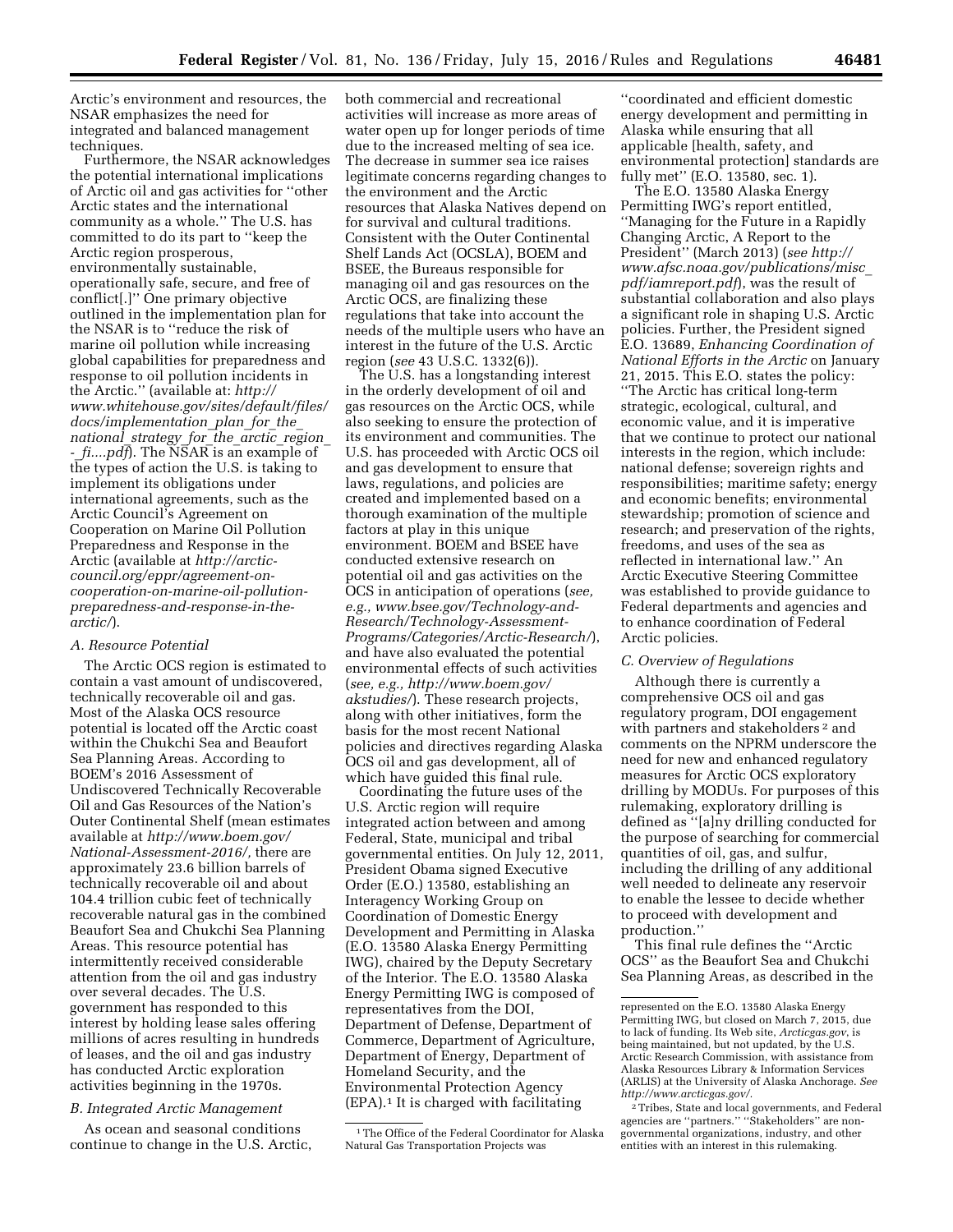Proposed Final OCS Oil and Gas Leasing Program for 2012—(June 2012) (available at: *[www.boem.gov/](http://www.boem.gov/uploadedFiles/BOEM/Oil_and_Gas_Energy_Program/Leasing/Five_Year_Program/2012-2017_Five_Year_Program/PFP%2012-17.pdf) [uploadedFiles/BOEM/Oil](http://www.boem.gov/uploadedFiles/BOEM/Oil_and_Gas_Energy_Program/Leasing/Five_Year_Program/2012-2017_Five_Year_Program/PFP%2012-17.pdf)*\_*and*\_*Gas*\_ *Energy*\_*[Program/Leasing/Five](http://www.boem.gov/uploadedFiles/BOEM/Oil_and_Gas_Energy_Program/Leasing/Five_Year_Program/2012-2017_Five_Year_Program/PFP%2012-17.pdf)*\_*Year*\_ *[Program/2012-2017](http://www.boem.gov/uploadedFiles/BOEM/Oil_and_Gas_Energy_Program/Leasing/Five_Year_Program/2012-2017_Five_Year_Program/PFP%2012-17.pdf)*\_*Five*\_*Year*\_ *[Program/PFP%2012-17.pdf](http://www.boem.gov/uploadedFiles/BOEM/Oil_and_Gas_Energy_Program/Leasing/Five_Year_Program/2012-2017_Five_Year_Program/PFP%2012-17.pdf)* (see pp.21– 24)).3 This definition is added to §§ 250.105, 254.6, and 550.105. As described below, BOEM and BSEE determined that these areas are both the subject of exploration and development interest and subject to conditions that present significant challenges to such operations.

This final rule applies to Arctic OCS exploratory drilling activities that use MODUs (*e.g.,* jack-ups and drillships) and related operations during the Arctic open-water drilling season (generally late June to early November). We note that, because this rulemaking is applicable only to MODUs conducting exploration drilling, the provisions finalized here do not apply to shallow water drilling from gravel islands or the use of a land rig on grounded or landfast ice and do not prohibit these or other methods of exploratory drilling operations on the Arctic OCS.

This final rule builds on and codifies input received from partners and stakeholders, comments to the proposed rule, as well as key components of the 2012 and 2015 Arctic exploratory drilling programs. DOI released in 2013 a ''Report to the Secretary of the Interior, Review of Shell's 2012 Alaska Offshore Oil and Gas Exploration Program'' (60-Day Report) (available at *[http://www.doi.gov/news/pressreleases/](http://www.doi.gov/news/pressreleases/upload/Shell-report-3-8-13-Final.pdf) [upload/Shell-report-3-8-13-Final.pdf](http://www.doi.gov/news/pressreleases/upload/Shell-report-3-8-13-Final.pdf)*). The 60-Day Report identified a number of lessons learned and recommended practices to ensure future Arctic oil and gas exploration activities would be carried out in a safe and responsible manner.

Shell's exploratory operations proceeded in 2015 without any unexpected drilling-related problems, and it safely drilled its well to a total depth of 6800 feet. On

September 28, 2015, Shell announced that it had found indications of oil and gas in the well, but stated that the results were not sufficient to warrant further exploration of the prospect, and the well was to be plugged and abandoned in accordance with BSEE regulations. Shell subsequently announced it was ceasing further

exploration activity in offshore Alaska for the foreseeable future.4

BOEM and BSEE have undertaken extensive environmental and safety reviews of potential oil and gas operations on the Arctic OCS. These reviews, along with concerns expressed by environmental organizations and Alaska Natives, as well as other stakeholders, highlight the need to develop additional measures specifically tailored to the operational and environmental conditions of the Arctic OCS. Arctic OCS operations can be complex, and there are challenges and operational risks throughout every phase of an exploratory drilling program.

This final rule is a combination of prescriptive and performance-based requirements that address a number of important issues and objectives, including, but not limited to, ensuring that operators:

1. Design and conduct exploration programs in a manner that accounts for Arctic OCS conditions (*e.g.,* using equipment and processes that are capable of performing effectively and safely under extreme weather and sea conditions and in remote locations with relatively limited infrastructure);

2. Develop an IOP that addresses all phases of an Arctic OCS exploration program and submit the IOP to BOEM at least 90 days in advance of filing an EP;

3. Have access to, and the ability to promptly deploy, SCCE while drilling below, or working below, the surface casing;

4. Have access to a separate relief rig located in a geographic position to be able to timely drill a relief well under the conditions expected at the site;

5. Have the capability to predict, track, report, and respond to ice conditions and adverse weather events;

6. Effectively manage and oversee contractors; and

7. Develop and implement OSRPs that are designed in a manner that accounts for the unique Arctic OCS operating environment and that describe the availability of the necessary equipment, training, and personnel for oil spill response on the Arctic OCS.

#### *D. Costs and Benefits of Final Rule*

The Final Regulatory Impact Analysis (RIA) for this final rule estimates that the new requirements could result in compliance costs for the industry of \$2.05 billion under 3-percent

discounting and \$1.74 billion under 7 percent discounting over 10 years. The provisions of the rule subsumed within the regulatory baseline are estimated to cost \$1.83 billion under 3-percent discounting and \$1.51 billion under 7 percent discounting over the 10-year analysis period. As discussed in Section V.B of the preamble, the baseline includes the estimated costs associated with current regulatory requirements and industry standards. While the economic and other benefits of the final rule—based primarily on preventing or reducing the severity or duration of catastrophic oil spills—are difficult to quantify, BOEM and BSEE have determined that it is appropriate to proceed with this final rule. Although the probability of a catastrophic oil spill is low, the *Deepwater Horizon* oil spill demonstrated that even such low probability events can have devastating human, economic and environmental results if they occur.

Reducing the risks of Arctic OCS operations is particularly important because of the unique significance to Alaska Natives of the marine mammals, fish, and migratory birds, in the lands and waters around the Arctic OCS. Ensuring a continuing opportunity to harvest these subsistence resources is critical for protecting Alaska Natives' health, livelihood, and culture. Additionally, adequately protecting the health of the Arctic ecosystem, including the sensitive environment and wildlife, is particularly important and highly valued. Thus, the impact of a catastrophic oil spill, while a remote possibility, would have extremely high cultural and societal costs, and prevention of such a catastrophe would have correspondingly high cultural and societal benefits.

The requirements of the rule specifically tailored to the Arctic OCS provide additional specificity regarding BOEM's and BSEE's expectations for safe and responsible development of U.S. Arctic resources and outline the particular actions that lessees, owners, and operators must take to meet those expectations. BOEM and BSEE do not anticipate that these requirements, or their associated costs, will prevent lessees and operators from conducting exploratory drilling on their leases. In pursuing such operations, Arctic OCS lessees and operators are well aware of the significant challenges presented by Arctic OCS conditions, and the final rule largely reflects clarification and codification of the Bureaus' expectations under existing regulations and industry standards for the relevant operations. In fact, the additional clarity and specificity provided by the final

<sup>3</sup>This final rule uses and defines terms that may be similar to terms used in other programs by other Federal agencies; however, the terms and definitions used in this final rule are intended to apply only to the BSEE and BOEM regulatory programs covered by this final rule, unless otherwise noted.

<sup>4</sup>Shell update of Alaska exploration, Press release (September 28, 2015) (available at *[http://](http://www.shell.com/global/aboutshell/media/news-and-media-releases/2015/shell-updates-on-alaska-exploration.html) [www.shell.com/global/aboutshell/media/news-and](http://www.shell.com/global/aboutshell/media/news-and-media-releases/2015/shell-updates-on-alaska-exploration.html)[media-releases/2015/shell-updates-on-alaska](http://www.shell.com/global/aboutshell/media/news-and-media-releases/2015/shell-updates-on-alaska-exploration.html)[exploration.html](http://www.shell.com/global/aboutshell/media/news-and-media-releases/2015/shell-updates-on-alaska-exploration.html)*).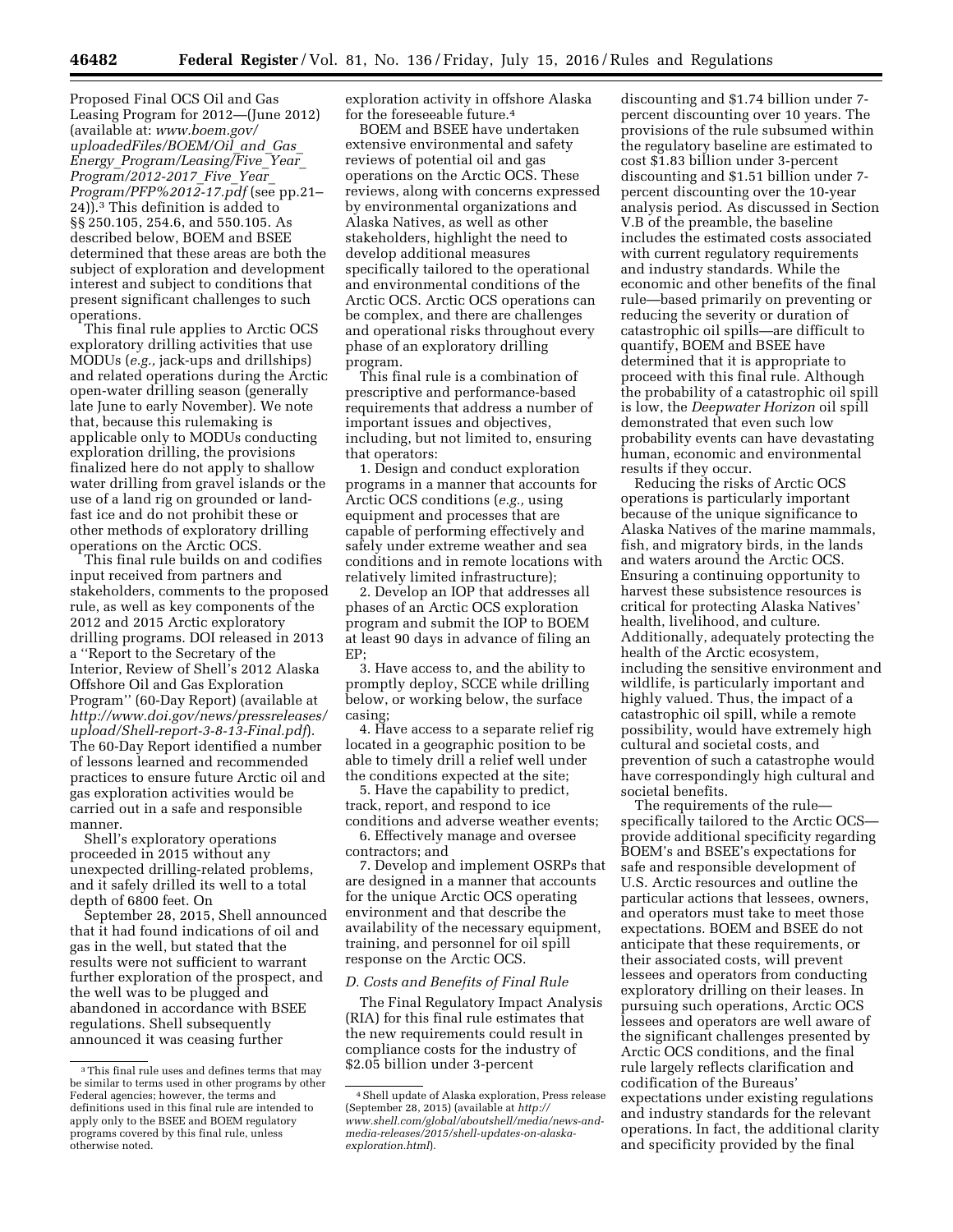rule should assist the oil and gas industry to plan better and to more effectively conduct exploratory drilling on the Arctic OCS with lower risk. As discussed later in this final rule, the positive impact of such production on U.S. energy independence and energy security could be substantial if hydrocarbon resources can be extracted and marketed economically. Thus, this final rule would help achieve the NSAR goals of protecting the unique and sensitive Arctic ecosystems, as well as the subsistence-based health and culture of nearby Alaska Native communities, while reducing reliance on imported oil and strengthening National energy security.

# *E. Availability of Incorporated Documents for Public Viewing*

BSEE frequently uses standards (*e.g.,*  codes, specifications, Recommended Practices (RP)) developed through a consensus process, facilitated by standards development organizations and with input from the oil and gas industry, as a means of establishing requirements for activities on the OCS. BSEE may incorporate these standards into its regulations without republishing the standards in their entirety in the Code of Federal Regulations (CFR), a practice known as incorporation by reference. The legal effect of incorporation by reference is that the incorporated standards become regulatory requirements. This incorporated material, like any other properly issued regulation, has the force and effect of law, and BSEE holds operators, lessees and other regulated parties accountable for complying with the documents incorporated by reference in our regulations. We currently incorporate by reference over 100 consensus standards in BSEE's regulations governing offshore oil and gas operations (*see* 30 CFR 250.198).

Federal regulations, at 1 CFR part 51, govern how BSEE and other Federal agencies incorporate various documents by reference. Agencies may only incorporate a document by reference by publishing in the **Federal Register** the document title, edition, date, author, publisher, identification number, and other specified information. The Director of the **Federal Register** must approve each publication incorporated by reference in a final rule. Incorporation by reference of a document or publication is limited to the specific edition cited by the agency in the final rule and approved by the Director of the Federal Register.

BSEE incorporates by reference in its regulations many oil and gas industry standards in order to require

compliance with those standards in offshore operations. When a copyrighted publication is incorporated by reference into BSEE regulations, BSEE is obligated to observe and protect that copyright. BSEE provides members of the public with Web site addresses where these standards may be accessed for viewing—sometimes for free and sometimes for a fee. Standards development organizations decide whether to charge a fee. One such organization, the American Petroleum Institute (API), provides free online public access to review its key industry standards, including a broad range of technical standards. These standards represent almost one-third of all API standards and include all that are safetyrelated or are incorporated into Federal regulations. One of those standards is incorporated by reference in this final rule. In addition to the free online availability of the standard for viewing on API's Web site, hardcopies and printable versions are available for purchase from API. The API Web site address is: *[http://www.api.org/](http://www.api.org/publications-standards-and-statistics/publications/government-cited-safety-documents) [publications-standards-and-statistics/](http://www.api.org/publications-standards-and-statistics/publications/government-cited-safety-documents) [publications/government-cited-safety](http://www.api.org/publications-standards-and-statistics/publications/government-cited-safety-documents)[documents.](http://www.api.org/publications-standards-and-statistics/publications/government-cited-safety-documents)*5

For the convenience of members of the viewing public who may not wish to purchase or view these incorporated documents online, they may be inspected at BSEE's office, 45600 Woodland Road, Sterling, Virginia 20166; phone: 703–787–1665.

# *F. Summary of Documents Incorporated by Reference*

This rulemaking is substantive in terms of the content that is explicitly stated in the rule text itself, and it also incorporates by reference a technical standard concerning structures and pipelines for offshore Arctic conditions. A brief summary of the standard follows.

ANSI/API Recommended Practice 2N, Recommended Practice for Planning, Designing, and Constructing Structures and Pipelines for Arctic Conditions

This standard was developed in response to the offshore industry's demand for a coherent and consistent definition of methodologies to design, analyze, and assess arctic and cold region offshore structures. This standard also addresses issues such as topsides,

winterization, and escape, evacuation, and rescue that go beyond what is strictly necessary for the design, construction, transportation, installation, and decommissioning of the structure. These issues are essential for offshore operations in arctic and cold region conditions and they are not covered in other standards. When future editions of this and other standards are prepared, effort will be made to avoid duplication of scope.

#### **II. Background**

#### *A. Statutory and Regulatory Overview*

#### 1. Procedural History

On February 24, 2015, BOEM and BSEE published an NPRM in the **Federal Register** entitled, ''Oil and Gas Operations in the Outer Continental Shelf—Requirements for Exploratory Drilling on the Arctic Outer Continental Shelf'' (80 FR 9916). In response to several commenters' requests, we published a 30-day extension of the comment period for the NPRM on April 20, 2015 (80 FR 21670). We received 1,311 letters to the docket for the rulemaking, from over 100,000 individual commenters on the NPRM. We summarize these comments in the preamble of this final rule in Section IV.B *Discussion of and Responses to Comments.* Between June 6, 2013 and July 15, 2016, BOEM and BSEE held several meetings as part of tribal consultations on this rulemaking in the following Alaskan locations: Kotzebue, Point Hope, Point Lay, Barrow, Wainwright, and via teleconference with Nuiqsut. Comments received from Alaska Native Tribes and ANCSA Corporations, both written and oral, are summarized in Section IV.B. Discussion of these consultations with Alaska Native Tribes and Corporations appears in the preamble at Section V.I *Consultation with Indian Tribes (E.O 13175).* 

#### 2. OCSLA

The OCSLA, 43 U.S.C. 1331 *et seq.,*  was first enacted in 1953, and substantially amended in 1978, when Congress established a national policy of making the OCS ''available for expeditious and orderly development, subject to environmental safeguards, in a manner which is consistent with the maintenance of competition and other national needs'' (43 U.S.C. 1332(3)). In addition, Congress emphasized the need to develop OCS mineral resources in a safe manner ''by well-trained personnel using technology, precautions, and techniques sufficient to prevent or minimize the likelihood of blowouts, loss of well control, fires, spillages,

<sup>5</sup>To review these standards online, go to the API publications Web site at: *[http://](http://publications.api.org) [publications.api.org.](http://publications.api.org)* You must then log-in or create a new account, accept API's ''Terms and Conditions,'' click on the ''Browse Documents'' button, and then select the applicable category (*e.g.,*  "Exploration and Production") for the standard(s) you wish to review.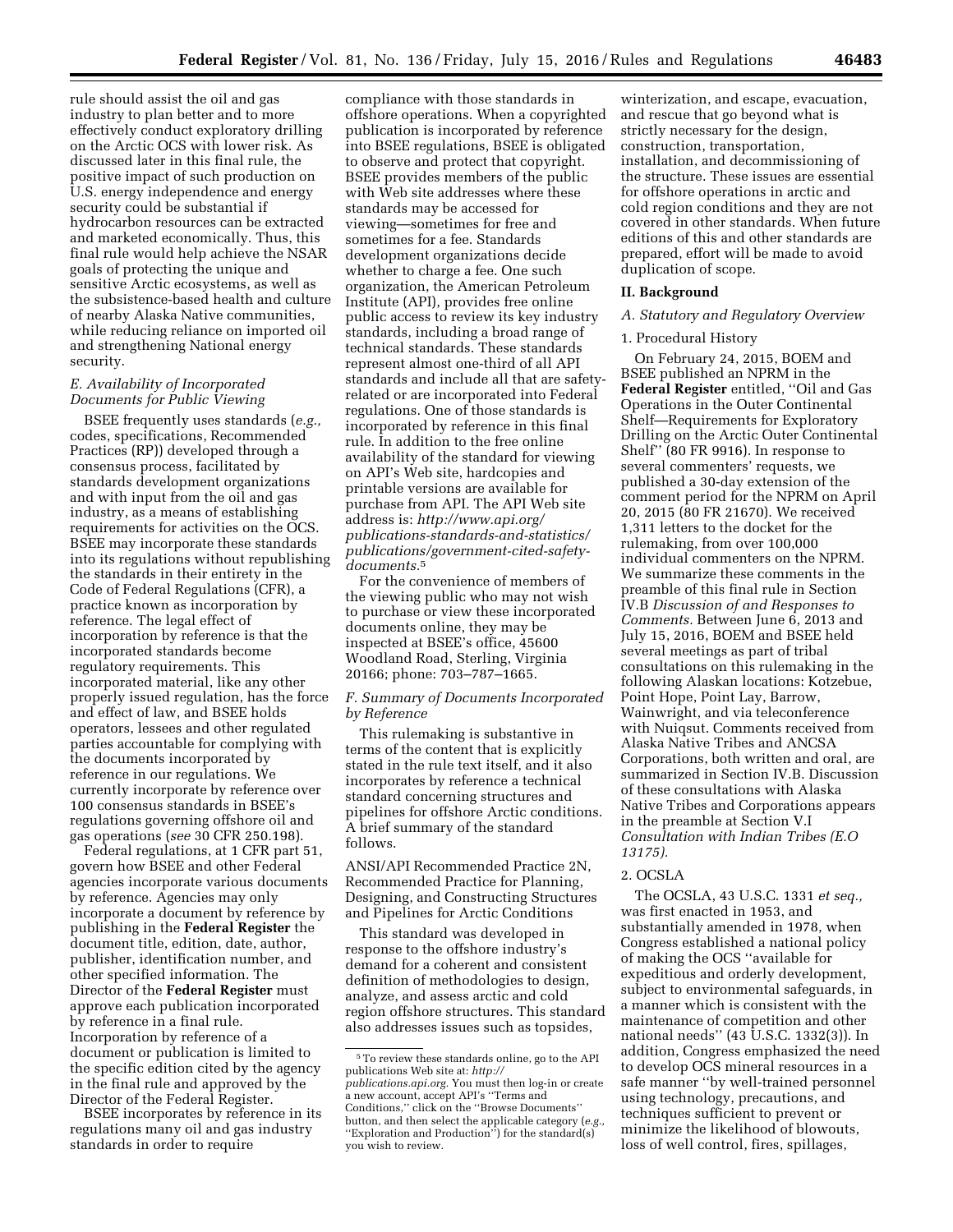physical obstruction to other users of the waters or subsoil and seabed, or other occurrences which may cause damage to the environment or to property, or endanger life or health'' (43 U.S.C. 1332(6)). The Secretary of the Interior (Secretary) administers the OCSLA's provisions relating to the leasing of the OCS and regulation of mineral exploration and development operations on those leases. The Secretary is authorized to prescribe ''such rules and regulations as may be necessary to carry out [OCSLA's] provisions'' and ''may at any time prescribe and amend such rules and regulations as [s]he determines to be necessary and proper in order to provide for the prevention of waste and conservation of the natural resources of the [OCS] . . .'' which ''shall, as of their effective date, apply to all operations conducted under a lease issued or maintained under the provisions of [OCSLA]" (43 U.S.C. 1334(a)).

The Secretary delegated most of the responsibilities under the OCSLA to BOEM and BSEE, both of which are charged with administering and regulating aspects of the Nation's OCS oil and gas program (see § 250.101 and § 550.101). BOEM and BSEE work to promote safety, protect the environment, and conserve offshore resources through vigorous regulatory oversight.

BOEM manages the development of the Nation's offshore energy resources in an environmentally and economically responsible way. BOEM's functions include leasing; exploration, development and production plan administration and review; environmental analyses to ensure compliance with the National Environmental Policy Act of 1969 (NEPA); environmental studies; resource evaluation; economic analysis; complying with other Federal laws (*e.g.,*  the Endangered Species Act (ESA)); and management of the OCS renewable energy program.

BSEE performs offshore regulatory oversight and enforcement to ensure safety and environmentally sound performance during operations, and the conservation of OCS resources, by, among other things, evaluating drilling permits, and conducting inspections to ensure compliance with laws, regulations, lease terms, and approved plans and permits.

Prior to commencing exploration for oil and gas on the OCS, OCSLA and its implementing regulations (43 U.S.C. 1340(c)(1); § 550.201(a)) require lessees to submit an EP to BOEM for approval. An EP must include information such as a schedule of anticipated exploration

activities, equipment to be used, the general location of each well to be drilled, and any other information deemed pertinent by BOEM (§§ 550.211 through 550.228).

However, approval of an EP does not by itself permit the lessee to proceed with exploratory drilling. After the EP is approved, the lessee must submit to BSEE an Application for Permit to Drill (APD), which BSEE must approve before a lessee may drill a well (43 U.S.C. 1340(d); § 250.410)). The APD must be consistent with the approved EP and include information on the well location, the drilling design and procedures, casing and cementing programs, the diverter and Blowout Preventer (BOP) systems, MODU (if one is used), and additional information requested by the District Manager.

BOEM evaluates EPs, and BSEE evaluates APDs, to determine whether the operator's proposed activities meet the OCSLA's standards and each Bureau's regulations governing OCS exploration. The regulatory requirements include, but are not limited to, ensuring that the proposed drilling operation:

i. Conforms to OCSLA, as amended, its applicable implementing regulations, lease provisions and stipulations, and other applicable laws;

ii. Is conducted in a safe manner; iii. Conforms to sound conservation practices and protects the rights of the U.S. in the mineral resources of the OCS;

iv. Does not unreasonably interfere with other uses of the OCS; and

v. Does not cause undue or serious harm or damage to the human, marine, or coastal environments (§§ 250.101 and 250.106; 550.101 and 550.202).

Based on these evaluations, BOEM and BSEE will approve the lessee's (or operator's) EP and APD, require the lessee (or operator) to modify its submissions, or disapprove the EP or APD (§§ 250.410; 550.233).

3. The Oil Pollution Act of 1990 (OPA) and Clean Water Act (CWA)

Congress passed the OPA, 33 U.S.C. 2701 *et seq.,* following the *Exxon Valdez* oil spill. The OPA amended the CWA, 33 U.S.C. 1251 *et seq.,* by, among other things, adding OSRP requirements for offshore facilities. The OPA provides for prompt federally coordinated responses to offshore oil spills and for compensation of spill victims. It also calls for the issuance of regulations prohibiting owners and operators of offshore facilities from operating or handling, storing, or transporting oil until:

i. They have prepared and submitted ''a plan for responding, to the maximum extent practicable, to a worst case discharge (WCD), and to a substantial threat of such a discharge, of oil . . .;''

ii. The plan ''has been approved by the President;'' and

iii. The ''facility is operating in compliance with the plan'' (OPA section 4202(a), codified at 33 U.S.C.  $1321(i)(5)(A)(i)$  and  $(F)(i)$ –(ii)).

E.O. 12777 (October 18, 1991) delegated to the Secretary the functions of 33 U.S.C. 1321(j)(5) and (j)(6)(A) related to offshore facilities (other than deep water ports). This includes the promulgation of regulations governing the obligation to prepare and submit OSRPs, the review and approval of OSRPs, and the periodic verification of spill response capabilities related to these plans. Those applicable regulations are administered by BSEE and are at parts 250 and 254. E.O. 12777 also delegated to the Secretary the authority to implement, for offshore facilities, 33 U.S.C.  $1321(j)(1)(C)$ , which provides for the issuance of regulations ''establishing procedures, methods, and equipment and other requirements for equipment to prevent discharges of oil and hazardous substances from . . . offshore facilities, and to contain such discharges.''

# *B. Factual Overview of the Arctic OCS Region*

# 1. Arctic OCS Oil and Gas Activity

There has been a renewed interest in the oil and gas potential of the Alaska OCS since the first exploratory wells were drilled in the late 1970s. The majority of exploratory drilling north of the Arctic Circle has occurred where the greatest oil and gas resource potential exists, namely the Beaufort Sea and Chukchi Sea Planning Areas (*see* Figure 1). A total of 30 exploratory wells have been drilled on the Beaufort OCS since the first Federal OCS leases were offered, and more wells have been drilled beneath the near-shore Beaufort Sea under the jurisdiction of the State of Alaska. The Chukchi Sea Planning Area has a more limited history of leasing and exploration. Before 2012, only a total of five exploratory wells had been drilled there (between 1989 and 1991 6), and no explored prospect was considered economically viable for development.

Until Shell's 2012 and 2015 exploratory operations, there had been only one exploratory well drilled on the Arctic OCS since 1994—the 2003

<sup>6</sup>*See* BOEM Alaska Region Web site available at *[www.boem.gov/About-BOEM/BOEM-Regions/](http://www.boem.gov/About-BOEM/BOEM-Regions/Alaska-Region/Historical-Data/Index.aspx) [Alaska-Region/Historical-Data/Index.aspx.](http://www.boem.gov/About-BOEM/BOEM-Regions/Alaska-Region/Historical-Data/Index.aspx)*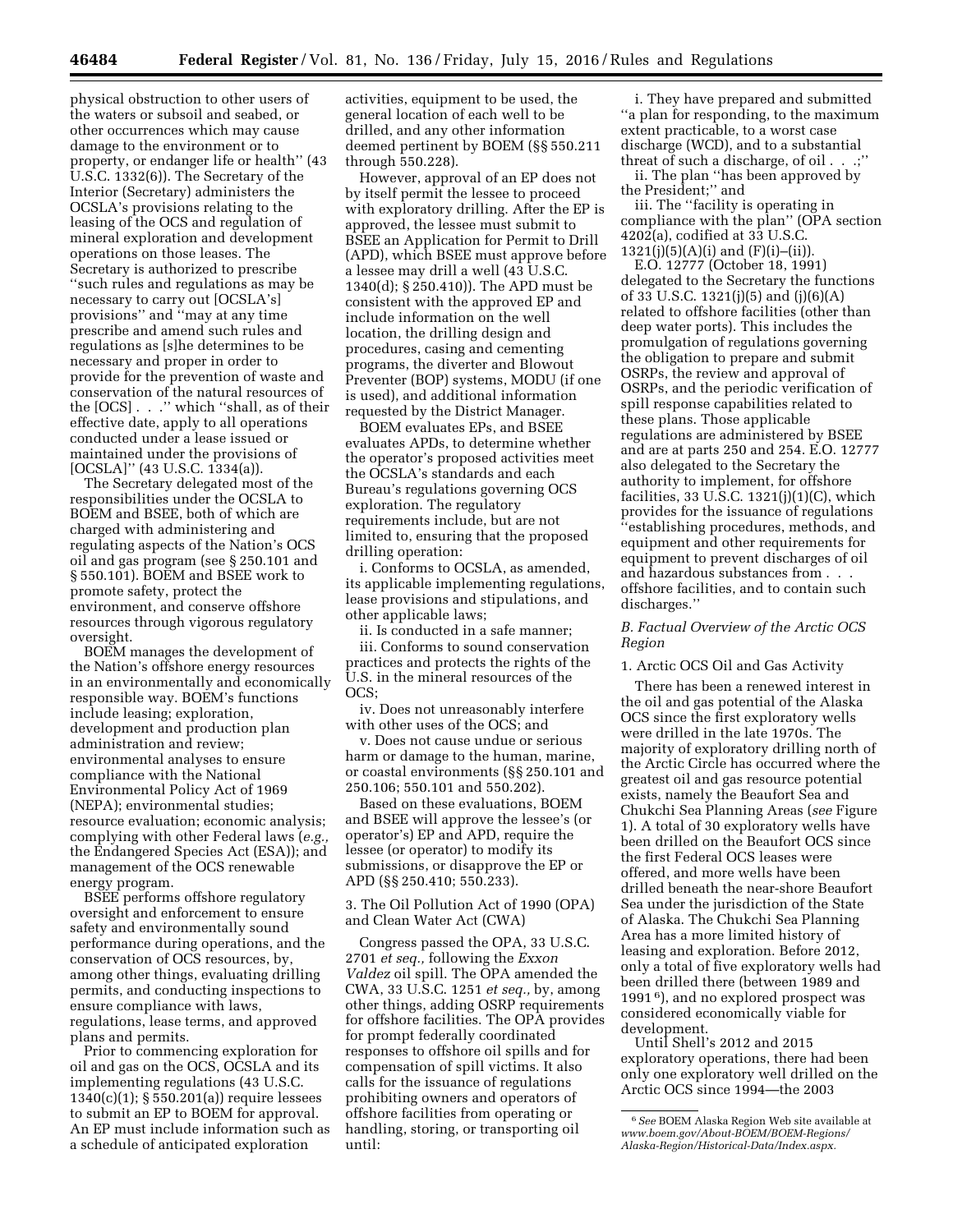exploratory well near Prudhoe Bay in the Beaufort Sea (*see* BOEM Assessment of Undiscovered Technically Recoverable Oil and Gas Resources of the Nation's Outer Continental Shelf (2016). In 2012, Shell drilled two ''top

hole'' wells (*i.e.,* a partial well not intended to enter hydrocarbon zones), one in the Chukchi Sea (Burger Prospect) and the other in the Beaufort Sea (Sivulliq). In 2015, Shell completed an exploratory well in the Burger

prospect of the Chukchi Sea; however, according to Shell, indications of oil and gas were ''not sufficient to warrant further exploration in the Burger prospect.'' 7



# [Figure 1]

With the exception of three OCS leases making up a portion of the Northstar oil field, currently operated by Hilcorp Alaska, LLC, from State submerged lands in the Beaufort Sea, no production has yet resulted from Alaska OCS leases.

2. Challenges to U.S. Arctic Oil and Gas **Operations** 

The challenges to conducting operations and responding to emergencies in the extreme and variable environmental and weather conditions in the Arctic are demanding. Both the Beaufort Sea and Chukchi Sea Planning Areas experience sub-freezing temperatures during most of the year, extended periods of low-light visibility, significant fog cover in the summer, strong winds and currents, storms that produce freezing spray and dangerous sea states, snow, and significant ice cover. During the fall (September– November), conditions become increasingly inhospitable as air

temperatures decrease, wind speeds increase, storms become more frequent, and sea ice begins to form, all of which make Arctic OCS exploratory drilling operations more challenging.8 Other challenges to conducting operations and responding to emergencies on the Arctic OCS include the geographical remoteness and relative lack of established infrastructure to support oil and gas operations, as well as the presence of protected marine mammals and Alaska Native subsistence activities.

# **III. Regulations for Arctic OCS Exploratory Drilling**

The existing OCS oil and gas regulatory regime is extensive and covers all offshore facilities or operations in any OCS region, as appropriate and applicable, including the Arctic OCS. BOEM and BSEE apply these regulations while overseeing OCS leasing, exploration, development, production, and decommissioning. Operators are subject to the same

regulatory requirements, such as: Application procedures and information requirements for exploration, development, and production activities; pollution prevention and control; safety requirements for casing and cementing and the use of a BOP and diverter systems; design, installation, use and maintenance of OCS platforms to ensure structural integrity and safe and environmentally protective operations; decommissioning; development and implementation of Safety and Environmental Management Systems (SEMS); and preparation and submission of OSRPs (*see generally* 30 CFR parts 250, 254, and 550).

The existing regulations also contain provisions that apply to specific regions or atypical activities or operating conditions, especially, for example, where drilling occurs in deep water or in a ''frontier'' area (typically characterized by its remote location and limited infrastructure and operational history, such as the Arctic OCS region).

<sup>7</sup>*[http://www.shell.com/global/aboutshell/media/](http://www.shell.com/global/aboutshell/media/news-and-media-releases/2015/shell-updates-on-alaska-exploration.html) [news-and-media-releases/2015/shell-updates-on](http://www.shell.com/global/aboutshell/media/news-and-media-releases/2015/shell-updates-on-alaska-exploration.html)[alaska-exploration.html.](http://www.shell.com/global/aboutshell/media/news-and-media-releases/2015/shell-updates-on-alaska-exploration.html)* 

<sup>8</sup>*See* Environmental Assessments for Shell Offshore, Inc.'s Revised Outer Continental Shelf

Lease Exploration Plan, Camden Bay, Beaufort Sea, Alaska (2011), Revised Outer Continental Shelf Lease Exploration Plan, Chukchi Sea, Alaska, Burger Prospect (2015), and Shell Gulf of Mexico, Inc.'s Revised Chukchi Sea Exploration Plan Burger Prospect (2011); BOEM Alaska Region Web site

available at *[http://www.boem.gov/About-BOEM/](http://www.boem.gov/About-BOEM/BOEM-Regions/Alaska-Region/Environment/Environmental-Analysis/Environmental-Impact-Statements-and-Major-Environmental-Assessments.aspx) [BOEM-Regions/Alaska-Region/Environment/](http://www.boem.gov/About-BOEM/BOEM-Regions/Alaska-Region/Environment/Environmental-Analysis/Environmental-Impact-Statements-and-Major-Environmental-Assessments.aspx) [Environmental-Analysis/Environmental-Impact-](http://www.boem.gov/About-BOEM/BOEM-Regions/Alaska-Region/Environment/Environmental-Analysis/Environmental-Impact-Statements-and-Major-Environmental-Assessments.aspx)[Statements-and-Major-Environmental-](http://www.boem.gov/About-BOEM/BOEM-Regions/Alaska-Region/Environment/Environmental-Analysis/Environmental-Impact-Statements-and-Major-Environmental-Assessments.aspx)[Assessments.aspx.](http://www.boem.gov/About-BOEM/BOEM-Regions/Alaska-Region/Environment/Environmental-Analysis/Environmental-Impact-Statements-and-Major-Environmental-Assessments.aspx)*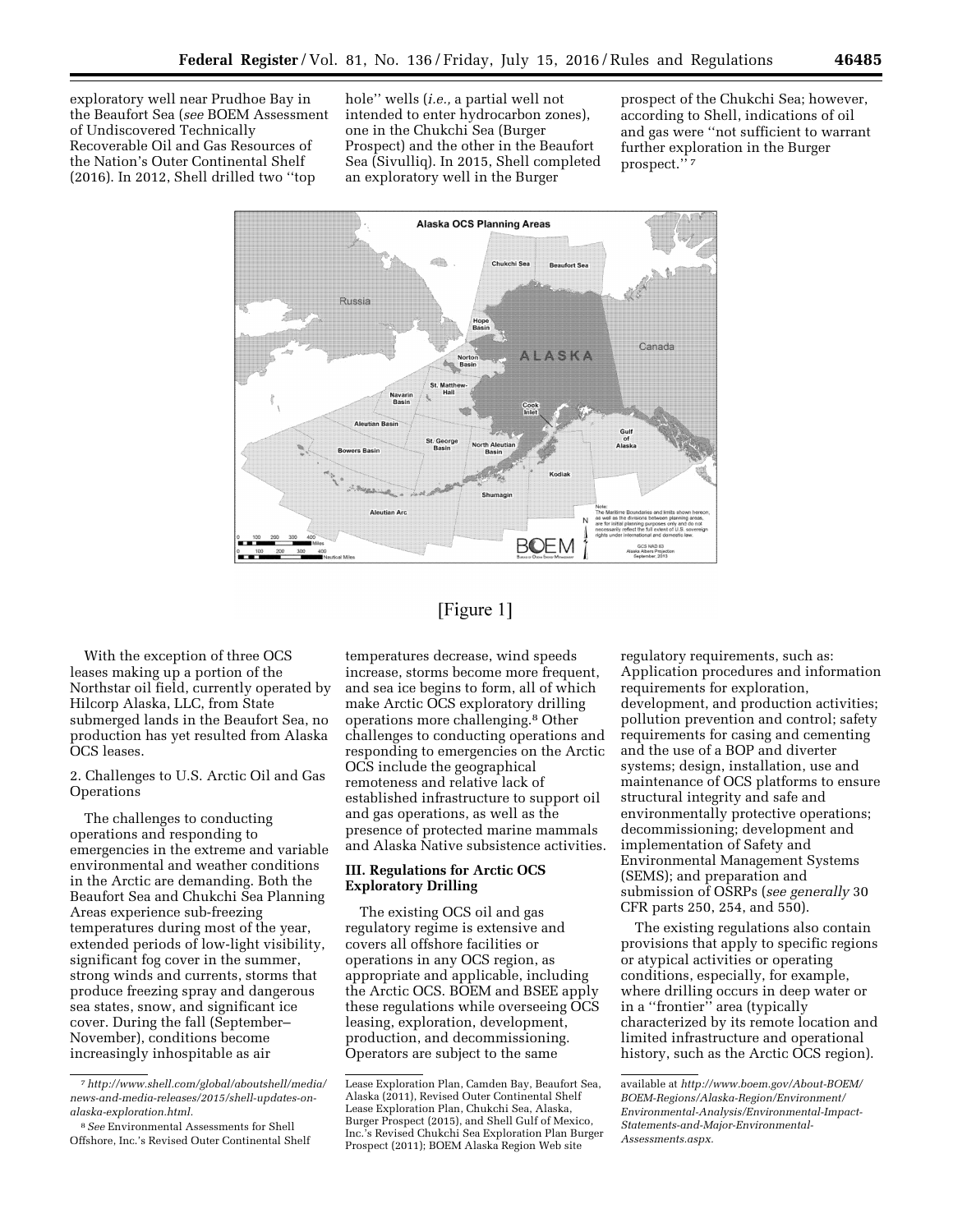In these situations, BOEM and BSEE have special requirements, such as information and design requirements for deep-water development projects (§§ 250.286 through 250.295); use of appropriate equipment, third-party audits, and contingency plans in frontier areas or other areas subject to subfreezing conditions (§§ 250.713(c) and 250.418(f)); the placement of subsea BOP systems in mudline cellars when drilling occurs in areas subject to icescouring (§ 250.738); and emergency plans and critical operations and curtailment procedures information in the Arctic OCS Region (§§ 550.220 and 550.251).

Though there is currently a generally applicable OCS oil and gas regulatory program, there is a need for new and amended regulatory measures specifically for Arctic OCS exploratory drilling by MODUs. This final rule, in combination with the existing regulations (which continue to apply to Arctic OCS operations unless otherwise expressly stated) will ensure that exploratory drilling operations are well planned from the outset and conducted safely and responsibly in relation to the unique Arctic environment and the local communities that are closely connected to the region and its resources. The key elements of the final rule are as follows:

#### *A. Measures That Address Recommendations*

The final rule addresses recommendations contained in several recent reports on OCS oil and gas activities, including the Arctic Council, Arctic Offshore Oil and Gas Guidelines (2009); the National Commission on the BP *Deepwater Horizon* Oil Spill and Offshore Drilling (2011); Ocean Energy Safety Advisory Committee Recommendations (2013); DOI's 60-Day Report (2013); the E.O. 13580 Alaska Energy Permitting IWG's report entitled, ''Managing for the Future in a Rapidly Changing Arctic, A Report to the President'' (March 2013); the NSAR (May 2013); the Arctic Council, Arctic Offshore Oil and Gas Guidelines: Systems Safety Management and Safety Culture (March 2014); and the National Petroleum Council (NPC), Arctic Potential: Realizing the Promise of U.S. Arctic Oil and Gas Resources (2015).

# *B. Approval of Alternate Procedures or Equipment*

Numerous comments were submitted on the NPRM requesting a more performance-based approach to regulating exploratory drilling operations on the Arctic OCS. As discussed in depth in Section IV. B,

*Discussion of and Responses to Comments,* we are aware that methods for source control and containment, securing a well, or killing and permanently plugging an out-of-control well on the Arctic OCS may include available technology for which there are no recognized industry standards or best practices. Accordingly, several of the final regulations are intended to convey an overarching performance requirement. For example, the operator must have the means available to secure any uncontrolled flow of hydrocarbons and kill the out-of-control well prior to seasonal ice encroachment. The regulations also provide prescriptive elements establishing means to comply with that requirement using existing, proven technology. And finally, the regulations provide a clear pathway towards alternative compliance measures to account for future technological advances. To further clarify our intent, we are revising the proposed language of both § 250.471, *What are the requirements for Arctic OCS source control and containment?,*  and § 250.472, *What are the relief rig requirements for the Arctic OCS?*  Paragraph (a) of § 250.471 is revised and a new paragraph (i) in § 250.471 is added to clearly convey the performance standard an operator must be able to demonstrate when requesting approval for alternative procedures or equipment to the SCCE—*i.e.,* response capabilities able to stop or capture the flow of an out-of-control well. Similarly, we are also revising the provisions at paragraphs (a) and (c) of § 250.472 to clarify that alternative procedures or equipment to the relief rig requirements must be capable of killing and permanently plugging an out-of-control well in less than 45 days.

Furthermore, existing regulations will continue to allow operators to use new and emergent technology on the OCS in certain circumstances and upon demonstrating adequate safety and environmental protection. Under § 250.141, *May I ever use alternate procedures or equipment?,* the District Manager or Regional Supervisor may approve the use of alternate procedures or equipment provided the operator can show the technology will meet or exceed the level of safety and environmental protection required by the current regulations. This provision enables operators to request approval for innovative technological advancements that may provide additional flexibility, provided the operator clearly establishes that such technology will meet or exceed the level of protection provided by the regulatory requirements. The

operator is responsible for providing sufficient data to BSEE to adequately demonstrate the safety of the technology or operations. To obtain approval under § 250.141, an operator should submit information regarding its proposed alternate technology, which could include:

1. Laboratory tests results, test protocols, test procedures, testing methodologies, Quality Assurance/ Quality Control provisions, manufacturer testing, and/or qualification or accreditation procedures implemented by an independent third party relevant to the performance characteristics of such equipment when used in a real world environment;

2. Actual operational performance of such equipment if previously used or currently being used in other areas under similar conditions; and

3. Additional studies, evaluations, or risk and/or hazards analyses relevant to the equipment or procedures under consideration.

# *C. IOP Requirement*

During exploratory drilling operations on the Arctic OCS, operators may face substantial environmental challenges and operational risks throughout every phase of the endeavor, including preparations, mobilization, in-theater drilling operations, emergency response and preparedness, and demobilization. Thorough advanced planning is critical to mitigating these challenges and risks. One of the key components of this final rule is a requirement that operators explain how their proposed Arctic OCS exploratory drilling operations are fully integrated from start to finish in a manner that accounts for Arctic OCS conditions and that they provide this information to DOI at an early stage of the planning process.

This final rule requires that operators develop and submit IOPs to BOEM at least 90 days in advance of filing their EPs. The purpose of the IOP is to describe, at a strategic or conceptual level, how exploratory drilling operations will be designed, executed, and managed as an integrated endeavor from start to finish. The IOP is intended to be a concept of operations that includes a description of pertinent aspects of an operator's proposed exploratory drilling activities and supporting operations and how the operator will design and conduct its program in a manner that accounts for the challenges presented by Arctic OCS conditions. The primary issues that operators must address in their IOPs include: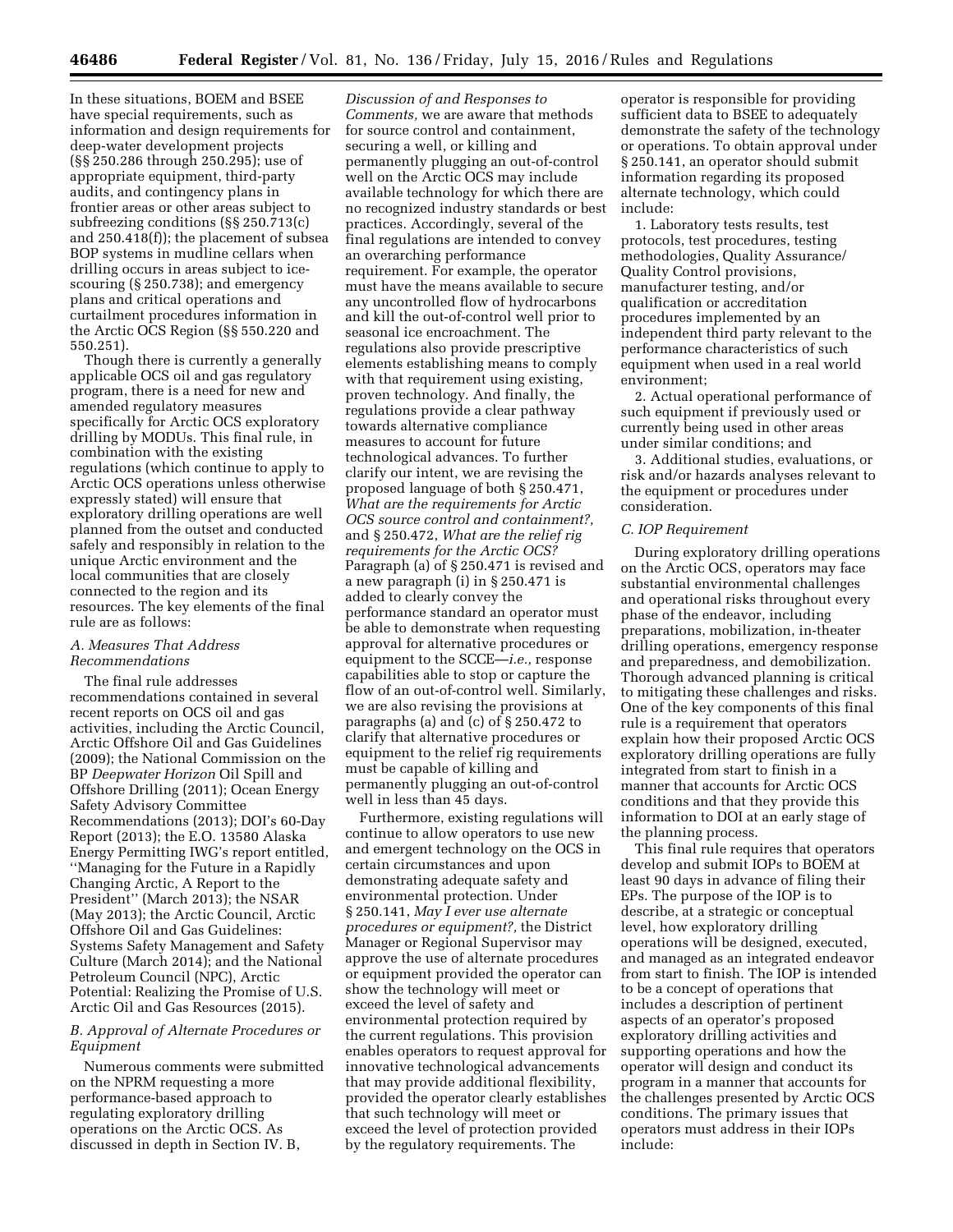1. Vessel and equipment designs and configurations;

2. The overall schedule of operations, including contractor work on critical components;

3. Mobilization and demobilization operations and maintenance schedule(s);

4. In-theater drilling program objectives and timelines for each objective;

5. Weather and ice forecasting and management capabilities;

6. Contractor management and oversight;

7. Operational safety principles; 8. Preparation and staging of spill

response assets; 9. Impact on local community

infrastructure, including but not limited to housing, energy supplies and services; and

10. Extent the project will rely on local community workforce and spill clean-up response capacity.

DOI recognizes that other Federal agencies have primary oversight responsibility for some of the previously listed activities. Upon receipt of the IOP, DOI would engage with members of the E.O. 13580 Alaska Energy Permitting IWG and promptly distribute the IOP to the State of Alaska and Federal government agencies making up the Alaska Energy Permitting IWG and others that are involved in the review, approval, or oversight of various aspects of OCS operations.

However, the IOP process does not entail any mechanism through which agencies can or must approve the operator's proposed activities described in the IOP. The IOP is intended to be a conceptual, informational document designed to ensure that an operator has planned to address risks associated with the full suite of regulated activities, and to provide the relevant regulatory agencies a preview of an operator's approach to regulatory compliance and integrated planning. It is also anticipated that an operator would already develop much of this requested information as a part of its internal planning for potential activity. Thus, the IOP enables relevant agencies to familiarize themselves, early in the planning process, with the operator's overall proposed program from start to finish. This, in turn, allows DOI and those agencies to coordinate and provide early input to the operator regarding potential issues presented by the proposed activities with respect to any future EP reviews and permitting requirements, including aspects of the program that might require additional details or refinement. The IOP requirement—and the final rule in

general—will not, however, interfere with or supplant operators' obligations to comply with all other applicable Federal agency requirements. Each agency that receives an IOP would continue to review the relevant details of an operator's planned activities for compliance with that agency's regulatory requirements in the appropriate manner and at the appropriate time under its own regulatory program.

# *D. SCCE and Relief Rig Capabilities*

In Arctic OCS exploratory drilling, there is a need for operators to demonstrate that they have access to, and could promptly deploy, well control and containment resources that would be adequate to respond to a loss of well control. This equipment is readily available and accessible in the Gulf of Mexico due to the level of activity in that area, but is not similarly available in the Arctic as a matter of normal course. Ensuring that operators have redundant protective measures in place is critical, as there is no guarantee that a single measure could control or contain a WCD. Therefore, BSEE is requiring that operators who use a MODU for Arctic OCS exploratory drilling must be able to stop or capture the flow of an out-of-control well by having access to, and the ability to deploy, SCCE (*e.g.,* a capping stack, cap and flow system, and containment dome) within the timeframes discussed in this final rule and that the SCCE be capable of functioning in Arctic OCS conditions.

BSEE is also requiring operators to have access to a separate relief rig, staged at a location such that it could arrive on site, drill a relief well, kill and abandon the original well, and abandon the relief well prior to expected seasonal ice encroachment at the drill site and in no event later than 45 days after the loss of well control. This equipment is fundamental to safe and responsible operations on the Arctic OCS, where existing infrastructure is sparse, the geography and logistics make bringing equipment and resources into the region challenging, and the time available to mount response operations is limited by changing weather and ice conditions, particularly at the end of the drilling season.

The 45-day period is the maximum time allowed for conducting relief rig operations. However, it is a performance-based requirement and leaves the means of compliance up to the operator. The operator may seek to demonstrate its ability to complete relief well operations in less than 45 days, subject to review by BOEM in the EP

process under  $\S 550.22(c)(4)$  and BSEE's review during the APD process under § 250.470(c). The length of the ''shoulder season'', or the period of time operators may not drill or work below the surface casing, depends upon how long operations related to the use of a relief rig can be expected to take. An operator must demonstrate how long it will take for a relief rig to arrive on site, drill a relief well, kill and abandon the original well and abandon the relief well prior to expected seasonal ice encroachment at the drill site (or trigger date). In evaluating this demonstration, consideration may be given to a number of factors, including but not limited to: The distance of drilling operations to the shore; available infrastructure; and the capacity and location of oil spill response equipment. The trigger date, established by BOEM (in consultation with the National Weather Service (NWS) and the operator)), restricts when the operator can drill or work below the surface casing in order to address risks associated with late season drilling and ensure an opportunity for spill response and cleanup in favorable conditions. BSEE notes the operator's actual timeframe to drill a relief well would be based on consideration of the distance between anticipated exploratory drilling sites, the availability of adequate staging locations for relief rigs, the length and complexity of rig transit, and the time necessary to complete the requisite operations once on-site. The 45-day maximum timeframe is intended to ensure a timely response and prevent an extended uncontrolled flow of hydrocarbons in the event of a loss of well control early in the open water season.

As discussed previously in Section III.B, we have revised the proposed language for the SCCE provisions at paragraph (a) of § 250.471 and added a new paragraph (i) in § 250.471, and revised the relief rig provisions at paragraphs (a) and (c) of § 250.472, to clearly state the standards operators must meet to satisfy the requirements, while also alternatively providing that operators may request approval of an alternate technology under existing § 250.141, if the operator can show the alternate technology will meet or exceed the level of safety and environmental protection provided by the SCCE and relief rigs requirements. This provision enables operators to request approval for innovative technological advancements that may provide additional flexibility.

# *E. Planning for the Variability and Challenges of the Arctic OCS Conditions*

Reliable weather and ice forecasting play a significant role in ensuring safe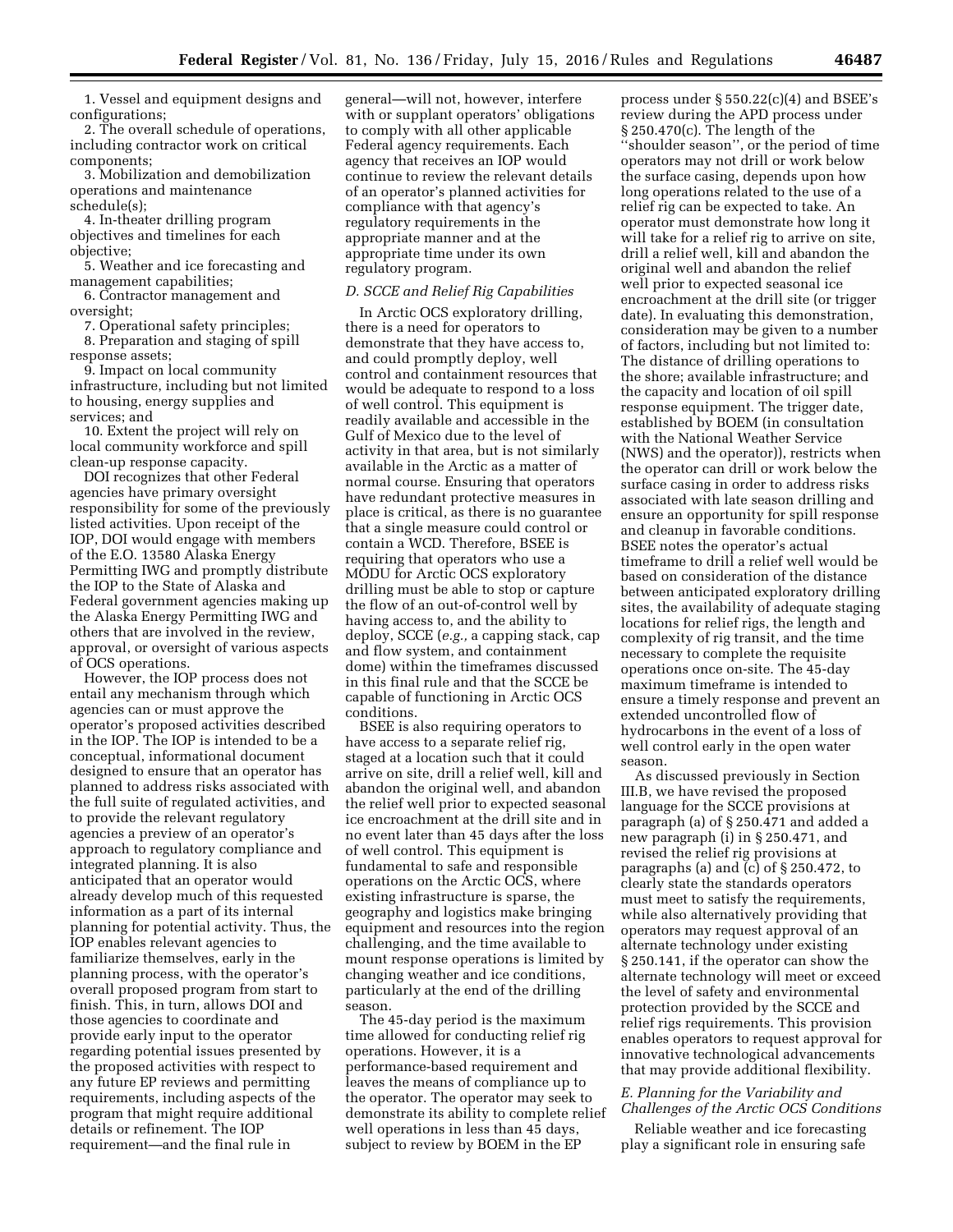operations on the Arctic OCS. Advanced forecasting and tracking technology, information sharing among industry and government, and local knowledge of the operating environment are essential to managing the substantial challenges and risks that Arctic OCS conditions pose for all OCS operations. In light of the threats posed by ice and extreme weather events, BOEM and BSEE require that operators include in their IOPs, EPs, and APDs, at appropriate levels of specificity for each document, a description of their weather and ice monitoring and forecasting capabilities for all phases of their exploration program, as well as their alert procedures and thresholds for activating ice and weather management systems. Once operations commence, this rule requires operators to:

1. Notify BOEM and BSEE immediately of any sea ice movement or condition that has the potential to affect operations or trigger ice management activities; and

2. Notify BSEE of the start and termination of ice management activities and submit written reports after completing such activities.

# *F. Arctic OCS Oil Spill Response Preparedness*

Operators need to be prepared for a quick and effective response in the event of an oil spill on the Arctic OCS and be ready to coordinate activities with the Federal government and other stakeholders. The OSRPs and related activities should be tailored to the unique Arctic OCS operating environment to ensure that operators have the necessary equipment, training, and personnel. Among other things, this final rule establishes specific planning requirements to maximize the application of oil spill response technology and ensure a coordinated response system designed to address the challenges inherent to the U.S. Arctic region.

# *G. Reducing Pollution From Arctic OCS Exploratory Drilling Operations*

Partners, primarily Alaska Native Tribes, as well as other stakeholders expressed concern that mud and cuttings from exploratory drilling could adversely affect marine species (*e.g.,*  whales and fish) and their habitat and compromise the effectiveness of subsistence hunting activities. Existing environmental analyses support these concerns regarding petroleum based mud and cuttings and also demonstrate that such discharges could affect water quality, benthic habitat, and marine organisms within the localized area (*see, e.g.,* Shell Revised Outer Continental

Shelf Lease Exploration Plan, Chukchi Sea, Alaska, Burger Prospect (2015)).

BSEE is requiring the capture of all petroleum-based mud and associated cuttings from Arctic OCS exploratory drilling operations to prevent the discharge of such pollutants into the marine environment. The new provision also clarifies the Regional Supervisor's discretionary authority to require that operators capture all water-based mud and associated cuttings from Arctic OCS exploratory drilling operations (after completion of the hole for the conductor casing) to prevent their discharge into the marine environment. The Regional Supervisor would exercise this discretion based on various factors, such as the proximity of exploratory drilling operations to subsistence hunting and fishing locations or the extent to which such discharges might cause marine mammals and birds to alter their migratory patterns in a manner that interferes with subsistence activities or might adversely affect marine mammals, fish, birds, or their habitat(s).

# *H. Oversight, Management, and Accountability of Operations and Contractor Support*

An effective risk management framework at the beginning of a project incorporates many components, including planning, vessel design, contractor selection, and an assessment of regulatory requirements for all facets of the project. DOI is requiring that operators provide an explanation, starting in the IOP, at a conceptual level, of how they would apply their oversight and risk management protocols to both their personnel and their contractors to support safe and responsible exploratory drilling. These new regulations, in conjunction with DOI's existing regulations, require varying levels of information about operator safety and oversight management at progressive stages of the planning and approval process. This would start with the most general information and increase the level of detail with successive regulatory submittals, as the project proceeds from planning to implementation (*e.g.,* IOP to EP to APD).

In addition, the final rule requires Arctic OCS operators to:

1. Report threatening sea ice conditions and ice management activities, and unexpected operational issues that could result in a loss of well control;

2. Conduct real-time monitoring of various aspects of well operations,

3. Increase their SEMS auditing frequency; and,

4. Enhance their oil spill preparedness and response capabilities for Arctic OCS operations.

A summary of the changes that this final rule makes to the provisions proposed by the NPRM follows:

#### **IV. Section-By-Section Discussion of Changes and Comments**

This section summarizes the requirements proposed in the NPRM and how they are addressed in this final rule. Some of these provisions received no comments during the public comment period, while other provisions were supported or criticized by certain commenters. Section IV.A discusses the changes from the proposed to the final rule. Section IV.B discusses the public comments received and our responses to the comments. Many of these provisions and concepts are described in more detail above in Section III.

# *A. Summary of Key Changes From the NPRM*

This section includes a description of how the final rule differs from the provisions proposed by the NPRM (80 FR 9916 (February 24, 2015)) along with an explanation of why the changes in the final rule are necessary. For a full discussion of comments and BOEM and BSEE responses, see section IV.B *Discussion of and Responses to Comments.* 

# Definitions. (§ 250.105)

BSEE is revising the proposed definition of ''capping stack'' to clarify that the required capping stack may be pre-positioned. Although the proposed definition did not preclude the use of a pre-positioned capping stack, in response to comments we determined a clarification to the definition of capping stack is appropriate. Accordingly, the addition of the clarification that the capping stack may be pre-positioned to the definition does not create a new category of capping stack, but instead clarifies that the use of a capping stack is not limited to subsea wellheads when surface BOPs are used. The revised definition makes clear that prepositioned capping stacks may be used below subsea BOPs. BSEE will evaluate the use of a pre-positioned capping stack as a part of an operator's proposal on a case-by-case basis and approve their use when deemed technically and operationally appropriate, such as when the operator proposes to use a jack-up rig with surface trees.

# When and how must I secure a well? (formerly § 250.402)

BSEE is revising the language of proposed  $\S 250.402(c)(2)$  to clarify the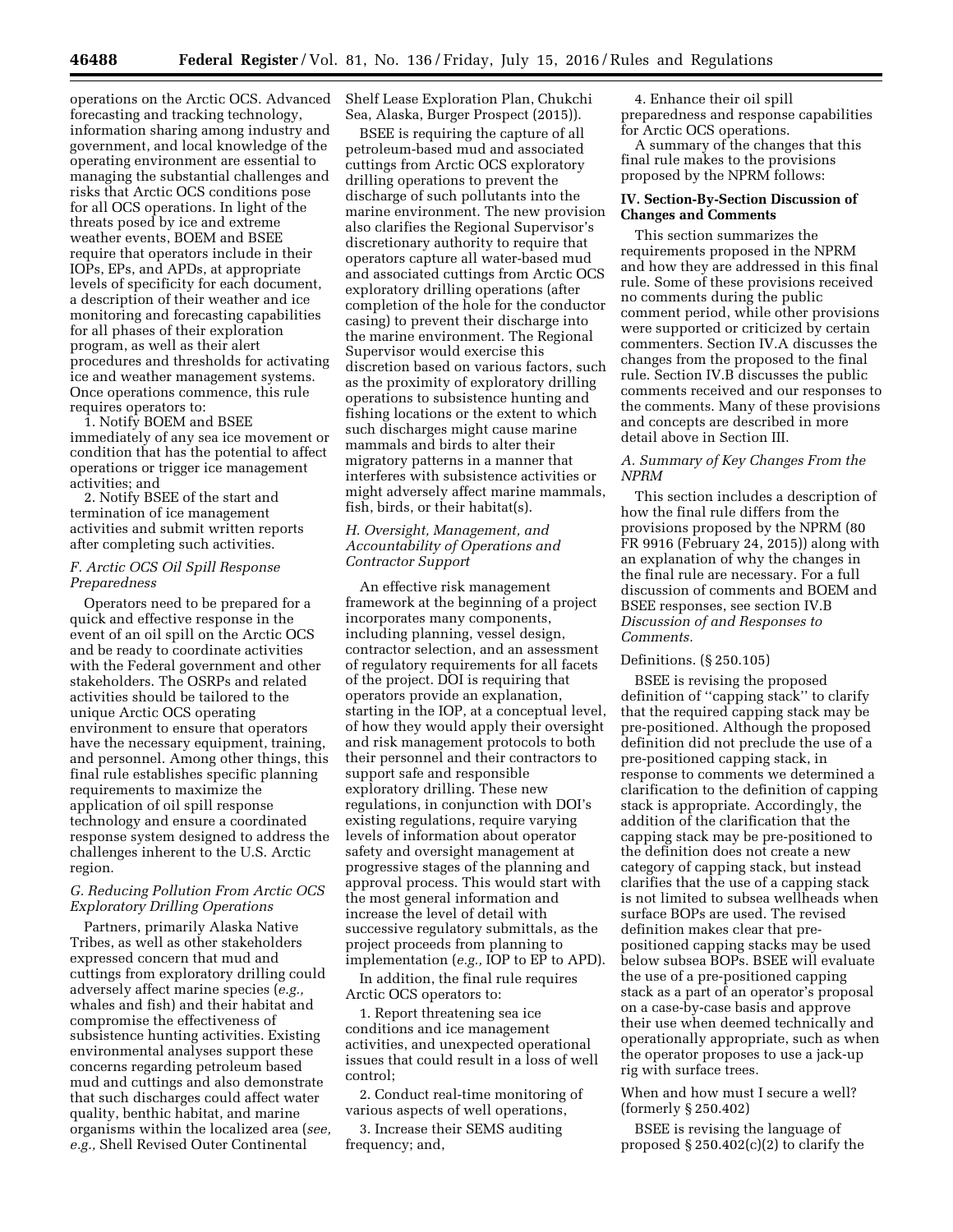circumstances under which BSEE may approve an equivalent means to satisfy the requirement that, in areas of ice scour, an operator must use a mudline cellar. We note the former § 250.402 was removed and reserved and the contents were moved to § 250.720 in the Blowout Preventer Systems and Well Control Final Rule (Well Control Rule) (80 FR 25888) published April 29, 2016. Therefore, the revisions to proposed § 250.402(c)(2) discussed here have been finalized as  $\S 250.720(c)(2)$  in this rulemaking. The proposed rule provided that the operator may use an equivalent means to minimize the risk of damage to the well head. In response to comments expressing concern for the operational risks presented by the mudline cellar when using a jack-up rig, BSEE has clarified what an operator should show when requesting to utilize an equivalent alternative that minimizes risk to both the well head and the wellbore. Having a mudline cellar in place to protect the well head and wellbore provides an additional protection against a loss of well control and possible release of hydrocarbons to the environment. Accordingly, we have revised the language to clarify that an operator seeking approval of an equivalent means must show that a mudline cellar would create operational risks, as finalized at § 250.720(c) as set out in the regulatory text at the end of this document.

When must I pressure test the BOP system? (§ 250.447)

The proposed amendments to § 250.447(b) are not being included in the final rule. BSEE has decided to maintain the same 14-day BOP pressure test cycle on the Arctic OCS as is required elsewhere on the OCS. The existing regulation in paragraph (a)(4) of § 250.737 provides that the District Manager or Regional Supervisor may require more frequent testing if conditions or BOP performance warrant.

As discussed in Section IV.B, *Discussion of and Response to Comments,* many commenters to the proposed 7-day BOP testing requirement were concerned that increasing the number of pressure tests may reduce the reliability of the equipment by degrading the sealing capability of the elements within the BOP stack and would not necessarily demonstrate the future performance of the equipment. Commenters also asserted that the requirement for operators to stop drilling operations to perform a pressure test could ultimately increase the likelihood of an incident occurring. The BOP is a critical line of defense against loss of well control. Ensuring the proper

functioning of the BOP is essential to all OCS drilling operations BSEE considered whether the integrity of BOPs could be compromised by Arctic OCS conditions; in particular, BSEE considered the possible effects of extreme weather conditions on BOPs maintained on surface vessels or facilities (such as jack-up rigs). At this time, pressure tests and functional tests are the primary methods for ensuring the performance of BOPs. BSEE considered these and other issues raised via public comments and has determined not to require increased testing frequency on the Arctic OCS.

BSEE recognizes the importance of ensuring the proper functioning of the BOP. Shell proposed a 7-day BOP testing cycle in 2012, and BSEE ultimately approved that approach for Shell. We proposed in the NPRM to require a similar testing frequency for all Arctic OCS exploratory drilling operations, due to the possibility that the integrity of BOPs could be compromised by Arctic conditions. BSEE specifically requested comments on the appropriateness of the proposed 7-day testing frequency to demonstrate the reliability of the equipment under Arctic conditions; any additional safety issues that might arise from this increased testing or that would be unique to Arctic operations; and all potential drilling impacts related to the proposed 7-day testing frequency.

Comments on BOP testing frequency fell largely into two groups: Supporters of the 14-day (or longer) test cycle and supporters of the 7-day test cycle. BSEE considered all of the comments, the information and justifications provided by the commenters, and various studies in deciding the appropriate test frequency. After careful consideration, BSEE determined that increasing the testing frequency to 7-days could cause increased wear-and-tear and fatigue on the equipment, without measurably increasing the reliability of the BOPs. No significant evidence was presented by supporters of a 7-day test cycle that demonstrated that more frequent testing in all situations would increase safety, and no evidence was presented for why BSEE should have a different requirement for BOP pressure tests in the Arctic than elsewhere on the OCS.

Therefore, in the final rule BSEE removed the proposed amendments that would have required operators to test their BOP systems every 7 days during Arctic OCS exploratory drilling operations. Existing regulatory provisions address similar protection concerns. Paragraph (a)(4) of § 250.737 allows for the District Manager, to require more frequent testing if

conditions (Arctic or otherwise) or the BOP performance warrant. Additionally, § 250.737(d)(9) requires a function test of the annular and ram BOPs every 7 days, between pressure tests, ensuring the BOP rams will function in all operating conditions.9

What are the real-time monitoring requirements for Arctic OCS exploratory drilling operations? (§ 250.452)

BSEE is revising the proposed § 250.452 to clarify the operator's responsibilities for complying with the real-time monitoring (RTM) requirements.

Paragraph (a) of § 250.452 is revised by deleting the phrase ''all aspects of'' from the provision identifying what functions must be monitored. This revision allows the operator flexibility in determining which elements of the identified functions will be monitored. The operator is responsible for recording, storing, and transmitting data regarding the BOP system; the well fluid's handling systems on the rig; and the well's downhole conditions as monitored by a downhole sensing system, when such a system is installed. The operator will determine what functional aspects of these systems should be monitored to meet the performance requirements of this provision.

BSEE has revised paragraphs (a) and (b) of § 250.452 to make clear that it is not necessary to cease operations because of a temporary loss of the RTM data feed due to a failure or interruption in the RTM data feed to shore. In this type of situation, the operator should have the ability to gather and record the data in the control room of the offshore unit and transmit the data to shore once the data feed is restored. To clarify this, we deleted the word ''immediately'' from paragraph (b) of § 250.452 and added the phrase ''as they are gathered, barring unforeseeable or unpreventable interruptions in transmissions,'' to describe the proper timing of the data transmission. Additionally, to clarify that in the event of a failure or interruption of the datalink the operator should continue collecting RTM data, we added qualifying language to paragraph (a) in § 250.452, providing that the monitoring system must be ''independent, automatic, and

<sup>9</sup>Throughout this preamble, the Bureaus refer to regulatory provisions promulgated through the recently-finalized Blowout Preventer Systems and Well Control Rule (81 FR 25888 (April 29, 2016)) (WCR). To accommodate the respective timing of these rules, those references and the related discussions of the relevant WCR provisions are based upon the working assumption that those elements of the WCR go into effect as promulgated.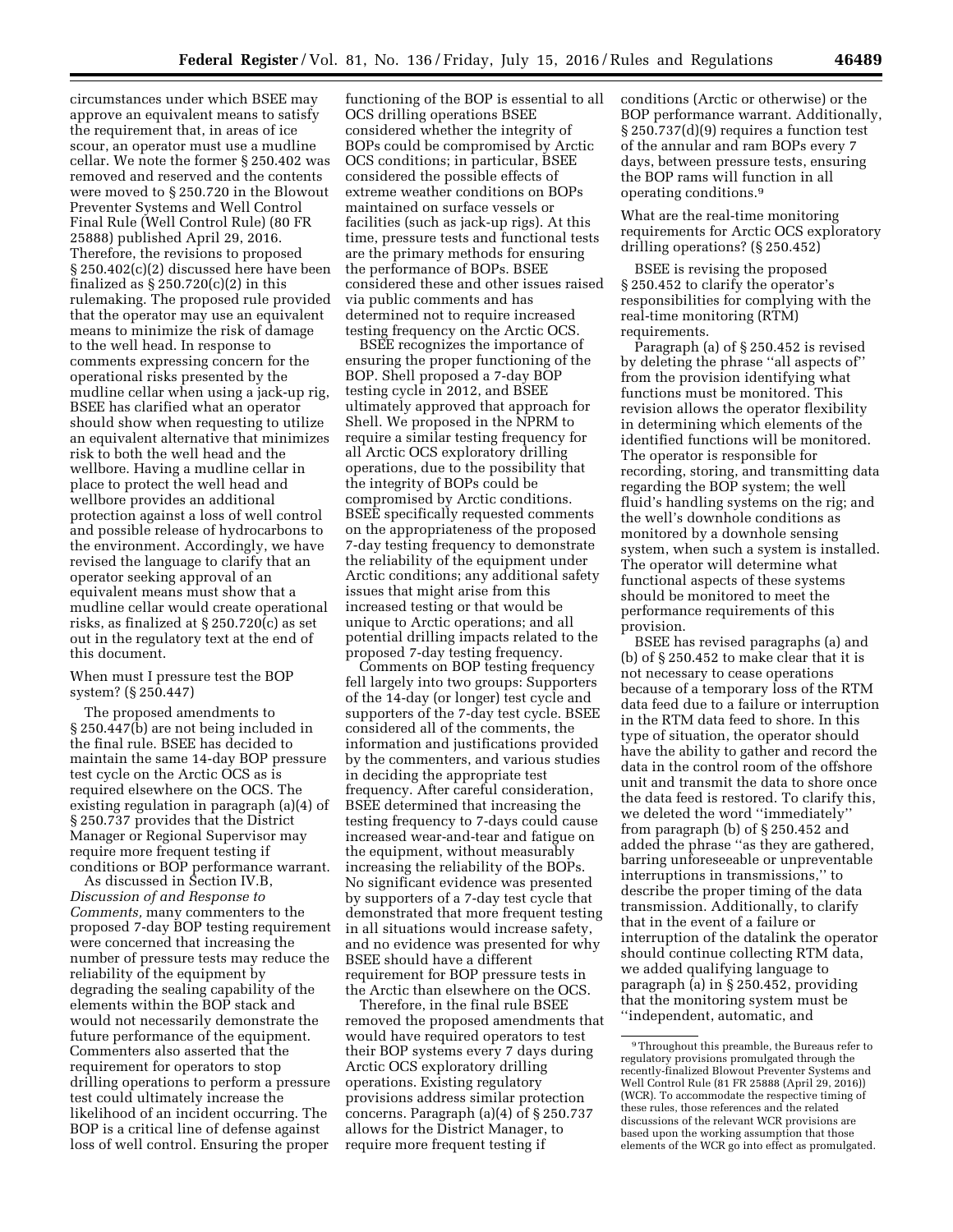continuous'' to ensure the operator is able to transmit data, even if not immediately, in a timely and appropriate manner.

We have also revised paragraph (b) in § 250.452 by deleting the proposed text: ''and who have the authority, in consultation with rig personnel, to initiate any necessary action in response to abnormal data or events.'' BSEE recognizes that operators typically seek to ensure that command and control decision making is primarily the responsibility of the onboard rig personnel, and that the RTM support personnel typically function in an advisory capacity. The RTM monitoring requirements seek to help improve, not disrupt, the ability of onboard rig personnel to monitor operations and assess and mitigate risks.

The final clarifying revision to paragraph (a) in § 250.452 tightens the language, changing from the proposed ''you must have real-time data gathering and monitoring, capability to record, store, and transmit data'' to now read: ''you must gather and monitor real-time data using an independent, automatic, and continuous monitoring system capable of recording, storing, and transmitting data.'' Other than as discussed above, these revisions are designed to make the regulatory language clearer and easier to understand and apply.

What are the requirements for Arctic OCS source control and containment? (§ 250.471)

As discussed in Sections III.B *Approval of Alternate Procedures or Equipment* and III.D *SCCE and Relief Rig Capabilities,* BSEE is revising the language proposed in § 250.471 to clarify that operators using a MODU when drilling below or working below the surface casing must have access to SCCE that is capable of stopping or capturing the flow of an out-of-control well. Accordingly, we are revising § 250.471(a) to clearly state that the operator must have access to SCCE equipment capable of ''stopping or capturing the flow of an out-of-control well''. We are also adding a paragraph (i) to clarify that when an operator is requesting approval of alternate procedures or equipment to the SCCE requirements under the provisions of § 250.141, the operator must demonstrate that the proposed alternate procedures or equipment provide a level of safety and environmental protection that meets or exceeds that required by BSEE regulations, including demonstrating that the alternate procedures or equipment will be capable of stopping or capturing the

flow of an out-of-control well. These revisions are in response to commenters' concerns that the language as originally proposed did not clearly state a performance standard.

What are the relief rig requirements for the Arctic OCS? (§ 250.472)

Also as discussed in Sections III.B and III.D, BSEE is revising the language proposed in § 250.472 to clarify the performance standard that must be met when proposing to use alternate equipment or procedures to the relief rig requirements of § 250.472. Specifically, we are adding the phrase ''able to kill and permanently plug an out-of-control well'' to the language of proposed § 250.472(a) to clearly state the performance standards the relief rig must achieve. We are also revising the language of proposed § 250.472(c) to clarify that when an operator is requesting approval of alternate procedures or equipment to the relief rig requirements under the provisions of § 250.141, the operator must demonstrate that the proposed alternate procedures or equipment provide a level of safety and environmental protection that meets or exceeds that required by BSEE regulations, including demonstrating that the alternate procedures or equipment will be able to kill and permanently plug an out-ofcontrol well. These revisions are in response to commenters' requests for a clear statement of a performance standard and are designed to offer guidance and clarification to operators with respect to the performance-based standard established by this rule that any proposed alternate compliance must meet or exceed in connection with the requirements finalized in this rulemaking.

If I propose activities in the Alaska OCS Region, what planning information must accompany the EP? (§ 550.220)

BOEM is revising  $\S 550.220(c)(6)(ii)$  to clarify the intent of the provision. This provision is designed to obtain information regarding the operator's relief rig plans through the EP. BOEM has revised the provision in response to comments, removing language that could potentially create confusion over the interaction between the BOEM EP informational provision and the BSEE operational relief rig requirements at § 250.472. The intent of  $§ 550.220(c)(6)(ii)$  is to obtain the information that is known at the time of EP submission regarding the operator's plans for compliance with the requirements of § 250.472(b). Therefore, as a technical correction, we finalized the text of  $\S 550.220(c)(6)(ii)$  without

reference to ''into zones capable of flowing liquid hydrocarbons.'' This revision is explained in further detail in Section IV.B.

# Technical and Clarifying Edits

The Bureaus have made several additional changes between the proposed and final regulatory text that are technical made in order to clarify edits. These changes result in more easily understandable regulations but do not make substantive changes. For this reason, the Bureaus have determined that further notice and comment is unnecessary pursuant to 5 U.S.C. 553(b).

#### *B. Discussion of and Responses to Comments*

The Bureaus divided our discussion and responses to the comments received into subject matter topics, beginning with general comments, and then organized them by section number in the order in which operators would seek to comply with the regulations during permitting and operations.

Although BSEE permitting and operational requirements appear earlier in 30 CFR part 250, with the BOEM requirements following in 30 CFR part 550, in practice the IOP and EP phases governed by the 30 CFR part 550 regulations would precede the drilling approval and oversight phases governed by 30 CFR part 250. Requirements to prepare for an oil spill, which are contained in part 254, may be met at any time before handling, storing, or transporting oil in operations BSEE permits under part 250. Consequently, the subject matter topics are presented in this preamble in the following order: Definitions of *Arctic OCS* (§§ 250.105, 254.6, and 550.105) and *Arctic OCS conditions* (§§ 250.105 and 550.105), the discussion of and response to comments on BOEM's final regulations (*i.e.,*  §§ 550.105, 550.200, 550.204, 550.206, and 550.220), and then the remainder of BSEE's final regulations (*i.e.,*  §§ 250.105, 250.188, 250.198, 250.300, former 250.402/finalized as 250.720, 250.418, 250.447, 250.452, 250.470, 250.471, 250.472, 250.473, and 250.1920; §§ 254.6, 254.55, 254.65, 254.70, 254.80, and 254.90).

#### 1. General Comments

Several comments addressed general concepts related to the rulemaking, instead of specific regulatory requirements proposed in the NPRM. These commenters opposed finalizing the proposed rule for a variety of reasons including: An opposition to all drilling in the Arctic Region; the proposed regulations are unnecessary, or overly restrictive or too costly; and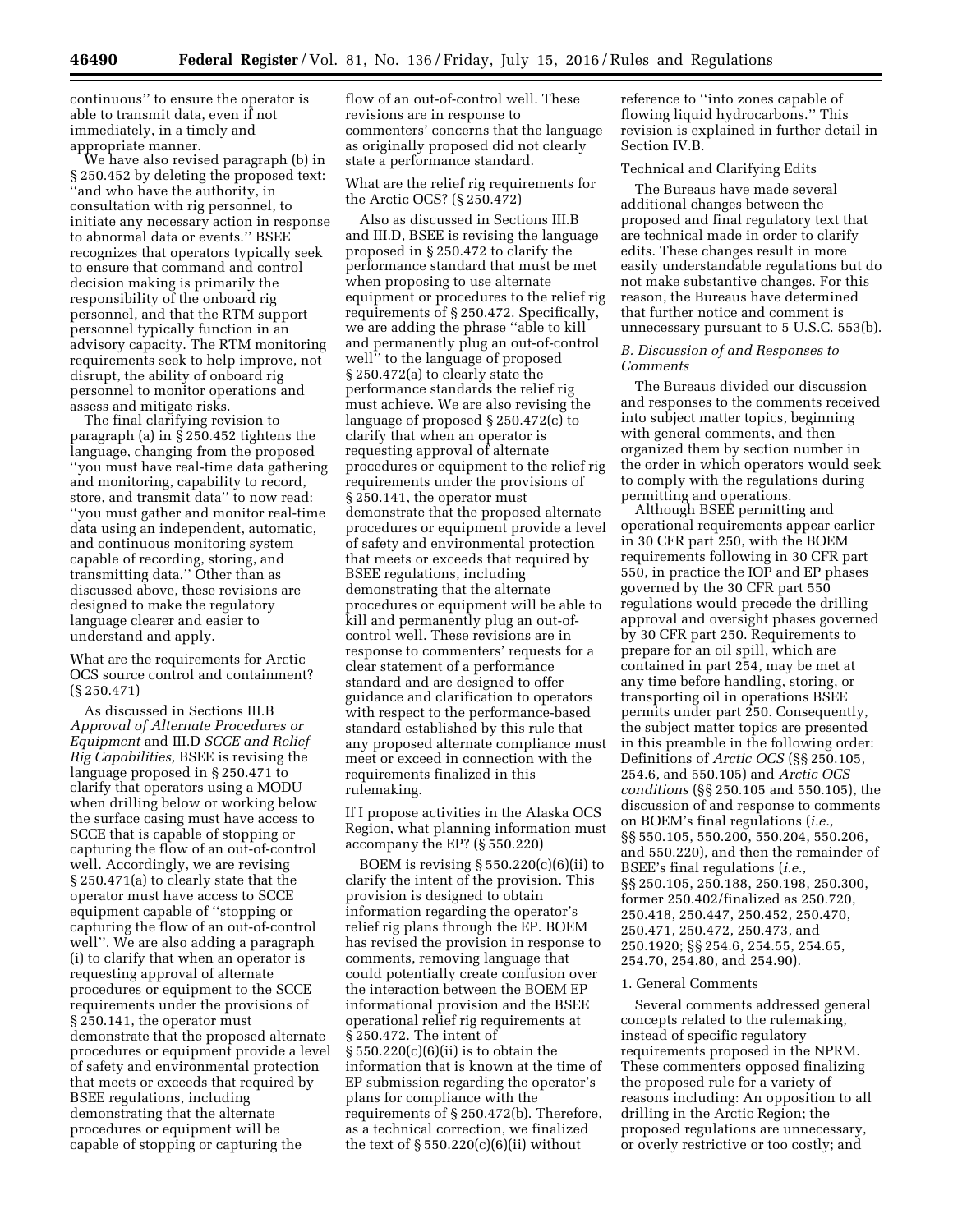the request for the proposed rule to be withdrawn and re-proposed with additional information. BOEM and BSEE respond to these comments below.

The U.S. Government Should Ban All Offshore Drilling in the Arctic Region

Many commenters opposed the proposed rule in its entirety because of their opposition to all drilling in the Arctic Region, based on concerns over climate change and other environmental reasons. Some of these commenters supported the development of renewable energy in lieu of continued exploration for oil and gas resources.

BOEM and BSEE strongly agree with the need to protect the Arctic environment, and the requirements of this final rule are an important means to achieve that goal. However, the decision whether or not to prevent the exploration and development in the Arctic OCS is beyond the scope of this rulemaking. OCSLA establishes a process for deciding when and where to issue leases based on a defined set of criteria (*see* 43 U.S.C. 1344). That is the appropriate process for deciding whether the Arctic OCS should be explored and developed, not this rulemaking.

Advancing renewable energy and transitioning away from reliance on fossil fuels is critical in the long term, but fossil fuels will continue to be an important part of the U.S.' energy portfolio for the foreseeable future. The Department is required by OCSLA to make the OCS ''available for expeditious and orderly development, subject to environmental safeguards, in a manner which is consistent with the maintenance of competition and other national needs.'' 43 U.S.C. 1332(3). As discussed throughout this preamble, and in several studies and reports available in the docket, the development of the U.S. Arctic's significant resources has the potential to promote a greater national reliance on domestic energy resources, benefits for the U.S. economy, and enhanced global energy security. The protection of the Arctic marine and coastal environments where drilling activities take place is of the utmost importance to BOEM and BSEE. The requirements finalized in this rule ensure that current and future exploratory drilling activities on the Arctic OCS are conducted safely and responsibly, subject to strong operational requirements.

The Proposed Regulations Are Unnecessary or Overly Restrictive or Too Costly

A large number of commenters argue the regulations should not be finalized

because they are unnecessary due to other Federal agencies' existing regulations. Many of these commenters also assert that the regulations are overly restrictive and will be too costly. The comments do not provide specific costs or identify specific offending provisions, but only that the regulations should not be finalized.

BOEM and BSEE disagree. The operating environment for exploratory drilling operations on the Arctic OCS is characterized by unique environmental conditions, geographic remoteness, and a relative lack of fixed infrastructure and existing operations. The provisions of this rule are necessary and appropriate to address those challenges.

BOEM and BSEE engaged in Government-to-Government Tribal consultations and Government-to-ANCSA Corporations consultations to discuss the subject matter of the proposed rule and solicit input in the development of the final rule. Additionally, many comments on the NPRM support the finalization of this rule. This rulemaking takes into account the feedback we have received from these consultations and public comments and the lessons learned from recent exploratory drilling activity on the Arctic OCS. The provisions of this final rule do not add significant burdens beyond those that BOEM and BSEE required of Shell in 2012 and 2015, as part of the conditions of approval for its EP and permits to drill. From inception to completion, every phase of Arctic OCS operations comes with inherent challenges and operational risks. BOEM and BSEE determined that the final rule is reasonable and necessary to ensure that Arctic OCS exploration is conducted responsibly and in accordance with the highest safety and environmental standards. The final regulations are also necessary to provide regulatory certainty to industry regarding the requirements BOEM and BSEE will continue to expect operators to meet in their exploration and drilling programs. This final rule provides greater certainty to partners and stakeholders that Arctic OCS operations will be undertaken with the utmost regard for safety and environmental protection. The estimated costs and benefits of the rule are analyzed in greater detail in the final RIA and discussed in the E.O. 12866 section.

The Proposed Regulations Should Be Withdrawn and Re-Proposed With Additional Information

Many commenters request the proposed rule be withdrawn in its entirety. These commenters request withdrawal based on two different rationales.

One group of commenters requested that BOEM and BSEE withdraw the proposed rule and re-propose a rule with provisions aligning with the recommendations from a study by the NPC, a Department of Energy Federal Advisory Committee, entitled, ''Arctic Potential: Realizing the Promise of U.S. Arctic Oil and Gas Resources'', (NPC Arctic Potential Study, March 27, 2015) (available at: *[http://](http://www.npcarcticpotentialreport.org/)*

#### *[www.npcarcticpotentialreport.org/](http://www.npcarcticpotentialreport.org/)*).

We disagree with this suggestion. BOEM and BSEE participated in the development of the NPC Arctic Potential Study and used, where appropriate, knowledge gained from its development. It is our view that this final rule comprehensively addresses the challenges to prudent hydrocarbon exploration posed by the Arctic OCS's unique operating environment. BOEM and BSEE recognize the value of the NPC Arctic Potential Study as a study that considers the research and technology opportunities to enable prudent development of U.S. Arctic oil and gas resources. However, it is only one of the resources we considered in developing regulations that will ensure the safe and responsible development of petroleum resources on the Arctic OCS.

The second group of commenters recommended that BOEM and BSEE delay the finalization of this final rule until the proposed Well Control Rule was finalized.

BOEM and BSEE decided to finalize the Well Control Rule in advance of this rulemaking (*see* 81 FR 25888), although the publication of the final rule on Arctic OCS exploration in advance of the Well Control Rule would not have resulted in any conflicting provisions. Throughout both rulemaking processes, BOEM and BSEE ensured the final rule on Arctic OCS exploration and the Well Control Rule contained regulatory provisions that are consistent. The Well Control Rule applies across the entirety of the OCS, including in the Arctic OCS. Many of the provisions of the final rule on Arctic OCS exploration, however, go beyond the scope of the Well Control Rule, and respond to unique challenges posed by the Arctic OCS operating environment. Finalization of the final rule on Arctic OCS exploration, independent of the Well Control Rule, puts in place the needed systems and processes that reduce risk and provide rigorous safeguards for Alaska's North Slope coastal communities and sensitive U.S. Arctic marine environment.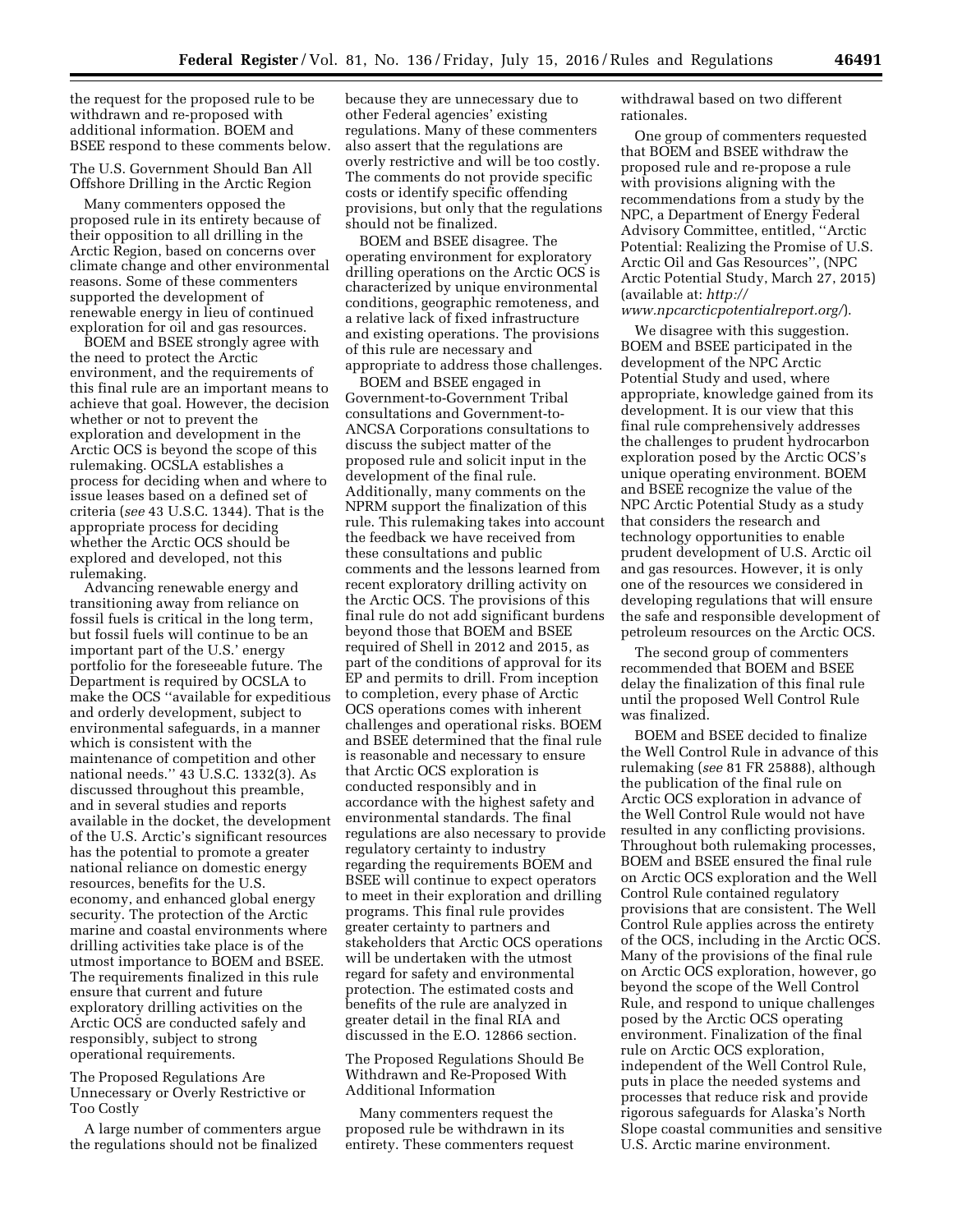#### 2. Definitions

BOEM and BSEE proposed to add new definitions in the proper alphabetical order for *Arctic OCS* and *Arctic OCS conditions* to existing §§ 250.105 and 550.105. We received no comments on the proposed definition for *Arctic OCS conditions* and it is finalized as proposed.

BSEE further proposed to add new definitions in the proper alphabetical order for *Cap and flow system, Containment dome, District Manager, Source control and containment equipment (SCCE)* and *Capping stacks*  to existing § 250.105. No comments were received to the proposed definitions at § 250.105 of *Cap and flow system, Containment dome,* or *District Manager* and they are finalized as proposed. Comments were received on the proposed § 250.105 definitions of *Arctic OCS, Source control and containment equipment (SCCE)* and *Capping Stacks.* One commenter requested the final rule include a definition for MODU.

#### Arctic OCS

Three commenters requested BOEM and BSEE refine the proposed definition of ''Arctic OCS'' in §§ 250.105 and 550.105 to include more than the Beaufort and Chukchi Sea Planning areas. Two of these commenters suggested utilizing all OCS areas north of the Arctic Circle under U.S. jurisdiction as the ''Arctic OCS''.

BOEM and BSEE disagree that the ''Arctic OCS'' should be redefined to include offshore areas beyond the Beaufort Sea and Chukchi Sea Planning Areas. We determined that the final definition in this rulemaking should align with the areas of the Arctic OCS utilized in the DOI OCS Oil and Gas Leasing Program for 2012–2017 (June 2012, available at *[http://www.boem.gov/](http://www.boem.gov/Five-Year-Program-2012-2017)  [Five-Year-Program-2012-2017](http://www.boem.gov/Five-Year-Program-2012-2017)*). The Arctic OCS definition is reflective of the conditions and challenges the rule is designed to address, and allows focus on Planning Areas with higher hydrocarbon potential. Any other details added to this definition would increase confusion over the scope and applicability of the rule.

# **SCCE**

One commenter stated the proposed definition of SCCE in § 250.105 excludes some of the primary intervention options, such as injection as a means to secure the well. The commenter recommended the definition for surface devices should include pumps and injection lines for dynamic kill and injection into well, and

reference to subsea equipment should include jumpers, manifolds, and associated equipment to facilitate pumping into the well.

BSEE disagrees and has chosen to include as SCCE equipment only the equipment necessary to regain control of a well when the primary systems fails and that is not used in everyday drilling operations. Standard equipment (such as the BOP) is specifically excluded from the definition as it is a requirement of safe drilling operations regulated in other provisions of BSEE's rules. The definition of SCCE is not intended to be exclusive or restrictive, nor is the requirement that operators possess and have the ability to promptly deploy such equipment intended to preclude the use of other intervention mechanisms not specifically mentioned.

#### Capping Stacks

One commenter noted the proposed definition for capping stacks in § 250.105 limits the use of prepositioned capping stacks to subsea wellheads when surface BOPs are used. The commenter suggests that the definition should be expanded to allow pre-positioned capping stacks to be used below subsea BOPs when deemed technically and operationally appropriate, such as with a jack-up rig.

BSEE agrees that pre-positioned capping stacks should be included in the definition. We therefore added the language ''including one that is prepositioned'' to the definition for Capping Stack in § 250.105. BSEE will evaluate the use of a pre-positioned capping stack as a part of an operator's proposal on a case-by-case basis and approve their use below subsea BOPs when deemed technically and operationally appropriate, such as when an operator proposes to use a jack-up rig with surface trees.

#### MODU

One commenter requested a definition of MODU be included in the final rule.

BSEE disagrees. There is no one comprehensive definition of a MODU that can be utilized across parts 250, 254 and 550. MODUs include different types of vessels, including floating facilities or jack-up rigs, capable of engaging in well operations (*e.g.,* drilling, well completion and workover activities) for the purpose of exploring for or developing subsea oil, gas, or sulfur resources or related activities. What is considered a MODU may vary based on the activity being regulated. These regulations address only MODUs used for exploratory drilling, which include floating drilling vessels and jack-up rigs.

3. Additional Regulations by BOEM

#### Definitions (§ 550.200)

BOEM proposed to insert the acronym *IOP*—meaning Integrated Operations Plan—into the proper alphabetical location within existing § 550.200, for purposes of the IOP provisions. No comments were received on this provision and it is finalized as proposed.

# *When must I submit my IOP for proposed Arctic exploratory drilling operations and what must the IOP include? (§ 550.204)*

BOEM proposed new § 550.204. This section requires operators to develop and submit IOPs to BOEM at least 90 days in advance of filing their EPs. The purpose of the IOP is to describe, at a strategic or conceptual level, how exploratory drilling operations will be designed, executed, and managed as an integrated endeavor from start to finish. The IOP is intended to be a concept of operations that includes a description of pertinent aspects of an operator's proposed exploratory drilling activities and supporting operations and how the operator will design and conduct its program in a manner that accounts for the challenges presented by Arctic OCS conditions. Several comments were received on this section. To clearly address the commenters' concerns, we have organized our discussion of § 550.204 in two separate topics: (i) Information requested for IOP completion, and (ii) appropriateness of IOP submission. BOEM has reviewed the comments and determined to finalize § 550.204 as proposed for the reasons stated herein.

# *Information Requested for IOP Completion*

Many commenters generally criticized the IOP provision as being duplicative or redundant of existing requirements.

BOEM disagrees. The IOP rules are neither redundant nor duplicative of existing requirements. The IOP is meant to be an overview of all phases of the operator's proposed operations in order to allow the Federal agencies an earlier review in the planning process than currently exists. Section 550.204 requires a description of the design and operation of the proposed exploratory drilling program that demonstrates the operator is accounting for Arctic OCS conditions. Using this description, Federal agencies will coordinate and reduce potential delays by identifying possible vulnerabilities early in the planning process related to safety and environmental protection. This proactive approach enables the operator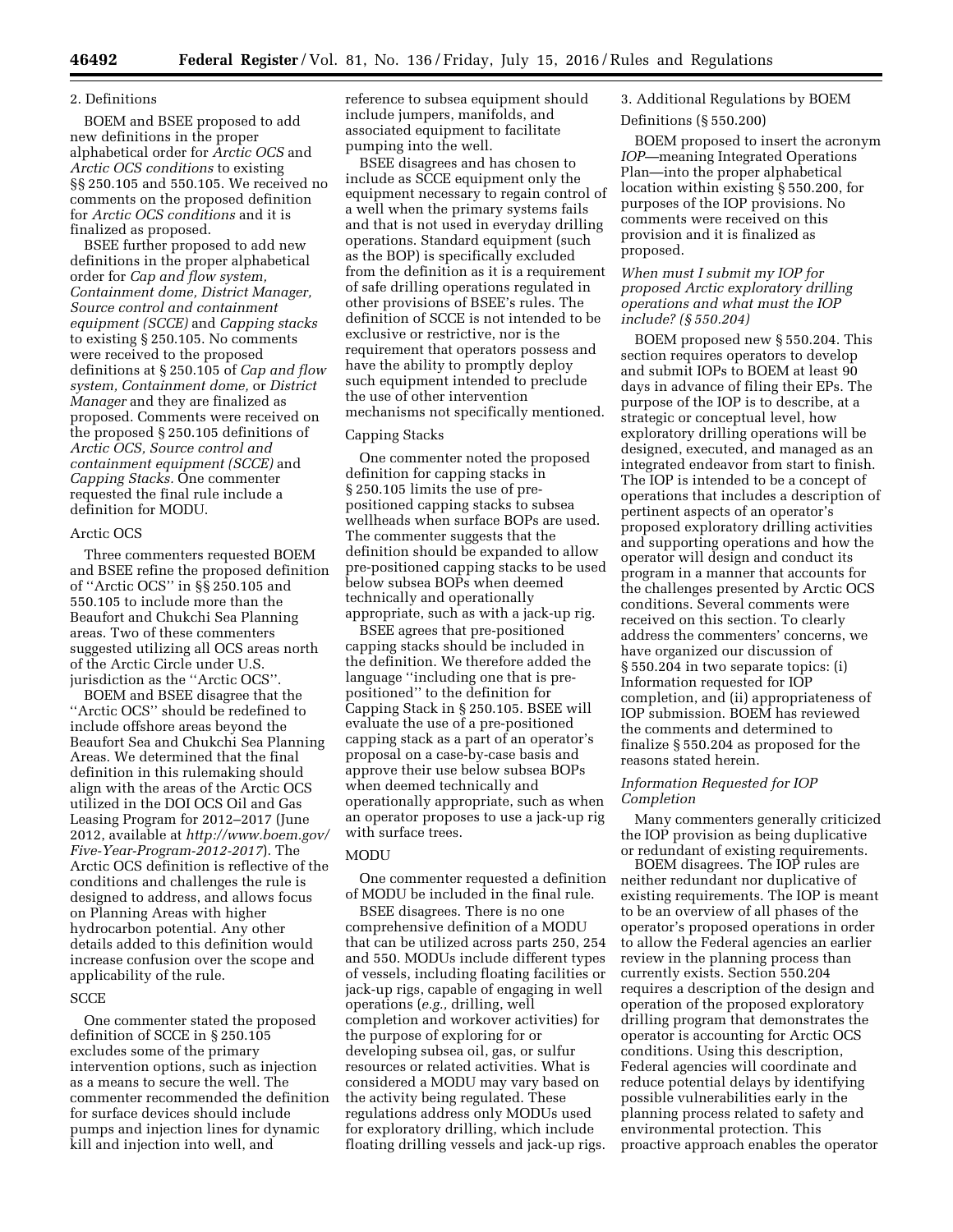to address these issues more effectively in the EP. Though BOEM would review the IOP to ensure that the operator's submission includes each of the elements listed in § 550.204, the IOP would not require approval by DOI or the other relevant agencies. Accordingly, the IOP is fundamentally distinct from the EP. First, the provisions of OCSLA that govern the EP do not apply to the IOP in that the EP requires an agency decision while the IOP is reviewed to ensure the submission is complete. Second, the operator's IOP will contain planning information with less specificity than that furnished with the EP.

Given the important role played by contractors and the fact that many contractors hired to operate on the Alaska OCS do not have a long operating history in the region, effective contractor oversight by operators is critical, and sufficient oversight of each contractor can be a challenge. Section 550.204(f) requires operators to plan for how they will manage contractors to reduce operational risks and address the challenges associated with operations on the Arctic OCS. Further, § 550.204(b) requires operators to plan to coordinate the work of a number of contractors to ensure that time pressure or other contractor complications do not undermine safe and environmentally responsible operations. This section requires a degree of advanced planning that should identify critical paths necessary for successful operations, ensure requisite resources are allocated, and mitigates risks through adequate forethought.

Additionally, if an operator determines that information it will submit in an EP is redundant with that submitted in an IOP, § 550.201(c) provides the Regional Director discretion, on a case-by-case basis, to waive submission of required information or analyses when sufficient applicable information or analyses are readily available to BOEM. Paragraph (d) of § 550.201 also allows for referencing other pre-existing information and data when submitting an EP if that information was previously submitted or is otherwise readily available to BOEM, thus allowing the IOP to simplify the EP preparation process.

Another group of commenters asserted that information required to be included in the IOP will not always be available 90 days before the EP submission. One of the commenters explained that much of the operator's data is immature during this planning phase.

BOEM acknowledges that the IOP will be submitted at a phase of the planning process when not all details of proposed operations will be in place, and that such details will necessarily be further developed through later stages of the process. While the operator will explain how exploratory activities will be integrated in its IOP, BOEM does not expect the IOP to exhibit the same level of detail that other documents (*i.e.* EP, APD, and OSRP) contain. For example, § 550.204(f) requests the operator to list the work its contractors will perform, but does not require the operator to have selected a specific contractor at the time of IOP submission. By providing that the operator need not have finalized contractor selection, it is reasonable for the IOP to be completed, at a minimum, 90 days before the submission of the EP.

The operator should already have the information required to complete an IOP 90 days prior to submitting an EP due to the advanced planning necessary for the operator to safely operate in Arctic conditions and minimize its effects on local communities. In addition, the operator must perform detailed engineering themselves or have a contractor do such work, well in advance of the open-water season. Further, if the operator does not have the general summary information for the IOP, then it is unlikely that the operator will be in a position to submit a completed EP 90 days later.

Another of the commenters requested that BOEM provide notice to the State and local governments when it receives an IOP.

Regarding this request, we note that in addition to posting the IOP online, § 550.206(a)(2) requires the operator to submit eight copies to BOEM for public distribution. BOEM will share copies with State and local governments.

Several commenters requested clarification on whether an operator is obligated to respond to requests for additional information (RFAI) from BOEM, BSEE, or the other agencies with access to the IOP. The commenters note that if operators are obligated to respond to such requests, associated review timings should be established to ensure operators receive feedback within 45 days of submission.

The IOP will be circulated among the members in the E.O. 13580 Alaska Energy Permitting IWG, whose membership and function are discussed in Section I.B, and other relevant agencies. Members of the working group and other agencies will dialogue with the operator about any aspects of the proposed operations that may create risks. This dialogue ensures the operator is aware of elements of its proposed

operations requiring clarification or revision to obtain later regulatory approvals in a manner consistent with each agency's regulatory requirements. The IOP is an informational document that must be filed and should cover the identified elements, but does not require approval by DOI. If all elements of § 550.204 are not addressed by the operator in its IOP, BOEM may request supplementation from the operator.

BOEM does not agree that the regulations should be amended to add a 45-day limit for when BOEM's feedback on the IOP should be sent to an operator after the operator has submitted its IOP. If the operator is unable to provide supplementation related to feedback given by BOEM before the end of the IOP review period, the operator would be able to furnish the material in its EP submittal. If, however, during an early point in the review period, BOEM finds that the operator's IOP is incomplete in such a way that it does not address all of the elements of § 550.204, then it may request that the operator supplement the incomplete IOP submission.

One commenter requested clarification of the need for ''sufficient information'' when submitting the IOP description of vessels utilized in the operator's proposed exploratory drilling program. The commenter understands this as the IOP requirement effectively establishing a 120 day review period for proposed operations (90 days for the IOP and 30 days for the EP). The commenter stated this mandatory IOP process will effectively delay EP submissions and ultimately frustrate future drilling efforts.

BOEM disagrees with the assertion that the IOP will delay the EP process, or that the IOP is designed to effectively expand that process. The final rule is a combination of prescriptive and performance-based requirements developed after extensive outreach to stakeholders, operators, and government agencies. BOEM will review the IOP for completeness, and if the agency finds that aspects of the operator's plan do not meet the necessary information obligations of § 550.204, then it will request the information be presented. The IOP is not subject to approval, and should not delay submission of the EP. Because the IOP is an overview that requires less detail than the EP, operators will be in a position to submit the IOP earlier in their planning process than the EP itself. As a result, the 90 day period will not delay the submittal of the EP.

Three commenters commented on the frequency of IOP submissions. One commenter requested clarification on whether a single IOP could address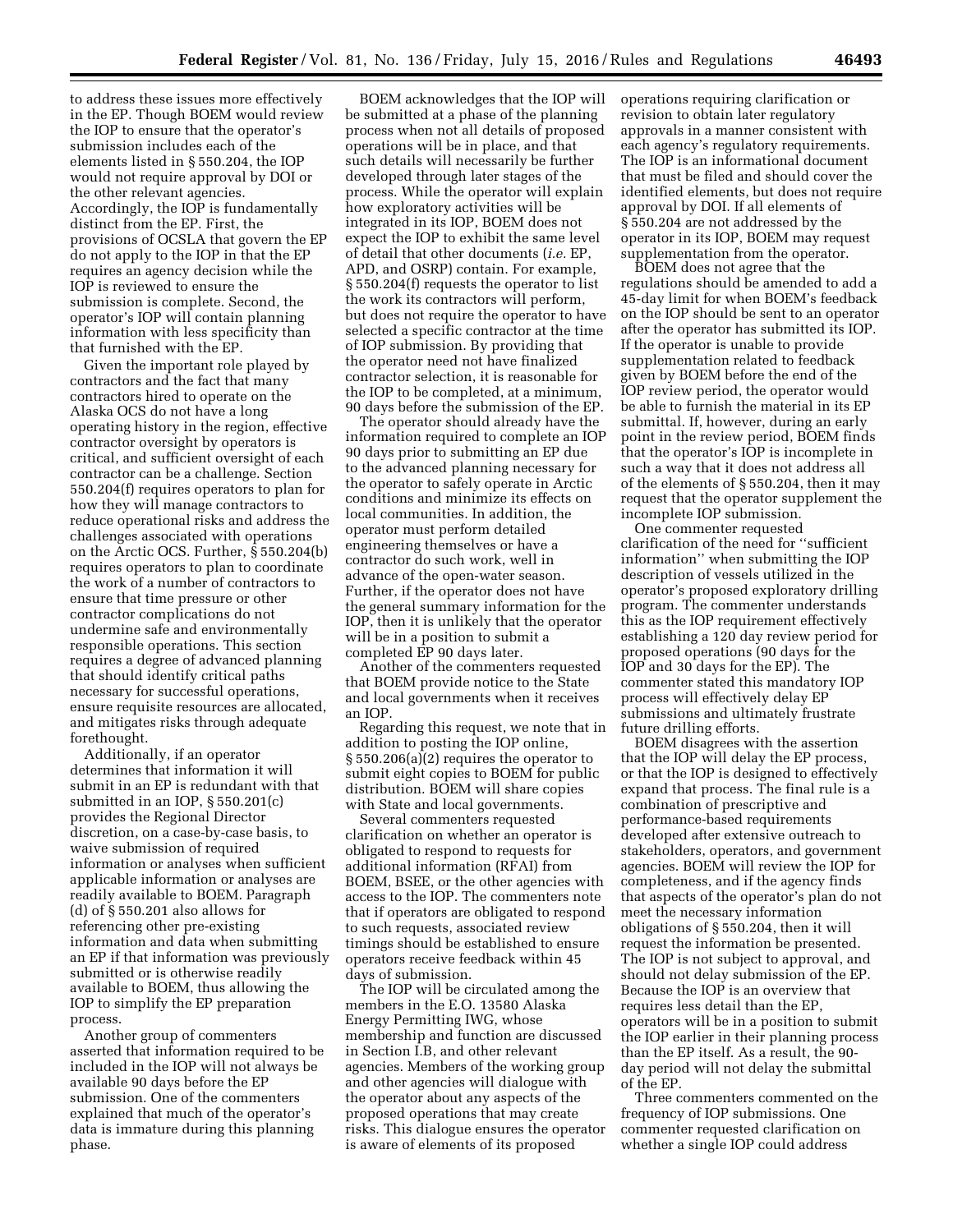multiple EPs. Another commenter requested that BOEM consider a single IOP filed prior to an operator's first EP. The third commenter suggests the IOP be updated when an EP is updated.

BOEM disagrees that an IOP will need to be updated whenever an EP is updated. An IOP is required for each exploratory drilling program planned by an operator. However, a single IOP may cover multiple EPs when sufficient geographic and operational overlap exists. The IOP serves its primary purpose before an EP is submitted, as it informs the early planning process prior to initial EP submission. Requiring the IOP to be updated after the EP's submission would not serve any practical purpose, because the EP serves as the main point of reference for both agencies and the operator after the EP is filed.

One commenter recommended the IOP should mirror the International Association of Oil and Gas Producers (IOGP)/International Petroleum Industry Environmental Conservation Association (IPIECA) guidelines for oil spill risk assessments and management plans.10 BOEM disagrees with this comment. The IOGP/IPIECA guidelines far exceed the expected scope of the IOP. The IOP is a conceptual document that holistically addresses an operator's Arctic OCS drilling operations from start to finish, providing regulatory agencies a preview of an operator's approach to regulatory compliance and integrated planning. The IOP does provide information on advanced preparations and staging of oil spill response assets, necessary for both BOEM's environmental impact analysis and for BSEE's overall understanding of the operator's OSRP. BOEM does not believe that the final regulations require amendment in response to these comments.

One commenter requested that IOP provisions should require proposed mitigation measures to avoid conflicts with subsistence activities. BOEM does not think this is necessary, as BOEM has determined that existing requirements address this concern. Before an EP is approved, BOEM must comply with applicable statutory requirements to analyze the potential impacts of the proposed exploration activities. As part of the analyses, BOEM analyzes how mobilization, demobilization, and

exploratory drilling could affect subsistence use, resource use, and harvest activities. Both BOEM and BSEE may require additional mitigation measures at the EP and APD stages, as necessary, to address appropriately potential interference with subsistence activities. For example, because subsistence hunters are concerned that the effects of offshore oil and gas exploration might displace migrating bowhead whales and other marine mammals (like beluga whales), the Bureaus will meet with the Alaska Eskimo Whaling Commission and its whaling captains to help document traditional knowledge pertaining to bowhead whales, including movement and behavior. Given the importance of subsistence activities and related sociocultural activities to the Alaska Native communities, operators are encouraged to work directly with interested parties to help mitigate potential impacts to subsistence activities. In addition, BOEM will continue to fund and support studies to better understand the potential impacts from OCS operations on marine mammals and subsistence activities.

One commenter asserted that the proposed rule failed to address public and private investment in on-shore infrastructure supporting oil spill response and protection of specific lands and resources. The commenter noted that the proposed rule neglected local community involvement in oil spill response capabilities, especially at Point Lay, the local community most likely to be impacted by the oil spill response activities. The commenter suggested that regulation be written to specifically require onshore infrastructure development at Point Lay and Cape Sabine, both former Distant Early Warning Line radar sites with existing, but unutilized infrastructure. The commenter shared his Kali traditional knowledge of local meteorological conditions with BOEM and BSEE personnel and has noted that weather conditions often times permit safe flight operations from Point Lay when they are suspended in Barrow and Wainwright.

BOEM has determined that both existing regulations and regulations finalized in this rulemaking address the commenter's concern regarding community involvement. Section 550.202 mandates that operators plan and prepare to conduct their proposed activity safely in conformance with all applicable legal requirements and sound conservation practices in a manner which neither unreasonably interferes with other OCS uses nor causes undue or serious harm to the human, marine or

coastal environment. Additionally, § 550.204(j) requires the operator to include in its IOP a description of whether and to what extent a project will rely on local community workforce and spill cleanup response capacity. Regarding the request for specific onshore infrastructure investments, BOEM cannot in this rulemaking specify the location of such investments.

Two commenters assert that introducing an IOP prior to the EP is impractical and unnecessary in terms of timing and objectives. One commenter recommended the submittal of the EP should continue to precede the IOP to allow timely exploration to occur while the IOP is being developed. The commenter argued there is a lack of efficiency in asking operators to prepare a complete IOP as a pre-requisite to engaging in meaningful project-related dialogue and that early engagement between operators and the Federal agencies would be more meaningful as an iterative pre-application process that feeds into the IOP. The second commenter proposes the removal of the IOP as a separate document and that the EP and APD processes are adapted and clarified to meet the intentions of the IOP requirement.

BOEM disagrees and has determined to finalize the IOP provisions as proposed. The IOP requirement calls for information that is different from what is required to be provided in an EP or an APD. Information in an IOP contains a different level of detail and is required at a different point in the planning process. By requiring an IOP, the entire planning process should become more efficient by decreasing the likelihood of requests for additional information or plan modifications during the later stages that require approval. The early engagement facilitated by the IOP requirements of § 550.204 should increase efficiency by improving communication between agencies and operators, improving early agency understanding of and operator preparedness for planning activities.

# *Appropriateness of IOP Submission*

Several commenters assert that the requirement to submit an IOP 90 days before submitting an EP for Arctic exploratory drilling operations is inconsistent with the OCSLA requirements at 43 U.S.C. 1340(c), and the Department is improperly exceeding its jurisdiction by requiring submission of the IOP information. Two of the commenters also assert that the IOP would require reporting of information and data beyond DOI's scope of jurisdiction and is not based in any statutory authority granted by Congress.

<sup>10</sup>The International Association of Oil and Gas Producers (IOGP) is an association, formed in 1974, whose members include public, private, and stateowned oil and gas companies and upstream service companies. The International Petroleum Industry Environmental Conservation Association (IPIECA), formed in 1974, is a global oil and gas association addressing environmental and social issues.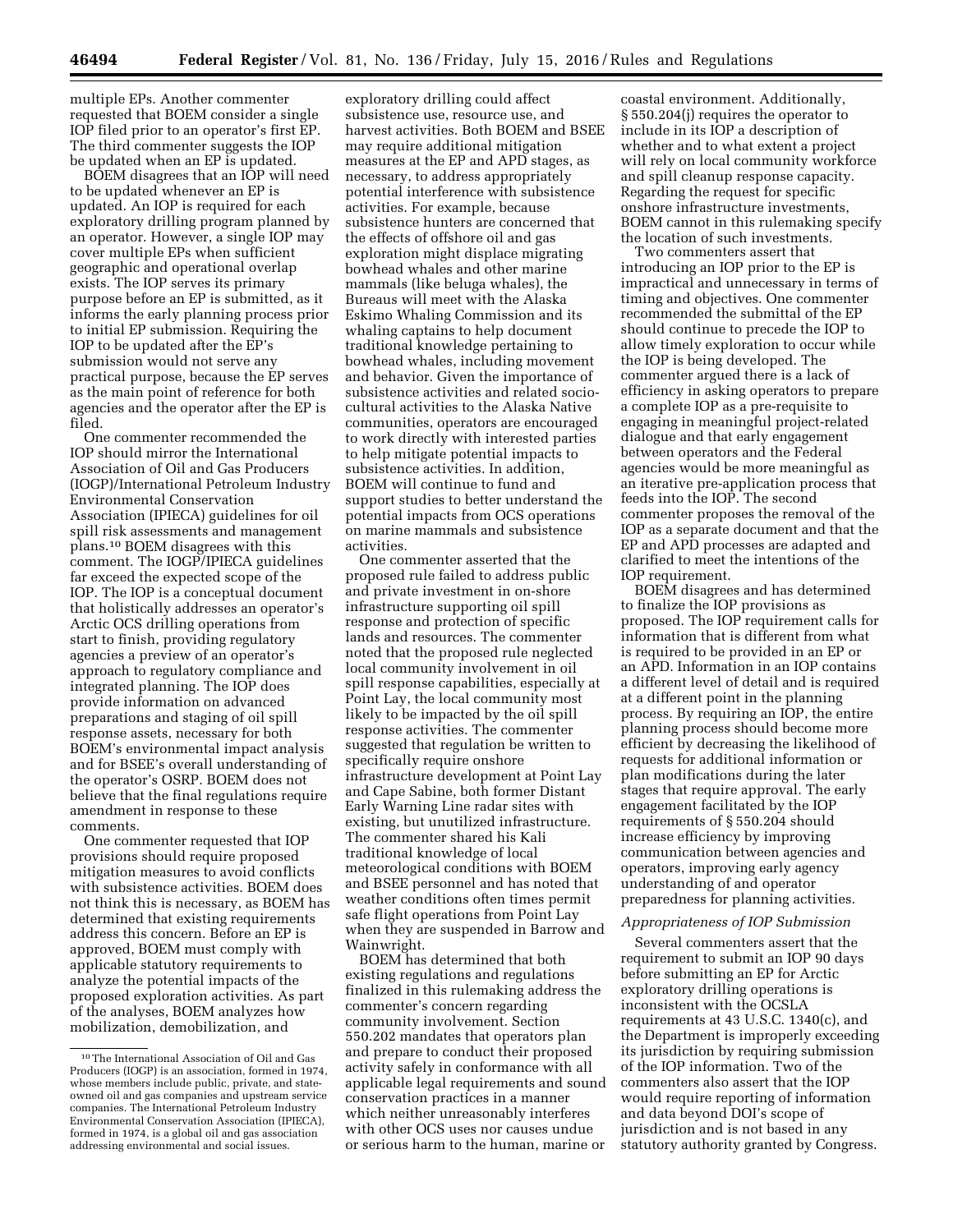BOEM disagrees. The OCSLA requires the submission and approval of an EP, but does not specify or restrict what other information BOEM may require before the EP is submitted. The OCSLA provides the Secretary authority to require information described in the IOP. Section 1334(a) of Title 43 of the U.S.C. grants the Secretary authority to ''prescribe and amend such rules and regulations as [s]he determines to be necessary and proper in order to provide for the prevention of waste and conservation of the natural resources of the [OCS].'' Section 1332(6) declares that: ''operations in the [OCS] should be conducted in a safe manner by welltrained personnel using technology, precautions, and techniques sufficient to prevent or minimize the likelihood of blowouts, loss of well control, fires, spillage, physical obstruction to other users of the waters or subsoil and seabed, or other occurrences which may cause damage to the environment or to property, or endanger life or health.'' 11

Section 1348 of Title 43 of the U.S.C. imposes a duty on lessees and operators to ''maintain all operations . . . in compliance with regulations intended to protect persons, property, and the environment on the [OCS].'' 12 The ability of lessees to explore for oil and gas on the Arctic OCS in accordance with these statutory mandates depends on early, integrated planning. This planning necessarily implicates activities, such as the operation of vessels which are regulated by other Federal agencies but also inform and influence the Department's oversight functions. For example, while the Department does not directly regulate the operations of vessels carrying capping stacks to Arctic well-sites, icemanagement vessels or vessels responsible for towing rigs, lessees cannot safely conduct exploratory drilling without properly planning for these activities. Such activities can result in damage to operational equipment critical to DOI-regulated drilling activities, which can in turn compromise, reduce, or force modifications to approved operational or safety capabilities and equipment. Similarly, they can give rise to changes to approved operational schedules, which in the Arctic are particularly critical in light of the limited open water season, the timing of recession and encroachment of sea ice at drill sites, marine mammal migrations, and subsistence hunting seasons, among other considerations.

The EP and the IOP serve different purposes and are not governed by the same provisions of OCSLA. The EP is a statutorily mandated submission under 43 U.S.C. 1340(c), approval of which is required prior to exploration of any OCS lease. BOEM regulations set forth comprehensive and detailed requirements for the contents of an EP.13 BOEM carefully scrutinizes submitted EPs to ensure that they satisfy all applicable requirements, are consistent with lease terms and governing law, and would not cause serious harm or damage to life, property, any mineral, national security or defense, or the marine coastal or human environment.14 EPs also provide the basis for analyses and determinations required by other Federal laws, as well as subsequent BSEE review and approval of APDs. Upon satisfaction of all applicable requirements, BOEM approves an EP, often subject to conditions; the terms of that approval are binding and govern activities conducted pursuant to the EP.

The IOP is fundamentally distinct from the EP, and does not implicate the section of OCSLA that governs EPs, 43 U.S.C. 1340. The IOP will be required to be submitted to BOEM well in advance of the EP, at a time when the Department recognizes the operator might not possess the type of detailed and specific information that is required to obtain approval of an EP. It requires Arctic-focused conceptual planning information to encourage and facilitate the development of integrated operational strategies early in the planning process. While the IOP will be reviewed to ensure that the submission is complete, addressing each of the elements listed, the IOP is not subject to approval by any Federal agency and does not bind the operator's future activities. Rather, the IOP, unlike the EP, is designed to be a preliminary informational resource to facilitate relevant Federal agencies' early familiarity with, and opportunities for constructive feedback on, important concepts related to the design of an operator's planned exploration program in an integrated manner that accounts for the unique Arctic OCS conditions. This process has the potential to facilitate the later EP review, but it is fundamentally distinct from the EP itself.

Agency regulations have long recognized the need to obtain through the planning process information about activities outside of the Department's direct regulatory jurisdiction but which

are clearly relevant to approval of operations within our jurisdiction.15 OCSLA provides the Secretary with the authority to require information necessary to ensure that Arctic OCS operations are safe and environmentally responsible and to help facilitate early review by the Department and other agencies in advance of the EP. 43 U.S.C. 1334(a). The IOP requirement reflects a reasonable exercise of that authority.

Section 1340(c) of OCSLA requires lessees to submit an EP for approval before they commence exploration pursuant to their lease, and it requires BOEM to take action on an EP within 30 days after submission.16 The 30-day time limit for reviewing an EP begins only after BOEM's Regional Supervisor deems the EP submitted.<sup>17</sup> This statutorily mandated regulatory requirement is specific to EPs and does not affect the authority in OCSLA to require the preliminary informational submission of the IOP.

One commenter argued that industry should not have to incur the additional cost of an IOP considering the roughly 124 day drilling window in the Chukchi Sea, and that the 90 days could instead be spent by agencies to integrate their services for regulatory efficiency. The commenter asserted that agencies must start working together to streamline the regulatory process, to fund and support Arctic-centric science, and to support infrastructure development in this remote region of the country.

We agree with the commenter's concern for agency integration and note the key purpose of the IOP is to facilitate interagency coordination on matters of mutual interest. The regulatory oversight of the Arctic OCS is shared by many agencies and the need for integration among them is recognized by the establishment of the E.O. 13580 Alaska Energy Permitting IWG. The E.O. 13580 Alaska Energy Permitting IWG consists of representatives from Federal agencies which include DOI, the Departments of Defense, Commerce, Agriculture, Energy, Homeland Security, and the EPA. BOEM will circulate the IOP amongst the aforementioned agencies;

<sup>11</sup> *Id.* at section 1332(6).

<sup>12</sup> *Id.* at section 1348(b)(2).

<sup>13</sup>*See* 30 CFR 550.211 through 550.228. 14 *Id.* at §§ 550.202, 550.233.

<sup>15</sup>*See, e.g.,* § 550.224 (requiring description in EP of the support vessels, offshore vehicles, and aircrafts you will use to support your exploration activities, including maps of travel routes and methods for transportation of fluids, chemicals, and wastes); § 550.257 (same for Development and Production Plans (DPPs) and Development Operations Coordination Documents (DOCDs)); § 550.225 (requiring description in EP of onshore support facilities to be used to provide supply and service support for the proposed exploration activities); § 550.258 (same for DPPs and DOCDs). 16 43 U.S.C. 1340(c).

<sup>17</sup>*See* 30 CFR 550.233.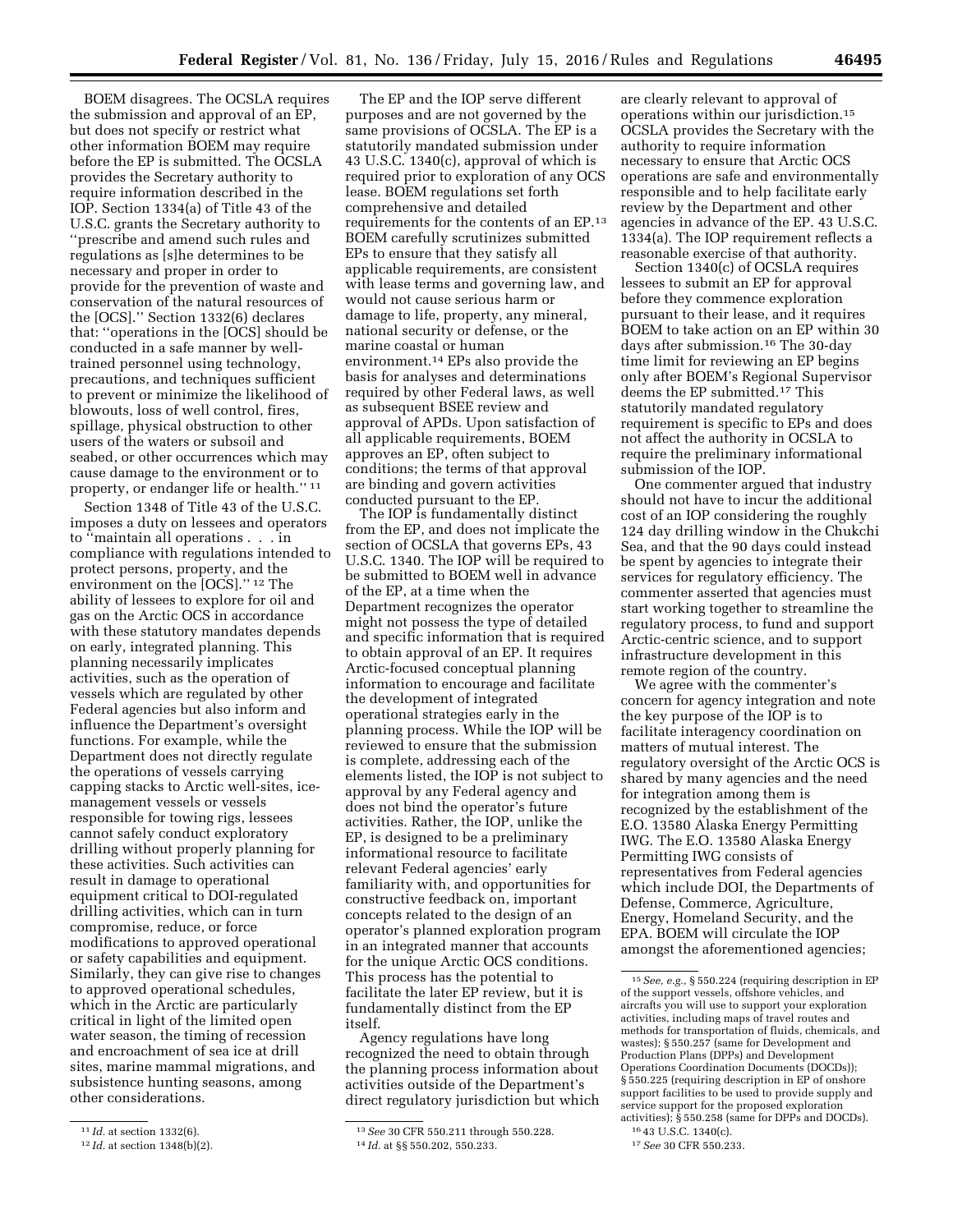such circulation and familiarity will result in a more collaborative effort in regulating OCS oil and gas exploration. With respect to the commenter's concerns regarding timing, the requirement to submit the IOP should not impact the length of the available drilling season as the IOP may be submitted well in advance of the openwater season. With respect to costs, those issues are analyzed at greater length in the final RIA. However, we note here that the type of planning reflected in the IOP is essential for the successful execution of any Arctic OCS exploratory drilling campaign, so the only costs associated with the requirement should be the limited costs of assembling those plans for submission.

How do I submit the IOP, EP, DPP, or DOCD? (§ 550.206)

BOEM proposed to revise § 550.206 to include information that explains how operators should submit their IOPs and allowing operators to request the nondisclosure of information in the IOP using established DOI processes. As is currently the case with EPs, Development and Production Plans (DPPs), and Development Operations Coordination Documents (DOCDs), operators requesting the nondisclosure of portions of an IOP should provide BOEM with two separate versions of the IOP; a public version from which potentially exempt information is redacted, and an agency version with such information present, but clearly marked as proprietary.

Several comments were received on this section. BOEM has evaluated these comments and decided to finalize § 550.206 as proposed. Two commenters requested that BOEM require planning information be submitted electronically to allow immediate availability for public access. This requirement would allow BOEM to immediately upload public-information copies of EPs and IOPs without the intermediate step of reformatting the operator's submissions.

We determined electronic submittal should remain optional. Currently, DOI allows electronic submittals of all or part of the EP and the final rule will allow electronic submission of all or a portion of the IOP. Whether the information is received electronically or in the form of a hardcopy, BOEM will post the appropriate information on *[http://www.boem.gov/alaska-region/.](http://www.boem.gov/alaska-region/)* If documents are not received electronically, BOEM will take the necessary steps to convert the files to a format compatible for online viewing by the public.

One commenter recommended that EP requirements be updated to require liaison with DOI as soon as the planning process starts, in order to coordinate forward planning and keep authorities abreast of the approach and milestones related to the EP. The commenter recommended the regulations be revised to require the EP scope be reviewed to ensure that it includes appropriate information requirements related to planning of integrated operations and how this will be achieved. The commenter goes on to recommend that these issues will be discussed as part of the overall EP development process, and that the APD scope be reviewed to ensure that it includes specific requirements for documentation of planned integrated operations, including finalized vessels, contractors and associated management systems. The commenter stated that by establishing such an approach, along the lines of approaches taken by the United Kingdom, Norway, Australia and others, the process for documenting selection and suitability of a rig would be simplified, enabling focus on other risk elements relating to how the unit will be utilized in integrated operations.

BOEM has determined the commenter's recommendations are addressed in the finalized provisions at § 550.204. Compliance with the provisions of § 550.204, related to the submission of the IOP, allows for operators and DOI to coordinate early in the planning process, and allows early visibility and opportunities to address how an operator's activities will be conducted in an integrated manner.

One commenter requested to receive a copy of all Arctic OCS applications and be provided with at least 30 days to review and comment on the applications.

BOEM's existing regulations allow for the public to review and, as appropriate, allow for comment from State, municipal and tribal governments. As stated in the NPRM, BOEM intends to post public versions of IOPs to its Web site upon receipt. Once an EP or DPP is deemed submitted, it is posted on BOEM's Web site, *[http://](http://www.boem.gov/alaska-region) [www.boem.gov/alaska-region.](http://www.boem.gov/alaska-region)*  Additionally, § 550.232, *What actions will BOEM take after the EP is deemed submitted?,* allows the Governor of each affected State 21 calendar days to submit comments. During this time, BOEM will make the EP available for public review and comment. Section 550.267, *What actions will BOEM take after the DPP or DOCD is deemed submitted?,* provides that BOEM will make the DPP publicly available within 2 business days of deeming it submitted

and accept comments for 60 days after making it available to the public. BOEM has determined these efforts toward public engagement are adequate. BOEM also notes that, particularly with respect to EPs, additional time for public engagement is statutorily constrained.

One commenter recommended that DOI conduct timely and meaningful consultation with Alaska Native tribes before approving an EP. BOEM agrees. Consistent with E.O. 13175 (Consultation and Coordination with Indian Tribal Governments) and Secretarial Order 3317, BOEM requests Government-to-Government consultation with Alaska Native tribes for which the exploration activities could have tribal implications. The Department is committed to fulfilling its tribal consultation obligations, whether directed by statute or administrative action such as E.O. 13175, or other applicable Secretarial orders or policies.

One commenter requested clarification in the final regulations that evidence of equipment ownership or contracts with equipment providers is required only for an APD, but not required for approval of an EP or an OSRP. The commenter expressed concern with having to make commercial commitments to very expensive equipment contracts before getting confirmation from the Bureaus that the plans based on that equipment would be approved. The commenter stated there is sufficient time after EP and OSRP approval for the operator to procure equipment that conforms to the approved plan, and to provide evidence of such procurement at the APD stage.

BOEM does not believe that the final regulations require amendment in response to this comment. Both existing regulations and this final rule require varying levels of information about operator safety and oversight management at progressive stages of the planning and approval process. This information would begin with general information and narrow down to increasing levels of detail with successive regulatory submittals, as the project proceeds from planning to implementation. For example, at the IOP stage, we recognize that operators may not have contracts for vessels finalized or precise dates of drilling so, accordingly, specific names of contractors are not necessary, but could be provided if available. At the EP stage, § 550.220(c) requires, among other planning information, a preliminary general description of SCCE and relief rig capabilities needed for compliance with §§ 250.471 and 250.472. BOEM anticipates that the relief rig description may be general at the EP stage, but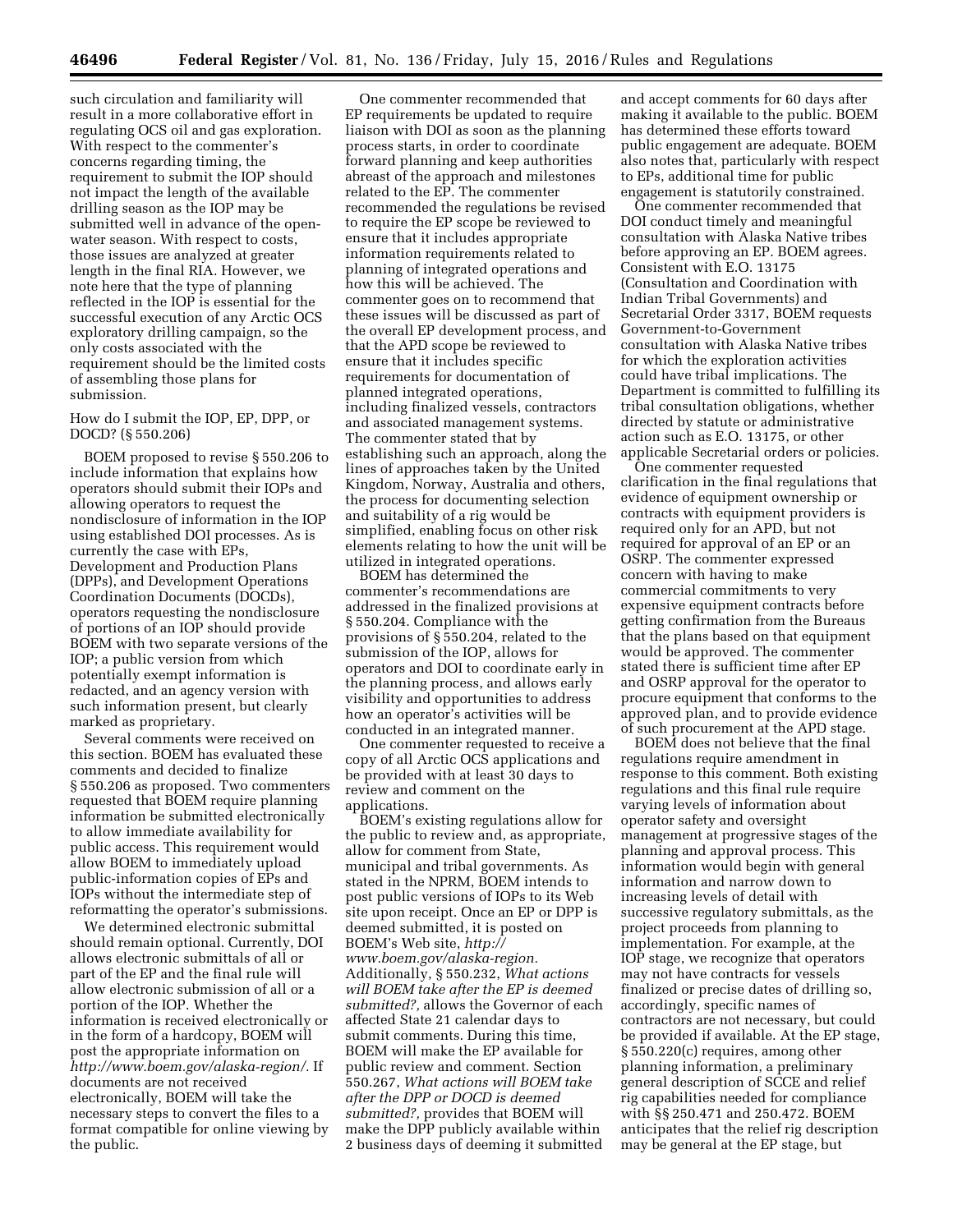detailed enough for BOEM to confirm that the operator has plans in place for how it would conduct its operations safely and in compliance with the regulations. Further, existing regulation § 550.211(c) requires that a description of the drilling unit and associated equipment be provided in the EP along with a brief description of its safety and pollution prevention features, type of fuel, and an estimate of the maximum quantity of oils, fuels and lubricants. Existing regulation § 550.224(a) also requires at a general level a description of crew boats, supply boats, anchor handling vessels, ice management vessels, aircraft, and other vessels. These longstanding requirements, as supplemented by this rule, lay out a clear picture of the type and level of detail required at different stages of the approval process that is both achievable and appropriate for the management of these operations.

If I propose activities in the Alaska OCS Region, what planning information must accompany the EP? (§ 550.220)

BOEM proposed to revise several of the existing provisions at § 550.220 to ensure, through thorough advanced planning, that operators are capable of operating safely in the extreme and challenging conditions of the Arctic OCS. Revisions to the section include amending the existing ''Emergency Plans'' provision at § 550.220(a) to add fire, explosion, personnel evacuation, and loss of well control to the events for which emergency plans are required, and to replace the terms ''blowout'' with "loss of well control" and "craft" with ''vessel, offshore vehicle, or aircraft'' for clarification purposes. Finally, BOEM proposed creating a new § 550.220(c), which would set forth additional information requirements for EPs that are proposing exploration activities on the Arctic OCS.

Several comments were received on the provisions in this section. BOEM has reviewed the comments and determined to finalize § 550.220 as proposed for the reasons stated herein. One technical revision is finalized at § 550.220(c)(6)(ii). As discussed above in Section IV.A, this revision is required to correctly align the provision with the relief rig planning requirements of § 250.472. For a full discussion of the comment and our response, see the discussion of § 250.472 in Section IV.B.

Two commenters recommend that the end of season date should be decided by the regulators and not by the operators, and also that the operator should only be allowed to drill into hydrocarbon zones with enough time to complete a relief well and remove oil before the

freeze-up date. One commenter expressed concern that the operator may overstate their relief well capabilities in order to maximize the length of their drilling season.

BOEM agrees with the commenters. To clarify, the end of season dates that the operator proposes in its EP are anticipated dates. BOEM, in consultation with the NWS, will analyze past and present meteorological conditions, oceanic conditions, and sea ice concentration and movement to determine if the operator has provided an appropriate end of season date estimate to account for its own unique operational capabilities and limits. BOEM does this through the establishment of the trigger date, or estimated seasonal ice encroachment date, that sets a deadline on when the operator can drill or work on the surface casing, so that risks associated with late season drilling are addressed and response and cleanup activities can occur in a timely manner.

Two commenters strongly supported the imposition of an end of season date for operators and request removal of the word "anticipated" in  $\S 550.220(c)(6)$  to ensure that Arctic OCS operators provide a firm date for their end of seasonal operations to avoid increased risks associated with freeze-up. The commenters further recommended that the final rule provide the Bureaus authority to require operations to terminate before these dates if actual conditions during the drilling season indicate earlier likelihood of ice encroachment over the drill site. The commenters suggest these dates should undergo scientific review by the relevant agencies and should be based on at least ten years of historical ice and weather data.

BOEM disagrees with removing the word ''anticipated'' from the provisions of  $\S 550.220(c)(6)$ . There are two dates an operator must address in this provision when onsite operations will be complete and when drilling operations will terminate. These dates retain some flexibility at the EP stage, as they are based on a number of predictive factors related to the operator's capabilities to mitigate risk in operating on the Arctic OCS and to the prevailing meteorological and oceanic conditions that vary from year to year. Many of the provisions finalized in this rulemaking require the operator to provide BOEM and BSEE pertinent information that may require exploratory drilling operations to terminate at an earlier date than anticipated at the EP stage. For example, § 250.188 requires the operator to report to BSEE information on various

incidents, including sea ice movement that may affect operations or trigger ice management activities and any unexpected ''kicks'' or operational issues that could result in the loss of well control. We further note the anticipated end of season dates are reviewed through interagency and scientific review prior to an approval of an EP.

Two commenters recommended adding to the final rule a provision requiring operators to develop, as part of the EP, a detailed written Oil Spill Prevention Program that includes a training program. One of the commenters suggest the prevention plan should address critical oil spill prevention programs such as blowout preventer testing, well control, corrosion monitoring and control programs, maintenance and testing of leak detection systems and alarms, and other prevention work.

BOEM and BSEE disagree. Oil spill prevention is a common theme among BOEM and BSEE regulations with the end goal being to prevent serious harm or damage to life, property, any mineral, national security or defense, or the marine, coastal or human environment. As planning is an essential part of spill prevention, the finalized provisions at § 550.220(a) mandate that the operator describe its emergency plans for responding to a variety of incidents, including a loss of well control, at the EP stage. Similar requirements at existing § 550.213(g) require the operator to discuss its worst-case blowout scenario in the EP, including options for response, such as surface intervention and a relief well. Further, existing regulations at § 550.219 mandate that the operator submit an OSRP in accordance with BSEE requirements in part 254, including the training requirements set forth in § 254.29. Accordingly, the Bureaus do not believe that the proposed revisions to § 550.220 are necessary or appropriate.

One commenter recommended deleting § 550.220(a) as existing regulations require a description of plans in the event of a loss of well control, the loss or disablement of a drilling unit, and the loss or damage to support craft, and the proposed language requires information concerning emergency plans in the event of 'fire, explosion, or personnel evacuation'. The commenter explains that this information is currently captured by Emergency Evacuation Plans drafted for each of its drilling units and submitted to the U.S. Coast Guard (USCG) pursuant to 33 CFR 146.210. The commenter requested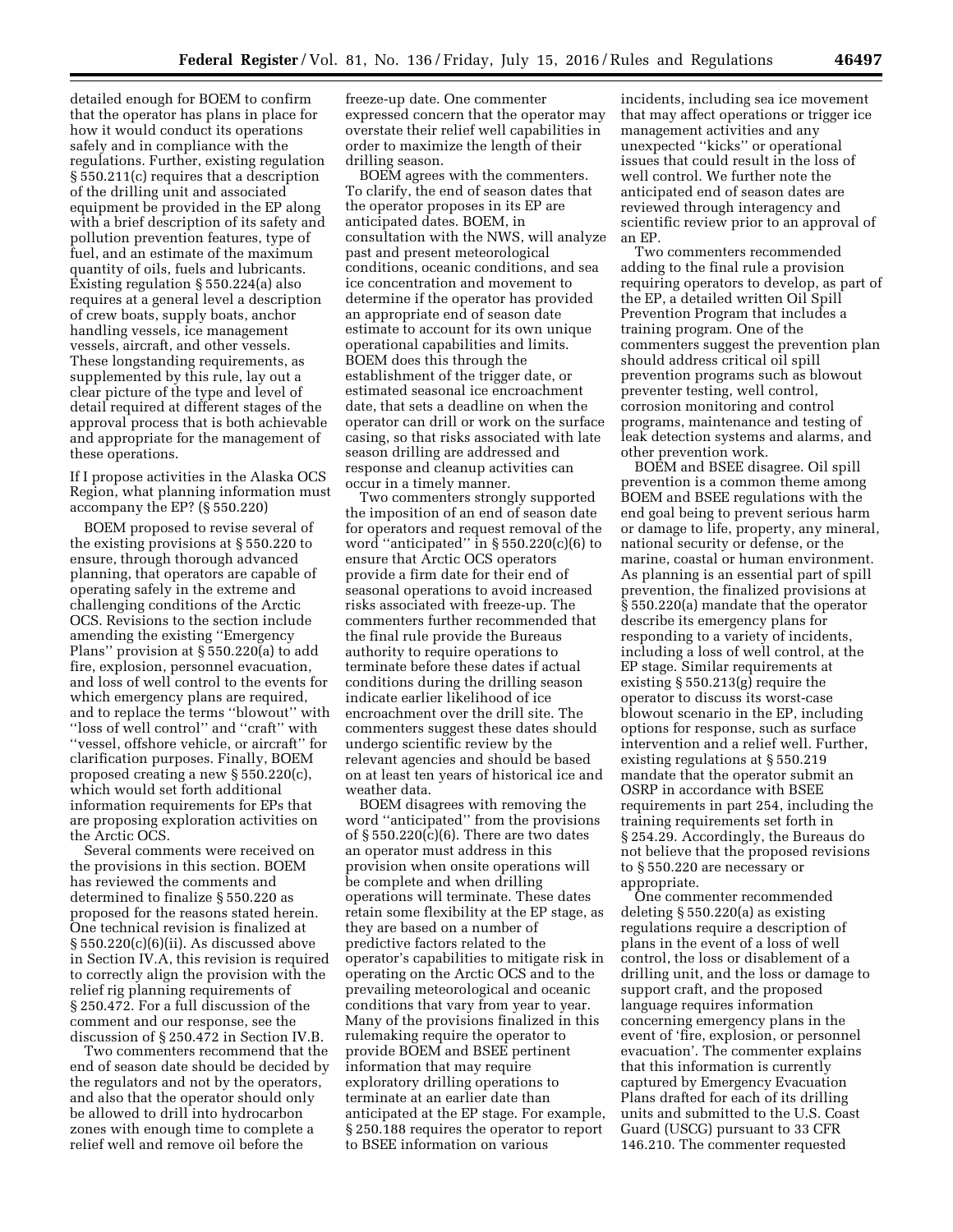BOEM incorporate these documents by reference and not require the information to be submitted multiple times across agencies.

BOEM disagrees. Drilling operations, especially in the Arctic OCS, are subject to operational risks and environmental challenges during every phase of the endeavor. For the most part, the text of § 550.220(a) remains unchanged from longstanding requirements. To the extent that operators have compiled the relevant information for other purposes, the burdens of providing them for the EP are minimal and may potentially be addressed through reference on a case by case basis.

One commenter stated the information requested in § 550.220(c)(1) is unnecessary and repetitive, as existing § 550.211 already requires a detailed description of drilling activities and this same information is also requested as part of the IOP under § 550.204.

BOEM disagrees that § 550.220(c)(1) is unnecessary and repetitive, as existing § 550.211 sets forth general requirements for what must be included with an operator's EP anywhere on the OCS. Because of the unique operating environment of the Arctic OCS, proposed activities in this region are subject to additional levels of scrutiny and specialized requirements. Section 550.220(c)(1) is addressed directly to that need, calling for descriptions of the suitability of proposed operations for Arctic OCS conditions, in contrast to the more generic requirements of § 550.211. Additionally, as explained in previous responses to comments, the operator's plans furnished with the IOP are less detailed than the information later available and required for submission with the EP, providing an opportunity for elaboration based on new information as it comes available.

One commenter is supportive of resource sharing with other operators, provided that appropriate terms and agreements can be made. However, the commenter asserted the requirement to share these proprietary private-party agreements under § 550.220(c)(5) is not appropriate and opposes the attempt to regulate what resources will be shared and with whom. The commenter asserted that involvement in any resource sharing agreements will not affect the operator's ability to meet the regulatory requirements regarding oil spills and emergency planning.

BOEM disagrees with the commenter's characterization of the regulation and clarifies that  $\S 550.220(c)(5)$  is not an attempt to mandate resource sharing by regulation. Instead, this is a requirement to inform

BOEM about any agreement the operator may have with a third party for sharing of assets or provisions for mutual aid in the event of an oil spill, as applicable, so regulators are aware of what response resources are available to an operator in the event of a loss of well control. This information is critical to ensure that the operator has made the necessary arrangements to respond appropriately in the event of a loss of well control incident. This information is also critical to confirm the operator's compliance with the relevant regulatory requirements related to well control equipment. To the extent that operators rely on such arrangements to satisfy their regulatory obligations, it is essential for the Bureaus to have access to the terms and conditions of those arrangements to confirm compliance. Additionally, the operator is required under this final rule at § 250.470(f)(1) and (3) to demonstrate at the APD stage that its membership agreements with cooperatives, service providers or other contractors include 24-hour per day availability of SCCE or related supplies while it is drilling or working below the surface casing. The operator is also required to describe its or its contractor's ability to access or deploy all necessary SCCE in accordance with § 250.471 and the SCCE listed in its EP. It is the operator's responsibility to ensure that reliance on resource sharing arrangements does not compromise its ability to fully and promptly respond to an event, and the required information is important to the bureaus' ability to ensure that this is addressed. We note that proprietary information is protected in accordance with existing §§ 250.197 and 550.197, *Data and information to be made available to the public or for limited inspection.* 

One commenter asserted that the anticipated end of season dates as described in § 550.220(c)(6) should not be driven by a specific calendar date, but by the application of performancebased principles including the ability of the operator's equipment, procedures, and expertise to effectively manage and mitigate risks that are reasonably likely to occur.

BOEM notes that the end of season dates discussed in the final rule at § 550.220(c)(6) are developed largely based on the capability of the operator's equipment and procedures to manage and mitigate risks associated with Arctic OCS conditions. Any date established depends on a number of factors, including a trigger date set by the Bureaus based on an evaluation of earliest sea ice encroachment, the latest ice and weather forecasts, the prevailing meteorological and oceanic conditions,

and the timeframe in which an operator could drill a relief well. The specific calendar date is calculated using a performance-based metric, allowing for the operator to apply its capabilities and expertise in reaching a specific date, as approved by the Bureaus.

One commenter recommended deleting the entirety of § 550.220(a),  $(c)(3)$ , and  $(c)(4)$  and replacing them with more performance-based requirements. Specifically, the commenter suggests that the EP be required to contain general planning information on source control and containment capabilities, including anticipated location and mobilization/ demobilization times of equipment to mitigate risk from a loss of well control incident.

BOEM disagrees and is finalizing these sections as proposed. One of the main goals of this rulemaking is to help ensure, through advanced planning, that operators are capable of operating safely in the extreme and challenging Arctic OCS conditions. This rulemaking amends existing § 550.220(a) to add fire, explosion, and personnel evacuation to the events for which emergency plans are required and to replace the terms ''blowout'' with ''loss of well control'' and ''craft'' with ''vessel, offshore vehicle, or aircraft'' for clarification purposes. Paragraph (a) of § 550.220 otherwise remains unchanged from its longstanding form, and keeps the development of emergency plans largely within the performance-based control of the operator. Paragraphs (c)(3) and (4) of § 550.220 simply require the operator to provide a general description in its EP of how it plans to satisfy the separate operational requirements imposed by BSEE at §§ 250.471 and 250.472. While the operator has flexibility in determining how it will comply with those requirements, making the required EP description of the operator's compliance plans more general or performance-based would be unnecessary and inappropriate, and would not satisfy the Bureaus' need to ensure appropriate planning for compliance with the regulations.

One commenter requested that the requirement to provide some data for the APD be accelerated to the EP, including more information to account for operations in Arctic OCS conditions; more detail on emergency and critical operation curtailment plans; a detailed description of how the drilling rig, relief well rig, SCCE, support vessels and other associated support equipment and activities will be designed and conducted in a manner that accounts for Arctic OCS conditions; and information regarding operators' capabilities for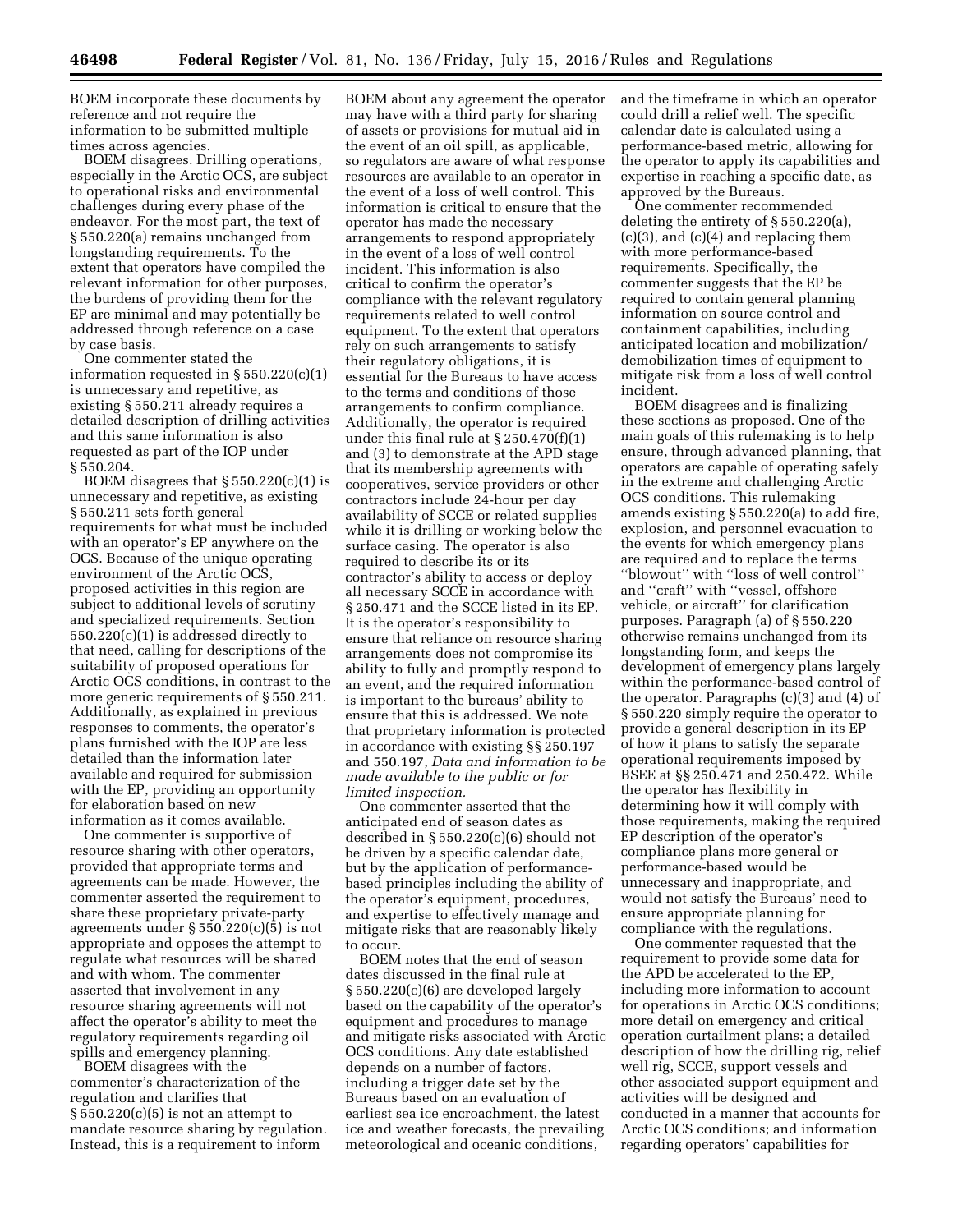preventing, controlling and/or containing a WCD. The commenter also recommended the IOP be included in the EP application as an appendix and be subject to public review and comment.

Both existing regulations and the regulations finalized in this rulemaking require varying levels of information at progressive stages of the planning and approval process. Furthermore, this final rule contains a combination of prescriptive and performance-based requirements that address a number of important issues. The required submissions begin with general information and are followed by more specificity with successive regulatory submittals, as the project proceeds from planning to implementation. The IOP is an overarching, high-level description of the integration of the exploration activities that provides an advanced summary of all phases of the proposed operations for the relevant Federal agencies to review and is designed to enable Federal agencies to identify possible vulnerabilities early in planning, and to facilitate interagency communication and discussion about possible permitting issues before submission of the EP. At the IOP stage, operators may not have contracts for vessels finalized or precise dates of drilling, accordingly, specific names of contractors are not necessary, but could be provided. At the EP stage the operator must provide a general description of its SCCE capabilities and relief rig plans, in accordance with § 550.220(c), conforming to §§ 250.471 and 250.472. BOEM anticipates that the relief rig description may still be general at the EP stage, but will be detailed enough for BOEM to confirm that the operator has plans in place for how it will conduct operations safely in compliance with the regulations. Existing § 550.213(g) also requires that an EP include a blowout scenario addressing matters including surface intervention and relief well capabilities. Section  $550.220(c)(1)$  requires the EP to provide a description of how an operator will design and conduct the proposed activities in a manner that accounts for Arctic OCS conditions; including a description of how the operator will manage and oversee those activities as an integrated endeavor. Additionally, § 550.220(a) requires that the operator submit a description of emergency plans describing the operator's ability to respond to a fire, explosion, personnel evacuation, or loss of well control, as well as a loss or disablement of a drilling unit, and loss of or damage to a support vessel,

offshore vehicle, or aircraft with the EP. These new and existing provisions provide for the appropriate level of detail regarding an operator's plans at successive stages of the approval process. In response to the comment recommending that the IOP be included as an appendix to the EP application, BOEM will have received the operator's IOP at a minimum of 90 days before the EP submittal; therefore it is optional for the operator to include the IOP as an appendix in the EP. In response to the commenter's recommendation of having the public review and comment on the IOP, BOEM will post public versions of the operator's IOP to its Web site when received.

One commenter suggested requiring that drilling rigs not previously used in frontier areas, such as the Arctic OCS, undergo a mandatory third-party review of the unit's design and that such review be submitted as part of the EP application.

BOEM does not believe that the final regulations require amendment in response to this comment. The information provided with the operator's EP is general by necessity; more detailed information becomes available as the operator progresses through the planning process. In accordance with existing § 550.211(c), the EP must include a description of the drilling unit. Later in the planning process at the APD stage, under finalized § 250.470, BSEE requires the operator to submit specific information on the drilling unit. This includes information required in finalized paragraphs (a)(2) and (g) of § 250.470, such as detailed descriptions of how the drilling unit will be prepared for service on the Arctic OCS and how the operator will comply with the requirements of API RP 2N, *Recommended Practice for Planning, Designing, and Constructing Structures and Pipelines for Arctic Conditions,* Third Edition. The finalized requirements at § 250.473(a) mandate that all operators operating on the Arctic OCS use only equipment or materials that are rated or de-rated for service conditions that can be reasonably expected during operations.

Additionally, the operator's SEMS and the accompanying audit performed by a third-party must address the mechanical integrity of critical equipment. The revised requirements at § 250.1920(b)(5) will require Arctic OCS operators to increase their SEMS auditing frequency from every three years after the initial audit to every year in which drilling in the Arctic is conducted. Existing § 250.1920 requires that a third party Audit Service Provider accredited by a BSEE-approved

accreditation body perform the audit. Accordingly, the proposed revisions are not necessary.

Two commenters recommend expanding the EP to address additional information including: Evidence that the operator consulted with marine mammal co-management organizations; a description of steps the operator will take to mitigate subsistence impacts, the establishment of appropriate start and stop timing for operations to minimize any potential conflict with subsistence activities, and an approved Conflict Avoidance Agreement (CAA) between the operator and the Alaska Eskimo Whaling Commission (AEWC). One of the commenters further recommended if a CAA is not included, then the EP should include an explanation as to the consultation process.

BOEM appreciates the commenter's concern for mitigating subsistence impacts and does not believe that the final regulations require amendment in response to this comment. For example, § 550.227 requires the operator to, among other things, assess the potential impacts of its proposed exploration activities, describe resources, conditions, and activities that could be affected by exploration operations (including impacts to marine mammals and subsistence and harvest practices), and list the agencies and persons that it consulted with regarding potential impacts associated with proposed exploration activities. Section 550.204(i) requires a description of the operator's efforts to minimize impacts on local community infrastructure. BOEM will also analyze subsistence impacts through its NEPA analyses.

With regard to the CAA processes, BOEM's Alaska OCS Region has regularly noted their positive value in public forums. The CAA is an agreement between AEWC and the operator and is considered a private agreement. As such, it is outside the scope of these regulations to require an operator to obtain a CAA from another entity. Although there is not a requirement for a CAA, discussion of resolutions during the consultation process and plans for continued consultation are required to be included in the EP. BOEM and BSEE continue to be committed to engaging on a routine basis with the AEWC. The AEWC leaders and members bring unmatched perspectives and insights into the relationships that BOEM and BSEE seek to maintain. With respect to the commenters suggestion that the operator be required to include evidence that the operator consulted with marine mammal co-management organizations, § 550.222 addresses the commenters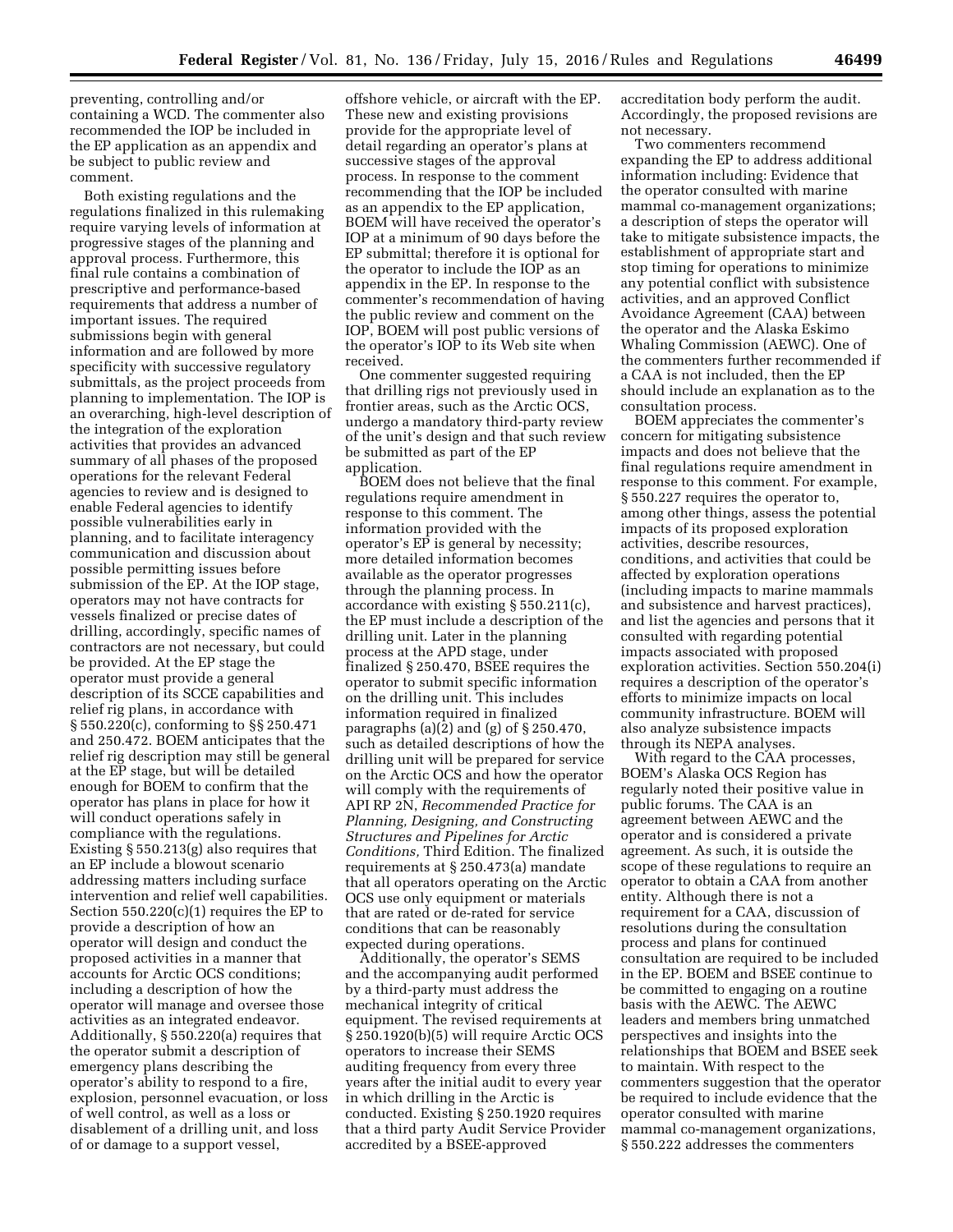concerns. Section 550.222 requires the operator to include in its EP a description of the measures it took, or will take, to satisfy conditions of lease stipulations related to its proposed exploration activities. Because a lease stipulation can be formulated in collaboration with a co-management organization at the lease sale stage, evidence of how the operator satisfied the conditions of the lease sale stipulation must be included in the EP.

4. Additional Regulations by BSEE

#### *What incidents must I report to BSEE and when must I report them? (§ 250.188)*

The existing regulations at § 250.188 require operators to provide oral and written notification to the BSEE District Manager (who in the Alaska OCS region is the Regional Supervisor) of, among other things, any injuries, fatalities, losses of well control, fires and explosions, and incidents affecting operations. BSEE proposed to add a new paragraph (c) to this section requiring operators on the Arctic OCS to provide an immediate oral report to the BSEE onsite inspector, if one is present, or to the Regional Supervisor, of any sea ice movement or condition that has the potential to affect operations or trigger ice management activities, as well as to report the start and termination of these activities, and any ''kicks'' or operational issues that are unexpected and could result in the loss of well control. The new provision would likewise require a written report of ice management activities within 24 hours of their completion.

Several comments were received on this section. BSEE has evaluated these comments and decided to finalize § 250.188(c) as proposed. We have separated comments received on this section into two topics: (i) Comments on ice management reporting, and (ii) comments on reporting of kicks or operational issues that are unexpected and could result in the loss of well control.

#### Ice Management Reporting

Two commenters assert that the ice management reporting requirements are too subjective and vague, and that the reporting should be limited to ice incursion incidents that affect operations or trigger ice management activities as stated in the ice management plan. One of these commenters further asserted that the requirement would necessitate nearly constant communication with BSEE regarding sea ice movement and conditions, and requested that BSEE

allow 24 hours to report the incident so the operator is able to focus on a safe response to the incident before contacting the regulator.

BSEE disagrees with these comments. The ice management reporting requirements of this provision require operators to remain in close communication with BSEE about sea ice conditions that have the potential to affect operations before they reach the point of triggering ice management activities as stated in the ice management plan. This requirement does not necessitate constant communication, as the reporting requirements are limited to sea ice movements or conditions that have the potential to affect operations or trigger ice management activities. Just as the operator needs to have sufficient time to plan and act in the event that ice poses an operational hazard, BSEE would need sufficient time to oversee the safety of an operator's reactions and prepare to respond, if a response is necessary, due to a safety or environmental incident resulting from an ice event. BSEE does not agree that the identified standard is vague or ambiguous, and is confident, including based upon recent experience in 2012 and 2015, that Arctic OCS operators will be able to implement the provision in practice, and in coordination with the BSEE inspector or Regional Supervisor.

The requirement to notify the BSEE inspector on location or the Regional Supervisor of sea ice movement or conditions that have the potential to affect an operation or trigger ice management activities is important and appropriate. BSEE agrees with the commenter's statement that the operator should focus on a safe response to an active incident, but we disagree with the commenter's request to allow 24 hours to report an incident. The requirement for an immediate oral report is satisfied by notifying the onsite inspector or BSEE Regional Supervisor when an event or potential event is recognized. Requiring an immediate oral report is reasonable and likely will not burden the operator. This requirement will ensure that BSEE is informed of ice management concerns but will allow the operator to focus on executing safe ice management operations. Consistent with the prioritization of safe ice management operations, the regulation allows 24 hours for the written report to be completed.

One commenter questioned the suitability of § 250.190, *Reporting requirements for incidents requiring written notification,* for use with the ice management reporting required by proposed § 250.188(c)(2), particularly in

the case where there is no damage or injury. BSEE determined the information requested in § 250.190 is generally appropriate for these purposes, as all the information required may be relevant to reporting ice management activities in certain circumstances. The person completing the report has the option to state that specific information is not applicable (*e.g.,* no damage or injury occurred).

Two commenters suggested the ice monitoring requirement should be implemented to focus on the operators specifying reporting requirements in advance, based on the risks of a particular location, and these risks should be included in the ice management plan.

BSEE agrees in part. The operator is responsible for addressing the particular ice event, based on the ice management plan submitted to BOEM under § 550.220(c)(2). The operator's ice management plan should address how the operator will respond to and manage ice hazards, its ice alert procedures, and the procedures and thresholds for activating the ice management system. This ice management plan is required as part of the EP, which BOEM reviews to ensure the plan addresses all of BOEM's requirements. However, BSEE also believes that it is necessary and appropriate to establish baseline reporting requirements, not subject to individual operator plan specifications, to enable the agency to perform its necessary oversight functions, and therefore that no revision to the rule is needed in response to the comment.

One commenter proposes revising § 250.188(c)(1)(i) by deleting the requirement to report any sea ice movement or condition that has the potential to trigger ice management activities. The commenter suggests that compliance with these requirements would be achieved by including BSEE on the notification list used when an ice alert code is changed. BSEE does not agree that  $\S 250.188(c)(1)(i)$  needs to be revised. The language of that provision makes it clear when the operator needs to notify BSEE. The commenter's suggested revision would change the mandatory reporting requirement to a provision allowing the operator to define its notification obligations through its ice management plan. Furthermore, it is the responsibility of the operator to determine how to comply with its notification obligations, including through use of its ice alert system.

#### Kick Reporting

Two commenters objected to the requirement to notify BSEE immediately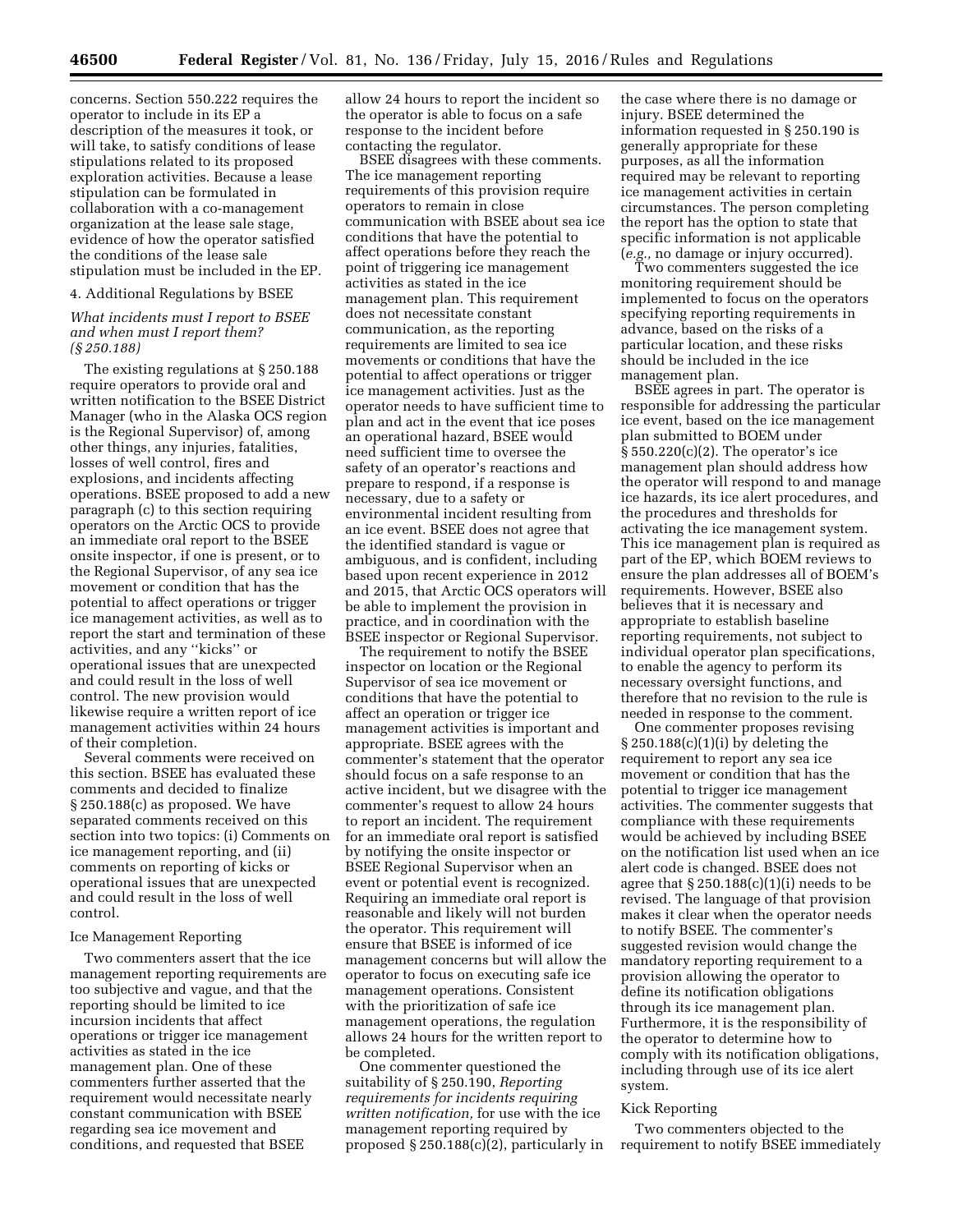of a kick or an unexpected operational issue that could result in a loss of well control, as the operator should only focus on making conditions safe at the well site and this provision would take the operator's focus away from securing the well. One of the commenters recommended BSEE could be notified as soon as reasonably possible instead of immediately.

BSEE agrees with the commenter's statement that the operator should focus on a safe response to an active well control incident. The immediate reporting requirement is not intended to undermine safety, and safe operations always take precedence over satisfying reporting requirements. As discussed above in a similar comment to reporting any sea ice movement or condition that has the potential to affect operations or trigger ice management activities, the requirements finalized in this rulemaking allow 24 hours for the written report to be completed. It is appropriate to immediately provide an oral notification to the onsite inspector or Regional Supervisor as soon as an event or potential event is recognized. Accordingly, BSEE disagrees that this provision should be removed or revised. With the BSEE inspector on the rig during Alaska OCS exploratory drilling operations, an immediate oral report to that inspector is not only reasonable, but would not burden the operator. The provision also allows for notification to the Regional Supervisor if no inspector is onsite. Such notification is important to BSEE's fulfillment of its mandate to oversee operations to ensure safety and environmental protection.

One commenter asserted that the kick reporting requirement is more appropriate for inclusion in the Well Control final rule because there is no Arctic-specific reason to report kicks immediately.

BSEE evaluated this comment and determined it is appropriate to implement Arctic OCS specific requirements for kick reporting. As discussed in this preamble, the challenges to conducting operations and responding to emergencies in the extreme and variable environmental and weather conditions in the Arctic are demanding and distinct from those present in other OCS regions. Exploratory operations from MODUs on the Arctic OCS are conducted in subfreezing temperatures, significant fog cover in the summer, strong winds and currents, storms that produce freezing spray and dangerous sea states, snow, and significant ice cover. Because of these conditions, the challenges of responding to kicks, and any resulting loss of well control, on the Arctic OCS

are sufficiently distinct to justify distinct treatment. The Well Control Rule has national application and is therefore not the appropriate regulatory vehicle to address Arctic-specific concerns.

Three commenters request clarification that it is not BSEE's intent to direct well control activities beginning with any unexpected kick. The commenters assert that premature regulator intervention would increase confusion and any existing risks pertaining to the status of the well under such circumstances. Commenters also assert that including kick occurrence information with the daily and weekly well activity reports provides BSEE with the information it needs related to kick occurrence.

BSEE does not intend to direct well control activities and acknowledges that the operator is responsible for any immediate response to ensure the safety of the crew and facility. The notification requirements are within BSEE's authority to monitor and review any actions that may lead to a loss of well control. As described previously, safe operations are the primary concern. This requirement does not state, nor is there an implication, that the regulator will intervene in operations. However, proper response involves providing the regulator with timely and accurate information, so that it is actively aware of threats to well control. Merely including this information in well activity reports does not provide BSEE the information in a suitable timeframe.

One commenter requested that BSEE clarify what kicks are considered ''unexpected'' and could result in loss of well control. The commenter suggests that BSEE should provide reporting thresholds (*e.g.,* kick size) to assist operators in complying with this provision.

BSEE disagrees. The kick reporting requirement deliberately does not provide for the commenter's suggested reporting threshold. To the first part of the commenter's request, ''unexpected'' is intended to have its ordinary, typical definition, and an ''unexpected'' kick is one that is not anticipated in the course of normal operations and that could result in loss of well control. As with the ice management reporting requirements discussed above, BSEE determined not to prescriptively limit the reporting requirement to certain threshold triggers because it is essential for operators to remain in close communication with BSEE about any operational issues that are unexpected and could result in a loss of well control. Just as the operator needs to have sufficient time to act in the event

of an incident that poses an operational hazard, BSEE would need sufficient time to oversee the safety of an operator's reactions and prepare to respond if a response is necessary due to a safety or environmental incident.

One commenter asked whether contractors or individuals are required to ascertain if the operator made the required reports, and to report independently if they have not.

As a general matter, BSEE looks to the designated operator to make filings and reports on behalf of all lessees and owners of operating rights. Because existing § 250.146(c) states that when a regulation requires that a lessee take an action, the person actually performing the activity is also responsible for complying with that requirement, it follows that the lessees' reporting duties could extend to a contractor to the extent that contractor actually performs the activity.

Documents Incorporated by Reference (§ 250.198)

The existing regulations at § 250.198 identify what documents BSEE has incorporated by reference. BSEE proposed to add paragraph (h)(95) to existing § 250.198 to incorporate by reference the API RP 2N, *Recommended Practice for Planning, Designing, and Constructing Structures and Pipelines for Arctic Conditions,* Third Edition. This document is a voluntary consensus standard addressing the unique Arctic OCS conditions that affect the planning, design, and construction of systems used in Arctic and sub-Arctic environments. This API document which is virtually identical to a standard previously issued by the International Organization for Standardization (ISO), ''Petroleum and Natural Gas Industries Arctic Offshore Structures,'' First Edition (2010) (ISO 19906)—would be appropriate for certain aspects of drilling operations, such as accounting for the severe weather and thermal effects on structures, maintenance procedures, and safety. Since this final rule is focused on the exploratory drilling phase of operations on the Arctic OCS, certain portions of API RP 2N, Third edition (such as those related to issues regarding structural and pipeline integrity) would not be relevant. However, many elements of API RP 2N, Third edition could be effectively applied to equipment used in exploratory drilling operations on the Arctic OCS.

Several comments were received on this section. BSEE evaluated these comments and decided to finalize § 250.198 as proposed. Additional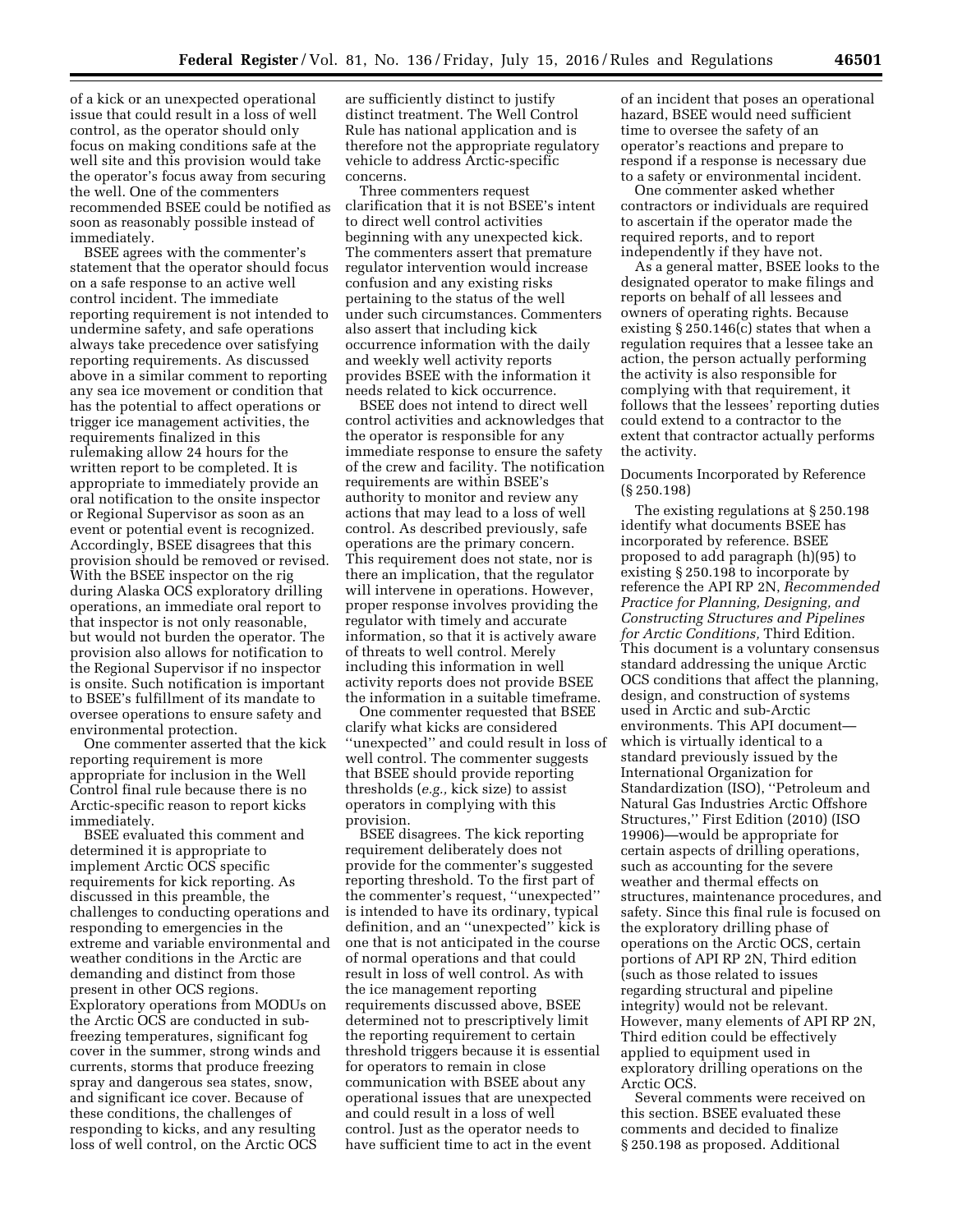comments specific to the requirement to comply with applicable provisions of API RP 2N Third edition, are discussed in responses to comments on paragraph (g) of § 250.470, *What additional information must I submit with my APD for Arctic OCS exploratory drilling operations?.* 

Several commenters oppose incorporating API RP 2N Third edition because, at the time of publication of the NPRM, API RP 2N Third edition was in draft form. Therefore, they assert that the final version should not be incorporated in the final rule. One of the commenters requested an additional 30 day public review and comment period for the final API RP 2N Third edition. Additionally, several commenters suggested that ISO 19906 should be incorporated by reference.

BSEE disagrees. Since the effect of incorporating a document by reference is no different than printing the requirement directly in the **Federal Register** (*see* 5 U.S.C. 552(a)(1), the same principles that normally apply to the relationship between proposed and final rules would apply to the relationship between proposals to incorporate a document by reference and the final incorporation by reference of a document. Accordingly, the **Federal Register** contemplated that an agency may propose one standard for incorporation and finalize a rule with a different standard based on changed circumstances or public comments (79 FR 66267, 66268 (November 7, 2014)).

The relevant question is whether the NPRM's discussion of draft API RP 2N Third Edition gave adequate notice of the requirements that the Department is now finalizing. The test for adequate notice is whether the final rule is a logical outgrowth of the proposed rule.18 Incorporation of the final version of API RP 2N Third Edition is a logical outgrowth of the proposal to incorporate the draft version of the same standard. The final version of API RP 2N Third Edition is largely identical to the version referenced at the time of the proposed rule. The principal change from the draft to the final was the removal of two paragraphs from Section 7.2.2.4 of the final version of API RP 2N Third Edition. This deletion does not meaningfully alter the substance of API RP 2N Third Edition in a manner not logically related to or reasonably foreseeable from the proposed incorporation. The final version allows that that the relevant probability levels associated with abnormal-level ice events are not specifically mandatory as

was proposed, but are instead recommended. The effect of this change should be small since, whether the language in the standard is mandatory or hortatory, the regulation—like the proposed rule—requires operators to describe in their APD how they will utilize the best practices of API RP 2N Third Edition. Moreover, the preamble discussed the possibility of finalizing a rule incorporating ISO 19906, which was characterized in the preamble as ''virtually identical'' to the draft version of API RP 2N Third Edition (80 FR 9916, 9938 (Feb. 24, 2015)). This discussion put the public on notice that the document incorporated in the final rule may not be actually identical to the draft version of API RP 2N Third Edition. The final version of API RP 2N Third Edition incorporated into this rule remains largely identical to the ISO 19906 standard recommended for incorporation by the commenter.

One commenter asserted that BSEE should not incorporate ISO 19906 through the rulemaking because it does not apply specifically to MODUs.

BSEE disagrees. Although we are incorporating by reference the applicable provisions of API RP 2N Third Edition, rather than ISO 19906, the rationale is identical. While the commenter is correct that ISO 19906 (or API RP 2N Third Edition) does not apply specifically to MODUs, the procedures relating to ice actions and ice management contained in the standards can be applied to such units. The rule does not purport to incorporate and apply to MODUs every aspect of these standards, but rather requires the operator to describe how it will utilize the relevant best practices and specifically identifies portions that are not applicable.

Two commenters oppose the incorporation by reference of API RP 2N Third Edition because its incorporation by reference into BSEE regulations conflicts with API's intent that RPs should not be applied inflexibly and should not replace sound engineering judgment. BSEE disagrees that there is a conflict between the finalized incorporation by reference provisions of this rule and the intent of RPs. As stated in finalized § 250.470(g), an operator must comply with the incorporated provisions of API RP 2N Third Edition where it does not conflict with other Arctic OCS requirements under 30 CFR part 250, and must provide a detailed description of how the operator will utilize the best practices included in API RP 2N Third Edition. Accordingly, the flexibility of the application of RP 2N Third Edition is retained while providing for regulatory oversight of

how the provisions will be tailored to each APD.

Two commenters suggest lease operators and drilling contractors utilize applicable class rules from classification societies recognized by the International Association of Classification Societies (IACS) to determine what, if any, measures need to be taken from a vessel structure and equipment perspective based upon the area of operations and the seasonal conditions that are expected to be encountered. Another commenter also opposed the incorporation of API RP 2N Third Edition, or ISO equivalents, as an absolute requirement due to the variability of operations that may be conducted in the Arctic and the potential restrictions that could result from such a prescriptive requirement. The commenter recommended the rules focus on operators proving critical equipment fit for Arctic use based on the specific operating environment and assumptions for the given project.

BSEE disagrees. We recognize that MODUs are designed for a specific set of criteria or are classed for a specific environment, water depth, and drilling capacity which, in combination, establishes the design limits of the MODU. Because MODUs are not traditionally designed and/or classed specifically for the environmental conditions found in the Arctic region, it is necessary, if MODUs are to be considered for exploratory drilling on the Arctic OCS, to have in place criteria for the assessment of the site and the MODU for these uniquely challenging operating conditions. API RP 2N Third Edition is the current industry standard that, although not specifically applicable to MODUs, provides the criteria for site and MODU assessment because the procedures relating to ice actions and ice management contained in the standards can be applied to such units. Even if the MODU is reclassified or redesigned for Arctic conditions, operators will still need to perform an assessment for the specific environmental conditions during the planned window of operations of the MODU on the Arctic OCS in compliance with the final APD requirements of § 250.470. Equipment on the MODU used to support the drilling operations should also be evaluated for suitability for Arctic conditions, but should be evaluated using the appropriate standards for equipment operating in the Arctic environment, not a structural design standard for the Arctic region. BSEE's existing regulation at § 250.418(f) requires that operators include in their APD evidence that, in areas subject to subfreezing conditions

<sup>18</sup>*See Long Island Care at Home, Ltd.,* v. *Coke,*  551 U.S. 158 (2007).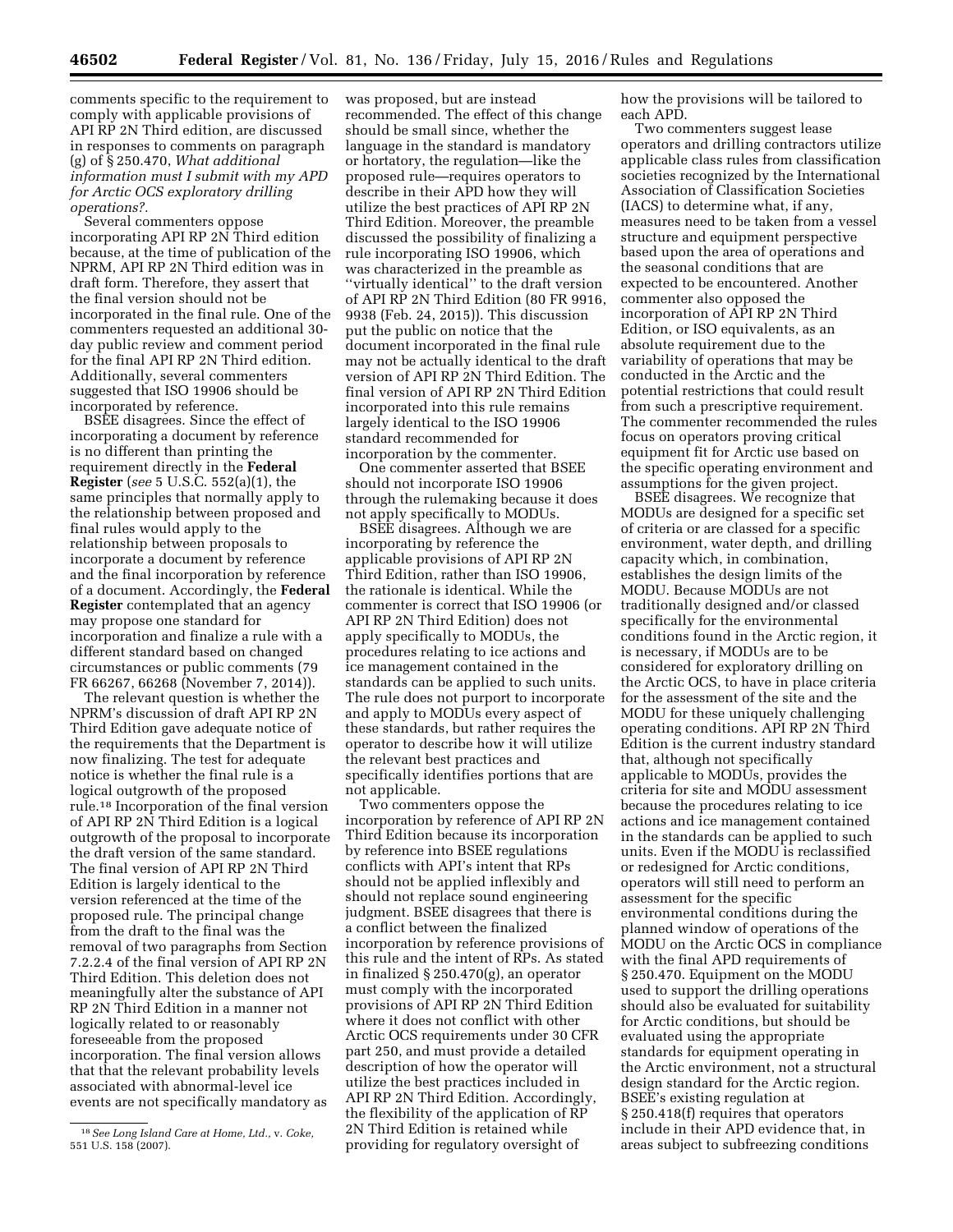''the drilling equipment, BOP systems and components, diverter systems, and other associated equipment and materials are suitable for operating under such conditions'', while final § 250.473(a) establishes a requirement for use of appropriately rated or de-rated equipment and materials. Operators may ensure that proposed materials and equipment are rated or de-rated appropriately by referencing manufacturer specifications and would not need to obtain equipment or material rating by an independent thirdparty rating entity.

Two commenters recommended other international standards, such as the International Maritime Organization (IMO) Standard for Ships Operating in Polar Waters, 2010 Edition and the Arctic Council Arctic Offshore Oil and Gas Guidelines, should be considered for incorporation by reference.

For this final rule, BSEE has determined that the incorporation by reference of the applicable provisions of API RP 2N Third Edition codifies appropriate standards to regulate MODUs and jack-up rigs conducting exploratory drilling operations on the Arctic OCS. BSEE will continue to review other standards to determine their applicability and the propriety of incorporating them, in addition to API RP 2N Third Edition, to support Arctic OCS exploration using MODUs.

One commenter does not support the incorporation of ISO 19905–1 in the final rule. Another commenter noted BSEE should be aware of the limited applicability of ISO 19905–1 to the assessment of self-elevating units, while ISO 19906 is intended to be used irrespective of structure type. The commenter points out that ISO 19905– 1 relies on ISO 19906 for the determination of ice actions which, in practice, means that ISO 19906 has to be used as well.

BSEE agrees with the commenter and determined to incorporate by reference API RP 2N Third Edition. BSEE also agrees with the comment regarding the relationship between ISO 19905–1 and ISO 19906. BSEE recognizes that MODUs are designed for a specific set of criteria or are classed for a specific environment, water depth, and drilling capacity which, in combination, establishes the design limits of the MODU. API RP 2N Third Edition is the current industry standard that provides the criteria for site and MODU assessment. If industry develops additional standards or guidelines for the assessment of MODUs in the Arctic region, then BSEE may consider those during future rulemakings.

Two commenters recommended that any standards incorporated by reference should be available online to the public free of charge. One of the commenters asserted that because the documents were not freely available during the public comment period, neither API RP 2N Third Edition nor ISO 19906 qualify as being ''reasonably available'' as discussed in the **Federal Register**'s final rule, *Incorporation by Reference* (79 FR 66267, November 7, 2014).

BSEE disagrees with the assertions of these commenters. The **Federal Register**  requires that, for a proposed rule, the preamble must: (1) Discuss the ways that the materials it proposes to incorporate by reference are reasonably available to interested parties or how it worked to make those materials reasonably available to interested parties; and (2) Summarize the material it proposes to incorporate by reference. (1 CFR 51.5(a)). The proposed rule preamble met both requirements.

First, it included a discussion of how interested parties could view a copy of the draft version of API RP 2N Third Edition, and it stated that once the standard was finalized by API it would continue to be available on API's Web site for free viewing or for purchase in electronic or hard copy. Specifically, the NPRM preamble stated: ''BSEE proposes to incorporate, with certain exclusions discussed later in this proposed rule, draft proposed API RP 2N, Third Edition, which is available for free public viewing during the API balloting process on API's Web site at: *[http://](http://mycommittees.api.org/standards/ecs/sc2/default.aspx) [mycommittees.api.org/standards/ecs/](http://mycommittees.api.org/standards/ecs/sc2/default.aspx) [sc2/default.aspx](http://mycommittees.api.org/standards/ecs/sc2/default.aspx)* (click on the title of the document to open). When finalized by API, that standard will be available for free public viewing on API's Web site at: *<http://publications.api.org>*'', (80 FR 9916, 9933 (Feb. 24, 2015)). (A footnote to this text explained that, to find the document on API's Web site, a user had to first create an account and accept the terms and conditions before it could browse through documents.) The commenters are incorrect to assert that the document was not available for free online either during the comment period for this rulemaking or after finalization of this rule or the API standard. Additionally, as is stated in the preamble of the proposed rule, the documents may be inspected, upon request, at the BSEE office in Sterling, Virginia (45600 Woodland Road, Sterling, VA 20166 (phone: 703–787– 1587) or at the National Archives and Records Administration (NARA). For information on the availability of materials at NARA, call 202–741–6030, or go to: *[www.archives.gov/federal](http://www.archives.gov/federal-register/cfr/ibr-locations.html)[register/cfr/ibr-locations.html.](http://www.archives.gov/federal-register/cfr/ibr-locations.html)* 

Further, BSEE is permitted to incorporate by reference (IBR) copyrighted materials into its regulations, and the OFR has expressly concluded that an agency's IBR of copyrighted material does not result in the loss of that copyright.19 Implicit within that is the fact that access to certain incorporated standards is controlled principally by the third party copyright holder. While BSEE works diligently to maximize the accessibility of incorporated documents, and offers direction to where the materials are reasonably available, it also must ultimately respect the publisher's copyright. Accordingly, most issues related to how API administers access to its copyrighted materials—including its decision to charge for them—are outside of BSEE's control.

The **Federal Register**'s regulations state that, if a proposed rule does not meet the applicable IBR requirements, the Federal Register Director would return the proposed rule to the agency, 1 CFR 1.3. That did not occur here. There is no requirement that such documents be available either online or for free. See 79 FR 66269–72 (Nov. 7, 2014) (discussing the reasons that the **Federal Register** specifically declined to include such requirements in its regulations on IBR).

Second, the preamble to the proposed rule also included a summary of the RP 2N Third Edition. Early on the preamble stated that the document ''would be appropriate for certain aspects of drilling operations, such as accounting for the severe weather and thermal effects on structures, maintenance procedures, and safety.'' (80 FR 9932). Later, describing which parts of RP 2N would not apply, the preamble indicates different kinds of structures that are covered under RP 2N and are subject to BSEE's jurisdiction. *Id.* at 9938 (''For example, Class requirements do not cover the derrick, plumbing, pipes, tubing, and pumps that are all also structural components of a MODU and that fall under BSEE jurisdiction.'').

Two commenters recommend the regulations include a complete and clearly organized summary of the API RP 2N Third Edition provisions being incorporated. One of the commenters asserted that the rule should include a technical evaluation explaining the criteria used to determine whether a

<sup>19</sup>*See* 79 FR 66273 (Nov. 7, 2014) (''recent developments in Federal law . . . have not eliminated the availability of copyright protection for privately developed codes and standards referenced in or incorporated into federal regulations''); *see also Veeck* v. *Southern Building Code Congress Int'l, Inc.,* 293 F.3d 791 (5th Cir. 2002).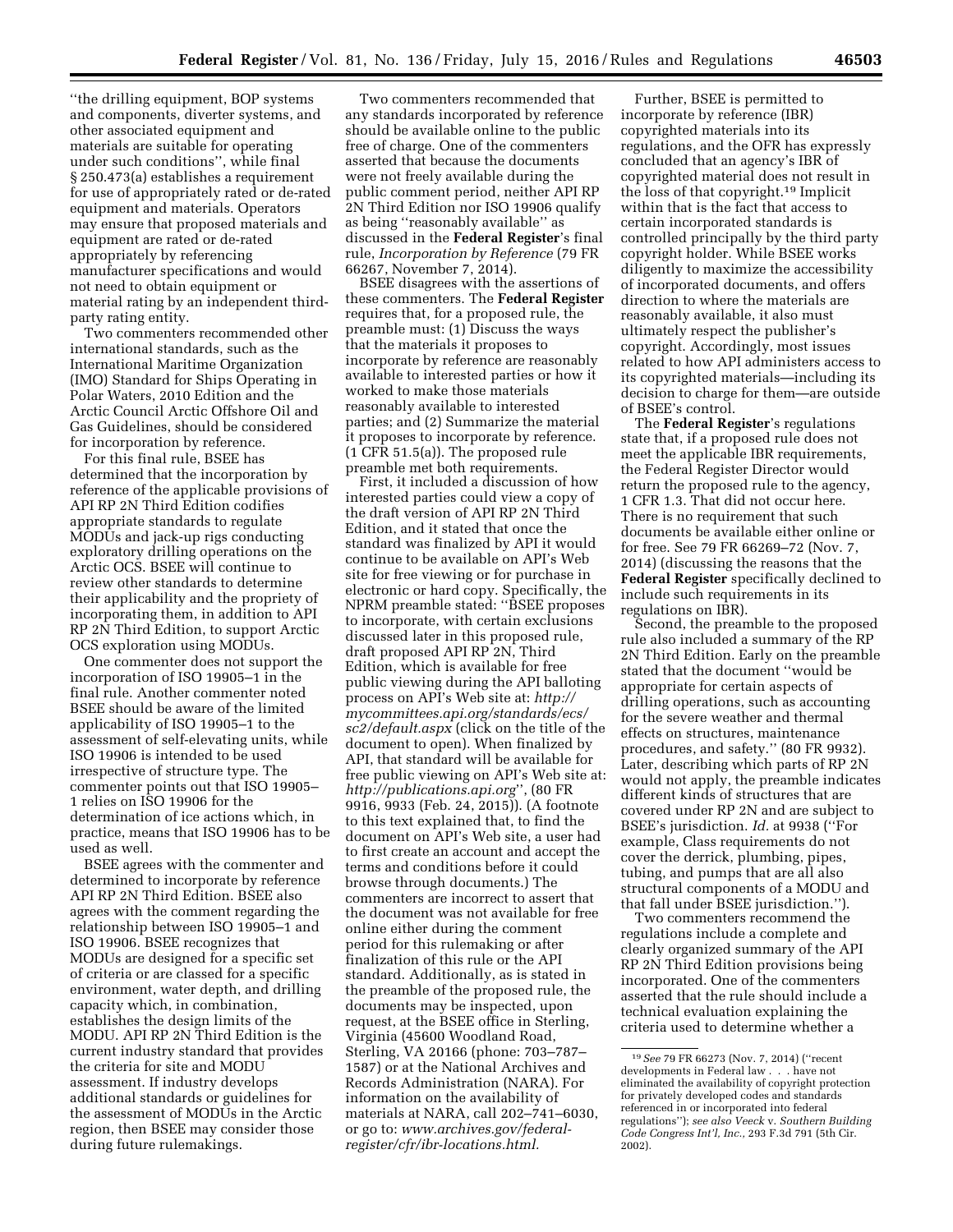provision is incorporated by reference, and that before incorporating a document by reference into the regulations, BSEE should be required to show that it has reviewed the document and has determined that it meets the best available and safest technology and operating practices standard.

BSEE disagrees. The preamble to the NPRM included a summary of API RP 2N Third Edition. The NPRM preamble stated that the document ''would be appropriate for certain aspects of drilling operations, such as accounting for the severe weather and thermal effects on structures, maintenance procedures, and safety'' (80 FR at 9932). It also described which parts of RP 2N Third Edition would not apply, and the preamble indicated which kinds of structures are covered under RP 2N Third Edition and subject to BSEE's jurisdiction. *Id.* at 9938 (''For example, Class requirements do not cover the derrick, plumbing, pipes, tubing, and pumps that are all also structural components of a MODU and that fall under BSEE jurisdiction.''). BSEE thoroughly evaluated API RP 2N Third Edition and described in § 250.470(g) the manner in which it was being incorporated into the rules, including which aspects of the RP were expressly excluded from incorporation. BSEE disagrees that the other thresholds suggested by the commenter are necessary or appropriate prerequisites for incorporation of a standard by reference.

#### *Pollution Prevention (§ 250.300)*

BSEE proposed to revise § 250.300 pollution prevention regulations to address Arctic OCS exploratory drilling operations by adding provisions in paragraphs (b)(1) and (2). These provisions would require that, during exploratory drilling operations on the Arctic OCS, the operator must capture all petroleum-based mud, and associated cuttings from operations that use petroleum-based mud, to prevent their discharge into the marine environment. The provisions also state that the Regional Supervisor may require capture of all water-based mud, and associated cuttings, from operations after completion of the hole for the conductor casing to prevent its discharge into the marine environment based on certain conditions such as: Proximity of drilling operations to subsistence hunting and fishing locations; the extent to which discharged mud or cuttings may cause marine mammals to alter their migratory patterns in a manner that impedes subsistence users' access to, or use of, those resources, or increases the risk of

injury to subsistence users; or the extent to which discharged mud or cuttings may adversely affect marine mammals, fish, or their habitat.

Several comments were received on this section. BSEE has reviewed the comments and determined, with the exception of various technical edits, the substantive provisions of § 250.188 are finalized as proposed.

Many commenters assert that the pollution prevention requirements set forth in the revisions to § 250.300 are unnecessary and redundant with existing authorities or exceed BOEM and BSEE's jurisdiction. Several commenters further assert that the provisions specifically duplicate or conflict with EPA regulations under the CWA, as implemented through National Pollution Discharge Elimination System (NPDES) general permits and strict monitoring requirements. One commenter suggests that BOEM and BSEE should defer to the National Oceanic and Atmospheric Administration (NOAA), National Marine Fisheries Service (NMFS) and its Incidental Harassment Authorization program with respect to potential impacts on marine mammals and subsistence hunting activities.

BSEE disagrees with the commenters. BSEE has the authority to implement the proposed changes to § 250.300, and furthermore the pollution prevention provisions of this final rule do not conflict with the authority of other agencies, such as the EPA and NOAA, to regulate discharges into the marine environment from oil and gas operations on the OCS.

Under OCSLA, BOEM and BSEE are jointly responsible for implementing environmental safeguards to ensure that oil and gas exploration and production activities on the OCS are conducted in a manner which minimizes damage to the environment and dangers to life or health, which provides for the conservation of the natural resources of the OCS, and which will not be unduly harmful to aquatic life in the area, result in pollution, create hazardous or unsafe conditions, or unreasonably interfere with other users of the area.20 BSEE is fulfilling this obligation by preventing petroleum-based drilling mud and associated cuttings from entering the Arctic environment and by clarifying BSEE's authority to limit the release of water-based mud and associated cuttings in appropriate contexts, such as when operations are near areas where marine mammals may be concentrated or near important subsistence hunting

and fishing locations. The changes to § 250.300 are fully within our authority under OCSLA.

E.O. 12777 delegated the functions vested in the President by section 311(j)(1)(C) of the CWA to the Secretary, among others. These delegations establish a cooperative and complementary system for implementing the requirements of the CWA among the Secretary, EPA, NOAA, and others. The functions delegated to the Secretary authorize the Secretary to establish procedures, methods and equipment and other requirements for equipment to prevent and contain discharges of oil and hazardous substances from offshore facilities. The revised language of § 250.300 is consistent with this authorization and does not conflict with any other delegation of authority. By requiring the capture of mud and cuttings associated with exploratory drilling operations on the Arctic OCS under the identified conditions, BSEE is establishing procedures, methods, equipment and requirements for equipment to prevent or contain the discharge of oil and hazardous substances from offshore facilities, as is contemplated by section  $311(j)(1)(C)$  of the CWA. Thus, the changes to § 250.300 are fully within BSEE's authority under the CWA.

The revisions do not conflict with the NPDES general permits issued by the EPA in November 2012. The NPDES permits authorize certain discharges from oil and gas exploratory facilities on the OCS in the Beaufort Sea and the Chukchi Sea, including certain discharges of water-based drilling fluids and drill cuttings, subject to effluent limitations and other requirements. The permits do not allow the discharge of oil-based drilling fluids in any location or at any time or the discharge of waterbased drilling fluids and drill cuttings during the fall bowhead whale hunt in the Beaufort Sea. The revisions to § 250.300 are designed to complement, and do not conflict with, these permits. Further, as an agency statutorily responsible for minimizing environmental damage from oil and gas exploration activities on the OCS, BSEE has the authority to issue regulations that are more stringent than the NPDES permits issued by EPA. Nothing about the EPA's authority to regulate pursuant to the CWA detracts from the Secretary's delegated OPA authority under E.O. 12777 or direct authority under OCSLA.

Finally, when writing the rule, BSEE consulted with the EPA, NOAA, and other Federal agencies about regulating discharges from operations on the OCS. In addition, once this rule is final, BSEE will continue its practice of

<sup>20</sup>*See, e.g.,* 43 U.S.C. 1332(3), 1332(6), 1334(a), 1340(g), 1348(b).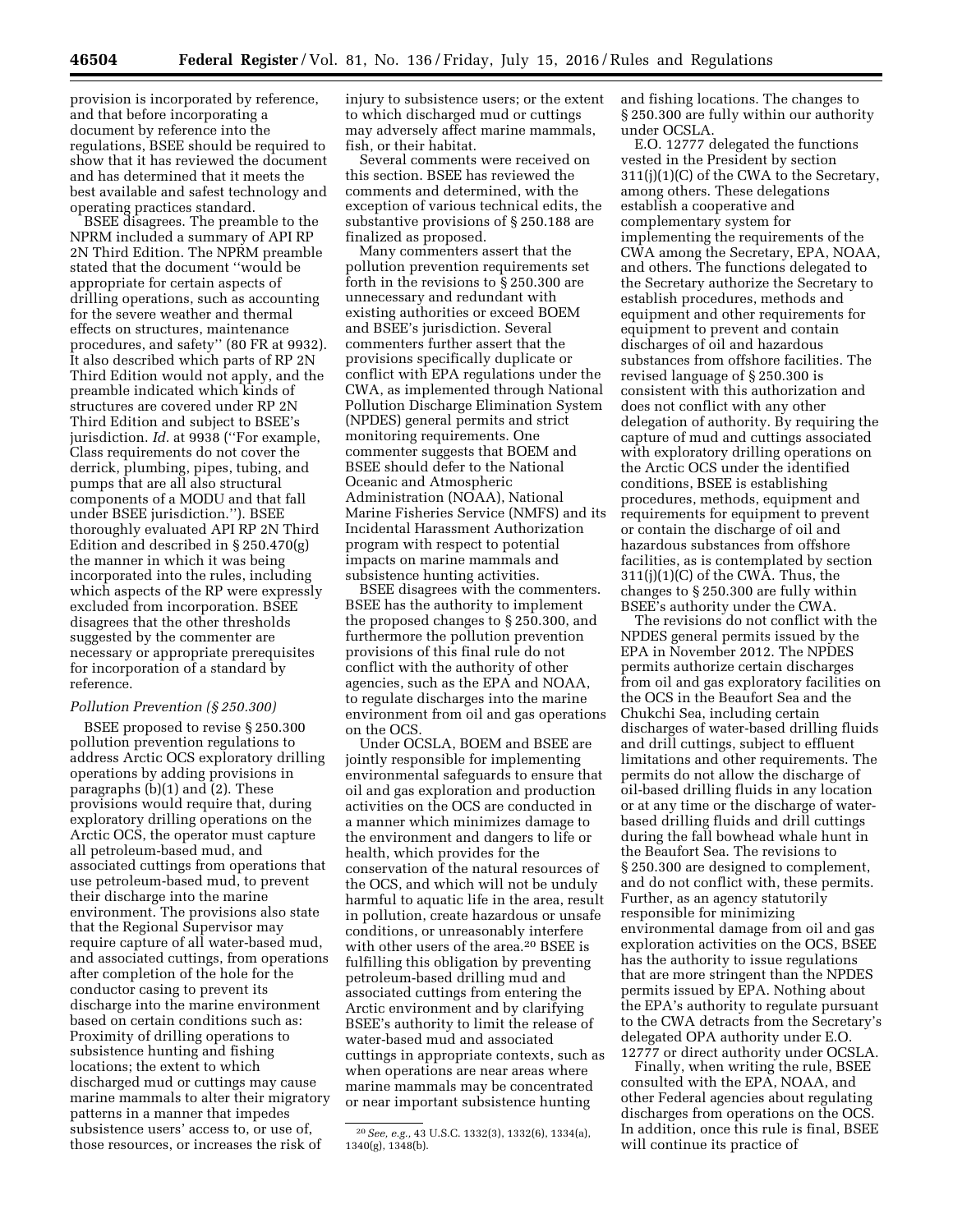communicating with other agencies responsible for oversight of discharges related to oil and gas exploration drilling in the Arctic. This communication will help ensure that conflicts do not arise.

Several commenters were generally supportive of the pollution prevention requirements, but request that the requirements mandate the capture of all water-based mud and cuttings. One of these commenters also asserted the operator should have the burden of demonstrating lack of harm associated with waste discharges, noting subsistence hunting concerns, because marine mammals traverse through areas where the regulated pollution may be discharged.

BOEM and BSEE do not agree that all water-based mud and cuttings must be captured. This final rule implements the statutory mandate under OCSLA to promote oil and gas development while protecting the environment. The Bureaus have not seen sufficient evidence to suggest that water-based mud and associated cuttings are sufficiently problematic in all circumstances to justify a uniform capture requirement. Regarding the comment recommending the operator bear the burden of demonstrating a lack of harm to subsistence hunting, we determined that the final rule addresses the commenter's concern. For example, the requirements in § 250.300(b)(1) and (2) clarify BSEE's authority to prevent discharges based on potential effects to subsistence hunting activities and environmental concerns related to the marine environment. In addition to OCSLA, BOEM must comply with mandates of other Federal laws (*e.g.,*  ESA). Further, DOI initiates Government-to-Government Consultations with federally recognized Tribes and Government-to-ANCSA-Corporation Consultation pursuant to Secretarial policy and direction.

Additionally, during the EP review process BOEM conducts environmental review of the EP, which includes addressing subsistence-harvest patterns, socio-cultural systems, and environmental justice. BOEM's environmental review describes the direct, indirect, and cumulative effects on the offshore and onshore environments expected to occur as a result of exploration activities. BOEM's Environmental Assessments (EA) describe the direct, indirect, and cumulative effects on the offshore and onshore environments expected to occur as a result of implementation of EPs. The analytical conclusions must clearly identify whether potential effects are significant, including through relevant

information regarding environmental consequences obtained through consultation and review by interested parties. The EA must also identify the agencies and persons consulted with regard to potential effects associated with activities within an EP. Controversial issues and substantive opposing or conflicting views raised by Federal, State, or local agencies, Tribes, or the public regarding the level of environmental impact of the proposal will be addressed. Relevant approvals are also conditioned on compliance with protective restrictions and mitigations put in place by the U.S. Fish and Wildlife Service (USFWS) and NMFS. Through these and other measures, the Bureaus are able to sufficiently analyze and mitigate impacts to marine mammals and subsistence activities, and no revision to this provision is necessary.

One commenter suggests that any determination to allow the discharge of water-based drilling cuttings be made at the permitting stage to allow the operator adequate time for planning and installation of equipment and resources.

BOEM and BSEE agree that pollution prevention requirements should be considered as early as possible. Any determination by the BSEE Regional Supervisor that the operator must capture all water-based mud from operations after completion of the hole for the conductor casing will be made as soon as feasible, on a case-by-case basis, to allow for consideration of newly discovered impacts and impacts that may result from permit modifications. NEPA analysis of proposed exploration activities will help inform BSEE's determination.

Two commenters support the requirements to capture all petroleumbased muds and associated cuttings. One commenter recommended the provisions contain a narrowly defined exception for technical infeasibility, with the burden of proof placed on the operator to demonstrate technical infeasibility in its EP.

We disagree with the commenter's suggestion to allow an exception for technical infeasibility. We believe it is technically feasible, and a common industry practice today, to collect the petroleum based mud and cuttings and back haul them for disposal at an approved onshore disposal site. Existing regulations already provide for departures and use of alternate procedures under appropriate circumstances.

Several commenters recommend the capture requirement be extended to all discharges. One of the commenters further recommended the prohibition of all discharges when technically feasible, with the burden of proof on the operator, and asserted that there would only be an incremental increase in costs offset by cost savings from avoided discharge monitoring, record keeping, reporting, and sampling for heavy metal contamination in marine sediment.

Under existing § 250.300(b)(1), BSEE already has the authority to restrict the rate of drilling fluid discharges or prescribe alternative methods if environmental or operational concerns are raised. Amendments to the section clarify the Regional Supervisor's authority to impose operational measures that complement EPA's discharge limitations by considering potential impacts to specific components of the Arctic environment, such as subsistence activities, marine resources, and coastal areas.

The EPA has the authority to issue NPDES general permits for discharges under CWA section 301(a), 33 U.S.C. 1311(a), which generally prohibits the discharge of pollutants to the waters of the U.S. unless authorized by a NPDES permit. EPA typically issues NPDES general permits, rather than individual permits, for discharges from offshore oil and gas exploration facilities. The EPA uses the results of Ocean Discharge Criteria Evaluations (ODCE) and traditional knowledge when issuing general permits for oil and gas activities. For example, one of the criteria analyzed by EPA for ODCE is the potential impacts of discharges on human health through direct and indirect pathways. As subsistence hunting is directly related to human health, the EPA can require mitigation practices, such as environmental monitoring programs or restrictions on discharges during subsistence hunting seasons. The EPA addressed subsistence hunting concerns in its October 2012 Environmental Justice Analysis for Support of NPDES General Permits for Oil and Gas Exploration facilities in the Beaufort and Chukchi Seas.

We note the requirements finalized at § 250.300(b)(2) require the capture of all cuttings from Arctic OCS operations that utilize petroleum-based mud and, after consideration of various factors, the Regional Supervisor also has discretion to require the capture of cuttings from operations that utilize water-based mud. Additionally, under existing § 550.202, BOEM ensures, among other things, that the operator conforms to sound conservation practices, does not interfere with other uses of the OCS, and does not cause harm to the human, marine, or coastal environment. Both existing regulations and the requirements finalized at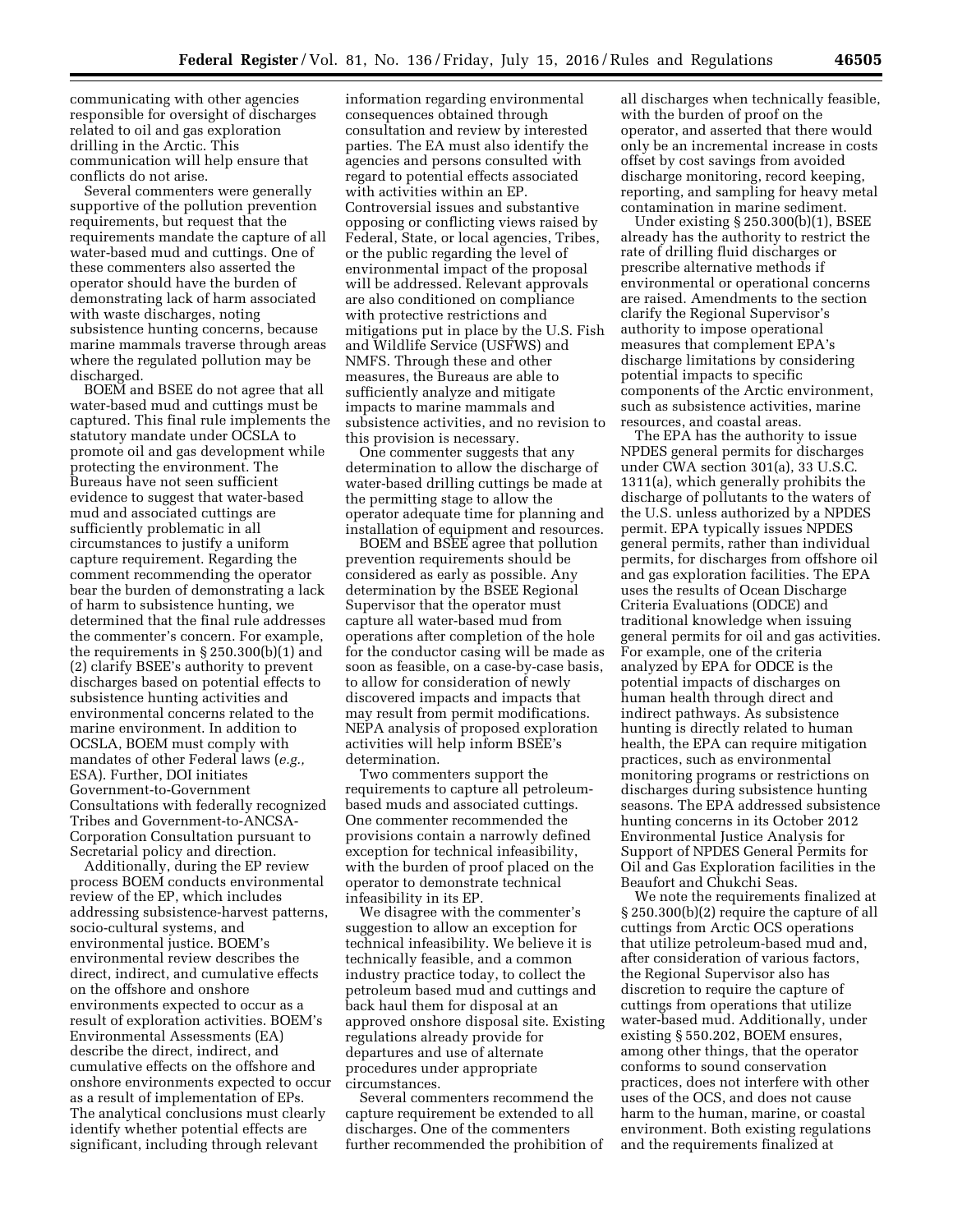§ 250.300 provide for both mandatory limitations of discharges of petroleumbased substances and regulatory discretion to prohibit drilling discharges that may be harmful to the marine environment. These requirements complement EPA permitting and regulation of discharges related to OCS operations.

One commenter disagrees with providing the Regional Supervisor discretion to prohibit both water- and petroleum-based mud and cuttings based on environmental factors, including migratory patterns and adverse effects to marine mammals, fish or their habitat. The commenter asserted that there is no scientific evidence suggesting whales detect odors from drilling, let alone respond to odors in a way that would substantially alter their migration patterns. Accordingly, the commenter asserted, concomitant changes to subsistence hunting, such as hypothetically needing to travel farther beyond historic whale migration routes and hunting areas, are not expected.

BSEE has existing authority under § 250.300(b)(1) to restrict drilling fluid discharges or prescribe alternative methods if environmental or operational concerns are raised. Amendments to the section clarify and provide guidance regarding the Regional Supervisor's authority to impose operational measures that complement EPA's discharge limitations by considering potential impacts to specific components of the Arctic environment, such as important subsistence activities, marine resources, and coastal areas. In crafting these amendments, the Bureaus considered all available science-based factors and traditional knowledge and determined the environmental effects of discharges into waters surrounding operations should be one of the factors the Regional Supervisor may consider when prohibiting discharges of waterbased muds and associated cuttings. BOEM incorporates both science and traditional knowledge in its environmental documents prepared under the NEPA. This NEPA analysis helps ensure that BOEM and BSEE make decisions based on an understanding of environmental consequences with the intent to protect, restore, and enhance the environment of the Arctic OCS while balancing the Nation's need for oil and gas resources.

One commenter recommended rewording the provisions to allow for a science-based assessment to be reviewed by BSEE and stakeholders as part of a transparent process.

As a standard practice, BOEM and BSEE consult with Federal, State, and local governments, as well as federally

recognized Alaska Native Tribes and ANCSA Corporations, and provide opportunities to be informed by the scientific community, nongovernmental organizations, and concerned citizens to maintain transparency. However, for activity authorized under OCSLA, final decisions will rest either with BOEM under part 550 authorities or with BSEE under part 250 authorities. These decisions are made to protect the best interests of the Nation and in compliance with other Federal law, including, for example, NEPA, ESA, or the Marine Mammal Protection Act (MMPA).

When and how must I secure a well? (formerly § 250.402)

BSEE proposed to add a new paragraph (c) to the former § 250.402. As discussed in Section IV.A, the contents of § 250.402 were subsequently moved to a new § 250.720 by the Well Control Rule. Therefore the new paragraph (c) has been finalized at § 250.720(c) in this rulemaking. This new paragraph requires exploratory drilling operators on the Arctic OCS to ensure that any equipment left on, near, or in a temporarily abandoned well that has penetrated below the surface casing be secured in a way that would protect the well head and prevent or minimize the likelihood of the integrity of the well or plugs being compromised. The primary concern this provision is designed to address is the possibility that ice floes could sever, dislodge, or drag any exploration-related equipment, obstructions or protrusions left on the well or the adjacent seafloor. The language, however, is drafted to encompass damage from any foreseeable source. The provision in paragraph (c)(1), which is designed to be performance-based, would allow operators to devise optimal strategies for identifying and accounting for threats to the integrity of equipment left on the OCS, and would be limited only to exploration wells that have penetrated below the surface casing.

However, for exploration wells located in an area subject to ice scour, based on a shallow hazards survey, final paragraph (c)(2) would require a mudline cellar or equivalent means of minimizing the risk of damage to the well head and well bore. BSEE added ''well bore'' to the provision to clarify that ice scour presents risks to equipment located both at the well head and in the well bore. BSEE may approve an equivalent means that will meet or exceed the level of safety and environmental protection required if the operator can show that utilizing a

mudline cellar would compromise the stability of the rig, impede access to the well head during a well control event, or otherwise create operational risks. The BSEE Regional Supervisor will evaluate, during the APD process, whether a proposed equivalent approach is sufficiently protective.

Several commenters supported a performance-based approach and recommended that the final rule revise proposed § 250.402(c) to permit an operator to select technology that can best address the source control event according to the operator's plan. One of the commenters argued that a prescriptive approach to regulation stifles innovation, introduces uncertainty and promotes a particular type of spill response technology still in development, at the expense of other approaches combining different components that may provide equal or better protection against risk. This commenter asserted that the rulemaking does not provide a basis for determining how equivalency should or could be demonstrated by an operator or how it would be evaluated by the regulators.

BSEE agrees with the importance of allowing for the use of technology that is best suited to an operator's plan and understands that technology may exist or be developed that provides equal or better protection against risk than that prescribed in the regulation. To clarify this, we are revising the language in proposed § 250.402(c)(2). The finalized regulation at § 250.720(c)(2) establishes a performance standard, while also specifying a prescriptive method for achieving the performance standard. Section  $250.720(c)(1)$  provides that an operator must ensure applicable equipment is ''positioned in a manner'' that will protect the well head and prevent or minimize the likelihood of compromising the downhole integrity of the well or the effectiveness of the well plugs, but does not dictate how those ends are to be achieved. Additionally, in areas of ice scour, § 250.720(c)(2) specifically allows for ''an equivalent'' to a well mudline cellar as an alternative means to protect the well head and wellbore. BSEE may approve an equivalent means that will meet or exceed the level of safety and environmental protection required if the operator can show that utilizing a mudline cellar would compromise the stability of the rig, impede access to the well head during a well control event, or otherwise create operational risks. The flexibility provided by these performance-based standards is adequate to address the commenter's concerns.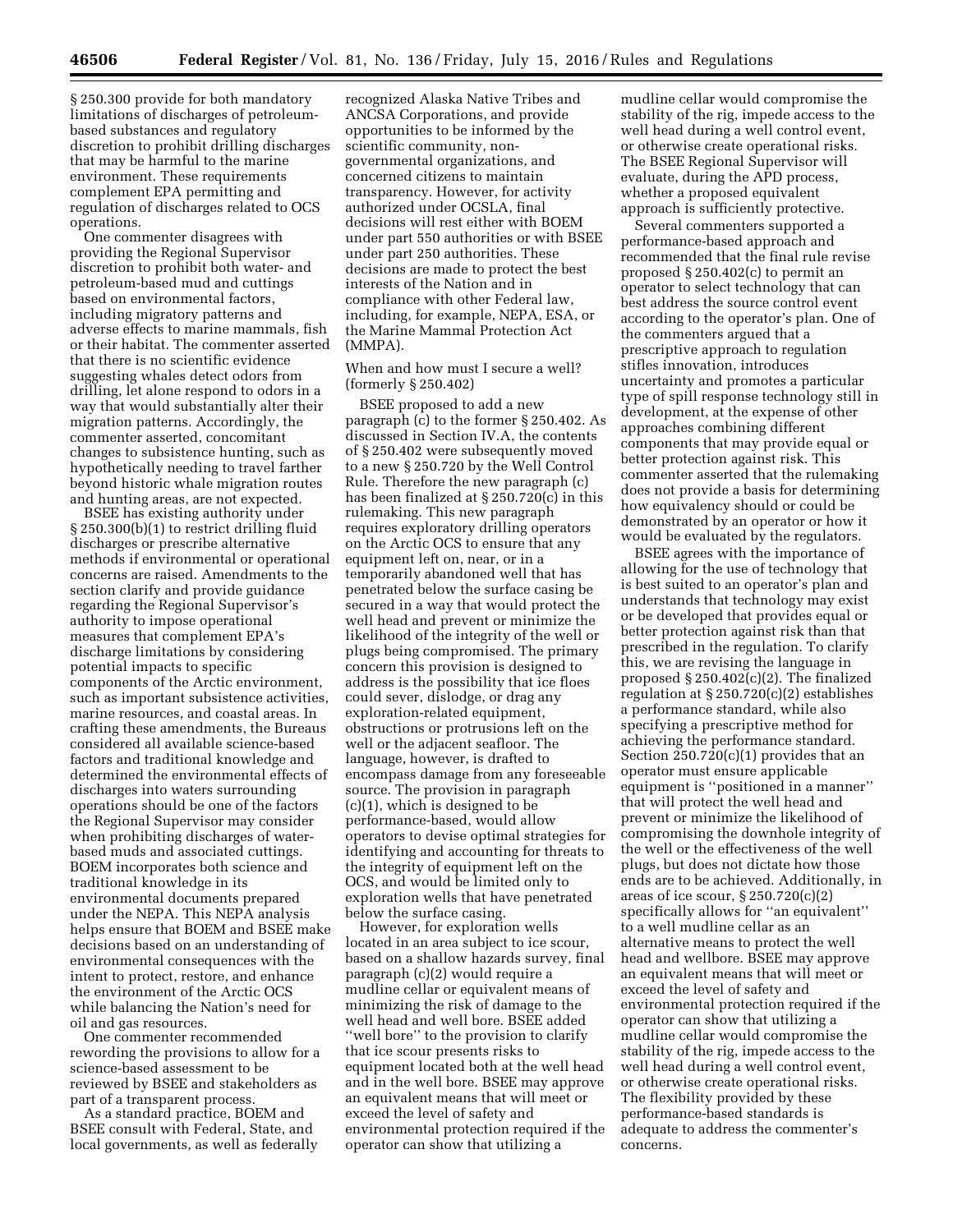Existing regulations also facilitate the approval of alternate equipment and procedures. Section 250.141—*May I ever use alternate procedures or equipment?* –allows for the District Manager or Regional Supervisor to approve the use of alternate procedures or equipment provided the operator can show the compliance measures will meet or exceed the level of safety and environmental protection required by this provision.

Regarding the commenters' concern that this rulemaking does not provide a basis for determining how equivalency should or could be demonstrated by an operator or how it would be evaluated by the regulators, we note the concern and have added a discussion in Section III.B to clarify how BSEE implements the provisions of § 250.141. Under § 250.141(c), the operator must submit information or give an oral presentation to the Regional Supervisor describing the site-specific application(s), performance characteristics, and safety features of the proposed procedure or equipment.

One commenter suggested that the final regulations should allow for the use of an open system, such as the use of a rotating head, managed pressure drilling, and/or riser gas handler, as this would allow for closer monitoring of flows and wellbore pressures. The commenter asserted that use of these options would protect against the formation of undetected or unconfirmed hydrocarbons arriving at an open surface arrangement with no backpressure and subsequent violent expansion/release of hydrocarbon gas clouds. The commenter recommended that the system used be determined based on water depth and other well/ drilling rig parameters.

BSEE generally agrees, with the qualification that use of a system that incorporates a rotating head device, managed pressure drilling (MPD) technology, and/or riser gas handlers, is only appropriate in certain situations. For example, in settings such as the Gulf of Mexico, particularly in deep water where the safe drilling margin is typically very narrow, this technology has been used effectively. Currently, we are aware of four different MPD type systems available for use in the Gulf of Mexico, including use of a rotating control device. These include the following: (1) Constant bottom hole pressure for drilling in narrow or relatively unknown safe mud weight windows; (2) return flow control for early kick-loss detection; (3) mud cap drilling for drilling in severe to total loss zones with sacrificial fluids; and (4) dual gradient drilling for drilling in

water depths greater than 5,000 feet. Use of open systems may have applicability in frontier areas such as the Arctic OCS where additional hydrostatic control may be advantageous to ensure a well is drilled safely. The provisions finalized at § 250.720(c) do not preclude an operator from proposing use of such a system in areas of ice scour. BSEE may approve an equivalent means that will meet or exceed the level of safety and environmental protection provided by a mudline cellar if the operator can show that utilizing a mudline cellar would compromise the stability of the rig, impede access to the well head during a well control event, or otherwise create operational risks. Additionally, an open system may be approved as an alternate procedure or equipment under § 250.141 if it is demonstrated to provide an equivalent means of minimizing risk of damage to the well head and wellbore.

One commenter recommended that BSEE provide guidance regarding the use of a slim-hole ''closed'' system approach during an initial exploration phase. The commenter asserted that a slim-hole approach may be quite possible in the Arctic and would result in far less impact on the environment for exploration drilling where no incident occurred. Additionally, the commenter asserted that the ''closed'' system allows for far better monitoring of flows in and out of the well.

BSEE agrees with the comment, as the use of a slim hole ''closed'' system approach to exploratory drilling operations on the Arctic OCS may have benefits in certain situations. As stated above, the provisions of this section do not preclude an operator from proposing use of such a system, if it can be demonstrated to provide an equivalent means of minimizing risk of damage to the well head. The existing regulations at § 250.141 also allow an operator to propose alternative methods of compliance if they can validate that such proposals provide for an equivalent or greater level of safety to personnel and the environment as what is required in the regulations.

One commenter suggested the use of a comprehensive up-to-date barrier diagram for each well, showing the condition and verification of each component of the barrier system. The commenter suggests that this diagram should be available for all involved to see and for inspection by authorities without notice.

BSEE agrees with having a barrier diagram for each well and has determined the concern is addressed in existing regulations. Section 250.413, *What must my description of well* 

*drilling design criteria address?,*  requires the operator to submit a well diagram/wellbore schematic that includes the various barriers in a well (*e.g.,* casing, liners, cement, downhole seal assemblies, plugs, drilling fluids, etc.) as part of the information submitted in a typical APD. Barrier information (*e.g.,* packers, tubing, completion fluids, subsurface safety valves) is also required as part of a well completion application in the form of a wellbore schematic. If completion is planned and this data is available at the time the operator submits the APD and Supplemental APD Information Sheets (Forms BSEE–0123 and BSEE–0124), the operator may request approval on those forms. BSEE believes these two schematics adequately address well barriers and that no revisions to the rule are necessary.

One commenter recommended there should be improvements, as appropriate, to the barrier system, specifying that these may include improvements to BOP equipment and to the monitoring and verification of casing/tubular connections.

We agree with the importance of improvements to barrier systems used during the drilling of a well. In addition to improvements enacted through this rulemaking, BSEE finalized several additional improvements to barrier systems in the Well Control Rule. BSEE also participates in various standards development work groups and workshops and has assisted with the preparation of Systems Reliability Technical Evaluations.21 BSEE has also initiated and funded approximately 30 research projects to assist in implementing various improvements to key barrier systems. Studies of interest being conducted through the agency's Technical Assessment Program (TAP) include TAP #737—Risk Assessment for Life Cycle Management and Failure Reporting Systems and TAP #753— Evaluation of the Collection and Application of Risk Data. Other TAP studies on barriers address BOP system reliability, BOP shearing technology, safety management systems and subsurface safety valves.22 BSEE has also entered into an Interagency Agreement with Argonne National Laboratories to evaluate risk and further study drilling barrier management, including projects on BOP control

<sup>21</sup>*E.g.,* QC–FIT Evaluation of Seal Assembly & Cement Failures Report #2014–02, December 2014, QC–FIT Evaluation of Connector and Bolt Failures Report #2014–01, August 2014.

<sup>22</sup>TAP studies are available at *[http://](http://www.bsee.gov/Technology-and-Research/Technology-Assessment-Programs/Categories/Production) [www.bsee.gov/Technology-and-Research/](http://www.bsee.gov/Technology-and-Research/Technology-Assessment-Programs/Categories/Production) [Technology-Assessment-Programs/Categories/](http://www.bsee.gov/Technology-and-Research/Technology-Assessment-Programs/Categories/Production) [Production.](http://www.bsee.gov/Technology-and-Research/Technology-Assessment-Programs/Categories/Production)*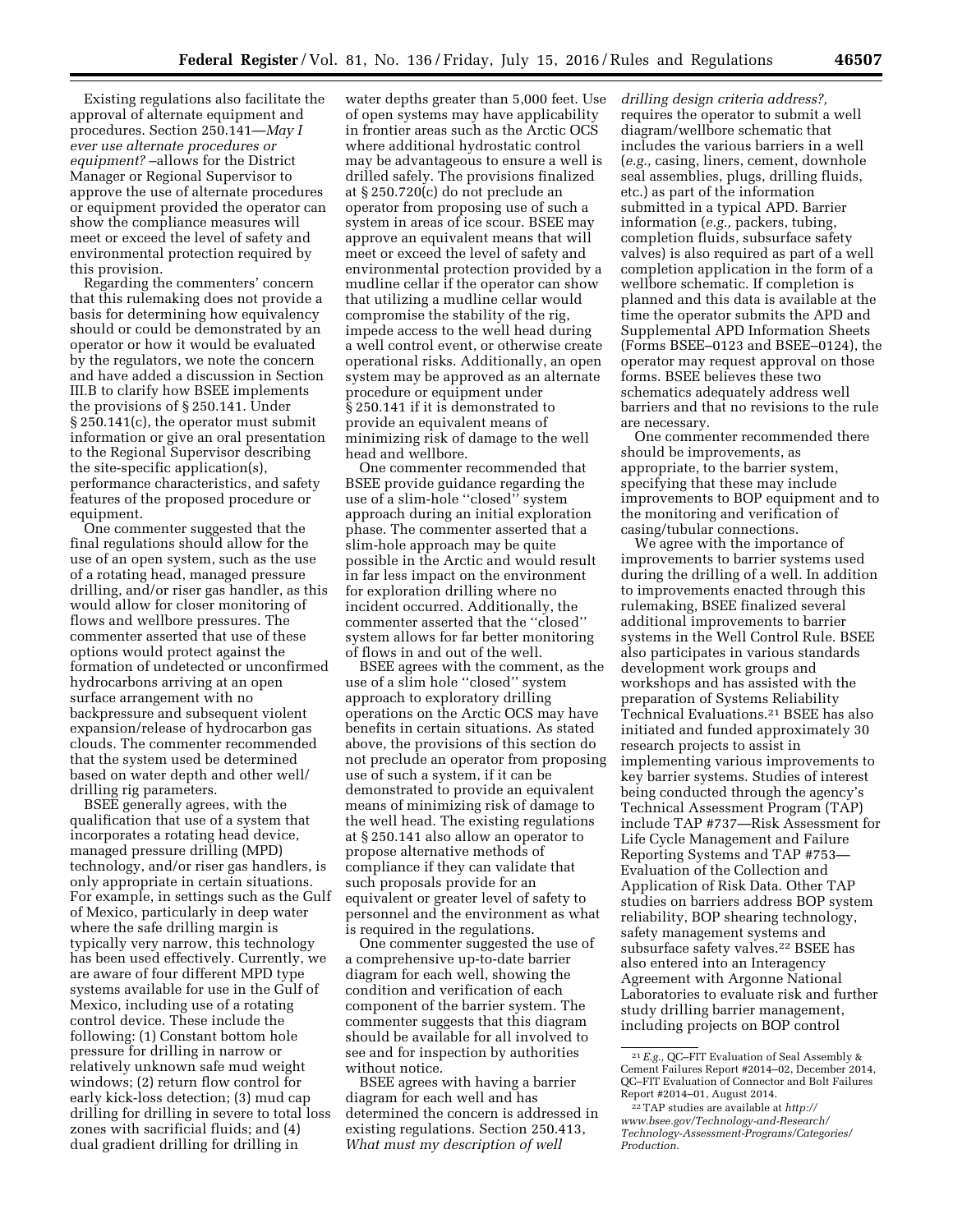systems, shear ram certifications, riskbased inspection and regulatory practices, and risk-based decision making. Accordingly, while BSEE agrees with the importance of continuously pursuing improvements to barrier systems, it does not believe that any revisions to this rule for that purpose are necessary or appropriate at this time.

One commenter cautioned that operations should recognize limits of the casing shoe and potential consequences, should the leak off test pressure be exceeded. The commenter recommended the regulations require an estimate of the shoe strength, updated as information becomes available, and an assessment of what pressures will be imposed upon the shoe (as the weakest point in the openhole section of the wellbore) given the well/formation characteristics, uncertainties and potential interacting operations. The commenter highlights the Frade incident (Chevron, Brazil, 2010) as an example of what can happen when these issues are not adequately addressed.

BSEE is aware of the significance of the Frade incident, during which an estimated 4,600 barrels of oil leaked into the ocean during the drilling of an appraisal well in the Frade Offshore Field off the coast of Brazil, and has held various discussions with Brazil's National Agency of Petroleum, Natural Gas and Biofuels since the incident to better understand its causes. The agency believes that existing regulations at § 250.427, which require a pressure integrity test after drilling at least 10 feet but no more than 50 feet of new hole below the casing shoe, are adequate to prevent such an incident happening on the Arctic OCS, even though these provisions do not require an additional pressure integrity test to update a shoe's strength.

One commenter recommended revising the proposed rule to allow for better flow measurement in and out of the well. The commenter also suggested the need for better understanding of what differences could occur between flow in and flow out, specifying that this is needed where there is hydrocarbon within the flow system. The commenter asserted that it is essential to undertake detailed modeling of potential events in order to recognize potential issues and mitigations to be taken, and ensure that crews are properly and effectively trained.

BSEE agrees with the comment on addressing better measurement of flow in and flow out of a well as a way to improve safety. In December 2015, the agency completed a TAP study, #743- Evaluation of Automated Well Safety,

studying early kick detection and managed pressure drilling, including use of a Coriolis meter to monitor flow in/flow out of a wellbore. This study identifies automated well safety technologies with the potential to increase safety during OCS drilling, well completion, well work over and production operations, as well as to assess early well kick detection approaches, equipment, techniques, and systems associated with drilling operations on the OCS. These studies will help us to identify and address improvements in flow measurements.

One commenter recommended that, if a marine riser is used, additional instrumentation should be included to identify and provide alarms to address the presence of previously undetected hydrocarbons in the riser prior to these hydrocarbons reaching the surface.

BSEE agrees with the commenter on the importance of detecting hydrocarbons in a drilling riser and notes that our existing regulations formerly at § 250.446(b) and moved by the Well Control Rule to new § 250.739(c)—require a visual inspection of the riser at least every three days, weather and sea states permitting. BSEE believes that this requirement is adequate to assure the integrity of this system without installing additional riser instrumentation. Using additional riser instrumentation would not be an effective means of detecting hydrocarbons in drilling risers in the Arctic because of the short riser length needed to conduct shallow water drilling operations like those typically conducted on the Arctic OCS. In the event of a kick, short riser lengths will provide a limited amount of time between when a kick is detected in the wellbore and when the kick reaches the surface. Therefore, using additional riser instrumentation would provide negligible benefit.

One commenter suggests that the final rule should be revised to implement systems addressing approaches for ensuring crew safety and access to the seabed wellhead. The commenter cautions that, for deep water operations (>5000 feet (1524 meters)), it is likely that a dynamically positioned MODU will sink away from the seabed location (wellhead) of a well that has blown out. Additionally, the commenter asserted that forcibly pulling a MODU off of a well that is blowing out may result in a far higher rush of hydrocarbons to the rig floor, with very serious implications for the safety of the crew and the subsequent blow-out events.

BSEE disagrees that revisions to the rule are necessary. We consider access

to the wellbore, wellhead and associated top hole equipment to be a part of the evaluation required under the revised § 250.720(c). Under this provision, the operator is required to evaluate equipment needs when moving a drilling rig off a well prior to completion or permanent abandonment to ensure that an appropriate response to potential issues will be available. Regarding the commenter's concern related to dynamically positioned MODUs engaged in deep water operations, it is anticipated that none of the relevant Arctic OCS exploratory drilling operations will be in water depths greater than 5000 feet. However, if operational realities change, the regulations finalized here do address the commenter's concern, as the operator must evaluate equipment needs and ensure appropriate responses to issues (*e.g.,* MODUs sinking away from the wellhead) are available.

One commenter expressed concern with running a capping stack in shallow water, particularly installing a capping stack within the ''boil'' of a blowing out well. The commenter suggests that using a pre-positioned capping stack may be preferable.

The commenter's concern is addressed in this final rule. The ability to install the capping stack under expected conditions, including within the ''boil'' of a blowing out well, is required to be evaluated by the operator and presented as a part of their APD. BSEE agrees that there may be situations when the capping stack will not be an appropriate response to a well control event, which is why this is only one part of a series of well control measures proposed in the rule, including containment systems and same season relief well capabilities. Additionally, this final rule does not preclude the use of a pre-positioned capping stack as a part of an operator's proposal, and BSEE will evaluate such proposals on a caseby-case basis. To clarify, we revised the definition of Capping Stack to include one that is pre-positioned and may be utilized below a surface BOP when deemed technically and operationally appropriate, such as when using a jackup rig with surface trees.

One requested BSEE consider relief well mooring patterns in advance, as the layout and installation of mooring systems may be complicated by the existing mooring system or by the inability to run mooring lines across the ''boil'' of a blowing out well.

BSEE does not agree that advance positioning of pre-set moorings or partially pre-set moorings for a relief well rig would be appropriate. The actual geometry of a well, including its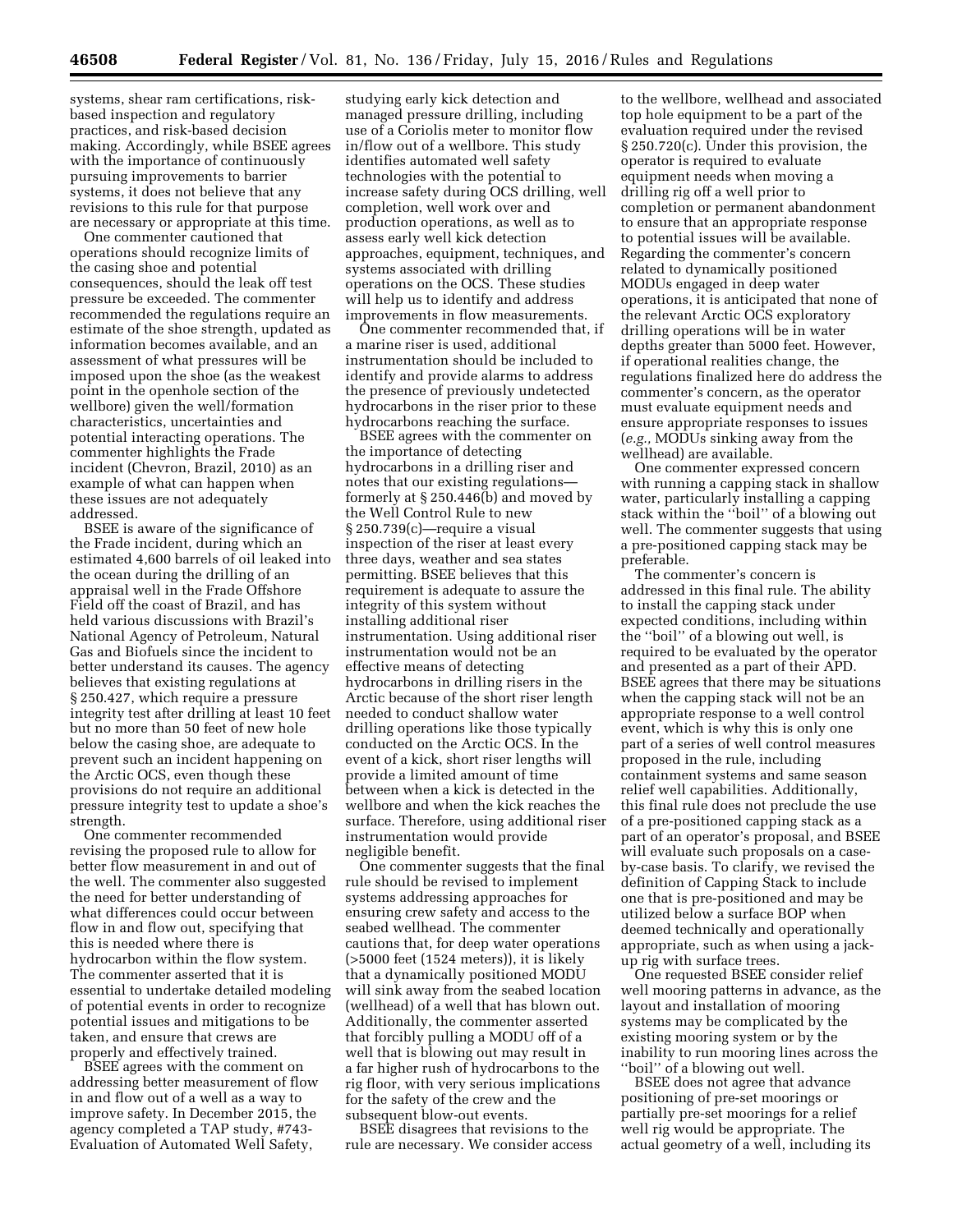well depth, surface and downhole locations, wellbore trajectory and water depth, is needed to accurately identify where a rig and its moorings should be located to drill a relief well. Much of this information cannot be determined or predicted in advance of a loss of well control. It is preferable to decide on a relief well mooring location(s) and mooring pattern at the time of an actual blowout, when the appropriate surface and downhole locations, geometry, wellbore trajectory and water depth of a relief well/rig can been determined. The rule does, however, require that the operator describe its plans for execution of relief well operations at both the EP and APD stages.

One commenter stressed the importance of well and rig specific training. The commenter noted it is essential to undertake a detailed modeling of potential events so that potential issues can be recognized, mitigations developed, and crews properly and effectively trained.

BSEE agrees with the importance of the role a well-trained crew plays in achieving safe and professional drilling operations. We believe that the training requirements in our existing regulations already provide the basis for developing this type of crew. Section 250.1501, *What is the goal of my training program?,* requires training to ensure that employees and contractors engaged in well control, deep water well control, or production safety operations understand and can properly perform their duties. Section 250.1915, *What training criteria must be in my SEMS program?,* requires implementation of a training program developed in accordance with employee duties and responsibilities for use in the SEMS programs. These regulatory provisions require adequate training of workers specific to their positions at the relevant location and rig.

Two commenters assert the final rule should require the submittal of a well control plan.

Based on the limited information submitted with these comments, BSEE is assuming the commenter would like to see such a plan developed by an operator and submitted to BSEE as part of the approval of a well. Although BSEE agrees with the commenters that submittal of a well control plan would be of value to personnel safety and environmental protection, for such a plan to have meaningful input into actually controlling a well, the specifics of such a plan would need to be developed after a well control event. Therefore, BSEE does not agree that requiring a new plan as part of the approval of a well is appropriate. The

actual response on the rig to a well control event is well specific and needs to be developed at the time of the event in order to capture the actual well depth, wellbore geometry, geology, mud weights, casing and/or liner setting depths, and wellbore properties (*e.g.,*  pore pressure, fracture gradient, leak off data). Making assumptions for this information ahead of an actual event will not be of value in combatting a loss of well control.

It is important to note that BSEE already requires general well control plan type information in an operator's APD. In addition to discussing how a diverter system or a BOP will be used during an actual kick or loss of well control situation, the APD discusses general well control procedures (*e.g.,*  drilling method, wait and weight method, concurrent method of circulating out a kick) that may be implemented during an actual event. If an actual event takes place, the general information included in the APD will be modified in the field to properly address actual wellbore conditions and geometries. Similar information is also already required at the EP stage through, § 550.213(f) example, the blowout scenario required by § 550.213(g), which addresses planning for response to a blowout, including surface intervention and relief well capabilities.

One commenter contends that the revised regulations would be more effective from the standpoint of management of human and environmental risk in the Arctic offshore if they focused on prevention and alternate methods instead of focusing on a relief well plan. The commenter asserted that prevention through prudent well design and operations should be the primary method for control and containment.

BSEE agrees with the commenter that prevention is an important component of control and containment, but disagrees with the comment that it would make response capability unnecessary. We believe the rule properly focuses on both prevention and response techniques, including relief well plans. Proper control of a well in an emergency is achieved through reliance on a wide variety of techniques that may be employed depending upon the circumstances, including use of a relief well according to the provisions of § 250.472, if needed. These include, but are not limited to: Use of proper operational procedures; safe work practices; well maintained and effective equipment, systems, and technologies; a comprehensive inspection/audit program; use of properly trained employees and contractors capable of

performing their job duties within the constraints of the actual rig equipment; and implementation of a robust safety management system. All of these techniques, including a well thought out relief well plan, need to work together to ensure proper well control under all circumstances during drilling operations.

One commenter questioned whether a contractor bears a residual responsibility and/or liability for securing the downhole integrity of the well or the effectiveness of the well plugs.

BSEE notes the operator is the ultimately responsible party for all safety, operational, and environmental concerns during a drilling operation. However, any person performing an activity under a lease issued or maintained under OCSLA must comply with regulations applicable to that activity, is obligated to take corrective action, and is subject to civil penalties for a failure to comply. Under the requirements of  $\S 250.107(a)(1)$  and  $(2)$ , all operations on a lease must be performed in a safe and workmanlike manner, and work areas must be maintained in a safe condition. Accordingly, contractors can be held responsible for activities related to securing a well where they actually perform those activities.23

One commenter suggests that barrier requirements be qualified for the environmental conditions and time period used, for example, deep set versus shallow set plugs.

BSEE agrees that barriers, dual barriers and otherwise, need to be qualified for the environmental conditions and time period used. The barrier requirements included in this rule and in our existing regulations allow for such barriers to function properly at all times in the environmental conditions (*e.g.,*  temperature, pressure, geologic and fluids) to which they are exposed during their operational life. Therefore, both the revisions to § 250.720 in the final rule and the existing BSEE regulations 24 are sufficient to ensure that plugs,

<sup>23</sup>For additional guidance on contractor liability, see BSEE's Interim Policy Document (IPD) No. 12– 07, *Issuance of an Incident of Non Compliance (INC) to Contractors* (August 15, 2014), available at *[http://www.bsee.gov/uploadedFiles/](http://www.bsee.gov/uploadedFiles/Issuance%20of%20an%20Incident%20of%20Non%20Compliance%20to%20Contractors.pdf) [Issuance%20of%20an%20Incident%20](http://www.bsee.gov/uploadedFiles/Issuance%20of%20an%20Incident%20of%20Non%20Compliance%20to%20Contractors.pdf) [of%20Non%20Compliance%20to%20](http://www.bsee.gov/uploadedFiles/Issuance%20of%20an%20Incident%20of%20Non%20Compliance%20to%20Contractors.pdf) [Contractors.pdf.](http://www.bsee.gov/uploadedFiles/Issuance%20of%20an%20Incident%20of%20Non%20Compliance%20to%20Contractors.pdf)* 

<sup>24</sup>*See, e.g.* regulations at 30 CFR 250.400 through 250.490, subpart D, Oil and Gas Drilling regulations; 250.500 through 250.531, subpart E, Oil and Gas Well-Completion regulations; 250.600 through 250.630, subpart F, Oil and Gas Well-Workover; and 250.1700 through 250.1754, subpart Q, Decommissioning Activities.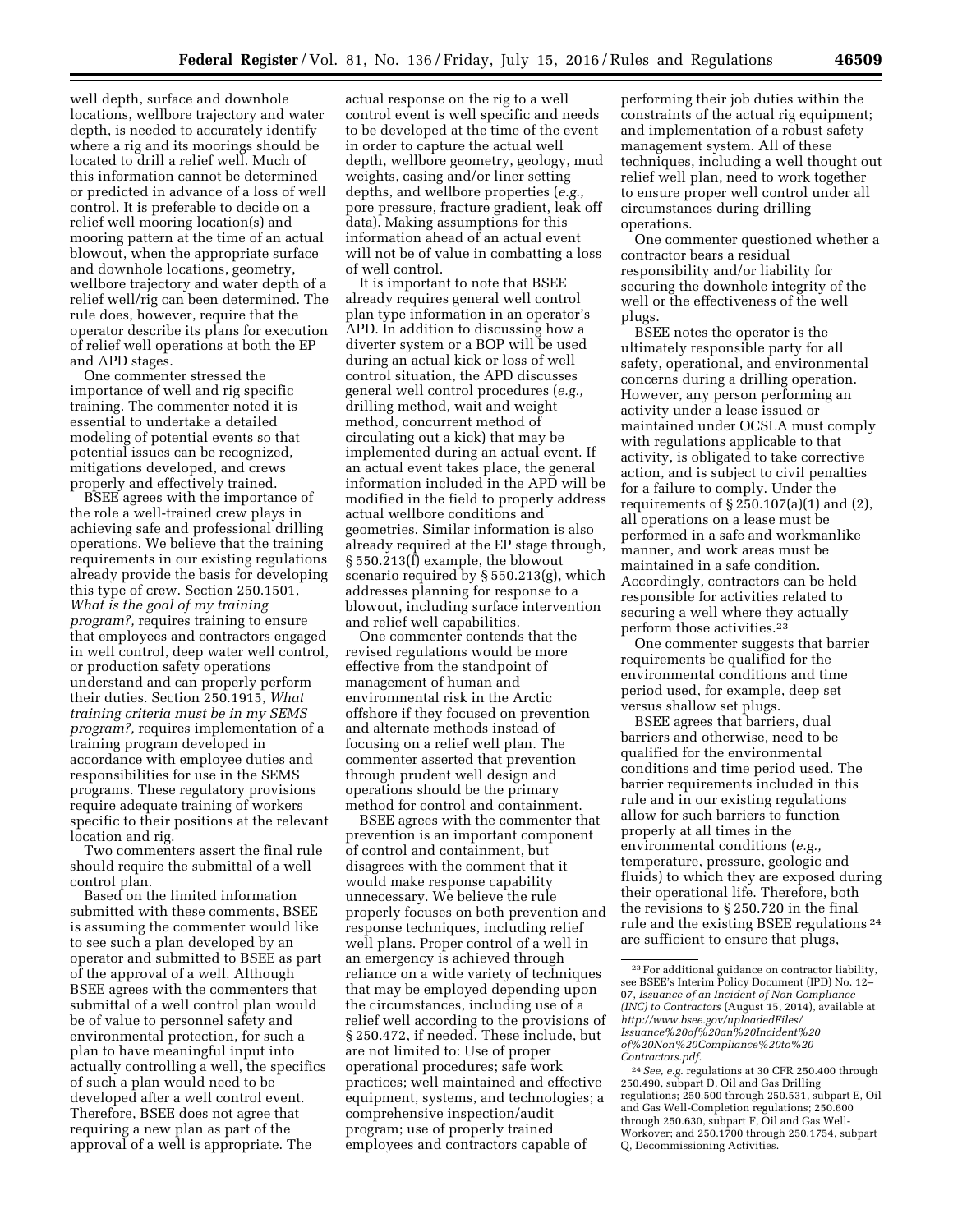whether set deep in the well or at a shallow well depth, are qualified for the environmental conditions and time period used.

One commenter recommended revising proposed § 250.402(c)(2) because they claimed it introduces problems for some drilling platform choices, and because there is no basis for the assumption that the absence of a mudline cellar increases potential risk to the wellbore. The commenter argued that the uniform requirement for a mudline cellar poses special problems for a bottom-founded rig. The commenter also asserted the scope of the proposed requirement for mudline cellars will depend greatly on how areas of ice scour are identified, and suggested that ice scour analysis should be defined in the regulation to ensure objective and reasonable application.

Although BSEE disagrees with the commenter's claim that there is no basis for the assumption that the absence of a mudline cellar increases potential risk to the wellbore, we do agree there may be operational difficulties presented by a uniform requirement for a mudline cellar and did not intend this requirement to be overbroad in its application. The proposed language at § 250.402(c)(2) required the operator to use a mudline cellar in areas of ice scour, while allowing for the use of ''equivalent means of minimizing the risk of damage to the well head.'' To clarify this requirement, we are revising the language in proposed § 250.402(c)(2), as set out in the regulatory text of final  $\S 250.720(c)(2)$ . This revision clarifies that an operator may seek approval of an equivalent means to protect the well head and wellbore if it can also show how a mudline cellar would create operational risks. The operator must demonstrate that the equivalent means of minimizing the risk of damage to the well head and wellbore will meet or exceed the level of safety and environmental protection provided by a mudline cellar. Similar flexibility is provided through existing § 250.141.

Regarding the commenter's suggestion that ice scour analysis should be defined in the regulation, we disagree. BSEE has determined not to prescribe a means of analysis of scour data specific to any one technology to allow for the use of new technologies which may be used to determine ice scour (*e.g.*, satellite, or a currently unknown type of technology) in the future.

One commenter asserted there is no reasonable basis for concluding that ice collision damage to a well head would impair integrity of the well down at the level of a hydrocarbon zone. The

commenter suggests the focus of the regulations should be protection against the loss of oil containment, best done with attention to barriers and plugging. The commenter acknowledged that although the proposed rule does allow ''equivalent means'' to a mudline cellar, no guidance is provided on what might be considered equivalent, and no equivalent alternative is readily apparent.

BSEE disagrees with the premise that protecting the well head should not be a focus of the regulations, nor do we agree that a well head compromised by ice collision would not impair the downhole integrity of the well. Having a mudline cellar in place to protect the wellhead provides an additional protection against a loss of well control and possible release of hydrocarbons to the environment. BSEE further notes that, as discussed in the previous comment, we have revised the language in final  $\S 250.720(c)(2)$  to clarify what an operator should show when requesting to utilize an equivalent that minimizes risk to both the well head and the well bore under this provision. Additionally, alternative compliance measures may be approved under the requirements of § 250.141, as appropriate. As discussed throughout this preamble, we have included discussion on the criteria BSEE will consider to approve such measures in Section III.B.

What additional information must I submit with my APD? (§ 250.418)

BSEE proposed to add a new paragraph to existing § 250.418. Proposed § 250.418(k) requires operators conducting exploratory drilling operations on the Arctic OCS to provide, with their APD, information concerning how they will comply with the SCCE requirements of § 250.470. No comments were received on the proposed language, and the language is adopted without change, however the paragraph is now designated as paragraph (i) to conform to other, unrelated revisions to § 250.418 finalized in the Well Control Rule). See later in this Section for the discussion of comments on § 250.470 for BSEE's response to comments related to the SCCE requirements.

When must I pressure test the BOP system? (Proposed § 250.447)

Existing § 250.737, finalized in the Well Control Rule, requires a 14-day testing frequency for the BOP hydrostatic pressure test. BSEE had proposed to revise existing § 250.447(b) to implement a 7-day testing frequency for the BOP hydrostatic pressure test for Arctic OCS exploratory drilling

operations, increasing the frequency from the 14-day interval currently required for all OCS drilling operations (*see* NPRM, 80 FR 9934–5). BSEE received several comments on the appropriate interval for BOP pressure testing. Many commenters supported retaining the 14-day test cycle for various reasons, while others requested that BSEE require a 7-day test cycle for the Arctic assert that more frequent testing has not been proven to decrease reliability of the equipment and would improve safety and protection of the environment.

We do agree with the commenters' support for additional safety and protection on the Arctic OCS and have determined the current regulations improve safety and protection of the environment. As discussed in Section IV.A, *Summary of Key Changes from the NPRM,* BSEE has decided not to adopt the proposed 7-day testing interval and will maintain the same 14-day test cycle on the Arctic OCS as is required elsewhere on the OCS. We note that § 250.737(a)(4) allows for the District Manager to require more frequent testing if conditions (Arctic or otherwise) or the BOP performance warrant. Additionally, § 250.737(d)(9) requires a function test of the annular and ram BOPs every 7 days, between pressure tests, ensuring the BOP rams will function in all operating conditions.

Many commenters highlighted a lack of evidence that reducing the testing interval of the BOP systems from a 14 day test cycle to a 7-day test cycle would result in an increase of safety. These commenters asserted that more frequent pressure testing has not been shown to increase reliability of the equipment and expressed concerns that the more frequent test cycle would cause increased wear-and-tear and fatigue wear of the BOP components, increase the risk that the BOP system will be damaged during testing, increase the likelihood that a well control event could occur during testing, and unnecessarily shorten the drilling season. Several of the commenters also noted that existing BSEE regulations authorize BSEE to require additional testing frequency, if needed.

BSEE agrees. We are not aware of any reliable data that show that more frequent testing enhances the safety of operations. We also have concluded that there is evidence that frequent testing may increase some risks, as well as increase the time needed for operations. BSEE has determined that existing regulations for BOP hydrostatic pressure testing requirements will remain at the 14-day interval and provide for an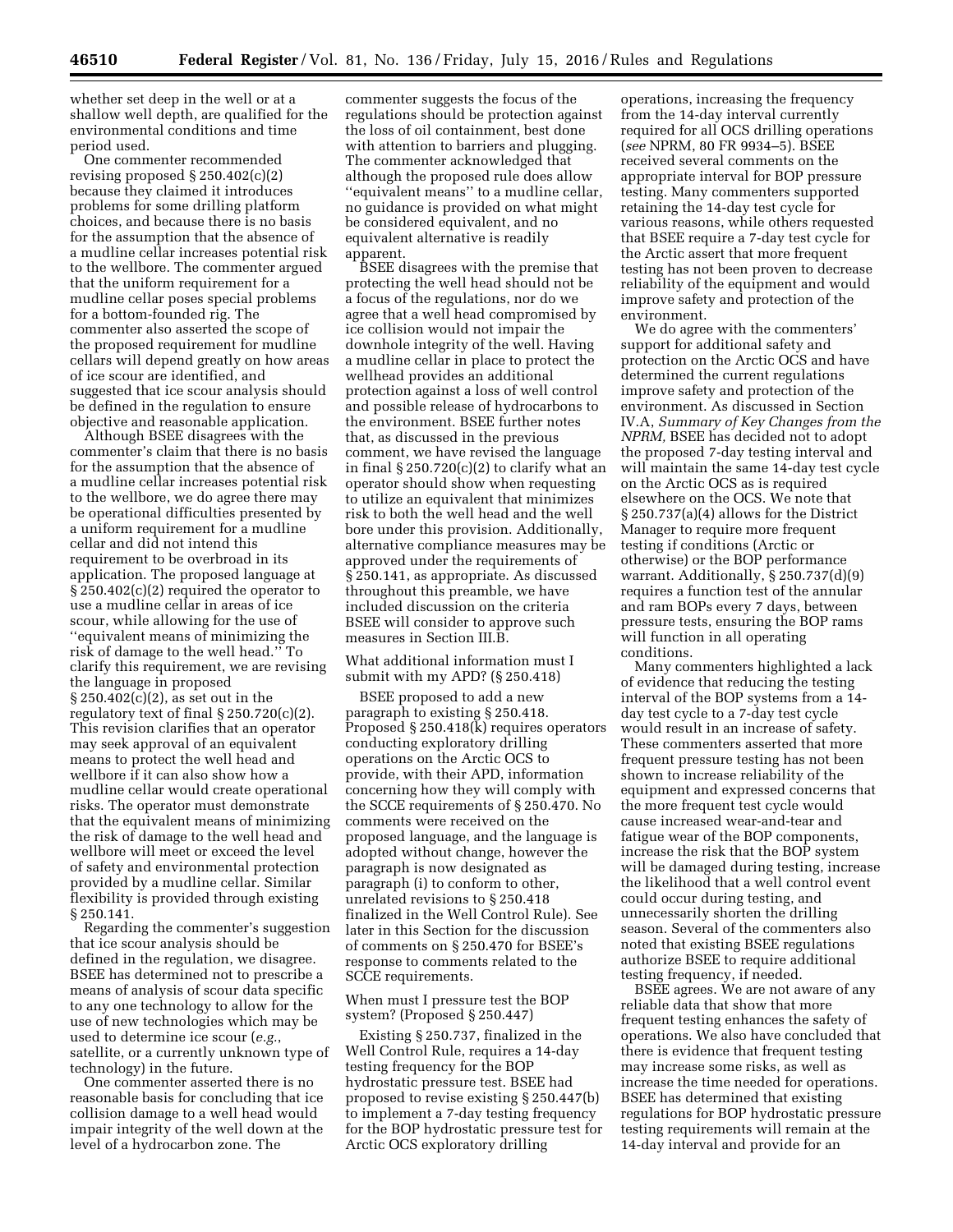appropriate level of safety for exploratory operation on the Arctic OCS. Therefore, we have decided not to finalize the 7-day testing frequency requirement for exploratory drilling on the Arctic OCS.

Several commenters also asserted that a 7-day testing interval would directly conflict with BOP testing requirements finalized in the Well Control Rule for all operations on the OCS, and there is no basis for requiring different BOP testing requirements on the Arctic OCS. The commenters emphasized that BOP testing is not an Arctic-specific issue, as BOP performance is equally important regardless of where the operations are conducted. The commenters asserted that subsea temperatures in the Arctic are very similar to those encountered in deep water in the Gulf of Mexico at the seafloor and, similarly, BOPs operating onshore in the winter at negative temperatures are not subject to more frequent testing. Commenters asserted that, if BSEE requires the 7-day testing schedule for the Arctic OCS, then the question could be raised as to whether the 7-day testing schedule should be instituted for all OCS operations on the basis of greater safety. One commenter recommended that the regulations allow for the operator to demonstrate that the BOP equipment, elastomers, and hydraulic control fluid are suitable for the expected Arctic operating environment, including both surface and subsea conditions, with the specifications reviewed and approved by the appropriate regulatory agency.

BSEE generally agrees with the commenters. After considering all the information available, we have determined that the BOP hydrostatic pressure testing requirements will remain at the 14-day interval. We note that while our decision was based on public comments and available studies rather than the desire for uniformity for all OCS operations, the result is that BOP testing requirements will remain consistent for all oil and gas drilling operations on the OCS. BSEE is confident that the unique operating conditions on the Arctic OCS will be addressed, if needed, by the existing § 250.737 allowance for the District Manager to require more frequent testing if conditions or BOP performance warrant.

Several commenters expressed concern that BSEE did not provide adequate technical analysis or justification for proposing the 7-day BOP test cycle for Arctic OCS operations. These commenters emphasized that BSEE proposed changing the testing interval based only on Shell's voluntary reduction of the

testing interval in 2012 and on a request from another organization for more frequent BOP testing. Many of the commenters also referred to research supporting less frequent BOP testing. These commenters asked whether BSEE has obtained other studies or additional information that would suggest more frequent BOP pressure testing will result in safer operations. Commenters noted that worldwide, except for the OCS, the standard for BOP pressure testing is 21 days, and that API RP 53 recommends 21 day BOP pressure testing.

BSEE agrees with the commenters on the importance of technical information and study on this issue. After considering all the available information, we have determined to retain the 14-day BOP testing interval. The proposed requirement for more frequent testing was based in part on how Shell conducted operations in 2012. The decision not to require a 7 day BOP testing interval, however, is based on public comments and available studies. We agree with the commenters highlighting conclusions reached by several studies supporting the decision to retain the 14-day BOP testing interval, including the 1999 Foundation for Scientific and Industrial Research at the Norwegian Institute of Technology (SINTEF) study,25 the follow up SINTEF study 26 released in 2001, and the study by Tetrahedron, Inc.,<sup>27</sup> which was the basis for the change in regulations (*see*  63 FR 29604, June 1, 1998) from a 7-day BOP test frequency to the current 14-day test frequency.

Regarding commenters' support for a 21-day testing interval, we have determined that available data does not support changes from the general 14-day testing interval at this time. BSEE is aware of concerns that the more frequently BOPs are tested, the more likely the equipment might wear out prematurely, and thus fail to operate properly when needed. Additionally, an operator that believes a different interval is warranted by special circumstances may seek approval from the District Manager of an alternative procedure in accordance with § 250.141 or a departure under § 250.142.

What are the real-time monitoring requirements for Arctic OCS exploratory drilling operations? (§ 250.452)

BSEE proposed to add a new performance-based section in Part 250 that would require real-time data gathering on the BOP control system, the fluid handling systems on the rig, and, if a downhole sensing system is installed, the well's downhole conditions during Arctic OCS exploratory drilling operations. In addition, the proposed provision would have required operators to transmit immediately the data during operations to an onshore location, identified to BSEE prior to well operations, where it must be stored and monitored by personnel who would be capable of interpreting the data and have the authority, in consultation with rig personnel, to initiate any necessary action in response to abnormal events or data. Such personnel must also have the capability for continuous and reliable contact with rig personnel, to ensure the ability to communicate information or instructions between the rig and onshore facility in real-time, while operations are underway.

Several comments were received on this section. As discussed in Section IV.A, *Summary of Key Changes from the NPRM,* BSEE is revising the proposed § 250.452 in response to comments received on the requirements. These revisions clarify the operator's responsibilities for complying with the RTM requirements. The revised proposed section requires operators to transmit data, as it is gathered, to a designated on shore location where it must be stored and monitored by qualified personnel who have the capability for continuous contact with rig personnel.

Several commenters recommended removing the RTM requirements from the final rule. One of the commenters suggested that RTM for a BOP Control System should not be considered as useful as RTM for drilling parameters or Measurement While Drilling (MWD) data feeds. Another of the commenters recommended removing the proposed requirement because it is being addressed in the Well Control Rule.

BSEE disagrees. Due to the harsh environment and remote nature of the Arctic, exploratory drilling on the Arctic OCS, absent additional precautions appropriate to the region, constitutes a significantly higher risk activity than conventional drilling operations in other regions, such as the Gulf of Mexico and southern California. Therefore, we have determined it is appropriate to require RTM as an

<sup>25</sup>Holand, Per, Reliability of Subsea BOP Systems for Deepwater Application, Phase II DW, SINTEF, Trondheim, Norway, November 7, 1999.

<sup>26</sup>Unrestricted report, Deepwater Kicks and BOP performance, SINTEF, Final Report, July 2001.

<sup>27</sup>Reliability of Blowout Preventers Tested Under Fourteen and Seven Days Time Interval, Final Report, Tetrahedron, Inc, December 1996. Report available at *[http://www.bsee.gov/Technology-and-](http://www.bsee.gov/Technology-and-Research/Technology-Assessment-Programs/Projects/Project-253/)[Research/Technology-Assessment-Programs/](http://www.bsee.gov/Technology-and-Research/Technology-Assessment-Programs/Projects/Project-253/) [Projects/Project-253/.](http://www.bsee.gov/Technology-and-Research/Technology-Assessment-Programs/Projects/Project-253/)*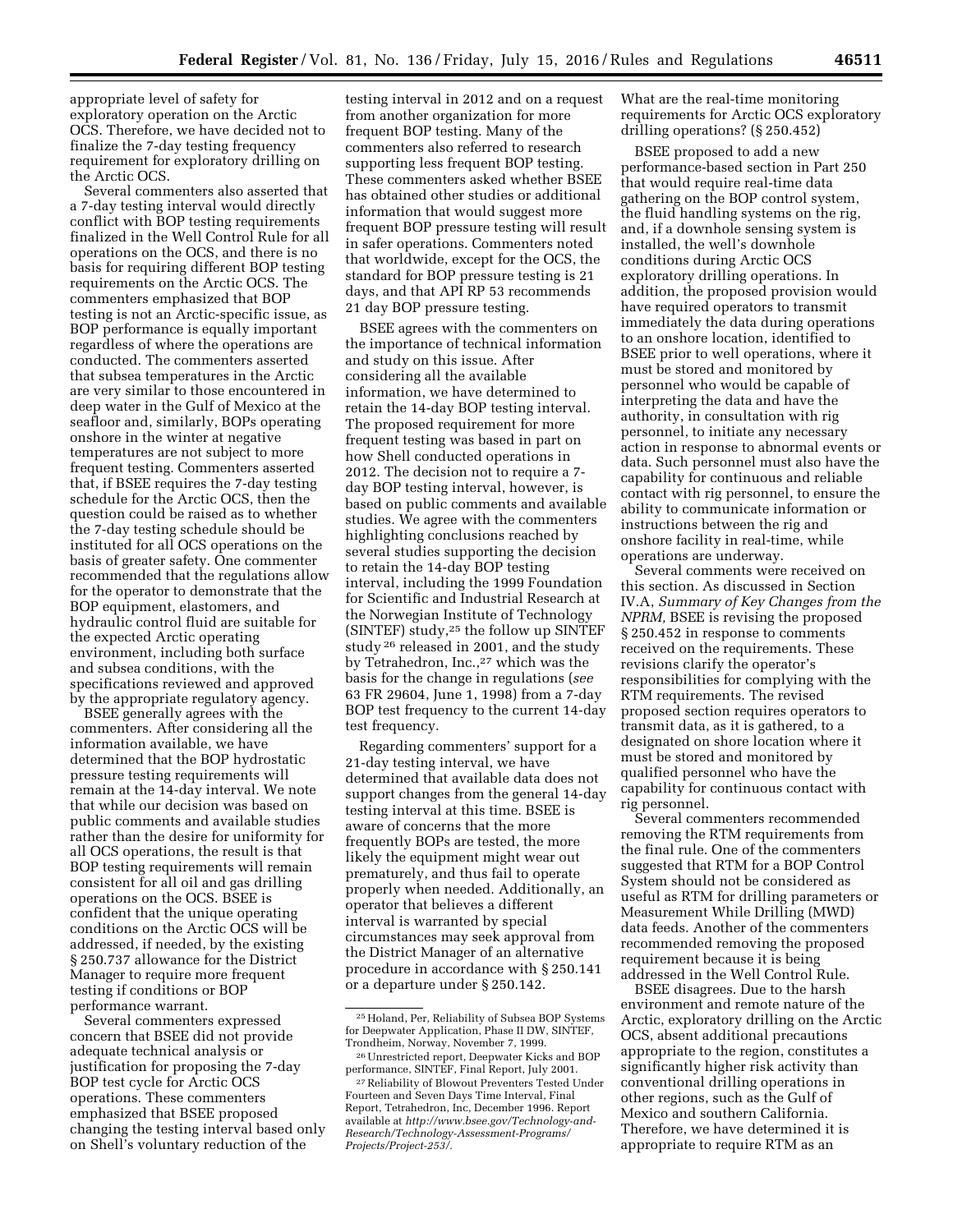additional safety precaution for the BOP Control System, among others, as the BOP is one of the major safety barriers for preventing a loss of well control event. Additionally, we disagree that the RTM requirements can be removed from this final rule because the requirement is addressed in the Well Control Rule. The requirements finalized at § 250.452 are applicable to all exploratory drilling on the Arctic OCS, whereas the requirements finalized at § 250.724 in the Well Control Rule only apply to drilling operations using a subsea BOP or surface BOP on a floating unit, or high pressure high temperature (HPHT) drilling operations (*see* 81 FR 25888).

Two commenters recommended that BSEE wait to finalize the RTM requirements until the completion of the National Academy of Sciences Marine Board Study.

The Marine Board study report was released in May 2016 and is posted on the BSEE Web site.28 The study report includes a recommendation for BSEE to pursue a performance-based regulatory framework by focusing on a risk-based regime that determines relevant uses of RTM based on assessed levels of risk and complexity. BSEE believes this rule meets the intent of that recommendation. It represents a balance between performance-based requirements and base-level requirements. BSEE will require basic RTM capabilities for exploratory drilling activities in the Arctic based on the applicable considerations of risk and complexity, as discussed above, but will require operators to assess their own particular operational risks and determine the specific parameters to monitor those risks. It is important to note that the Marine Board study is part of an ongoing research effort by BSEE to better understand RTM technologies and their potential use by industry and BSEE. BSEE completed an internal study on RTM in March 2014, which yielded preliminary recommendations on the use of RTM technology during drilling, completion, workover, and production operations and described possible scenarios in which BSEE could use RTM to enhance its regulatory oversight capabilities. BSEE also commissioned an outside study on RTM, which was completed in January 2014.29 The outside study provided information and recommendations on several topics, including: (1) The current state/usage of RTM technology;

(2) cost-benefit of RTM; (3) training for RTM; (4) critical parameters and operations to monitor with RTM; (5) condition monitoring using RTM; (6) regulatory approach (prescriptive vs. performance-based) for RTM; and (7) automation role for RTM. The Marine Board held the public workshop in April 2015 to review these two study reports and a summary of the workshop is posted on the Marine Board's Web site.30 BSEE has carefully reviewed the comments received on the proposed rule and the other available information, and concludes that it is appropriate at this time to finalize the RTM provisions of this rule because existing information and wide-spread industry use supports the conclusion that RTM requirements enhance safe drilling operations.

One commenter suggested that the role of RTM in managing emergency situations should be assessed to understand the impact of human factors on performance.

BSEE agrees that human factors play an important role in an effective emergency response, and the way that data streams from programs, including RTM, affect the emergency response decision process should be anticipated and described in the operator's SEMS program. This is in line with API RP 75, which is incorporated by reference into the SEMS regulations and which specifically promotes the consideration of human factors in the design of a SEMS, including as an underlying SEMS principle (Section 1.1.2.n.), in the design of new and modified facilities (Section 2.3.5), in the conduct of hazards analysis (Section 3), in the crafting of operating procedures ''to minimize the likelihood of procedural error'' (Section 5), in the design of Safe Work Practices (Section 6), and in ensuring that critical equipment is easily accessible for critical tasks (Section 7). Ultimately, the operator is responsible for determining how to effectively integrate RTM and human factors into their emergency response and well control planning.

Three commenters expressed concern about the ability to continue operations in the event of a failure or interruption in the data link to shore. One of the commenters further stated that even when no failure or interruption occurs, RTM data will have a small lag time associated with it and will not be ''immediately transmitted.''

BSEE agrees it should not be necessary to cease operations just because of a temporary loss of the RTM data feed. In this type of situation, the

operator should have the ability to gather and record the data in the control room of the offshore unit and transmit the data to shore once the data feed is restored. To clarify this point, we deleted the word ''immediately'' from the proposed text and revised the first sentence of final § 250.452(b) to state that during well operations, you must transmit the data identified in paragraph (a) as they are gathered, barring unforeseeable or unpreventable interruptions in transmission, and have the capability to monitor the data onshore, using qualified personnel. Onshore personnel who monitor realtime data must have the capability to contact rig personnel during operations. Additionally, to clarify that in the event of a failure or interruption of the datalink the operator should continue collecting RTM data, we added qualifying language to § 250.452(a), providing that the monitoring system must be ''independent, automatic, and continuous'' to ensure the operator is able to transmit data, even if not immediately, in a timely and appropriate manner. *See* Section IV. A for a complete discussion of changes from the proposed regulatory text of § 250.452.

Three commenters recommended that operators should have the flexibility to develop a performance-based approach to state in their EP or APD which functions will be monitored.

We agree with the comment and have deleted ''all aspects of'' from § 250.452(a) to allow flexibility for a more performance-based approach. An operator can explain which functions of the identified systems will be monitored in their EP or APD.

One commenter recommended the parameters of RTM should be more defined.

BSEE disagrees. We determined that defining exact parameters in this regulation would be overly prescriptive. BSEE believes guidance documents and industry standards are the best way to define important parameters for RTM as this technology continues to advance.

Several commenters cautioned that the proposed RTM requirements shift operational decision making away from operators and rig personnel and recommended that the language be clarified to affirm that it is the primary responsibility of onboard rig personnel to monitor operations.

BSEE agrees that command and control decision making is typically the primary responsibility of the onboard rig personnel, and the onshore RTM personnel should in most, if not all, scenarios only function in an advisory capacity. It was not BSEE's intent, nor

<sup>28</sup>Report is available at *[http://www.bsee.gov/](http://www.bsee.gov/Technology-and-Research/Technology-Assessment-Programs/Projects/Project-740) [Technology-and-Research/Technology-Assessment-](http://www.bsee.gov/Technology-and-Research/Technology-Assessment-Programs/Projects/Project-740)[Programs/Projects/Project-740.](http://www.bsee.gov/Technology-and-Research/Technology-Assessment-Programs/Projects/Project-740)* 

<sup>29</sup>Summary available at *[http://www.bsee.gov/](http://www.bsee.gov/Technology-and-Research/Technology-Assessment-Programs/Projects/Project-707) [Technology-and-Research/Technology-Assessment-](http://www.bsee.gov/Technology-and-Research/Technology-Assessment-Programs/Projects/Project-707)[Programs/Projects/Project-707.](http://www.bsee.gov/Technology-and-Research/Technology-Assessment-Programs/Projects/Project-707)* 

<sup>30</sup>Summary available at *[http://www.trb.org/main/](http://www.trb.org/main/blurbs/173606.aspx) [blurbs/173606.aspx.](http://www.trb.org/main/blurbs/173606.aspx)*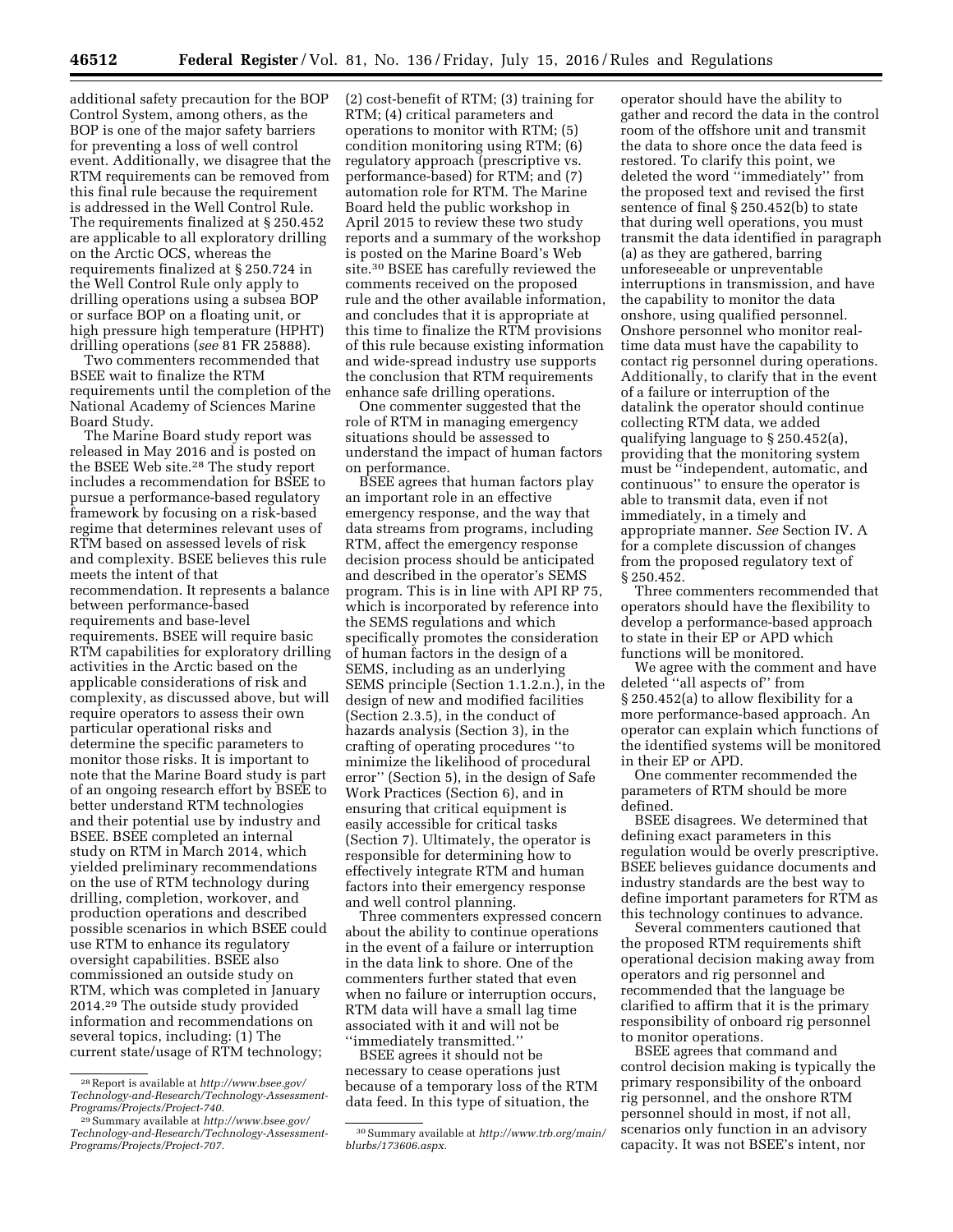does BSEE agree that the proposed rule text implied, that the RTM requirement would result in a shift of responsibility away from onboard rig personnel. To clarify this point, we deleted the proposed text in § 250.452(b): ''. . . and who have the authority, in consultation with rig personnel, to initiate any necessary action in response to abnormal data or events.'' This revision makes clear that the onboard rig personnel should continue to have the primary responsibility to monitor operations and act accordingly. The RTM monitoring requirements seek to help improve, not disrupt, the ability of onboard rig personnel to monitor operations and assess and mitigate risks. *See* Section IV.A for a complete discussion of changes from the proposed regulatory text of § 250.452.

One commenter asked whether there is an implicit requirement for contractors to maintain duplicate records, or ascertain if the required RTM is being undertaken, and to suspend operations if not.

The operator is responsible for overall compliance with the regulations during operations, and the primary monitoring and record-keeping responsibility belongs to the operator. However, under existing § 250.146, a contractor actually performing operations also has the responsibility to comply with regulations applicable to those operations, as does anyone actually performing operations carried out under an OCS lease. Responsibilities for contractors are further clarified in BSEE's Interim Policy Document (IPD) No. 12–07 (August 15, 2012), ''Issuance of Incident of Non Compliance (INC) to Contractors.'' The IPD clarifies that any person performing an activity on a lease issued under OCSLA is responsible for compliance with regulations applicable to that activity, and can be held accountable for noncompliance. Additionally, under existing § 250.1914, an operator's SEMS program must contain appropriate detail in the bridging documents between the operator and any contractors, including the contractor's roles and responsibilities with regard to RTM. Accordingly, a contractor's responsibility for compliance with the RTM provisions depends upon the contractor's role with respect to carrying out the RTM requirements.

One commenter noted that BSEE will be exposed to proprietary and confidential information when they visit an operator's Real Time Operations Center, and will need to be bound by confidentiality agreements.

BSEE agrees that it must protect proprietary information in accordance

with Federal law. As Federal regulators, BSEE personnel routinely work with proprietary and confidential information in the course of carrying out their official duties, so this is not a unique issue to RTM. We will employ the same safeguards, training and accountability measures, and oversight to comply with all Federal laws for protecting proprietary and confidential information obtained pursuant to these provisions. To further clarify, we note that BOEM and BSEE routinely protect proprietary information in accordance with existing §§ 250.197 and 550.197, *Data and information to be made available to the public or for limited inspection,* and requirements of controlling law such as the Trade Secrets Act.

One commenter expressed concern that the USCG has not been involved in the development of the RTM requirements, as they have some jurisdiction over these rigs and this monitoring requirement could impact other rig functions and present possible cyber and security threats.

BSEE acknowledges the commenter's concern but disagrees with the basis of the comment. We have shared the proposed and finalized regulatory requirements for RTM, and all other requirements, in this rulemaking with the USCG as part of the interagency review process required by E.O. 12866. Additionally, we have an existing Memorandum of Agreement (MOA) with the USCG discussing shared regulatory responsibilities on MODUs. MOA OCS–08 *Mobile Offshore Drilling Units (MODUs)* (June 4, 2013) 31 addresses issues related to shared RTM responsibilities between USCG and BSEE such as station keeping and dynamic positioning. Although MOA– OCS–08 does not specifically address RTM, it does address the systems and subsystems being monitored. Regarding the cyber risk, because the RTM requirement relates only to remote monitoring of operational aspects and not remote control, there should be reduced risk of the RTM system becoming a significant cyber vulnerability. However, BSEE and the USCG agree there are many aspects of modern offshore oil and gas operations that pose a cyber risk. This topic is being considered outside the scope of this rulemaking effort.

One commenter questioned whether BSEE will expect RTM to reduce the number of BSEE inspectors physically

present offshore 24/7 during drilling activity.

The finalized requirements of § 250.452 do not address how much of an inspection presence BSEE will maintain. The variability of inspection presence on any facility is dictated by internal BSEE policy, which accounts for many factors, including inspection resource availability and the relative risk of the operations. BSEE may take into account the availability of RTM among those considerations.

One commenter cautions that RTM technology will increase the current level of complexity in the BOP and suggests that the interaction with software should be addressed through a formal qualification process. The commenter further asserted that the maintenance and repair of BOPs will need to be done to Original Equipment Manufacturer (OEM) recommendations unless otherwise directed by BSEE, but the proposed regulations do not define how this will be enforced.

BSEE agrees with the commenter that RTM technology will increase the complexity of BOPs, but has determined the commenter's concern has been addressed by the requirements finalized in the Well Control Rule at § 250.732, *What are the BSEE-approved verification organization (BAVO) requirements for BOP systems and system components?.* These requirements apply to all BOPs and include a requirement under § 250.732(d)(8) that the BAVO report to BSEE include ''[a] comprehensive assessment of the overall system and verification that all components (including mechanical, hydraulic, electrical, and software) are compatible.'' Also, § 250.732(d)(3) requires that the BAVO report to BSEE include a description of all inspection, repair and maintenance records reviewed, and verification that all repairs, replacement parts, and maintenance meet regulatory requirements, recognized engineering practices, and OEM specifications.

One commenter suggested that qualifying of BOP components for the actual operating conditions through appropriate testing and qualification plans should be extended beyond the rams and shear tests, and all scenarios should be considered.

BSEE disagrees. While it would be ideal to be able to test all the possible forces a BOP could experience when qualifying BOP components, this is usually not practical in a testing laboratory setting. Accordingly, calculations are typically permitted to supplement the testing results and account for the full range of forces that

<sup>31</sup>Available at *[http://www.bsee.gov/BSEE-](http://www.bsee.gov/BSEE-Newsroom/Publications-Library/Interagency-Agreements/)[Newsroom/Publications-Library/Interagency-](http://www.bsee.gov/BSEE-Newsroom/Publications-Library/Interagency-Agreements/)[Agreements/.](http://www.bsee.gov/BSEE-Newsroom/Publications-Library/Interagency-Agreements/)*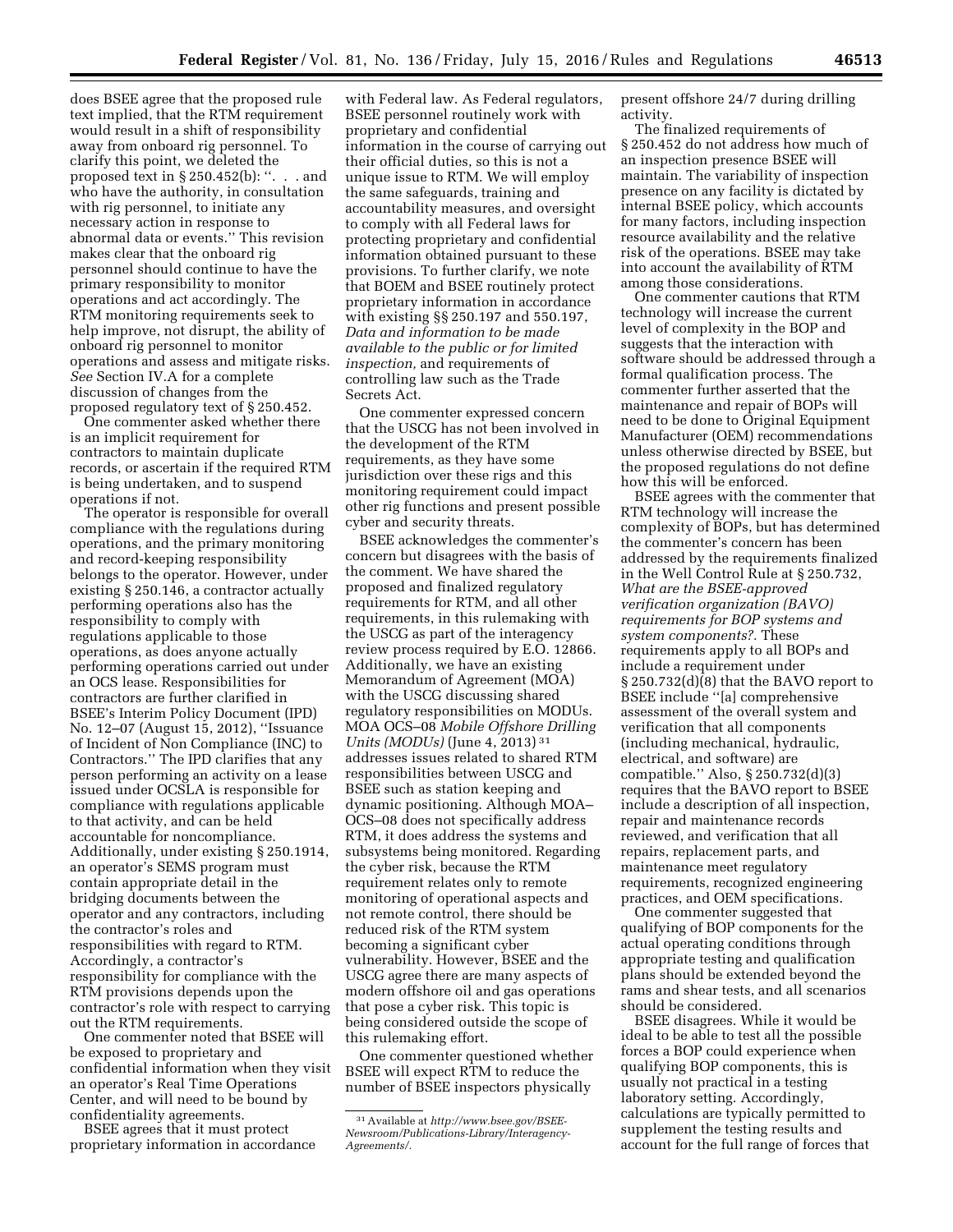were not otherwise practical to simulate.

What additional information must I submit with my APD for Arctic OCS exploratory drilling operations? (§ 250.470)

BSEE proposed to add a new § 250.470, requiring operators to provide Arctic OCS-specific information with their APDs for exploratory drilling. The proposed informational requirements in the new section would be necessary to inform BSEE's evaluation of APDs for Arctic OCS exploratory drilling operations.

Several comments were received on this section. BSEE has evaluated the comments and determined that, with the exception of various technical edits, the substantive provisions of § 250.470 are finalized as proposed.

One commenter recommended that § 250.470 should include a requirement for operators to submit corrective action plans associated only with rectifying any deficiencies in the drilling unit or equipment that have been previously identified by a BSEE inspector on an Incident of Noncompliance (INC).

BSEE disagrees. The regulatory requirements of § 250.470 provides that drilling units and equipment may operate elsewhere outside of the Arctic drilling season, and the rigs may need repairs or maintenance before beginning operations on the Arctic OCS. Accordingly, the operator will need to demonstrate it is fully prepared to drill on the Arctic OCS prior to each drilling season. BSEE inspections are only one aspect of ensuring safe operations. The operator is responsible for ensuring the safety of their equipment by conducting on-going maintenance and repairs, and the operator must identify needed repair and maintenance for the drilling unit and equipment independent of the issuance of any INCs.

One commenter asserted that the APD provisions require an operator to resubmit a significant amount of information that is already included with the EP and the IOP.

BSEE disagrees. The additional information to be submitted with an APD under § 250.470 is not a requirement to re-submit duplicative information. BSEE expects that when the operator submits the APD, it will by then have a detailed plan that will include information on the same topics touched on in the IOP and EP, but that was not available at the time the IOP or EP was submitted. This may include information such as the identity of equipment and vessels to be used, dates of planned operations, and additional information on how the equipment and

vessels would be designed for and be capable of performing in Arctic OCS conditions. To the extent that the operator has already provided necessary information in its approved EP, it may reference that information or recreate it with little burden.

One commenter supported the proposal to require detailed Arcticspecific information in the APD, but cautions that this information will be provided too late in the Department's review and approval process to provide adequate opportunity for the public to review and comment on this information. The commenter recommended BSEE require the inclusion of this important technical data as part of the IOP and EP review, in which outside parties may participate. The commenter recommended, as an alternative if BSEE prefers to require this important information only in the APD application, that the regulations be revised to include an opportunity for ''outsiders'' to participate in APD review.

BSEE agrees with the commenter's statements on the importance of the APD, but disagrees with requiring the same information as part of the IOP and EP submissions. The IOP, EP, and APD are intended to allow the operator an opportunity to provide increasingly detailed information that is pertinent to each stage of the exploratory drilling operation approval process. Much of the information submitted with the APD is not expected to be available or relevant when submitting the IOP or EP.

While the commenter's suggestion regarding who should be able to participate in the review of the APD is unclear, we assume it is referring to the public. Since much of the information submitted with an APD will likely contain proprietary information, BSEE does not believe it would be appropriate to involve the public directly in the APD review process. However, we note that the regulatory requirements for the IOP, EP, and APD require the operator to make informational copies available to the public with the proprietary information removed. Operators are required to submit an informational copy of their APD, which will be publicly available on the BSEE.gov Web site: (*[http://www.data.bsee.gov/homepg/](http://www.data.bsee.gov/homepg/data_center/plans/apdcombined/master.asp)  data*\_*[center/plans/apdcombined/](http://www.data.bsee.gov/homepg/data_center/plans/apdcombined/master.asp) [master.asp](http://www.data.bsee.gov/homepg/data_center/plans/apdcombined/master.asp)*). The APD is a technical document that explains how an operator will safely drill a well. As part of BSEE's review of the APD, BSEE ensures the APD is consistent with the approved EP, and, if not consistent, the operator must revise the APD or the EP, as appropriate. The EP process affords input during the

review process from Federal agencies, State and local governments Tribal governments, ANCSA Corporations, as well as the public. The transparency of both the APD process and the related IOP and EP processes (as described earlier in connection with comments on § 550.206) allow for public review and input throughout the process, as appropriate. Therefore, an additional specific public review process at the APD stage is redundant and unnecessary.

One commenter requested, in addition to the information required under § 250.470(c)(8) and (d), that BSEE require operators to submit documentation describing the criteria they would use for triggering site abandonment due to ice, and an organization chart of the operator's own personnel and subcontractors involved in such an operation. The commenter suggested that the criteria should be defined in quantities easy to observe and measure and should be linked to the operational mode of the MODU and its capacity as defined in the Fitness Requirements of former § 250.417(a). (The Well Control Rule removed and reserved former § 250.417 and moved the contents of that section to new § 250.713.) The commenter recognized that the criteria are indicated in EP requirements under  $\S 550.220(c)(2)(iii)$ . However, the commenter asserted the criteria are not clear because terminology related to ice management is inconsistently applied throughout the proposed regulations. The commenter referenced additional details regarding such criteria found in clause 17 of ISO 19906 (incorporated by § 250.470(g) in API RP 2N Third edition), but which the commenter asserted should be clarified in the rules rather than through IBR.

BSEE disagrees, as the provisions finalized at § 250.470 require the operator to present the required criteria for site abandonment due to ice in a measurable quantity and are in accordance with the Fitness Requirements in paragraph (a) of § 250.713, *What must I provide if I plan to use a mobile offshore drilling unit (MODU) for well operations?.* Section 250.470(c)(7) requires that the operator's APD include information on wellspecific drilling objectives, timelines, and updated contingency plans for temporary abandonment of a well, which must include specific information on when and how the operator plans to abandon the well and how the Arctic OCS specific requirements of paragraph (c) of final § 250.720, *When and how must I secure a well?,* will be met. These provisions are specific to Arctic OCS exploratory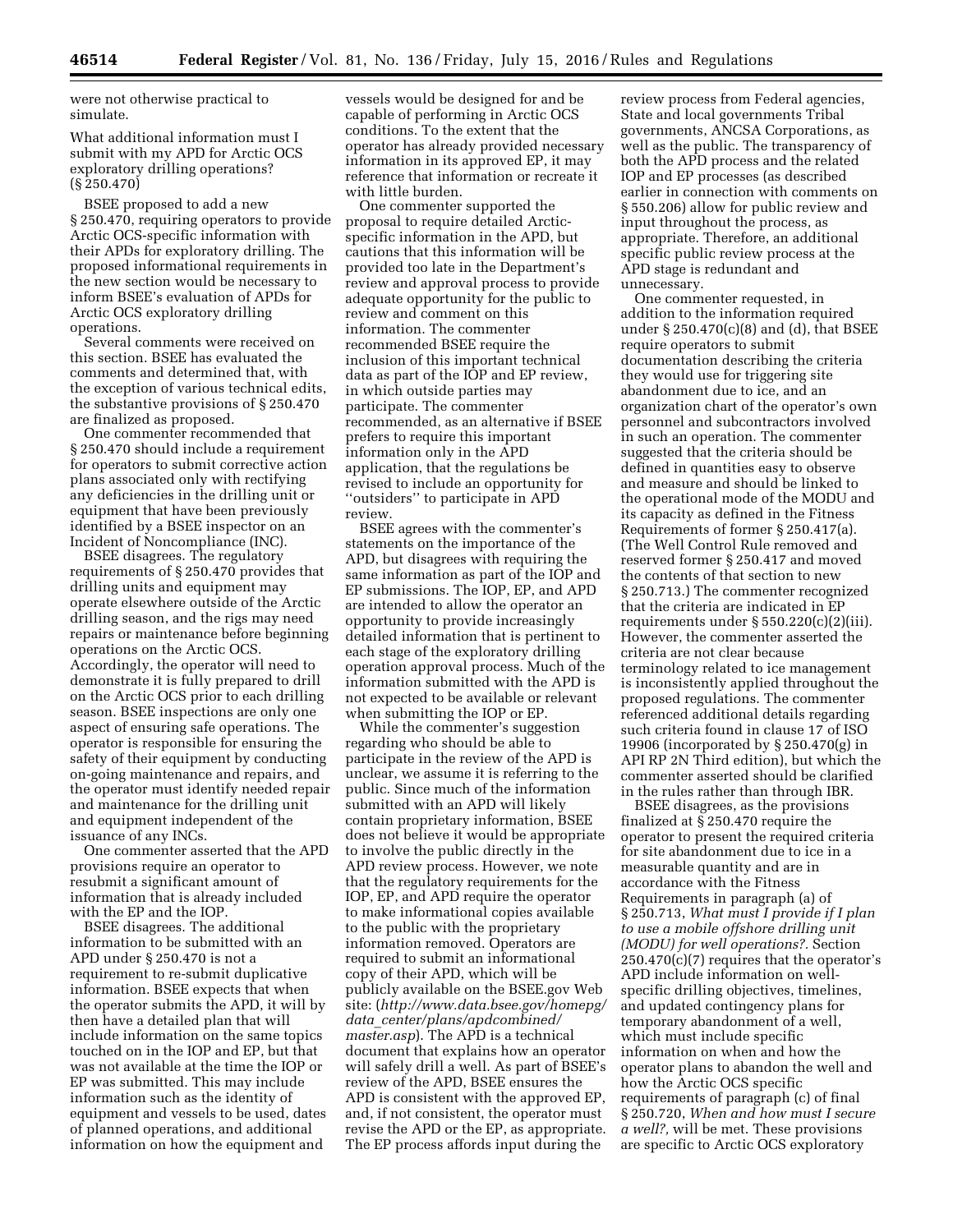drilling operations and necessarily cover abandonment due to ice. Additionally, § 250.470(d)(2) requires that the operator to include with its APD a detailed description of weather and ice forecasting capabilities for all phases of the drilling operation and plans for managing ice hazards. Similarly, § 250.470(g) requires compliance with API RP 2N Third Edition, which is largely identical to the standard identified by the commenter, including a description in the APD of how the operator will use relevant best practices included therein. The commenter references the EP requirements set forth in  $\S 550.220(c)(2)(iii)$ , which require the operator to include a description of its weather and ice forecasting and management plans, including the operator's procedures and thresholds for activating ice and weather management systems. The EP and APD requirements are similar, but implicated at different stages of the approval process and utilize different, but similar, terminology. The EP is intended to provide the operator the opportunity to present its overall plan for operations, and the APD is the technical document that provides the operator the opportunity to present details regarding how the plan will be implemented.

The commenter does not explain why requiring the submission of an organization chart would help BSEE's oversight efforts. If conditions require site abandonment, BSEE would deal directly with the operator or the operator's representative to address the situation. The operator would be responsible for directing its personnel and contractors, as appropriate.

One commenter recommended that the APD include a requirement for a written well control plan and evidence of a contract with a well control expert. The commenter asserted that, although written well control plans and contracts with well control experts are industry standard, like other important practices, this minimum standard should be codified in regulation so short-cuts are not taken. The commenter recommended that the Arctic emergency well control plan include information regarding the primary rig, SCCE, secondary relief well rig, and additional well barriers. The commenter further recommended that the well control plan should be site-specific and appropriate for Arctic OCS conditions.

BSEE disagrees with the recommendation to require a written well control plan. BSEE does not require a well control plan because it is the responsibility of the operator to determine how best to address these

requirements and ensure they have the appropriate equipment available, the contracts in place, and their personnel properly trained. Additionally, the regulations finalized in this rulemaking build on our existing regulations to ensure that operators address the unique Arctic OCS operating environment in a manner that is site-specific and appropriate for Arctic OCS conditions. Specifically, BSEE has existing well control requirements under various provisions of the Well Control Rule, requirements for diverters and BOPs under § 250.416 and other sections of the Well Control Rule, and information requirements for MODUs under § 250.713 of the Well Control Rule. Existing § 250.713 requires operators who plan to use a MODU to drill to ''provide information and data to demonstrate the drilling unit's capability to perform at the proposed drilling location.'' BSEE has training requirements under part 250, subpart O, *Well Control and Production Safety Training,* with additional training requirements under § 250.1915, as part of SEMS requirements. Further, § 550.213(g) requires submission of a blowout scenario as part of any EP that must address issues such as surface intervention and relief well capabilities. Likewise, the finalized provisions at § 550.220(c)(3) and (4) require Arctic OCS operators to describe in their EPs their plans for complying with the SCCE and relief rig requirements. Accordingly, BSEE believes that the combination of this rule and existing regulations adequately addresses the proposed function of a well control plan.

#### Paragraph (a), Fitness for Service

Paragraph (a) requires operators to submit a detailed description of the environmental, meteorological and oceanic conditions expected at the well site(s); how their equipment, materials, and drilling unit will be prepared for service in those conditions, and how the drilling unit will be in compliance with the requirements of § 250.713. The information requested by this proposed section for drilling units is not in addition to the requirements of § 250.713, but rather is designed to make clear that, to satisfy the fitness requirements of § 250.713, operators would need to provide details regarding Alaska OCS conditions.

One commenter recommended the Fitness for Service description should illustrate how the drilling unit and its major components can perform in the anticipated conditions of the location and season under which it is expected to operate.

BSEE agrees with the comment and notes that the finalized provisions at § 250.470(a)(2) address the commenter's concern. Paragraph (a)(2) of § 250.470 requires the operator to submit a detailed description of how the equipment, materials, and drilling unit will be prepared for service in the environmental, meteorological, and metocean conditions expected at the well site and how the drilling unit will be in compliance with the provisions of existing § 250.713. Existing § 250.713 requires the operator to provide information and data to demonstrate the drilling unit's capability to perform at the proposed drilling location. This information must include the maximum environmental and operational conditions that the unit is designed to withstand.

One commenter requested clarification on the contractor's or equipment supplier's responsibility for compliance with the specifications to be provided under § 250.470(a)(2). The commenter questioned whether it is reasonable to hold a party other than the applicant for the APD responsible when the selection of the equipment and contractor is presumably based on the APD applicant's foreknowledge of the conditions that can be reasonably expected during operations.

BSEE disagrees. Only the party responsible for submitting the APD is responsible for satisfying the requirements of § 250.470(a)(2) related to the contents of its APD. Whether a contractor is responsible for satisfying those requirements depends on the scope of activities performed by the contractor (*i.e.,* are they responsible for the APD submission?). That said, any party actually performing activities on the OCS is responsible for complying with all applicable requirements in conducting those activities, including any conditions or terms of approved plans and permits. Expectations for anyone performing activities on an OCS lease are clearly established in existing regulations at paragraph (a) of § 250.107, *What must I do to protect health, safety, property and the environment?.*  Responsibilities for contractors are further clarified in BSEE's IPD No. 12– 07 (August 15, 2012), ''Issuance of Incident of Non Compliance (INC) to Contractors.'' The IPD states BSEE's expectations that all operations be performed in a safe and workmanlike manner and that work areas be maintained in a safe condition. It reiterates that the primary focus of enforcement actions continues to be the lessees' and operators'; however contractors performing regulated activities can be held responsible for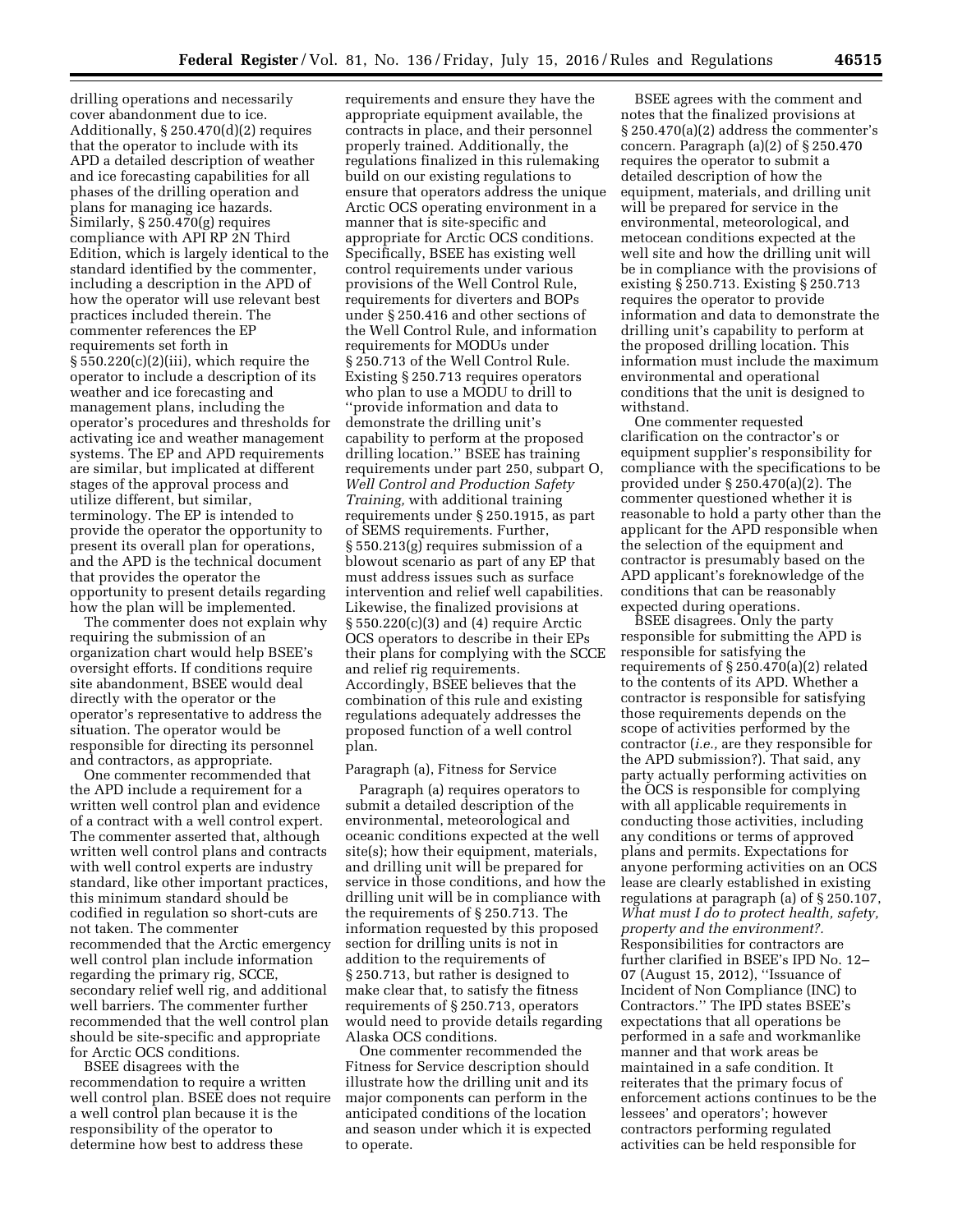compliance with the regulations in their performance of those activities. The IPD establishes the factors BSEE will consider in determining whether to issue INCs to contractors. Accordingly, the scope of a contractor's responsibility for regulatory compliance depends upon the scope of activities performed by that contractor.

Paragraph (b), Well-Specific Transition **Operations** 

Paragraph (b) requires operators to submit with the APD a detailed description of all operations necessary in Arctic OCS conditions for wellspecific transition operations. BSEE is requiring details about all of the activities necessary to begin and end drilling operations, and to transition between drilling operations and being under way. Finally, BSEE is requiring information regarding any specific repair and maintenance plans for the drilling unit and equipment associated with commencement or completion of drilling operations. All of the required information would facilitate BSEE's understanding of an operator's program and ensure that the operator complies with lease stipulations, EP conditions, and other permitting requirements.

One commenter recommended that BSEE remove paragraph (b) of § 250.470 because the information requested covers aspects of operations which are regulated by the USCG and do not fall under the jurisdiction of BSEE or BOEM. The commenter alternatively requested that, if BSEE does not delete the paragraph, BSEE provide clarification as to what value will be gained from the information provided, as the agency has no authority over the activities on which it seeks information (for example, daily maintenance activities on vessels and rigs, including diesel engine maintenance routines, greasing routines on cranes, and other basic maintenance).

BSEE disagrees with the commenter regarding removing the noted paragraph, but will explain the value to be gained from the required information. First, the examples the commenter cites, such as diesel engine maintenance routines and ''towing,'' are not required under § 250.470(b). Second, the information requested by BSEE under § 250.470(b) relate directly to operations within the Bureau's authority under OCSLA. For example, 43 U.S.C. 1332(6) declares that ''operations in the [OCS] should be conducted in a safe manner by welltrained personnel using technology, precautions, and techniques sufficient to prevent or minimize the likelihood of blowouts, loss of well control, fires,

spillage, physical obstruction to other users of the waters or subsoil and seabed, or other occurrences which may cause damage to the environment or to property, or endanger life or health.'' Under 43 U.S.C. 1334(a), the Secretary has the authority to ''prescribe and amend such rules and regulations as [s]he determines to be necessary and proper in order to provide for the prevention of waste and conservation of the natural resources of the [OCS].'' Section 1348(b)(2) imposes a duty on lessees and operators to ''maintain all operations . . . in compliance with regulations intended to protect persons, property, and the environment on the [OCS].'' The information requested under § 250.470(b) will help BSEE to fulfill its mandate under OCSLA by ensuring that all operators are prepared to conduct drilling operations in as safe a manner as possible, especially given the challenges and fragility of the Arctic environment.

Paragraph (b) of § 250.470 requires that the information accompanying an operator's APD must include a detailed description of all transition operations necessary in Arctic OCS conditions to begin and end drilling operations and also requires a detailed description of repair and maintenance plans. Although USCG and BSEE share certain aspects of regulatory oversight of operations on MODUs, BSEE is not requesting information under another agency's jurisdictional authority. First, the information described above relates to matters within the scope of operations overseen by BSEE rather than USCG (*i.e.,* beginning and concluding drilling operations). Further, while the planning necessary to assure fulfillment of OCSLA's mandates in connection with the identified operations may implicate some activities, such as the operation of vessels which are regulated by other Federal agencies, it also informs the Department's oversight functions. Such activities can result in damage to operational equipment critical to DOIregulated drilling activities, which can in turn compromise, reduce, or force modifications to approved operational or safety capabilities and equipment. Similarly, they can give rise to changes to approved operational schedules, which in the Arctic are particularly critical in light of unique considerations arising from the limited open water season, the timing of recession and encroachment of sea ice at drill sites, marine mammal migrations, and subsistence activities, among other considerations. Agency regulations have long recognized the need to obtain, through the planning process,

information touching on activities outside of the Department's direct regulatory jurisdiction but which is relevant to the regulation of operations within its jurisdiction.32 BSEE needs the requested information to ensure safety of the rig, operation-critical equipment, and personnel, during transitions and while engaged in operations. This information will ensure that potential issues with well-related equipment are addressed.

Paragraph (c), Well-Specific Drilling Objectives and Contingency Plans

Paragraph (c) requires operators to submit ''[w]ell-specific drilling objectives, timelines, and updated contingency plans for temporary abandonment of the well.'' Whereas the corresponding provisions of the finalized IOP regulations and current EP regulations at § 550.211 relate more broadly to the objectives and timelines of the overall proposed exploratory drilling activities, this provision would require an operator to provide ''wellspecific'' information at the APD stage.

One commenter requested that BSEE delete § 250.470(c), reasoning that the contingency plans for temporary abandonment are out of place in this section or at the time in the planning process the section addresses. The commenter asserted that the information requested is highly sensitive and has little nexus to any of BSEE's regulatory authority.

BSEE disagrees. Temporary abandonment is a well operation and is under BSEE authority.33 Accordingly, BSEE currently has regulations regarding temporary abandonment at §§ 250.1721 through 250.1723. These regulations establish the nationally applicable requirements for how to temporarily abandon a well. The finalized requirements under § 250.470(c) address Arctic-specific considerations related to temporary abandonment, including, among other issues, well-specific contingency plans for temporary abandonment due to ice encroachment. The information supplied under this section will require operators to engage in safety-critical

<sup>32</sup>*See, e.g.,* 30 CFR 550.224 (requiring description in EP of the support vessels, offshore vehicles, and aircrafts you will use to support your exploration activities, including maps of travel routes and methods for transportation of fluids, chemicals, and wastes); 550.257 (same for Development and Production Plans (DPPs) and Development Operations Coordination Documents (DOCDs)); 550.225 (requiring description in EP of onshore support facilities to be used to provide supply and service support for the proposed exploration activities); 550.258 (same for DPPs and DOCDs). 33*See, e.g.,* 43 U.S.C. 1332(6), 1334(a), 1340(g), 1348(b)(2).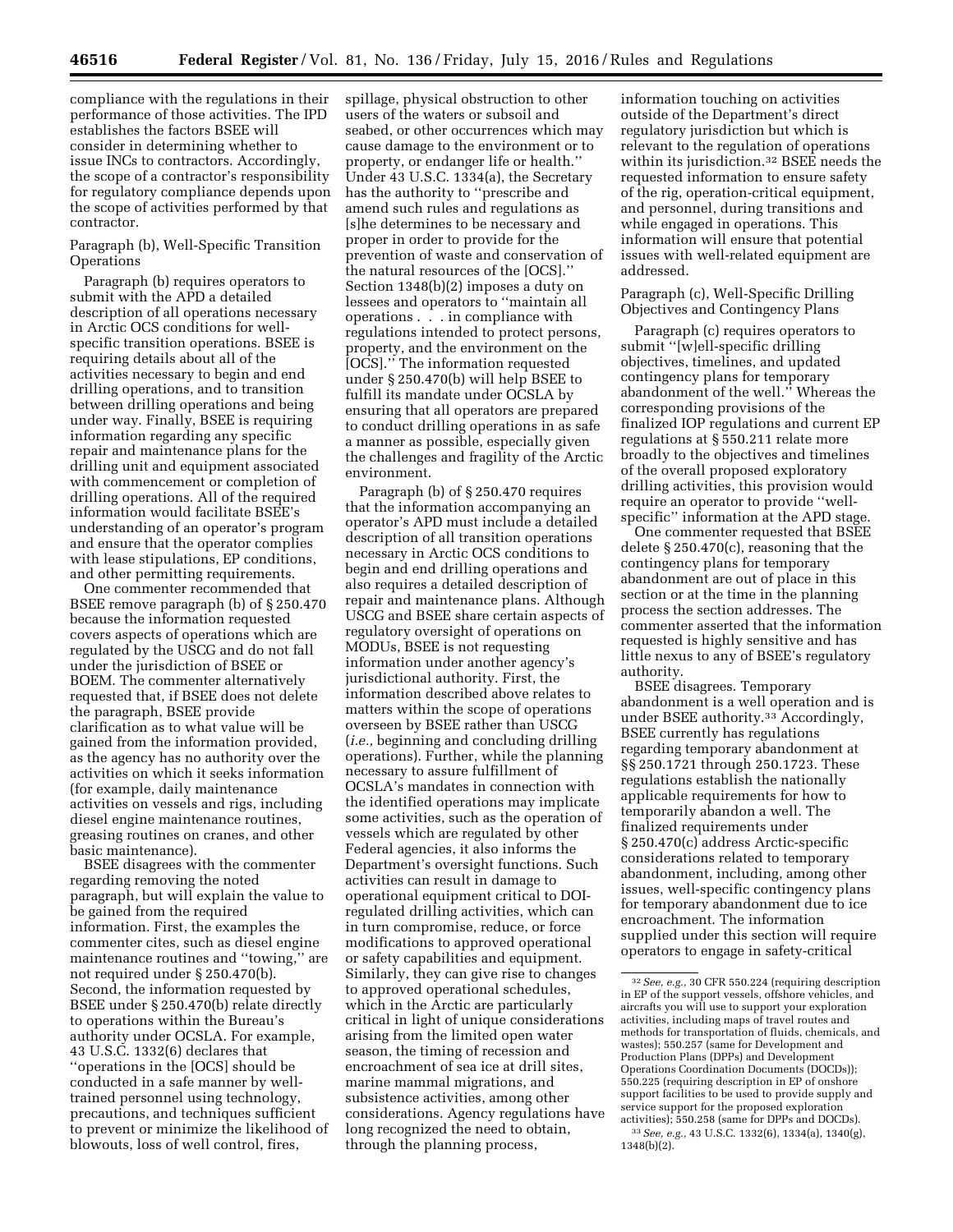advanced planning regarding when and how the operator would temporarily abandon the well, and will provide BSEE with advance notice of and an opportunity to review those plans. The operator must specifically address how the rig would be moved off location; how the well would be secured; and how the operator will meet the finalized requirements in § 250.720(c) to ensure that equipment left on, near, or in a wellbore is protected. This provision requires information that is critical for BSEE to have to fully evaluate the APD in accordance with its mandates of safety and environmental protection under OCSLA in the challenging Arctic environment. The APD includes the specific details of how the operator will conduct the operations proposed in the EP including, if applicable, contingency plans for temporary well abandonment. The APD is submitted at a point in the planning and approval process at which the operator will have more complete and detailed information specific to the well locations and operations being proposed. With regard to the sensitivity of the data, BSEE will handle any proprietary or confidential information obtained pursuant to this provision in compliance with applicable law, including § 250.197 and the Trade Secrets Act.

# Paragraph (d), Weather and Ice Forecasting and Management

The performance-based provision at paragraph (d) requires an operator to submit: A detailed description of its weather and ice forecasting capability for all phases of the drilling operation, including: ''How [it] will ensure the continuous awareness of potential weather and ice hazards at, and during transition between, wells;'' its ''plans for managing ice hazards and responding to weather events;'' and verification that it has the capabilities described in its EP. Operators can verify that they have the capabilities described in their EP by providing appropriate supporting documents (*e.g.,* contracts) for the forecasting and ice management capabilities.

One commenter requested that BSEE strike § 250.470(d), as the information sought in this paragraph is already contained in an operator's Critical Operations and Curtailment Plan (COCP) and Ice Management Plan and should not be duplicated as part of the APD process. The commenter asserted that weather and ice forecasting and monitoring are not well site specific and are not well suited as APD

requirements.

BSEE disagrees. It is not BSEE's intent to have the operator submit information

that it has already submitted to BOEM or BSEE under other requirements. Rather, the purpose of requiring an operator to submit information on ice and weather forecasting with the APD is to allow an opportunity, if needed, to update and supplement any information already submitted with additional details and information that was not available when the information was submitted previously. BSEE notes the information requested with an APD is not duplicative, and in addition to updating information, the operator is also required to address several new considerations, including how they will ensure continuous awareness of weather and ice hazards at, and during transition between, wells. To the extent that the requested information has been submitted previously, such submissions can be relied upon by reference.

#### Paragraph (e), Relief Rig Plan

Paragraph (e) requires operators to provide, with their APD, information concerning how they will comply with the relief rig requirements of § 250.472. No comments were received on this provision, and it is finalized as proposed. See below in this Section for the discussion of comments on § 250.472 for BSEE's response to comments related to relief rig requirements.

### Paragraph (f), SCCE Capabilities

Paragraph (f) requires operators provide with their APD a statement that the operator has a contract with a provider for SCCE, which is capable of controlling and/or containing a WCD as described in the operator's BOEM approved EP, when proposing to use a MODU to conduct exploratory drilling operations on the Arctic OCS. The information requirements of paragraph (f) include:

1. A detailed description of the operator's or its contractor's SCCE capabilities. The description must include operating assumptions and limitations and information demonstrating that the operator would have access to and the ability to deploy such equipment necessary to stop or capture the flow of an out of control well. This description would allow BSEE to verify the location and availability of this equipment for compliance with § 250.471. This section also requires a detailed description of the operator's ability to evaluate the performance of the well design to determine how it can achieve full shutin without having reservoir fluids discharged in the environment.

2. An inventory of the equipment, supplies, and services the operator owns or has a contract for locally and regionally, including the identification of each supplier. This information is important because BSEE would need to verify the existence, condition, and location of the equipment that the operator describes in its plans.

3. Where SCCE capabilities are obtained through contracting, proof of contracts or membership agreements with cooperatives, service providers, or other contractors, including information demonstrating the availability of the personnel and/or equipment on a 24 hour per day basis during operations below the surface casing.

4. A description of the procedures for inspecting, testing, and maintaining SCCE. SCCE is intended to be standby equipment. This provision allows BSEE to verify that the operator, or contractor, has procedures in place for inspecting, testing, and maintaining the equipment so that it would be ready for use, if necessary. Operators are already required under existing regulations at § 250.1916 to retain the information requested by this new paragraph. The new provision requires that operators who propose to conduct exploratory drilling on the Arctic OCS submit this information in conjunction with their APD.

5. A description of the operator's plan to demonstrate that personnel are trained to deploy and operate the equipment and that these personnel would maintain ongoing proficiency in source control operations. Standby crews who are not used regularly to perform their dedicated functions would not develop the necessary skills unless they are properly trained, and would not maintain those skills unless that training is reinforced by practice. It is therefore imperative that the operator demonstrate that these personnel have a plan for acquiring, and the ability to maintain, the proficiency necessary to respond when called upon. This requirement would allow BSEE to review those plans and verify that the proficiencies have been acquired and would be maintained.

One commenter suggests that the final rule require operators to submit a detailed plan demonstrating their ability to fully respond to a blowout within three days.

BSEE notes the final rule does require all operators conducting exploratory drilling operations on the Arctic OCS to have in place response plans demonstrating their ability to fully respond to a blowout, beginning within 24 hours after loss of well control. Specifically, revised § 250.471(a) requires that a capping stack be available and positioned to arrive at the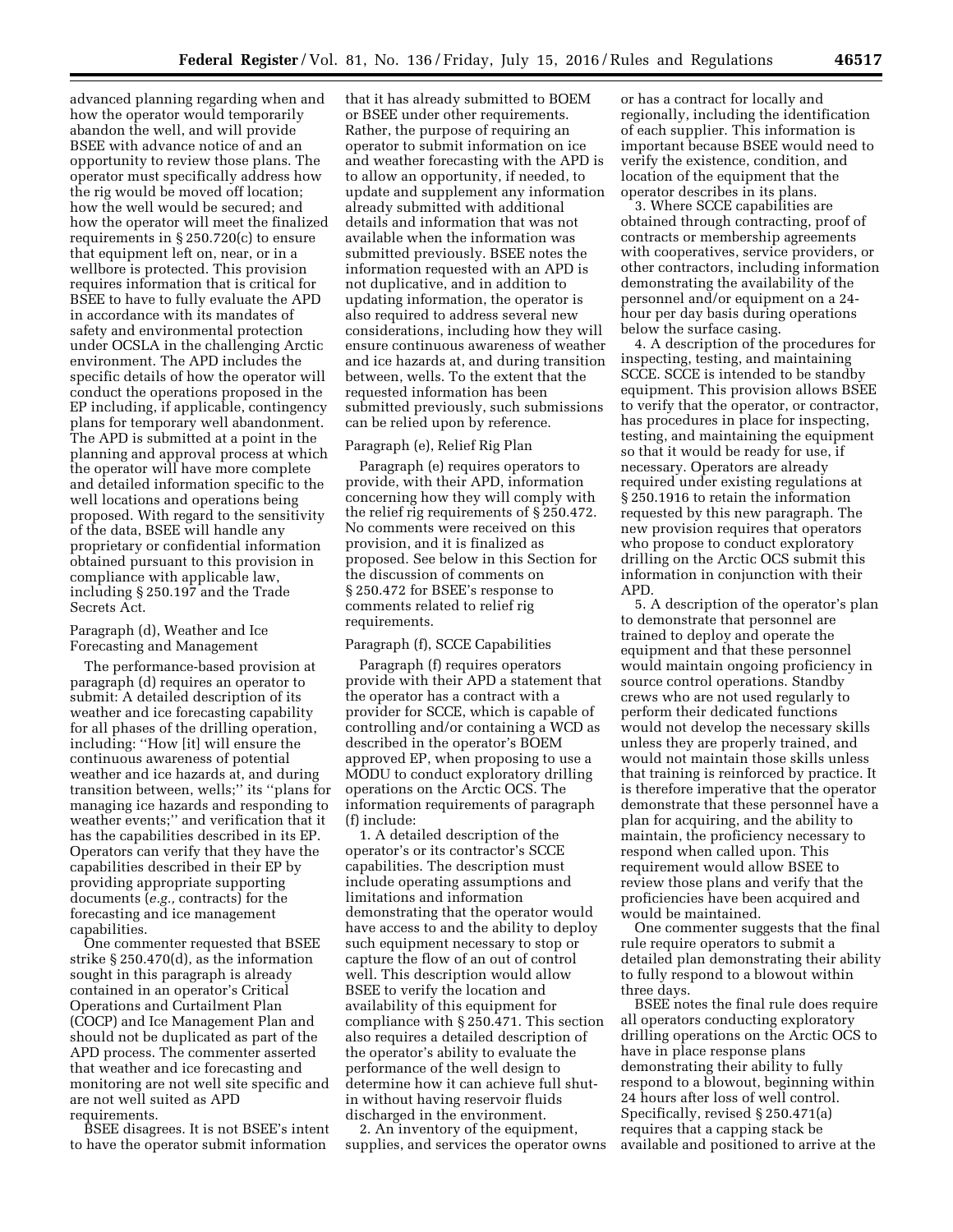well within 24 hours after a loss of well control, and a cap and flow system and a containment dome be positioned to ensure they will arrive at the well location within 7 days after a loss of well control. Revised § 250.472 requires that any time the operator is drilling below or working below the surface casing it must have access to a relief rig, positioned so that it can arrive on site, drill a relief well, kill and abandon the original well, and abandon the relief well prior to expected seasonal ice encroachment at the drill site, but no later than 45 days after the loss of well control. Paragraphs (c)(3) and (4) of § 550.220 require operators to describe in their EP how they will comply with these requirements, and § 250.470(e) and (f) impose similar requirements for APDs. When added to existing regulations (*e.g.,* § 550.213(g)), BSEE has determined that these provisions will provide a reasonable level of environmental protection. BSEE does not agree that a uniform prescriptive three-day response plan is necessary or appropriate. There are many specific requirements in the final rule that will ensure that operators have access to equipment to quickly respond to losses of well control. Such responses will likely depend upon the specific facts and circumstances related to the loss of well control incident at hand and will not benefit from the suggested uniform requirement for a three-day response plan.

One commenter suggests changing the phrasing in  $\S 250.470(f)(2)$  from "local and regional'' in regards to the availability of SCCE, supplies, and services, to "in-region" and "out-ofregion'' to match common usage in Alaska (see 18 AAC 75.495) and to match oil spill response industry standard terminology.

BSEE disagrees. The provision at § 250.470(f)(2) ensures that the operator has the access to required SCCE within the timeframes established in § 250.471. The terms ''local and regional'' are used to reinforce that the equipment needs to be in proximate location to meet those standards. BSEE declines to adopt terms of art that may be perceived to have different meanings or connotations.

One commenter requested that BSEE remove § 250.470(f). The commenter asserted that operators should not have to provide this information in the context of each individual APD, as the information requested in paragraph (f) is largely duplicative of information provided elsewhere during the regulatory process. The commenter specifically points to information requested for the EP and IOP.

BSEE disagrees. As discussed above, the requirements of this section, or any provision of § 250.470, are not intended to require operators to resubmit information already submitted to BOEM or BSEE. Rather, the operator is expected to update and supplement the information already submitted and provide more specific or detailed information that was not available when it submitted information for the IOP and EP. To the extent that the operator intends to rely on information already submitted in previously approved submissions, it can do so by reference.

#### Paragraph (g), API RP 2N, Third Edition

Paragraph (g) requires that operators explain how they utilized API RP 2N, Third Edition, in planning their Arctic OCS exploratory drilling operations. Since the requirements of this final rule are limited only to exploratory drilling operations, operators would not be expected to provide an explanation of how they utilized the entire API RP 2N, Third Edition. This performance-based requirement is limited to those portions of that document that are specifically relevant for exploratory drilling operations. BSEE excludes the following sections of API RP 2N, Third Edition, from incorporation:

1. Sections 6.6.3 through 6.6.4;

2. The foundation recommendations in Section 8.4;

3. Section 9.6;

4. The recommendations for

permanently moored systems in Section 9.7;

5. The recommendations for pile foundations in Section 9.10;

6. Section 12;

7. Section 13.2.1;

8. Sections 13.8.1.1, 13.8.2.1, 13.8.2.2, 13.8.2.4 through 13.8.2.7;

9. Sections 13.9.1, 13.9.2, 13.9.4 through 13.9.8;

10. Sections 14 through 16; and 11. Section 18.

One commenter supported the incorporation of API RP 2N Third Edition, but disagreed with the exclusion of three sections. The commenter first opposed the exclusion of API RP 2N clauses 6.6.3 (Ice Gouge) and 6.6.4 (Strudel Scours). The commenter suggests BSEE should consider the possibility of not being able to permanently plug the well before the next open water season, and that by having ice gouge statistics it would also be possible to calculate the actual impact risk to a well head. The commenter also questioned excluding section 13.2.1 (Design Philosophy) and recommended BSEE include a statement that when there is overlap between the requirements in API RP 2N Third

Edition and BSEE and/or USCG regulations, the regulatory requirements have precedence.

BSEE carefully considered which sections of API RP 2N Third Edition to incorporate in this rulemaking and determined that certain portions of API RP 2N are not relevant to the exploration stage. Regarding the commenter's first concern with exempting API RP 2N sections 6.6.3 and 6.6.4, the regulations finalized at § 250.470(c) directly address protecting equipment left on, near, or in a wellbore, including protecting the well head and preventing or mitigating threats to the down-hole integrity of the well and well plugs. These regulations are tailored specifically to exploratory drilling operations on the Arctic OCS from MODUs and jack-up rigs, and BSEE determined that sections 6.6.3 and 6.6.4 were therefore not appropriate for incorporation. The commenter's second concern is addressed in § 250.470(g), which requires an operator to comply with the incorporated requirements of API RP 2N ''Where it does not conflict with other requirements of this subpart''.

One commenter also recommended including API RP 2N Third Edition sections 6.6.3 and 6.6.4, as there is evidence of ice gouging in several locations within the Arctic OCS, which would impact a multi-year drilling program. The commenter asserted that ice gouging should be considered for subsea structures likely to be left over winter, and that strudel scours are widespread along coastal river mouths and should be surveyed as part of planning for an exploratory drilling program in state waters. The commenter also recommended that sections 13.9.6 (Inspection and Maintenance), 13.9.7 (Planning and Operations), and 13.9.8 (Ice Management Plan) be included in the final rule, as they appear to provide a better basis for safe operation than the proposed regulations. The commenter also asked BSEE to consider retaining section 15 (Topsides), as there are a number of issues surrounding winterization of topside structures not under the authority of the USCG, such as wind breaks and insulation of manned work spaces and walkways, and winterization of drilling hydraulics and meters.

BSEE disagrees. Sections 6.6.3 and 6.6.4 were excluded because they address different types of conditions for ice gouging and/or scouring than are anticipated to occur during the Arctic OCS open water drilling season. To the extent the commenter is concerned about facilities remaining on the seabed in connection with multi-year drilling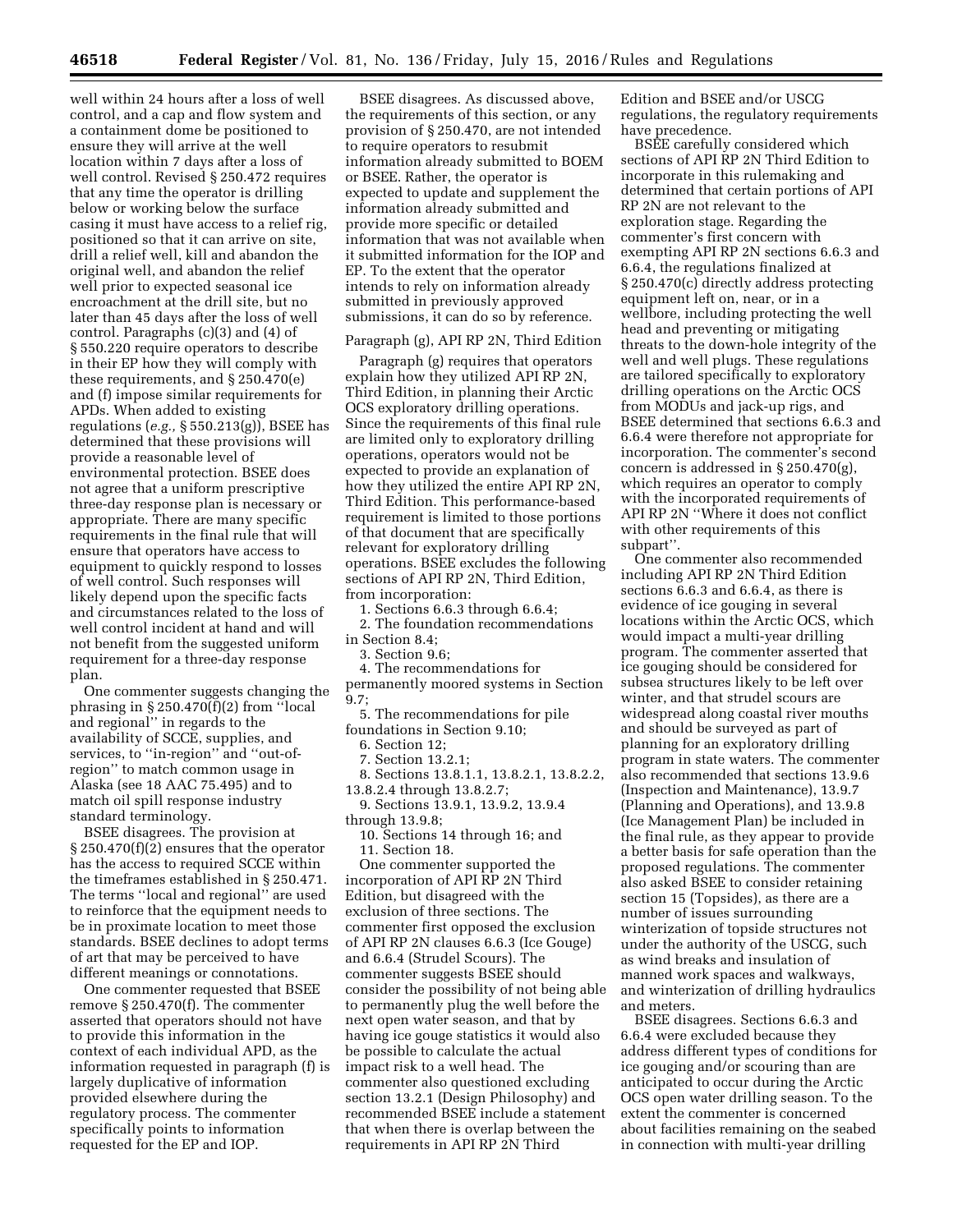programs, §§ 250.720(c) and 250.470(c) directly address these issues. BSEE also notes that under its OCSLA authority, it does not have jurisdiction over well control operations on State submerged lands. BSEE has authority under the CWA over oil spill response plans related to operations seaward of the coastline, including on state submerged lands. 33 U.S.C. 1321(j)(5); E.O. 12777; 30 CFR part 254, subpart D. In addition, existing BSEE regulations address drilling in frontier areas and include specific requirements related to Arctic OCS conditions, such as ice-scour areas and subfreezing conditions. Specifically, existing § 250.451(h) requires that subsea BOP systems used in an ice-scour area must be installed in a well cellar that is deep enough to ensure that the top of the stack is below the deepest probable ice-scour depth.

Regarding the commenter's recommendation to include sections 13.9.6 through 13.9.8, and section 15, existing § 250.417(c) addresses drilling operations in frontier areas and includes provisions for a contingency plan to include design and operating limitations of the drilling unit where the operator must identify the actions necessary to maintain safety and prevent damage to the environment. Additionally, under existing § 250.418(f), for drilling operations in areas subject to subfreezing conditions, operators are required to include in their APD evidence that the drilling equipment, BOP systems and components, diverter systems, and other associated equipment and materials are suitable for operating under such conditions. Accordingly, BSEE believes that the combination of this rule and existing regulations adequately addresses the commenter's concerns.

One commenter generally agreed with the use of API RP 2N Third Edition, but proposed BSEE also require the operator to document its overall winterization philosophy, as well as specific winterization requirements for MODU drilling systems and equipment.

BSEE disagrees with the commenter's proposal, as the concerns are already addressed in existing rules and with this rulemaking. Although it is not entirely clear what the commenter means by ''overall winterization philosophy'', existing SEMS requirements at §§ 250.1901 through 250.1933 require the operator to have a SEMS program in place that identifies, addresses and manages safety, environmental hazards and impacts during all phases of drilling operations. Additionally, the finalized revisions to § 250.1920 require an annual SEMS audit for exploratory drilling operations on the Arctic OCS.

Regarding specific winterization requirements for MODU drilling system and equipment, BSEE has determined the finalized provisions at § 250.473, which requires operators to ensure that equipment and materials are rated or derated for service under conditions that can reasonably be expected during operations, and also utilize measures to address human factors associated with weather conditions that can be reasonably expected while operating on the Arctic OCS, ensure that these issues are adequately addressed.

One commenter suggests that the requirements to comply with API RP 2N Third Edition be replaced with a requirement to meet relevant and applicable class rules from a classification society accepted by the IACS. The commenter also suggests that BSEE replace the requirement for the MODU to meet Ice Class 3 standards with a requirement that the MODU be suitably classed to perform expected activities in the area of operations and the seasonal conditions that are expected to be encountered.

BSEE disagrees. API RP 2N Third Edition specifically addresses oil and gas activities in the Arctic and, although IACS has relevant and applicable class rules, we have determined the incorporation by reference of applicable provisions of RP 2N Third Edition is appropriate. BSEE recognizes that, when applied to MODUs, many of the structural criteria of API RP 2N Third Edition are regulated by the USCG and may be covered by Class requirements for marine structures. Classification is a determination made by private organizations that a vessel has been constructed and maintained in compliance with industry standards to be fit for a particular service.

Regarding the commenter's concern that the MODU be required to meet Ice Class 3 standards, we note that although the preamble to the NPRM did mention Ice Class 3 (*see* 80 FR at 9938) we did not propose a regulatory requirement for MODUs to meet specific ice class requirements. BSEE recognizes that MODUs are designed for a specific set of criteria or are classed for a specific environment, water depth, and drilling capacity which, in combination, establishes the design limits of the MODU. MODUs have not traditionally been designed and/or classed specifically for the environmental conditions found in the Arctic region. It is therefore necessary, if MODUs are to be considered for exploratory drilling on the Arctic OCS, to have in place criteria for the assessment of the site and the MODU for the uniquely challenging operating conditions. API RP 2N Third

Edition is the current industry standard that provides the criteria for site and MODU assessment. Even if the MODU is reclassified or redesigned for Arctic conditions, operators will still need to perform an assessment for the specific anticipated environmental conditions during the planned window of operations of the MODU on the Arctic OCS, in compliance with the finalized APD requirements of § 250.470. Equipment on the MODU used to support the drilling operations should also be evaluated for suitability for Arctic conditions, but should be evaluated using the appropriate standards for equipment operating in the Arctic environment, not a structural design standard for the Arctic region. BSEE has determined that its selected approach is preferable to both of the alternatives proposed by the commenter.

One commenter stated that BSEE should honor Clause 1 of API RP 2N Third Edition, which provides that this RP does not apply to MODUs. The commenter cautions that the current approach of § 250.470(g), even with exemptions, requires use of API RP 2N Third Edition in situations for which it was not intended.

BSEE disagrees with the commenter's interpretation of the applicability of API RP 2N Third Edition. While the commenter is correct that API RP 2N Third Edition does not apply specifically to MODUs, the procedures relating to ice actions and ice management contained in the standards are applicable to the assessment of such units. Additionally, API RP 2N Third Edition does not specifically preclude the application of appropriate provisions of the document to MODUs. Accordingly, § 250.470(g) calls upon the operator to provide a description of how it will utilize the best practices set forth in API RP 2N. Within that structure, operators have the inherent ability to address the inapplicability of any particular provisions to their operations.

What are the requirements for Arctic OCS source control and containment? (§ 250.471)

The finalized requirements at § 250.471 are designed to ensure that each operator using a MODU and conducting exploratory drilling on the Arctic OCS will have access to, and can promptly and effectively deploy and operate, surface and subsea control and containment equipment in the event of a loss of well control. In particular, BSEE is requiring that each operator have the ability, in the event of a loss of well control, to cap the well and to capture, contain, and process or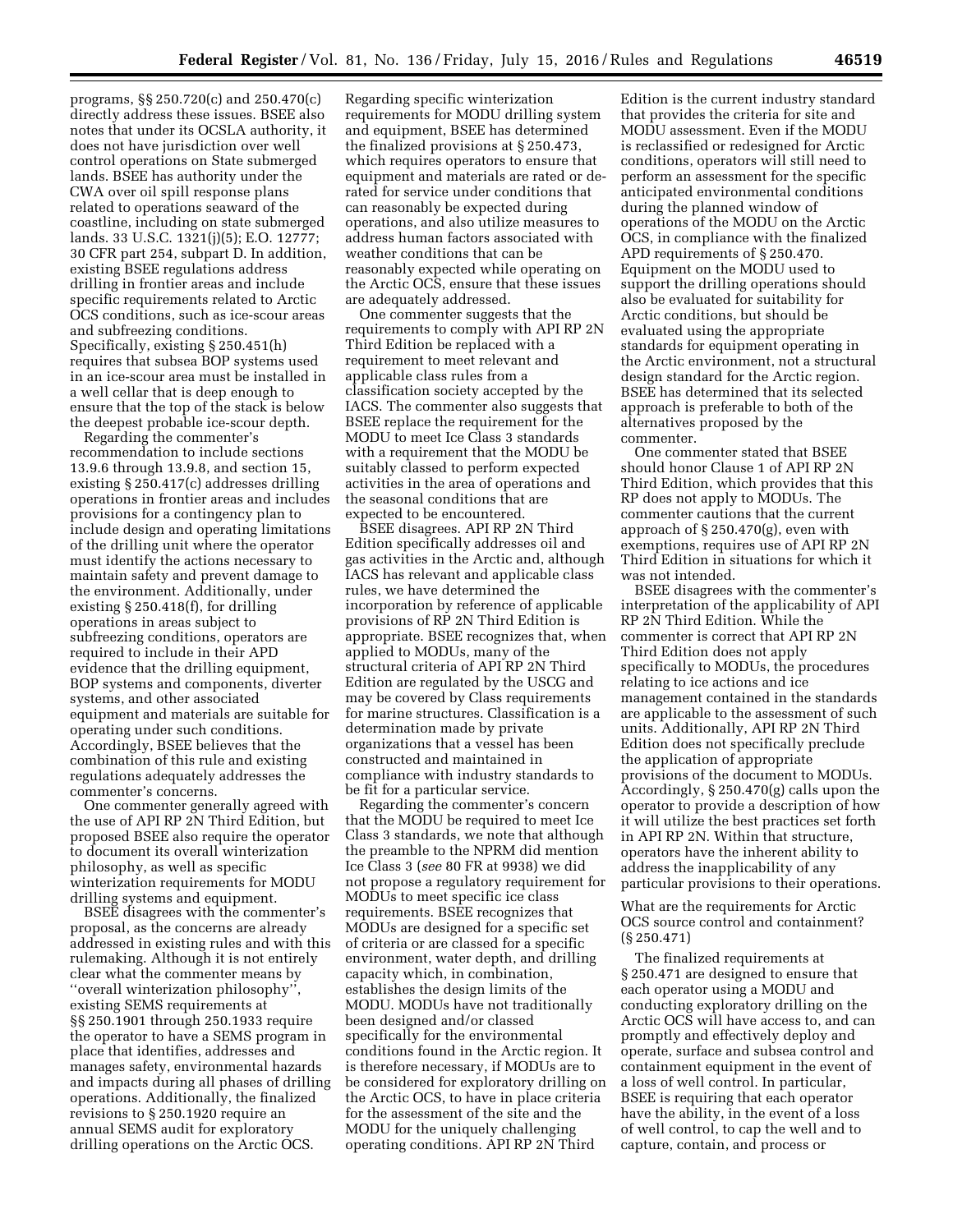properly dispose of any fluids escaping from the well. All SCCE must be mobilized (*i.e.,* begin transit) to the well immediately upon a loss of well control. The rule specifically provides that the SCCE is only necessary when drilling below or working below the surface casing.

Several comments were received on this section. As discussed in Section IV.A, *Summary of Key Changes from the NPRM,* BSEE is revising § 250.471(a) to clearly state that the operator must have access to SCCE equipment capable of ''stopping or capturing the flow of an out-of-control well''. We are also adding paragraph (i) of § 250.471 to clarify when an operator is requesting approval of alternate compliance measures to the SCCE requirements under the provisions of § 250.141, the operator will need to demonstrate that the proposed alternate compliance measure provides a level of safety and environmental protection that meets or exceeds that required by BSEE regulations, including demonstrating that the alternate compliance measure will be capable of stopping or capturing the flow of an out-of-control well. These revisions are in response to commenters' concerns that the language as originally proposed did not clearly state a performance standard. All other provisions of § 250.471 are finalized as proposed.

Several commenters generally support the provisions. One commenter strongly supported the finalized requirements of § 250.471, but noted for the deployment of technologies such as a capping stack, cap and flow system and a containment dome, there are significant ''response gaps'': Periods in which a particular response tactic could be expected to be ineffective or impossible to deploy based on historic environmental conditions. In a study funded by BSEE, it was found that dispersants, in-situ burning, and mechanical recovery were viable options on the Arctic OCS only 82 percent, 66 percent, and 57 percent of the time, respectively, even during the summer months. During the winter months, the only viable option would be in-situ burning. The commenter argued that, since oil spill response methods are either only sporadically available or not proven to be reliable in Arctic conditions, emphasizing and requiring source control and containment is absolutely critical.

BSEE agrees that effective source control and subsea containment equipment is a critical response capability on the Arctic OCS. Oil spill response countermeasures used to mitigate spills on the surface of the water are always subject to limitations

that may arise due to adverse weather and poor on-scene operating conditions. These concerns are heightened under Arctic OCS conditions. The best way to minimize the effects of spilled oil is to prevent it from entering the water in the first place, which is why BSEE agrees that prompt access to SCCE is a critical part in reducing the impacts of a spill and is requiring such equipment and capabilities in § 250.471.

Several commenters recommend that the detailed requirements for source control and containment be removed from the regulations and replaced with performance-based requirements. One of the commenters cautions that requiring specific types of equipment to respond to a loss of well control incident is ineffective and inefficient since it is based upon the false assumption that a loss of well control incident in the shallow waters of the Beaufort and Chukchi Seas would be the same as a deep water well blowout in the Gulf of Mexico. Another of the commenters specifically suggests that the regulations should allow for a specific type of response to a loss of well control — the diversion of wellbore fluids to a flare buoy surrounded by containment boom located a safe distance from other vessels.

BSEE recognizes that operators need to have some flexibility to select the technology that is best suited to planned operations and that alternative technologies may be developed that offer equal or more protection to personnel and the environment than existing technology. We believe the technologies identified in this provision represent the optimal approach to well control capabilities available for the Arctic OCS. However, BSEE acknowledges that it cannot always predict technological developments made by industry. Therefore, we have revised the proposed language at § 250.471(a) to clarify the performance standard required by this provision: That the operator must have access to SCCE that is capable of stopping or capturing the flow of an out-of-control well. Additionally, as discussed in Sections III.D and IV.A, we have added a paragraph (i) of § 250.471 to clearly state that, when an operator is requesting approval of alternate procedures or equipment to the SCCE requirements under the provisions of § 250.141, the operator must demonstrate that the proposed alternate procedures or equipment provides a level of safety and environmental protection that meets or exceeds that required by BSEE regulations, including demonstrating that the alternate procedures or equipment will be

capable of stopping or capturing the flow of an out-of-control well.

In addition, with respect to the ability of operators to utilize alternative technology or procedures, BSEE notes these regulations are intended to ensure that operators have a coordinated and redundant system to provide for adequate safety in exploratory drilling operations on the Arctic OCS. Section 250.471 as finalized contemplates a sequential process based on operator proposals for dealing with Arctic challenges in a risked based manner. In the event of a well control event and failure of the BOP, the first option is to deploy a capping stack. The capping stack is the most immediately deployable equipment of the SCCE options. If the capping stack is not successful, the cap and flow system is the next option. If these options are not deployable, or fail to stop the flow, the containment dome system must be deployed to control the flow during the time it takes the well to bridge off or the relief well to be drilled. Each of these options has a high probability of success, but none is guaranteed to be deployable or successful in all situations. BSEE determined that the finalized provisions provide for the necessary redundancy and sequencing of the responses, based on the time necessary to deploy, and therefore provide sufficient safety and environmental protection to allow for exploratory drilling on the Arctic OCS.

One commenter asserted that the OPA already confers oil spill preparedness and response authority to the operator, USCG and EPA, as well as BSEE through the subject Act and E.O. The commenter cautions that introducing an additional and redundant layer of regulation by BSEE has the potential to lead to confusion and administrative conflicts.

We disagree. BSEE has authority to implement the SCCE requirements under OCSLA. BSEE further disagrees that the finalized requirements of § 250.471 add a redundant layer of regulation that will lead to administrative conflicts. The regulation's focus on equipment related to well control and containment (*i.e.,*  preventing release of oil into the environment) complements, rather than conflicts with, the focus on spill response (*i.e.,* cleaning up oil that has been released into the environment) and planning under BSEE's OPA regulations, creating a comprehensive and holistic approach to the relevant issues.

Under OCSLA, BSEE is responsible for implementing environmental safeguards to ensure that oil and gas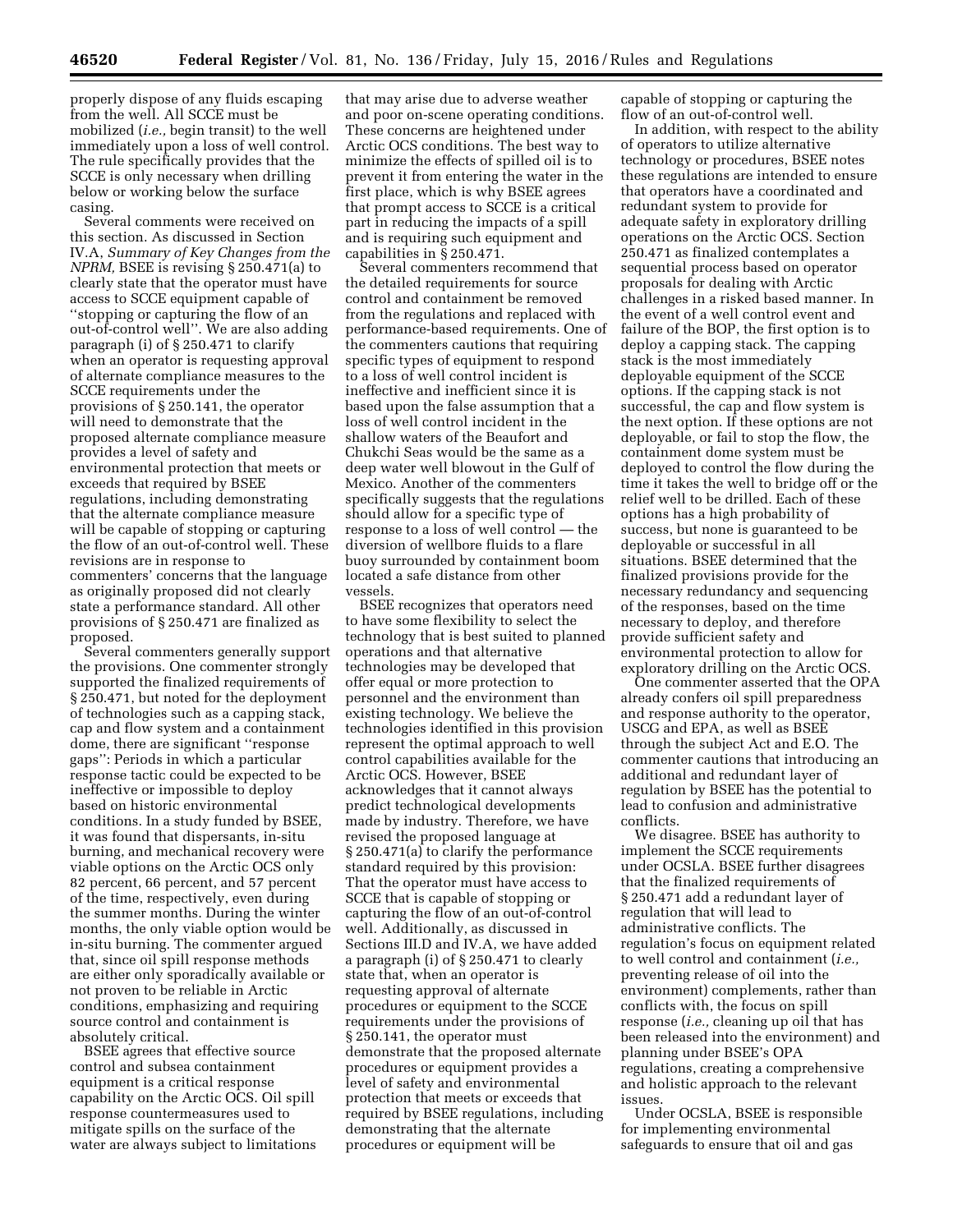exploration and production activities on the OCS are conducted in a manner which minimizes damage to the environment and dangers to life or health, provides for the conservation of the natural resources of the OCS, and will not be unduly harmful to aquatic life in the area, result in pollution, create hazardous or unsafe conditions, or unreasonably interfere with other uses of the area.<sup>34</sup> These regulations allow BSEE to fulfill this obligation by requiring equipment that is fundamental to safe and responsible operations on the Arctic OCS. In that environment, existing infrastructure is sparse, the geography and logistics of bringing equipment and resources into the region is challenging, and the time available to mount response operations is limited by changing weather and ice conditions, particularly at the end of the drilling season. BSEE's OCSLA regulations in Part 250 have long addressed issues surrounding source control equipment and capabilities (see, *e.g.,* §§ 250.401, 250.440 through 250.451, 250.515 through 250.517). BSEE has determined that the SCCE requirements of § 250.471 are necessary and appropriate to account for Arctic OCS conditions and fall squarely within its authority under OCSLA.

These SCCE regulations are needed because exploratory drilling operations on the Arctic OCS are distinct from operations on any other part of the OCS. The logistics and transit times necessary to bring critical equipment to bear in the event of a loss of well control, require the operator to plan for and be prepared for contingencies that would be more straightforward to address in other areas of the OCS. Moreover, there is a limited ability in the Arctic region to summon additional source control and containment resources. Accordingly, operators working there must plan for complexities not confronted elsewhere. At some level, redundancy of equipment response options is both appropriate and necessary in this context, where the redundancies that exist as a matter of course in an environment like the Gulf of Mexico are not present. Rather than adding a redundant layer of regulation, these requirements are specifically geared towards the necessities of operating in this uniquely challenging and fragile environment.

Finally, when writing the rule, BSEE consulted with a number of agencies, including the USCG and the EPA. Moreover, Federal agencies communicate on a regular basis about

issues over which they have intersecting authority. Thus, once this rule is in place, BSEE will continue to communicate with other agencies to maximize efficiencies and minimize or eliminate potential conflicts.

Two commenters noted the importance of setting limits on the continued drilling of any well relying on a particular SCCE if a blowout occurs in connection with another operation relying on the same SCCE as a result of mutual aid agreements or cooperatives formed to share SCCE. The commenters note that similar mutual aid agreements and cooperatives have already been formed by Arctic operators to share spill response resources, well capping equipment, and facilities. The commenter provides the example that, if four wells are being drilled and all four rely on the same SCCE package, if one well has a blowout then the other three wells should be suspended and safely secured while the SCCE is committed to the blowout response.

BSEE agrees with the commenter and concludes that this issue is addressed in the performance standard finalized at § 250.471(a), as incorporated into the operator's approved EP  $(\S 550.220(c)(3))$ and APD (§ 250.470(f)). An operator is required to have access to the appropriate SCCE positioned to ensure it will arrive at the well location within a prescribed time limit. This may necessitate halting continued drilling at other well locations if the equipment is being used at the site of the spill in a manner that would preclude the equipment from being accessible for use in a potential well control event at the other well location within the prescribed time limits.

One commenter suggests the final rule should adequately describe technical findings or actual application success rates of containment dome systems used in OCS waters of less than 300 feet, which is commonly found in Alaska's near shore and OCS waters. The commenter questioned whether containment domes have ever safely been deployed in shallow water under a jack-up rig, where leg placement may present hazards when setting the containment dome.

BSEE notes that there has been no need to deploy a containment dome since the Macondo Well blowout in April of 2010.35 Containment domes have been proposed for Arctic shallow water operations and have been successfully deployed and function tested on multiple occasions. A containment dome is intended to minimize or eliminate the release of oil to the environment in the event that the capping stack or the cap and flow system does not stop an uncontrolled flow. The use of a containment dome is the only tool proposed by an operator to date that has been shown to contain the flow of a well until the well bridges off or the relief well is finished and the well is plugged. BSEE again notes the revision to § 250.471(i) clarifying the performance standard an operator may show for approval of alternative procedures. BSEE may approve innovative methods to contain the flow of oil, in the event that a capping stack, cap and flow system, containment dome or other method of subsea intervention has failed to stop an uncontrolled flow (because of damage to the wellhead, equipment failure, or some other reason), until the relief well can be completed. This performance-based equivalency allows BSEE the flexibility to evaluate well control and containment equipment and devices that may be developed and deployed in the future.

One commenter suggests that BSEE remove the statement indicating that BSEE will direct any emergency response operations, reasoning that it fails to consider interfaces with the current role of the USCG.

BSEE disagrees with removing this statement. As previously described, OCSLA requires that BSEE ensure that OCS oil and gas operations minimize damage to the environment and conserve the natural resources of the OCS. Under OCSLA, BSEE also ensures that OCS oil and gas operations do not result in pollution, create hazardous or unsafe conditions, or unreasonably interfere with other uses of the area.

The deployment of SCCE is a well control measure designed to maintain, or regain, control over a subsea well. The deployment of SCCE will permit an operator to ensure the integrity of an OCS wellbore and maintain control over well pressure and well fluids. For example, a timely deployed capping stack will prevent the release of fluids into the environment in the cap and flow mode. Maintaining or regaining this type of well control ultimately promotes OCS safety, protects the environment, and conserves the natural resources of the OCS. Thus, these regulations implement OCSLA's authorization for BSEE to prescribe regulations concerning oil and gas operations on the OCS.

<sup>34</sup>See, *e.g.,* 43 U.S.C. 1332(3), 1332(6), 1334(a), 1340(g), 1348(b).

<sup>35</sup>After the blowout at the Macondo well on April 20, 2010, the out-of-control well flowed for 87 days until a capping stack was installed on July 12, 2010. On July 15, 2010, it was determined that the flow from the well had stopped. Permanently killing the well required the drilling of a relief well, which was completed on September 16, 2010.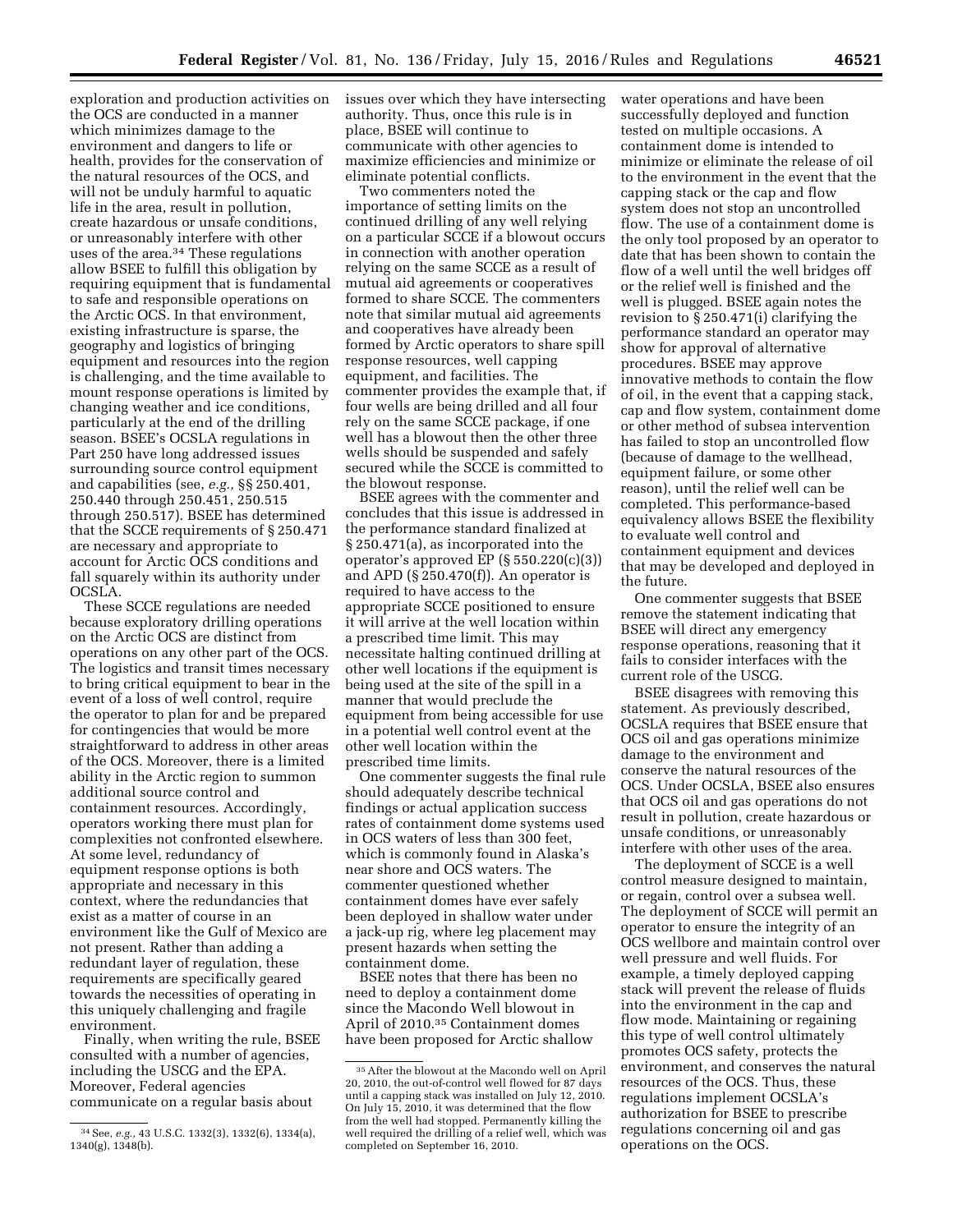In addition to this OCSLA authority, the President delegated to the Secretary the OPA authority under CWA Section 311(j)(1)(C) concerning ''establishing procedures, methods, and equipment and other requirements for equipment to prevent and to contain discharges of oil and hazardous substances from . . . offshore facilities, including associated pipelines . . . .'' 36 These regulations, including those regarding SCCE, implement the Secretary's OPA authority with respect to equipment, procedures, and methods that prevent and contain oil discharges from offshore facilities.

BSEE's process for interfacing with the USCG with respect to directing well control measures from offshore facilities during a well control event is clearly described and has been carefully coordinated in BSEE/USCG MOA: OCS– 03, *Oil Discharge Planning, Preparedness, and Response* (April 3, 2012). MOA: OCS–03 states ''the Regional Supervisor or designated individual will direct measures to abate (stop and/or minimize) sources of pollution from BSEE-regulated offshore facilities to ensure minimal release of oil and to prevent unwarranted shutdown of unaffected production and pipeline systems. However, if an oil discharge poses a serious threat to public health, welfare, or the environment, in accordance with [OPA], the Federal on Scene Coordinator (FOSC) may take action for effective and immediate removal of a discharge and to ensure mitigation or prevention of a substantial threat of a discharge of oil.'' The description of this inter-agency process is ultimately consistent with the National Oil and Hazardous Substances Pollution Contingency Plan's (NCP) requirement that ''[r]esponse actions to remove discharges originating from operations conducted subject to [OCSLA] [must] be in accordance with the NCP.'' 37 It is also consistent with the NCP that vests in the EPA or USCG On-Scene Coordinator the authority to direct all spill response actions. (40 CFR 300.135). Notwithstanding the NCP's clear establishment of OSC authority with respect to directing spill response actions, OPA and the NCP do not generally preempt all other relevant legal authorities. As EPA explained in 1994: ''Section 311(c)(1) of the CWA, as amended by the OPA, gives the OSC authority to 'direct or monitor all Federal, State, and private actions to remove a discharge.' . . . Congress explicitly provided for limited

preemption only for contracting and employment laws and this limited preemption applies only when a discharge poses a substantial threat to the public health or welfare of the U.S. There is no express indication that Congress intended to preempt all Federal and State requirements with respect to other discharges.'' 38 BSEE's authority concerning SCCE is consistent with the complementary nature of the NCP in that the OSC has the authority to direct and monitor spill response actions while not preempting all other relevant legal authorities.

One commenter recommended the final rule include a provision requiring the operator to submit an SCCE Emergency Plan as part of the part 550 EP, subject to the public review requirements. The commenter suggests that the SCCE Emergency Plan should include various information, including: The technical and operating specifications of the equipment; standard operating procedures and schedules for testing, operation, inspection, maintenance and repair; and plans for storage, transportation to the well, and deployment. The commenter asserted that written plans provide consistent standard operating procedures for company staff that change over time, provide an excellent reference during an emergency response, and serve as an excellent training tool.

BOEM and BSEE agree with the commenter on the importance of awareness of SCCE assets and response capabilities and planning for their maintenance, deployment, and use. However we do not agree with the need for a specialized SCCE Emergency Plan as part of an operator's EP. Paragraphs (a) and (c) of § 550.220 already require that an operator's EP describe their emergency plans to respond to a fire, explosion, personnel evacuation, or loss of well control, among other things, as well as provide a general description of the operator's SCCE capabilities. The finalized provisions of §§ 250.471 and 250.470(f) also provide for sufficient BSEE oversight of the operator's SCCE capabilities to account for any staff changes over time, including requirements for the operator to: Detail the SCCE and the contractor's SCCE capabilities, include descriptions of all SCCE, and describe procedures for inspection/testing of SCCE.

Paragraph (a), Drilling Below or Working Below the Surface Casing

Paragraph (a) requires that the operator, when using a MODU to drill below or work below the surface casing, have access to a capping stack positioned to arrive at the well within 24 hours after a loss of well control, and a cap and flow system and a containment dome positioned to arrive at the well within 7 days after a loss of well control.

Several commenters recommend that the cap-and-flow system and containment dome should be required to arrive within three days, as the quicker the cap-and-flow system and containment dome are available and onsite, the faster any blowout may be controlled.

BSEE appreciates the commenters' concern for rapid deployment of the cap-and-flow system and containment dome as a means to control any blowout as quickly as possible, and encourages operators to deploy source control and containment assets without undue delay. However, BSEE has decided to finalize this provision with the 7-day timeframe for arrival after the loss of well control. The 7-day timeframe allows for the appropriate arrival of all the SCCE response equipment and responders and facilitates a staged response during the early hours of an event. The cap-and-flow system and containment dome are elements of a systematic approach to the SCCE deployment, and the 7-day requirement provides for the arrival of the system after the operator has had time to deploy and test the capping stack and to complete other more immediate intervention options.

Several commenters recommend BSEE not impose timeframes for the deployment of SCCE and instead allow for performance-based requirements using a risk-based approach. One commenter suggests that the positioning of SCCE assets be determined on a caseby-case basis that takes into account any unique aspects of an operator's program and the well site, and that these tailored mobilization and operational timelines would be best captured in an operator's EP. Another of the commenters specifically urges consideration of the merits of a bottom-founded rig with a pre-installed capping device, which can cap a well in a matter of minutes or hours.

We note the final rule does not prohibit the use of pre-positioned capping stacks when operating a jack-up rig. To clarify this, we have added text to explicitly add a pre-positioned capping stack to the definition of

<sup>36</sup>Executive Order 12777, sec. 2(b)(3), 56 FR 54757 (Oct. 18, 1991). 37 40 CFR 300.125(e).

<sup>38</sup> 1994 final revisions to NCP, 59 FR 47389–90 (Sept. 15, 1994).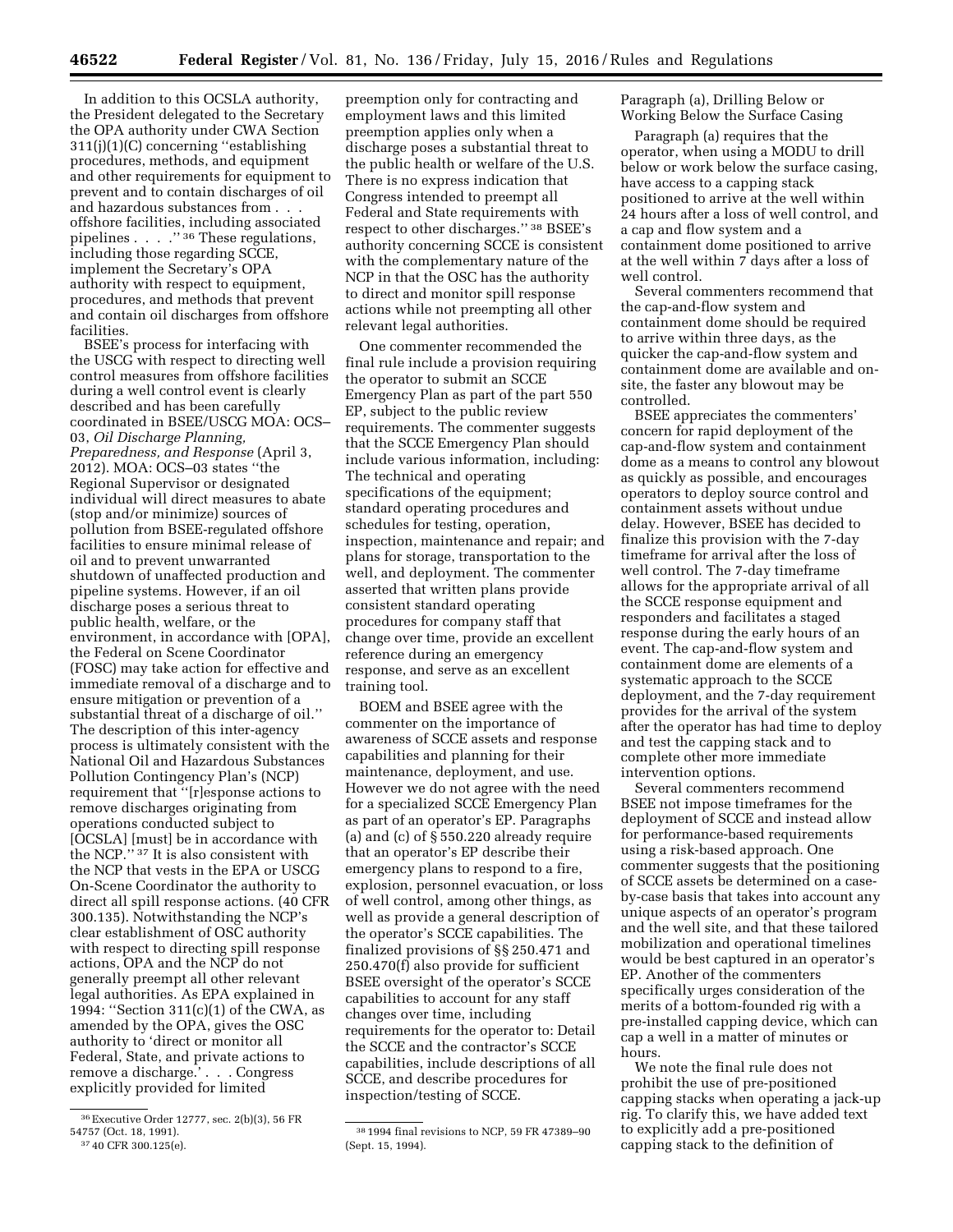''Capping Stack'' in § 250.105. We also note that § 550.220(c)(3) does contemplate a description of the operator's SCCE capabilities and plans for compliance in the EP.

In response to commenters' request for a revised timeframe determined either by the use of a pre-positioned capping stack or on a case-by-case basis, BSEE has determined the requirements of this section appropriately implement a coordinated redundant system to provide adequate safety, and declines to modify the rule as suggested. The timeframes implemented in § 250.471 establish a sequential process based on operator proposals for dealing with Arctic challenges in a risk-based manner. In the event of a well control incident, the first option is to deploy a capping stack. The capping stack is the most immediately deployable of the SCCE options. If the capping stack is not successful, the cap and flow system is the next option. If these options are not deployable, or fail to stop the flow, the containment system must be deployed to contain the flow from the well during the time it takes the well to bridge off or the relief well to be drilled. Each of these options has a high probability of success, but none is guaranteed to be deployable or successful in all situations. The redundancy and sequencing of the responses, based on the time necessary to deploy and the increasing complexity, provides sufficient safety in a reasonable and appropriate framework. The 7-day timeframe for deployment of SCCE is the maximum timeframe allowed and, if an operator can deploy appropriate equipment in under 7 days, that is permissible and encouraged to the extent it may enhance the response. If an operator determines alternate procedures or equipment will provide for equal or better levels of protection, as discussed earlier, an operator may submit a request under existing § 250.141, and such procedures may be approved on a case-by-case basis.

Several commenters oppose the specific requirement for timely access to a containment dome, asserting that a performance-based requirement would be more appropriate. Commenters assert that a containment dome poses serious problems and risks in shallow water, and may only be compatible with a narrow range of drilling approaches. One commenter argued that future and existing technologies, including subsea shut-in devices, are being pursued to provide better outcomes in the highly unlikely event of a well control incident in Arctic conditions, and that there is no sound technical basis for including a

containment dome as a specific requirement.

BSEE disagrees. The containment dome is intended to immediately contain oil that would otherwise be discharged into the environment in the event that the capping stack or any other method of subsea intervention does not stop an uncontrolled flow. The use of a containment dome is the only tool proposed by an operator to date that has been shown to contain the flow of a well following failure of such control interventions until the well bridges off or the relief well is finished and the well is plugged. As described above, § 250.141 and this final rule at § 250.471(i) allows for the District Manager or Regional Supervisor to approve the use of alternate procedures or equipment provided the operator can show the technology will meet or exceed the level of safety and environmental protection provided by the containment dome. The rule, therefore, specifically provides that BSEE may approve innovative methods to contain the flow of oil, in the event that a capping stack or other method of subsea intervention has failed to stop an uncontrolled flow (because of damage to the wellhead, equipment failure, or some other reason), until the relief well can be completed. This performancebased equivalency allows BSEE the flexibility to evaluate well control and containment equipment and devices that may be developed and deployed in the future.

One commenter requested that, if BSEE does not eliminate the containment dome requirement entirely, the regulations should specify that, when a jack-up rig is used with a subsurface BOP and a prepositioned capping device, a containment dome is not required. The commenter also asserted that the use of a well design using full pressure containment in the wellbore addresses and minimizes the risk of ''broaching'' (the escape of hydrocarbons through the cement occupying the space between the wellbore and the strata outside the casing) precluding the need for any kind of additional well containment, such as a cap and flow system. The commenter asserted that the combination of a jackup rig, a prepositioned capping device, and a Level 1 well design materially strengthens spill prevention by adapting proven technologies to the Arctic context, and results in unique advantages with respect to spill prevention such as full pressure containment to the rig floor, access to a surface BOP, and a preinstalled cap with a response time of mere minutes.

BSEE disagrees with removing the requirement for a containment dome. Although the commenter refers to a ''prepositioned capping device'', we assume the reference is to a prepositioned capping stack. As discussed previously in this Section, the SCCE requirements are intended to ensure that operators have a coordinated and redundant system to provide for adequate safety in exploratory drilling operations on the Arctic OCS. The capping stack must be positioned to arrive at the well location within 24 hours after loss of well control. If the out-of-control well is not successfully stopped by the capping stack, the other SCCE must arrive at the well location within 7 days after a loss of well control or as directed by the Regional Supervisor. The containment dome is intended to immediately contain oil that would otherwise be discharged into the environment in the event that the capping stack or any other method of subsea intervention does not stop an uncontrolled flow. The containment dome and cap and flow system are part of a sequential process based on operator proposals for dealing with Arctic challenges in a risked based manner. Therefore, removing the containment dome from the sequential approach would negate the intent of the requirements.

Regarding the commenter's suggestion of utilizing a pre-positioned capping stack, we do agree this may be appropriate in specific situations. BSEE notes that this final rule does not preclude the use of a prepositioned capping stack as a part of an operator's proposal. To clarify this, we have revised the definition of Capping Stack to specifically include pre-positioned capping stacks, which may be utilized below subsea BOPs when deemed technically and operationally appropriate, such as when using a jackup rig with surface trees.

One commenter asserted that the safety and technical issues presented by installing a containment dome between the legs of a bottom-founded rig are sufficient to dismiss the use of a containment dome out of hand in most situations.

BSEE disagrees. This comment assumes that the rig will not have been moved off the location in the event of a loss of well control that has continued for the amount of time it would take to deploy a containment dome (up to seven days under this rule). If the well control event requires that the rig move off location, the containment dome would not only be viable, but necessary to contain the flow during relief well operations. When one considers that the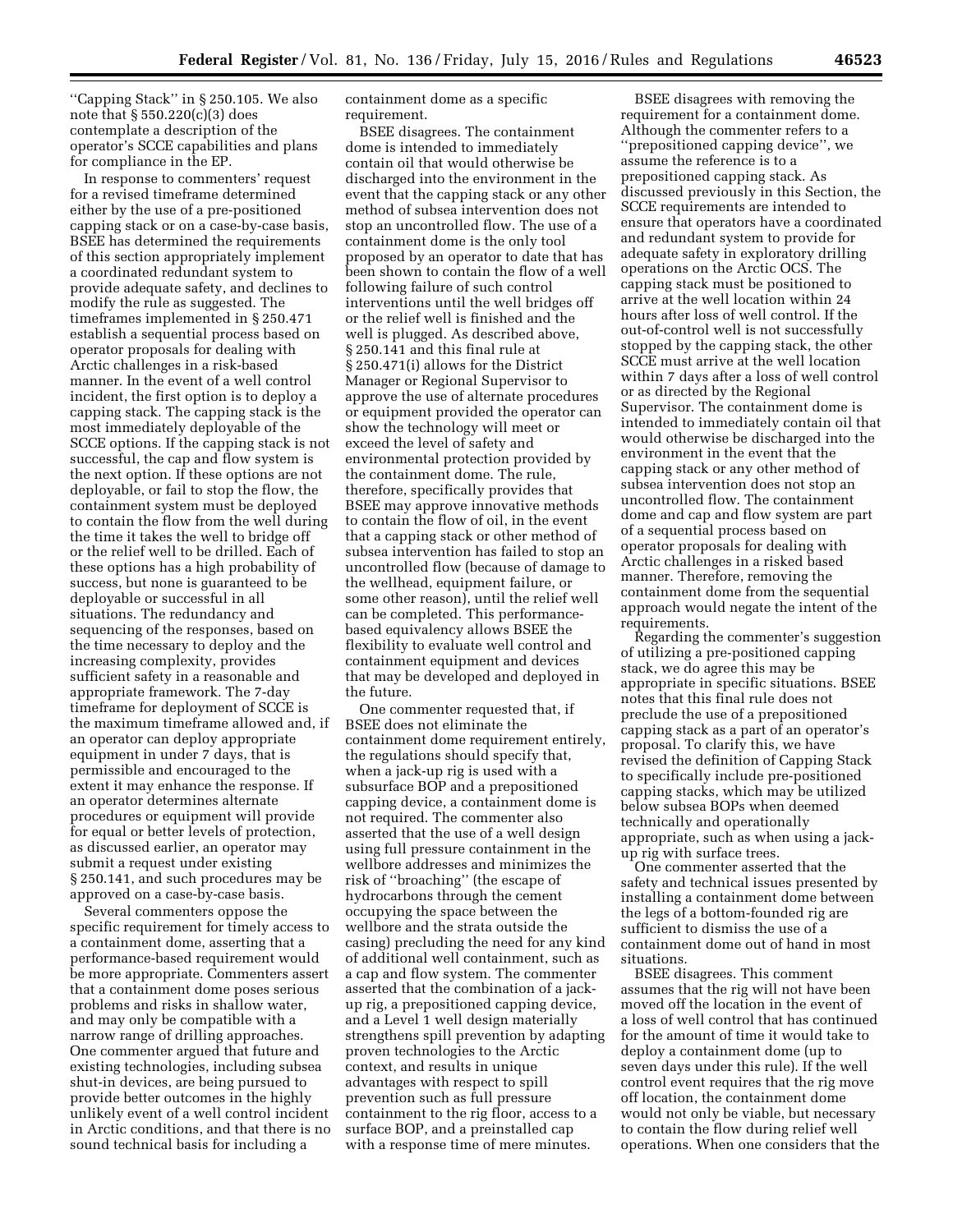drilling floor on modern jack-ups is cantilevered off one side of the rig, the premise that the containment system must operate ''between the legs'' also does not follow. Additionally, as discussed earlier, an operator may request to use alternate procedures or equipment under existing § 250.141 and this final rule at § 250.471(i).

# Paragraph (b), Stump Test

Paragraph (b) requires monthly stump tests of dry-stored capping stacks, and stump tests prior to installation for prepositioned capping stacks. The finalized provision imposes a requirement that any capping stack that is dry stored must be stump tested (function and pressure tested to prescribed minimum and maximum pressures on the deck in a stand or stump where it could be visually observed) monthly. The final rule also requires that pre-positioned capping stacks be tested prior to each installation on a well to assure BSEE that no damage was done during the prior deployment or transit.

One commenter recommended that any testing requirements of capping stacks and similar equipment not add to testing requirements in other OCS regions. The commenter asserted that there is no rationale to change these standards for Arctic conditions, and instead suggests revisions to allow for the operator to demonstrate that the SCCE (including elastomers and hydraulic control fluid) are suitable for the expected specific operating environment, including both surface and subsea conditions.

Although it is unclear from the comment what ''similar equipment'' testing requirements the commenter is referencing, BSEE disagrees with the recommendation to align stump testing requirements for Arctic OCS capping stacks with those applicable to other OCS regions. The harsh conditions on the Arctic OCS do justify enhanced regulatory requirements for testing and maintaining equipment, and therefore BSEE has determined that more rigorous stump testing of capping stacks is appropriate. BSEE agrees with the commenter that requirements should be in place to ensure an operator can demonstrate that the SCCE is suitable for the expected operating environment. Accordingly, multiple provisions finalized in this rulemaking require such a demonstration. See, *e.g.,*  § 250.473(a) (establishing the requirement that equipment and materials (including elastomers and fluids) to be rated or de-rated for service under conditions that can be reasonably expected during operations); § 250.470(a)(2) (requiring a detailed

description of how equipment will be prepared for service in the relevant conditions); § 250.470(f) (requiring a detailed description of SCCE capabilities under Arctic OCS conditions); § 550.220(c) (requiring descriptions in the EP of the suitability of an operator's planned activities and capabilities for Arctic OCS conditions).

## Paragraph (c), Reevaluating SCCE for Well Design Changes

Paragraph (c) requires a reevaluation of the SCCE capabilities if the well design changes because some well design changes may impact the WCD rate. If the operator proposes a change to a well design that impacts the WCD rate, the operator must provide the new WCD rate through an Application for Permit to Modify (APM), as required by existing § 250.465(a). The operator must then verify that the SCCE would either be modified to address the new rate or that the previously proposed system would be adequate to handle the new WCD to demonstrate ongoing compliance with the SCCE capability requirements previously addressed.

No comments were received on the proposed addition of this section and the section is therefore finalized as proposed.

# Paragraph (d), SCCE Tests or Exercises

Paragraph (d) requires the operator to conduct tests or exercises of the SCCE, including deployment of the SCCE, when directed by the Regional Supervisor. Similar to the requirement that equipment be tested periodically, BSEE has concluded that there is a need to ensure that personnel are prepared and that they, and the SCCE, would be capable of performing as intended. Therefore, BSEE is requiring that operators conduct tests and exercises (including deployment), at the direction of the Regional Supervisor, to verify the functionality of the systems and the training of the personnel.

Three commenters requested § 250.471(d) establish minimum testing requirements and that BSEE provide more specific details as to the timing and number of tests and exercises. The commenters recommend that SCCE be tested prior to each drilling season to ensure it is functioning properly and capable of working effectively during an emergency, and that the equipment be exercised at least once during the drilling season to ensure personnel have the opportunity to practice deployment and use of this critical well control equipment in Arctic conditions. One of the commenters recommended testing or exercises be conducted prior to active operations at a scheduled time so that

required trained personnel can participate, and to enable adequate planning. The commenter suggests that, to ensure all required resources will be available at the agreed time, the date for any tests or exercises should be agreed to a minimum of 180 days in advance.

BSEE disagrees with requiring a prescribed frequency of testing of SCCE equipment or with pre-arranging all tests well in advance. The testing requirements in this final rule are the result of balancing logistics and safety concerns against the need to maintain the relevant systems in a constant state of readiness. Placing strictly pre-defined parameters on testing would allow for a level of staging and preparation that is not realistically reflective of the realworld scenarios in which the relevant capabilities would be needed. The Regional Supervisor should be allowed to determine the appropriate balance on a case-by-case basis. The SCCE equipment is not directly involved in drilling and, as such, the required state of readiness and availability can only be attained by testing as proposed, which allows for a case-by-case flexibility.

One commenter recommended testing the SCCE in Arctic OCS conditions at the exploration drill site during the drilling season.

BSEE has determined the logistics of testing at the Arctic OCS site introduce more risk than such testing would alleviate. One example of the types of difficulties of onsite testing in Arctic OCS conditions is that it is currently not feasible to transport to the Arctic the large volume of nitrogen that is required for recharging equipment. Nitrogen recharging of the surface SCCE equipment is used to help control corrosion during deployment and also helps minimize the risk of explosion, should use of the equipment become necessary. Recharging the system also helps monitor the system for leaks. Because recharging cannot currently be accomplished onsite, in the Arctic, it is more prudent to conduct testing and accomplish recharging outside the Arctic, where the nitrogen charges can be transported. This approach helps to ensure that the SCEE equipment will be properly charged and will be capable in the unlikely event that it is needed to response to a well control event during operations.

### Paragraphs (e) and (f), SCCE Records Maintenance

Paragraph (e) requires the operator to maintain records pertaining to testing, inspection, and maintenance of the SCCE for at least 10 years, and make them available to BSEE upon request. This information will facilitate a review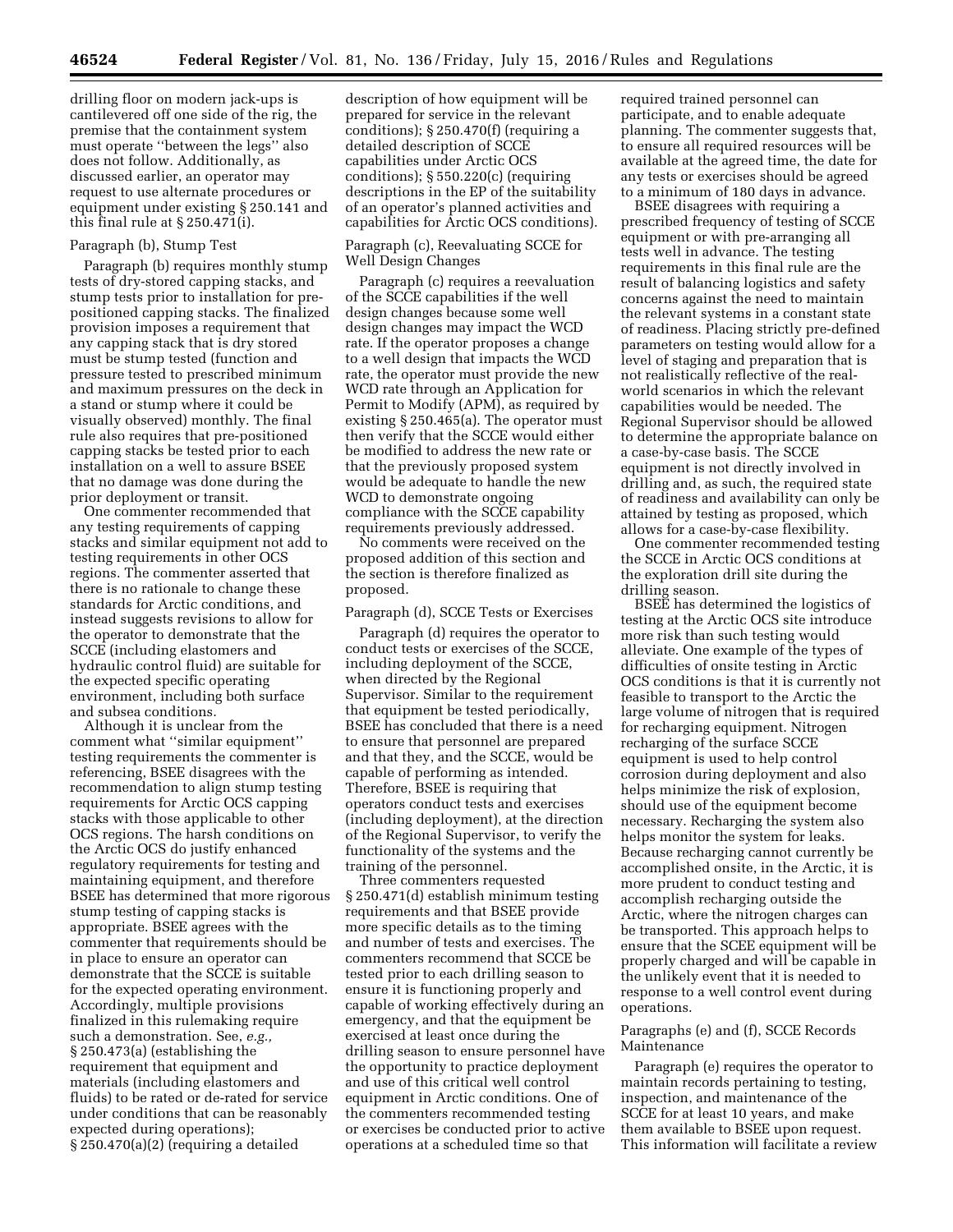of the effectiveness of the operator's inspection and maintenance procedures and provide a basis of review for performance during any drill, test, or necessary deployment. A 10-year record retention requirement is necessary to ensure enough cumulative data is gathered to assess overall equipment performance and trends.

Paragraph (f) requires the operator to maintain records pertaining to use of the SCCE during testing, training, and deployment activities for at least 3 years and make them available to BSEE upon request. The use of the equipment during testing and training activities and actual operations must be recorded, along with any deficiencies or failures. These records will allow BSEE to address any issues arising during the usage and to document any trends or time-dependent problems that would develop over the record retention period. In the event that the equipment is used in a well control incident, the records are necessary to document the effectiveness of the response and functioning of the equipment.

Two commenters recommend that all records be retained for a consistent period and electronically submitted to BSEE, unless BSEE can explain the reason for recommending a different record retention schedule.

BSEE disagrees. The record maintenance requirements are intended to mirror current regulations to the extent possible given the long lead times and down periods in Arctic exploratory drilling. *See* §§ 250.426, 250.434, 250.450 and 250.467. BSEE has determined electronic submission should remain an option, not a requirement.

Paragraphs (g) and (h), Mobilizing and Deploying SCCE

Paragraph (g) requires operators to initiate transit of SCCE to a well immediately upon a loss of well control. Paragraph (h) requires that operators deploy and use SCCE when directed to do so by the Regional Supervisor. This provision ensures that all SCCE is available and ready for use and reinforces the Regional Supervisor's authority and discretion to require the deployment and use of SCCE in the event of a loss of well control.

One commenter suggests revising these sections to indicate that the Regional Supervisor must consult with the FOSC (and State on Scene Coordinator (SOSC) in state waters, and appropriate stakeholders and technical experts regarding the deployment of SCCE. The commenter expressed concern that the proposed requirements of § 250.471(h) indicate that the

Regional Supervisor has the full authority to require the deployment of the capping stack and cap and flow system, without any requirement to consult with the Regional Response Team, the FOSC, or any technical experts. The commenter asserted that, under Federal law, the FOSC is in charge of oil spill response and is the sole Federal entity authorized to require actions to control a potential discharge. Another commenter further recommended that §§ 250.471(g) and (h), and § 250.472(a) should be eliminated or expressly subordinated to direction from the FOSC through the Incident Command System (ICS). The commenter alternately suggests that, if this recommendation is not accepted, BSEE should revise the provision to clarify that any direction to deploy or use SCCE or a relief rig by the Regional Supervisor must be requested within the Unified Command.

BSEE is aware that through OPA and the NCP, ''[t]he OSC in every case retains the authority to direct the spill response, and must direct responses to spills that pose a substantial threat to the public health or welfare of the United States.'' (59 FR 47384, 47387 (Sept. 15, 2016)). In this context, BSEE will continue to consult with the USCG as the on scene coordinator with the authority to direct and monitor spill response actions under the NCP. Notwithstanding, BSEE recognizes that OPA and the NCP do not expressly preempt all other relevant legal authorities that may be implicated during a spill response. (59 FR 47389– 90 (Sept. 15, 1994)). The final rule's requirement that an operator deploy and use SCCE when directed by the Regional Supervisor in § 250.471(h) is consistent with BSEE's OCSLA authorities concerning the regulation of oil and gas exploration activities on the OCS. Neither OPA nor the NCP preempts BSEE's regulatory authority with respect to the regulation of these activities. Additionally, as discussed above, in addition to this OCSLA authority, the President delegated to the Secretary the OPA authority under CWA Section 311(j)(1)(C) concerning ''establishing procedures, methods, and equipment and other requirements for equipment to prevent and to contain discharges of oil and hazardous substances from . . . offshore facilities, including associated pipelines . . .'' These regulations, including those regarding SCCE, implement the Secretary's OPA authority with respect to equipment, procedures, and methods that prevent and contain oil discharges from offshore facilities.

The BSEE Regional Supervisor has both the technical expertise for source control operations and the authority to require the operator to implement SCCE measures under OCSLA. MOA:OCS–03 describes the roles of BSEE and the USCG during responses to spills from offshore facilities: ''In the event of an oil discharge or substantial threat of an oil discharge from an offshore facility seaward of the coastline, BSEE has primary responsibility for monitoring and directing all efforts related to securing the source of the discharge and reestablishing source control . . . the Regional Supervisor or designated individual will direct measures to abate sources of pollution from regulated offshore facilities to ensure minimal release of oil and to prevent unwarranted shutdown of unaffected production and pipeline systems.'' Both BSEE and the USCG acknowledge the need to seamlessly coordinate source control and other oil spill response activities. BSEE and the USCG established the position of the Source Control Support Coordinator (SCSC) within ICS framework and the 2014 edition of the USCG Incident Management Handbook (IMH). As provided for in the USCG IMH, ''the SCSC . . . is the principal advisor to the FOSC for source control issues. The SCSC serves on the FOSC's staff and is responsible for providing source control support for operational decisions and for coordinating on-scene source control activity. During a source control issue involving a loss of well control or pipeline incident on the OCS, the SCSC and other source control technical specialists are provided by BSEE.'' As such, there are clear policies in place and already agreed to between the USCG and BSEE regarding how source control activities resulting from a loss of well control should be implemented and how they should be addressed within ICS and the Unified Command. The provisions within this rulemaking are consistent with all existing statutory authorities, MOA:OCS–03, and the USCG's ICS framework within the IMH.

One commenter recommended that BSEE link the SCCE requirements to the operator's approved Emergency Response Plan such that, in the event of a loss of well control, the primary SCCE will be mobilized in accordance with the operator's approved Emergency Response Plan. The commenter also recommended that, during the transit of the primary SCCE, the operator will administer secondary intervention measures per their response plans to terminate or minimize the flow of hydrocarbon to the seafloor. The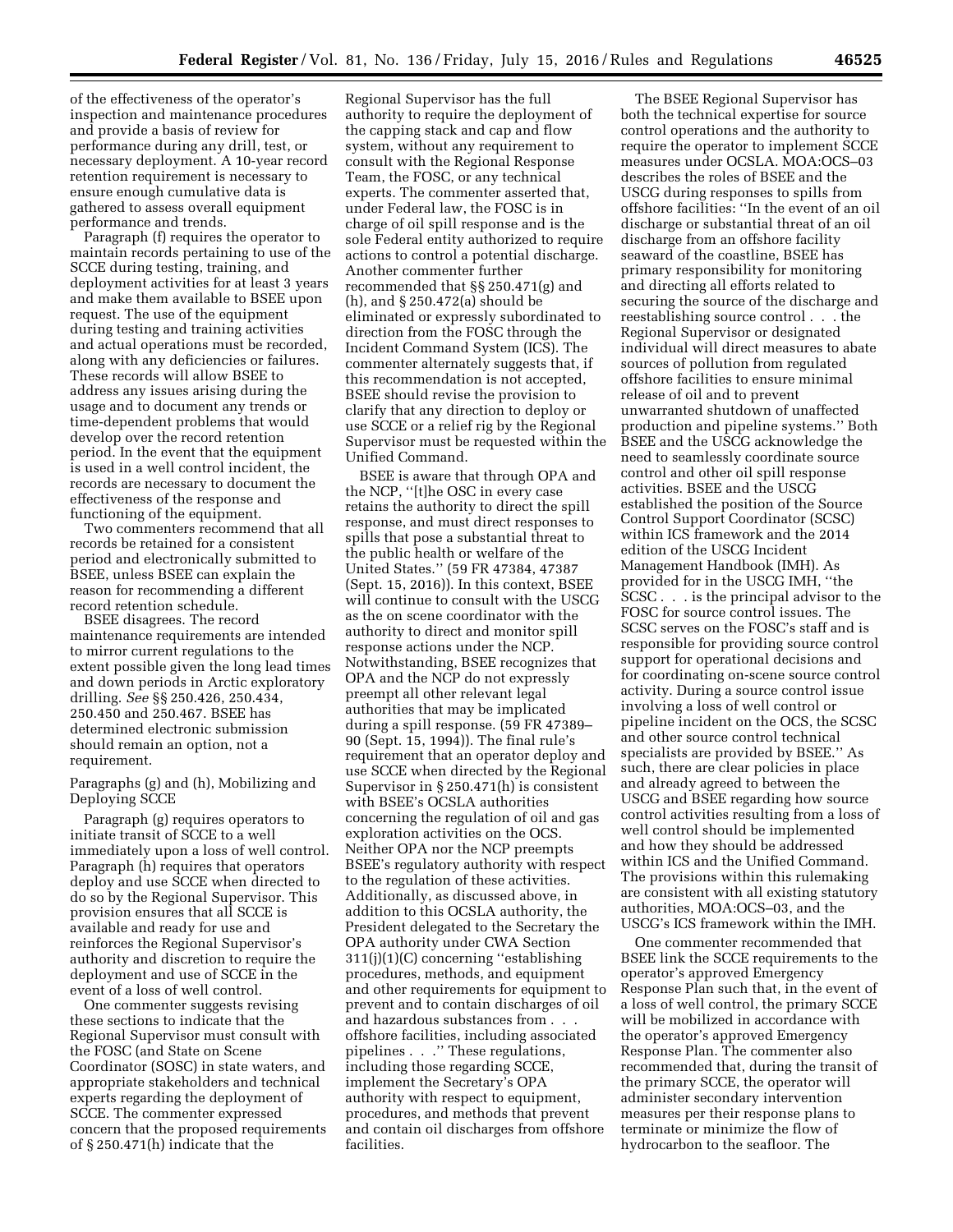commenter also requested additional clarification of BSEE's level of responsibility, accountability and liability in the event of any incidents that occur as a result of the operator complying with the requirements of § 250.471(g), pursuant to which the operator must deploy and use SCCE when directed by the Regional Supervisor.

This provision is intended to emphasize that the purpose of the SCCE requirement is to ensure that the operator is able to quickly commence source control operations, and BSEE does not agree that the suggested revisions are needed. The timeframes finalized in § 250.471 are minimum planning standards and may become relevant well before the ICS is activated and an Emergency Response Plan comes into play. This is also especially important with respect to the beginning of relief well operations under § 250.472.

Regarding the comment on BSEE's associated responsibility, accountability, and liability if § 250.471 requirements are invoked, BSEE clarifies that we do not propose to assume control over any operations. The finalized provisions of this rulemaking simply require the operator to comply with the terms of the regulations and its approved plans and permits and discuss BSEE's authority to order such compliance. The operator is responsible for safely executing all operations in compliance with the regulations and its approved plans and permits. BSEE has no authority to offer advisory opinions concerning the scope of potential executive agency legal liability. BSEE is authorized to prescribe rules and regulations that are necessary to carry out the provisions of OCSLA. (43 U.S.C. 1334(a)). Questions concerning legal liability are beyond the scope of this rulemaking and BSEE makes no representations concerning legal liability in this rule.

### Paragraph (i), Approval of Alternative Compliance Measures

As discussed in Section IV.A, *Summary of Key Changes from the NPRM,* in response to comments BSEE is adding a paragraph (i) to clarify when an operator is requesting approval of alternate compliance measures to the SCCE requirements under the provisions of § 250.141 and this final rule, the operator should demonstrate that the proposed alternate compliance measure provides a level of safety and environmental protection that meets or exceeds that required by BSEE regulations, including demonstrating that the alternate compliance measure

will be capable of stopping or capturing the flow of an out-of-control well. These revisions are in response to commenters' concerns that the language as originally proposed did not clearly state a performance standard.

## What are the relief rig requirements for the Arctic OCS? (§ 250.472)

BSEE proposed to add a new § 250.472 which requires an operator to have available a relief rig when drilling below or working below the surface casing. The provisions also proposed to establish a 45-day maximum limit on the time necessary to complete relief well operations. BSEE notes the relief rig could be stored in harbor, staged idle offshore, or actively working, as long as it would be capable of physically and contractually meeting the proposed 45 day maximum timeframe. However, any relief rig must be a separate and distinct rig from the primary drilling rig to account for the possibility that the primary rig could be destroyed or incapacitated during the loss of well control incident.

Many commenters expressed general support for the relief rig requirements. Many other commenters suggested various revisions to this section. As discussed in Section IV.A, *Summary of Key Changes from the NPRM,* BSEE is revising the language of this section in response to comments to clarify the performance standard that must be met when proposing to use alternate equipment or procedures to the relief rig requirements of § 250.472. Specifically, we are adding the phrase ''able to kill and permanently plug an out-of-control well'' to the proposed § 250.472(a) to clearly state the performance standards the relief rig must achieve. We are also revising the proposed § 250.472(c) to clarify when an operator is requesting approval of alternate compliance measures to the relief rig requirements under the provisions of § 250.141 and this final rule, the operator will need to demonstrate that the proposed alternate compliance measure provides a level of safety and environmental protection that meets or exceeds that required by BSEE regulations, including demonstrating that the alternate compliance measure will be able to kill and permanently plug an out-of-control well. These revisions are in response to commenters' requests for a clear statement of a performance standard and are designed to offer guidance and clarification to operators with respect to the performance-based standard established by this rule that any proposed alternate compliance must meet or exceed. All other provisions of

§ 250.472 are finalized as proposed for the reasons discussed herein.

Several commenters recommended that BSEE remove the relief rig requirements and revise the final regulations to implement a performance-based equipment requirement. Commenters suggest that the availability of several alternative technologies, such as capping stacks, prepositioned capping devices, and subsea isolation devices (SID), negate the need to require a relief rig.

BSEE disagrees with the suggestion to remove the relief rig requirement. We have determined that a relief rig is currently the most reliable option for permanently killing and plugging an out-of-control well. We do agree with the commenters' concerns that the regulations provide flexibility and allow for the use of new technology that can meet or exceed the level of safety and environmental protection provided by a relief rig in the event of an out-ofcontrol well. None of the types of technology proposed by the commenters, however, have been proven to be conclusively, and consistently, effective at killing and permanently plugging an out-of-control well. Therefore, BSEE has determined to finalize the § 250.472 requirement for an operator to have appropriate access to a relief rig, different from the primary drilling rig, when drilling or working below the surface casing during Arctic OCS exploratory drilling operations.

Although a relief well is the most reliable, and in some circumstances the only available, solution to kill and permanently plug an out-of-control well, there may be circumstances where innovative alternative compliance measures to drilling a relief well are available. The proposed § 250.472(c) addressed this concern by directing operators to existing § 250.141, *May I ever use alternative procedures or equipment?.* In response to comments, we have revised § 250.472(a) to include a more explicit performance standard, where the relief rig must be able to ''kill and permanently plug an out-of-control well''. We have also revised the language of proposed § 250.472(c) as set out in the regulatory text at the end of this document.

Many comments also requested additional clarity and explicit procedures for an operator to apply for the use of equivalent technology.

BSEE understands the commenters' stated reasons for desiring additional details about how to obtain approval for alternative procedures or equipment under § 250.141 and this final rule. As discussed in Section III.B and D of this preamble, operators may request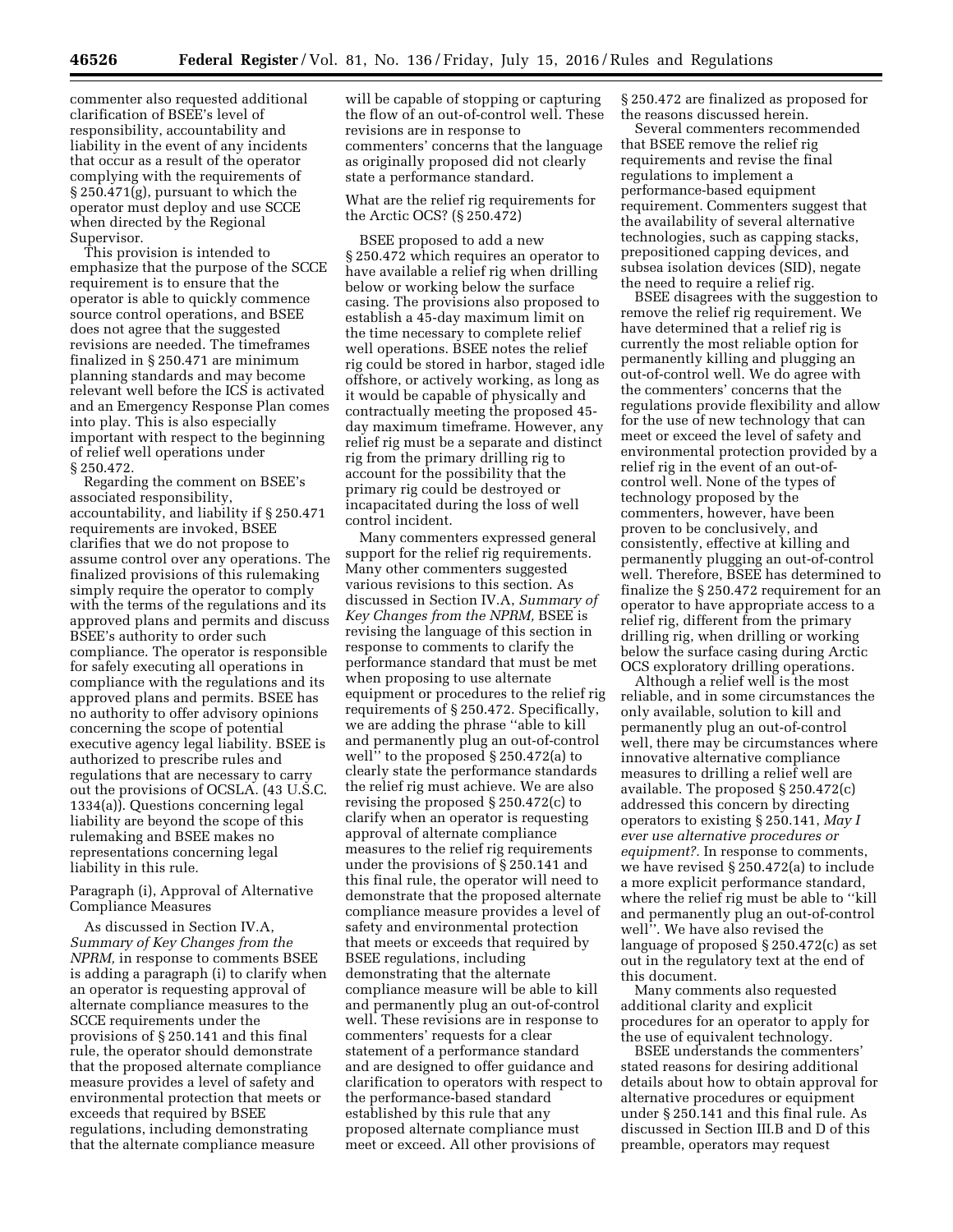approval for innovative technological advancements that may provide them additional flexibility, provided that the operator can establish that such technology provides at least the same level of protection as the relief rig requirements.

One commenter asserted that the requirement for a relief rig under § 250.472 is in conflict with the preference for performance-based regulations established in E.O. 12866, E.O. 13563 and associated guidance.

BSEE disagrees. Section 250.472 is consistent with the relevant portions of E.O. 12866, E.O. 13563 and the associated Office of Information and Regulatory Affairs (OIRA) guidance because it would allow for operators to utilize less expensive technologies that achieve the performance outcome of permanently killing and plugging an out-of-control well in a timely fashion. Importantly, within certain general parameters, the proposed regulation leaves a fair amount of discretion with the operator as to how to accomplish that outcome. Although this provision presumptively requires that operators have access to relief rigs to achieve the regulatory outcome, it sets forth the minimum level of prescription necessary to achieve the end, leaving many performance-based options available for operators to pursue. Additionally, § 250.472(c) expressly permits operators to propose alternate equipment to achieve the regulatory objective of permanently killing and plugging an out-of-control well. We note that we considered at the NPRM stage imposing more prescriptive requirements for relief rig capabilities, but instead chose to provide operators flexibility by selecting the best approach that would accomplish the ultimate goals.39

Many commenters expressed their support for the NPC Arctic Potential Study and suggest we revise the relief well requirements to align with the Study's findings. The commenters cite to the NPC Arctic Potential Study's suggestion of alternative preventative measures such as well design, capping stacks or subsea shutoff devices as methods of spill mitigation and containment.

BSEE disagrees with the recommendation to revise § 250.472 and does not view the requirements finalized in this rulemaking as being in conflict with the NPC Arctic Potential Study. As discussed in Section IV.B.1, *General Comments,* BOEM and BSEE recognize the NPC Arctic Potential Study as a valuable comprehensive

study that considers the research and technology opportunities to enable prudent development of U.S. Arctic oil and gas resources. However, it is only one of the resources our regulatory experts considered in developing regulations to ensure the safe and responsible development of petroleum resources on the Arctic OCS. BSEE has determined that the relief rig requirements are appropriate to ensure the operator is able to kill and permanently plug an out-of-control well in a reasonable and safe amount of time. Additionally, the finalized provisions of § 250.472 align with the NPC Arctic Potential Study's recommendations for the availability of alternate technology to a relief rig. We note that operators generally do not view relief wells as the preferred alternative in a well control event. As reflected in § 250.471 and throughout its existing source control regulations, BSEE, too, does not view a relief well as a first-choice well intervention. Although a relief rig is the primary technology for killing and permanently plugging an out-of-control well, it is intended to be a part of the continuum of response, beginning with the source control and containment intervention measures. However, in the Arctic, due to the very short portion of the year in which well locations are accessible, BSEE has determined that timely access to a relief rig is an appropriate requirement to ensure the lowest risk of a prolonged uncontrolled flow under the ice, which will cover the site for a majority of the year. BSEE has not identified an alternative technology that provides the same level of reliability for permanently killing and plugging an out-of-control well following attempts, successful or unsuccessful, to achieve temporary control through more direct intervention options. An operator may always request approval of alternate equipment or procedures under § 250.141 and this final rule, as appropriate. These alternative compliance measures may be approved if they are shown to meet or exceed the level of safety and environmental protection provided by the relief rig requirements of § 250.472.

Two commenters opposed the use of any equipment performance standard in this provision, asserting that the requirement for a relief rig should be mandatory. The commenters assert that permitting the use of any alternative compliance measures would necessitate a formal rulemaking with public notice and comment.

BSEE recognizes the commenters' concern, but disagrees with precluding the use of any alternative procedures or equipment to the relief rig requirements

of § 250.472. We note that the ability of industry to innovate within regulatory constraints requires a careful balance, especially when undertaken in environmentally sensitive areas such as the Arctic OCS. In attempting to strike this balance, we have determined the hybrid prescriptive and performancebased requirements of § 250.472 are appropriate. Further, no additional formal rulemaking is necessary because an operator's option to apply for the use of alternate compliance measures is always available for any of the part 250 regulations under the existing regulatory provisions previously promulgated through notice and comment procedures at § 250.141.

Two commenters asserted that the relief well requirement is not best available and safest technology (BAST) as required by OCSLA at 43 U.S.C. 1347(b).40 One of the commenters asserted that BAST for source control is a capping stack, not a relief well, because drilling a same season relief well takes significantly longer to control a source than does the deployment of a capping stack, and the risk profile associated with drilling a same season relief well is greater than that associated with a capping stack. Several commenters cite two Minerals Management Service (MMS) studies 41 as supporting the assertion that relief rigs are not an effective means to kill and permanently plug an out-of-control well and therefore should not be included in regulatory requirements.

BSEE disagrees with the commenters. We determined that there is adequate support for requiring a relief rig for Arctic OCS exploratory drilling operations. BSEE has concluded that the requirement to have access to and utilize a relief rig to kill and permanently plug an out-of-control well is necessary and appropriate under Arctic OCS conditions. Although the commenters point to the MMS Studies as countering this conclusion, the MMS studies examined blowouts only

41 Izon, David, Danenberger, E.P., and Mayes, Melinda, ''Absence of Fatalities in Blowouts Encouraging in MMS Study of OCS Incidents 1992– 2006'', Drilling Contractor magazine, pages 84–90, July/August 2007; Danenberger, E.P., ''Outer Continental Shelf Drilling Blowouts, 1971–1991'', OTC #7248, 25th Annual Offshore Technology Conference, Houston, Texas, May 1993.

<sup>39</sup> 80 FR 9940.

<sup>40</sup>The Secretary of Interior ''shall require, on all new drilling and production operations and whenever practicable, on existing operations, the use of the best available and safest technologies (BAST) which the Secretary determines to be economically feasible, wherever failure of equipment would have a significant effect on safety, health, or the environment, except where the Secretary determines that the incremental benefits are clearly insufficient to justify the incremental costs of utilizing such technologies.''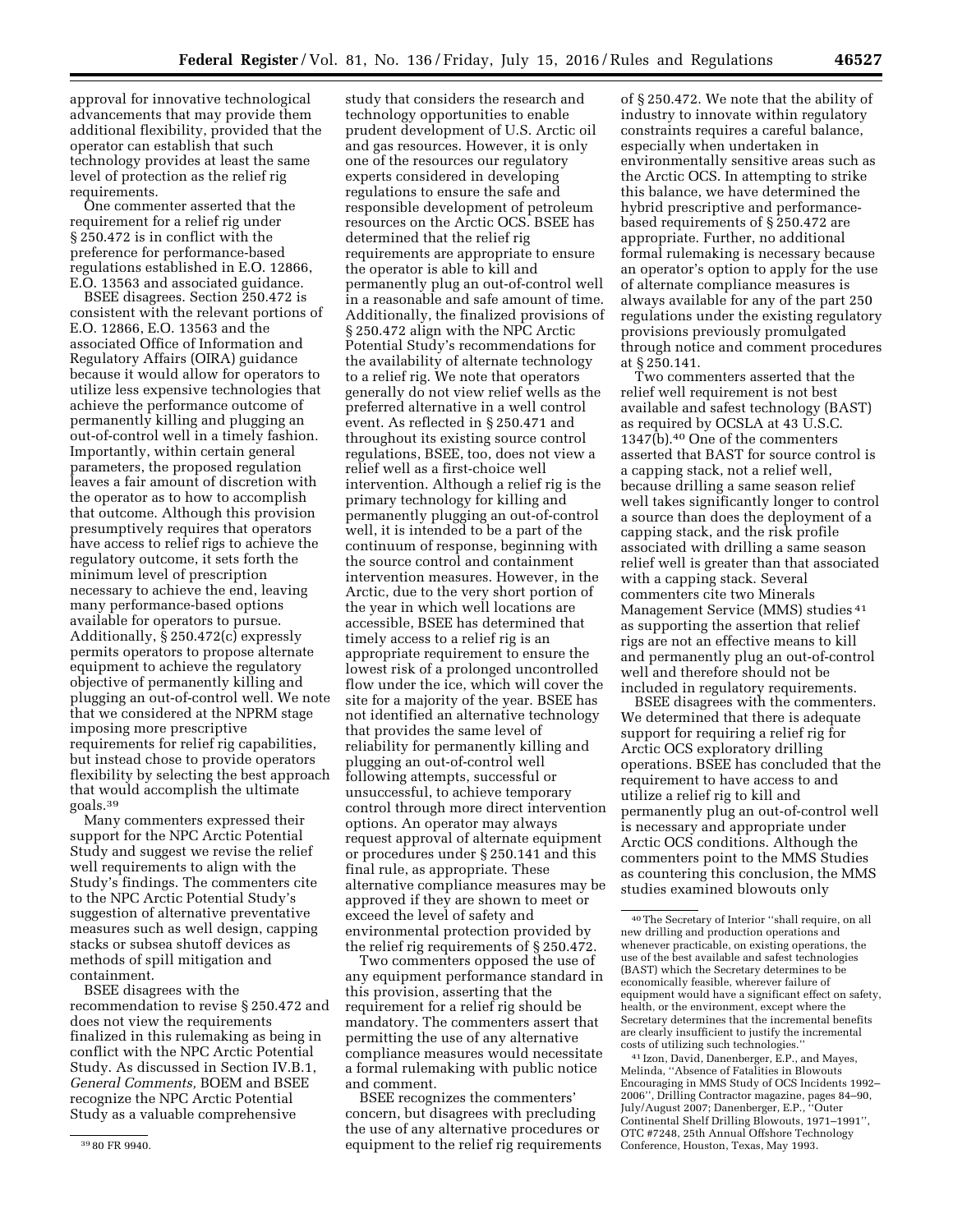occurring on the Gulf of Mexico OCS, with the exception of one on the Pacific OCS. As discussed throughout this final rule, the Arctic OCS is a uniquely challenging operating environment. In the Arctic, exploratory drilling operations from MODUs occur only during the open water season, in a region with little or no infrastructure that is subject to variable and sometimes extreme weather, and where transportation systems could be interrupted for significant periods. Additionally, if a blowout occurs during the open water season, it is imperative to permanently kill and plug the well in as short a time as possible, as ice encroachment may complicate or prevent drilling and transit operations and preclude a resolution of the situation before the extended off-season.

Commenters also appear to misconstrue the nature of the relief rig requirements, particularly their connection with the SCCE requirements of § 250.471. Commenters emphasize the preference for using capping stacks to regain prompt and immediate control of an out-of-control well. BSEE agrees with this assertion, as reflected in the provisions of § 250.471 requiring Arctic OCS operators to have a capping stack stationed nearby for prompt deployment to an out-of-control well as an initial response. BSEE acknowledges the timelines and challenges that accompany relief well operations, particularly on the Arctic OCS. BSEE does not propose the relief rig as an alternative to the capping stack, but rather as a supplement to the capping stack serving the distinct purpose of permanently killing and plugging the well. While capping stacks are sometimes—though not always capable of regaining immediate control over a well, BSEE believes that the best available option to kill a well reliably and permanently, and to allow for safe longer-term abandonment, is a relief well. Accordingly, a relief rig is not an alternative to a capping stack, but rather a separate line of defense in the event of its failure, and/or the most reliable method for shifting from the temporary control potentially provided by a capping stack to the permanent killing of an out-of-control well on the Arctic OCS. Additionally, as discussed previously, operators may utilize alternate equipment or procedures if they can show the alternate compliance measures meet or exceed the level of safety and environmental protection provided by a relief rig. Specifically, the alternate compliance measure must demonstrate the ability to kill and plug an out-of-control well permanently;

separate and distinct from the potential immediate well control capabilities of a capping stack.

 $BSEE$  notes that, under § 250.107(c), it presumes that an operator's compliance with BSEE regulations constitutes BAST. BSEE's Office of Offshore Regulatory Programs is responsible for developing and maintaining regulations, policies, standards and guidelines related to BAST. We continuously strive, through programs, such as the Technology Assessment Program, and collaborations, such as the Ocean Energy Safety Institute, to identify and incorporate new and evolving technologies into our regulation of OCS oil and gas activities. The regulations applicable to MODUs conducting exploratory drilling on the Arctic OCS reflect these efforts. The relief rig, SCCE, and other regulations require a coordinated and redundant system to provide for adequate safety in exploratory drilling operations under the uniquely challenging environmental and operational conditions on the Arctic OCS. BSEE has determined the finalized provisions in this rulemaking provide for the appropriate redundancy and sequencing of the responses, based on deployment time and varying equipment capabilities, and therefore provides the necessary level of safety and environmental protection to allow for exploratory drilling on the Arctic OCS.

One commenter further questioned BSEE's support for requiring a relief rig for exploratory drilling operations from a MODU or jack-up on the Arctic OCS, and requested identification of the administrative record. The commenter asserted that BSEE should allow for public comment on the administrative record when it is publicly identified.

Generally defined, an administrative record is a compilation of the body of information considered directly or indirectly by an agency decision-maker in arriving at a final decision. The administrative record is created from the decision record, which is an evolving resource through development of the proposed rule on to promulgation of the final rule. Public comments, including those submitted by the commenter, are part of the administrative record. As it does with all of its proposed rules, BSEE invited public comments on the NPRM and supporting documents and data to ensure that it considers a wide range of environmental, economic, and other issues related to the proposed rule. The commenter submitted this comment during the public comment period of the rulemaking process, and therefore prior to the final agency decision. The

administrative record is complete when the Department issues the final rule, not before. In addition, administrative records are not subject to public review and comment requirements under applicable law. We note, however, the public may view the public rulemaking docket at any time. The docket, available at *[www.regulations.gov,](http://www.regulations.gov)*  contains all public comments, as well as additional documents and information relied upon in the finalization of these regulations. BOEM and BSEE carefully considered all comments on the proposed rule on the requirement for a relief rig—along with a host of other resources that make up the overall administrative record—and, as discussed previously, determined that the requirement for a relief rig is both necessary and appropriate for exploratory drilling operations on the Arctic OCS.

Several commenters oppose the 45 day maximum limit on the time necessary to complete relief well operations and request that BSEE allow for a performance-based requirement to determine the end of drilling season date on a case-by-case basis. Many of the commenters also state the 45-day limit unnecessarily shortens the drilling season on the Arctic OCS, and consequently lessens the value of existing leases.

BOEM and BSEE note the proposed 45-day maximum limit does not seek to impose a specific requirement. The 45 day threshold marks the maximum time allowed, but the requirement is performance-based and leaves the means of compliance up to the operator.

BOEM and BSEE will take a precautionary approach to evaluating proposals to complete relief well operations,42 particularly those proposing a window of less than 45 days. This evaluation will be part of the review by BOEM in the EP process under  $\S 550.220(c)(4)$  and BSEE in the APD process under § 250.470(e). BOEM and BSEE will apply a presumption that 45 days is the appropriate amount of time needed to ensure successful completion of relief well operations, including safe transit from the well site. Any proposal by an operator that seeks to demonstrate the ability to complete relief well operations in less than 45 days will be made public by BOEM's posting of the operator's EP once it is deemed submitted. The public will have an opportunity to review and comment

<sup>42</sup>Operators may request approval to use alternative compliance measures that meet or exceed the level of safety and environmental protection in accordance with § 250.472. This evaluation would also apply to any approved alternative compliance measures.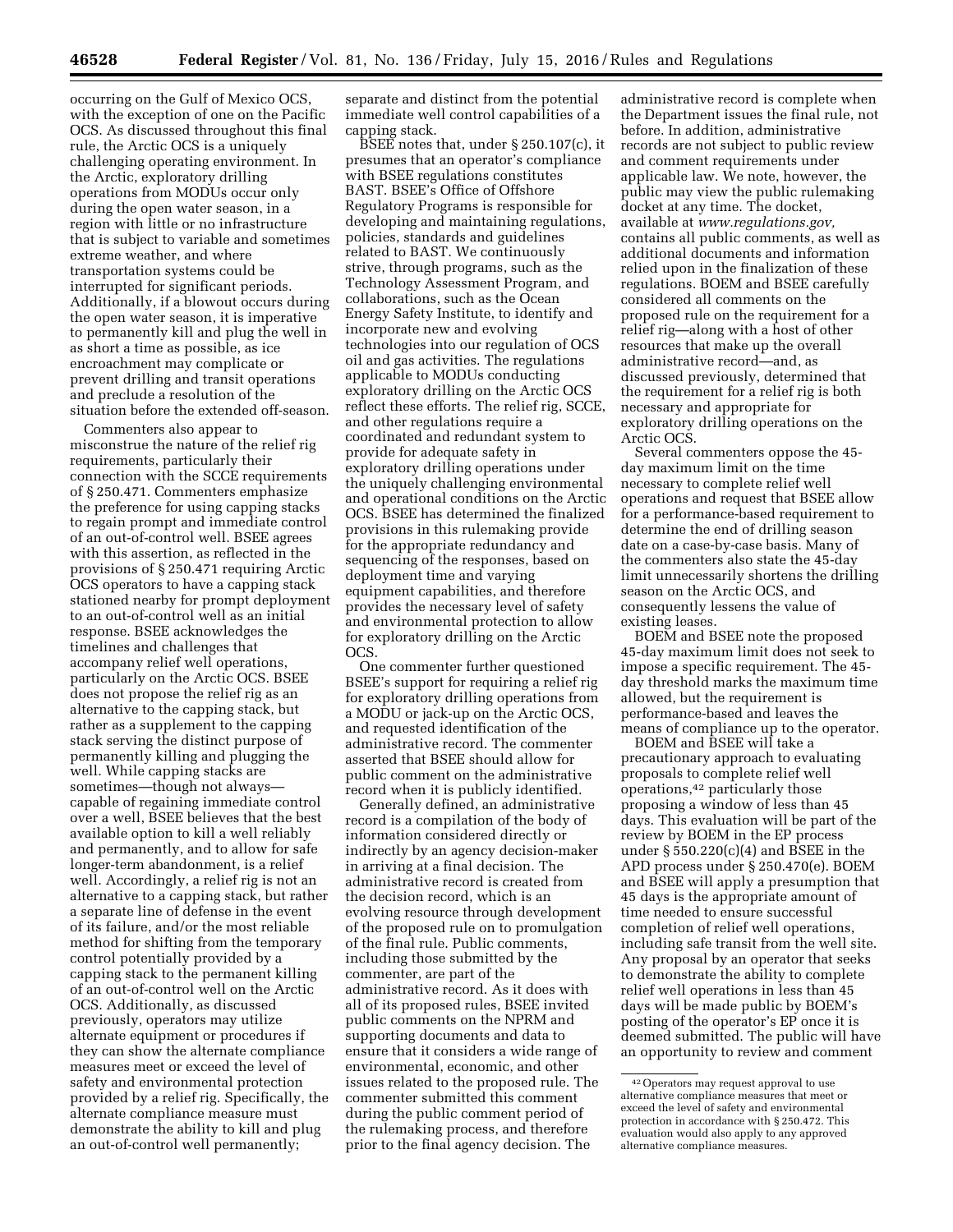on the EP, including the operator's plans for completing relief well operations in 45 days or less. If an operator seeks to make such a demonstration, BOEM and BSEE will undertake a rigorous, data-driven approach to ensure that sufficient time is allocated for the operator to complete relief well operations. Specifically, BOEM and BSEE will require that the length of the shoulder season encompass the amount of time that is needed to ensure successful relief well operations, taking full account of the cumulative risk of delay across the steps required for completion of relief well operations, including potential delays that may occur due to the following: Weather disruption, the presence of ice that cannot be handled by any available ice breakers and other ice management vessels, equipment or process malfunctions, uncertainties associated with the duration of time required to

achieve successful relief well intervention, and any other variables related to relief well operations. Whether the deployment of ice breakers or other ice management vessels is included in the EP will also be evaluated. A reduction below 45 days will be granted only to the extent justified after applying this precautionary approach to assessing plans.

One commenter expressed concern that current technology has not advanced to a point where oil can be effectively cleaned up when mixed with ice, or worse, trapped under the ice.

BSEE understands the commenter's concern, but notes the finalization of this rulemaking specifically limits operations to the open water season and requires early termination of operations when drilling below or working below the surface casing. The early termination is designed not only to allow the drilling of a relief well, but also to enable the use of oil spill response equipment prior to freeze-up. BSEE acknowledges, in certain situations, some cleanup of oil in ice could become necessary, and has required operators to develop oil intervention practices that will enhance the effectiveness of spill countermeasures when dealing with oil in broken ice conditions. Oil spill response techniques do exist for responding to oil spills in Arctic conditions. Research and development designed to improve oil spill response countermeasure technologies and procedures are continuous and ongoing, including efforts that are funded by both government and industry entities.

One commenter generally supported this rulemaking's emphasis on

equipment redundancy to contain or control a WCD. The commenter recommended revising this section to encourage operators to demonstrate the success rate of capping operations and equipment, as well as to provide confidence levels of dealing with a number of discharge scenarios.

BSEE disagrees with the recommended revision. As discussed previously, the relief rig requirement is not the primary method of control or containment. The commenter's concern for encouraging redundancy is addressed in § 250.471, which requires Arctic OCS operators to have a capping stack stationed nearby for prompt deployment to an out-of-control well as an initial line of response. BSEE does not propose the relief rig as an alternative to the capping stack, but rather as a supplement to the capping stack, serving the distinct purpose of permanently killing and plugging the well. Regarding opportunities to demonstrate the success rates of capping operations and equipment, § 250.471(b) requires stump testing of capping stacks at specific intervals, and § 250.471(d) directs operators to conduct testing when directed by the BSEE Regional Supervisor. Accordingly, we agree there should be redundant capabilities covering a wide range of scenarios to be employed during an emergency situation, and the finalized provisions of this rulemaking adequately address this issue ensure.

Two commenters requested that, if the 45-day maximum timeframe is finalized, the WCD regulations at § 254.26(d)(l) should be revised to align with the maximum time allowed to drill a relief well, such that the operator must plan for a blowout lasting up to 45 days. Another commenter expressed general concern for how the WCD is calculated.

BSEE has determined the differing timeframes do not necessitate a revision at this time. The 45-day provision is the maximum timeframe allowed for an operator to move the relief rig to the site of the blowout and complete all necessary operations to kill and abandon the original well and abandon the relief well prior to seasonal ice encroachment. Existing regulations in § 254.26 provide a broad performancebased standard requiring plan holders to establish what a WCD would be, and then ensure that enough response and supporting resources are available to clean up such a discharge. Although § 254.26(d)(1) provides the WCD scenario must show how an operator will support operations for a blowout lasting 30 days, it does not preclude developing a scenario lasting longer than 30 days, nor does the hypothetical

prospect of a spill lasting longer than 30 days necessitate revision of that regulatory timeline. Accordingly, NTL 2012–N06 *Guidance to Owners and Operators of Offshore Facilities Seaward of the Coast Line Concerning Regional Oil Spill Response Plans,* encourages operators to consider a variety of factors when developing a response strategy for each WCD, including planning to support response to a spill lasting longer than 30 days. $43$ 

One commenter suggests BSEE adopt a geographic prescriptive standard, requiring operators to maintain a relief rig within a certain distance of their drilling operation. The commenter asserted that the proposed performancebased requirements could still be maintained as a backstop in order to impose liability on any operator that fails to drill a relief well in a timely manner, even while compliant with the prescriptive standards.

BSEE disagrees. As discussed in the preamble to the NPRM, we did consider a prescriptive geographic standard, but based on both 2012 and 2015 operational experience and public comments to the proposed requirements of § 250.472, we determined to retain the 45 day maximum time allowance within a performance-based requirement to provide the operator flexibility to innovate and avoid unanticipated logistical consequences.

One commenter requested that BSEE mandate an additional 10-day buffer period before an operator's established end of season date to allow for unforeseen circumstances. The commenter asserted the additional time added to the end of season date will help mitigate the risk of relief well operations not being completed before the encroachment of winter sea ice and avoid the consequences of a spill continuing until the following open water season.

BSEE has determined it is not necessary to impose a mandatory additional 10 day buffer, because this rulemaking specifically limits operations to the open-water season. The requirement to be able to complete relief well operations prior to the expected encroachment of seasonal ice results in the end of drilling operations well in advance of winter sea ice encroachment and therefore provides an adequate buffer to accommodate the risks of a late season loss of well control. Further, a significant portion of the last 10 days of operations will be spent permanently or temporarily abandoning a well and most of the

<sup>43</sup>Available at *[http://www.bsee.gov/Regulations](http://www.bsee.gov/Regulations-and-Guidance/Notices-to-Lessees-and-Operators)[and-Guidance/Notices-to-Lessees-and-Operators.](http://www.bsee.gov/Regulations-and-Guidance/Notices-to-Lessees-and-Operators)*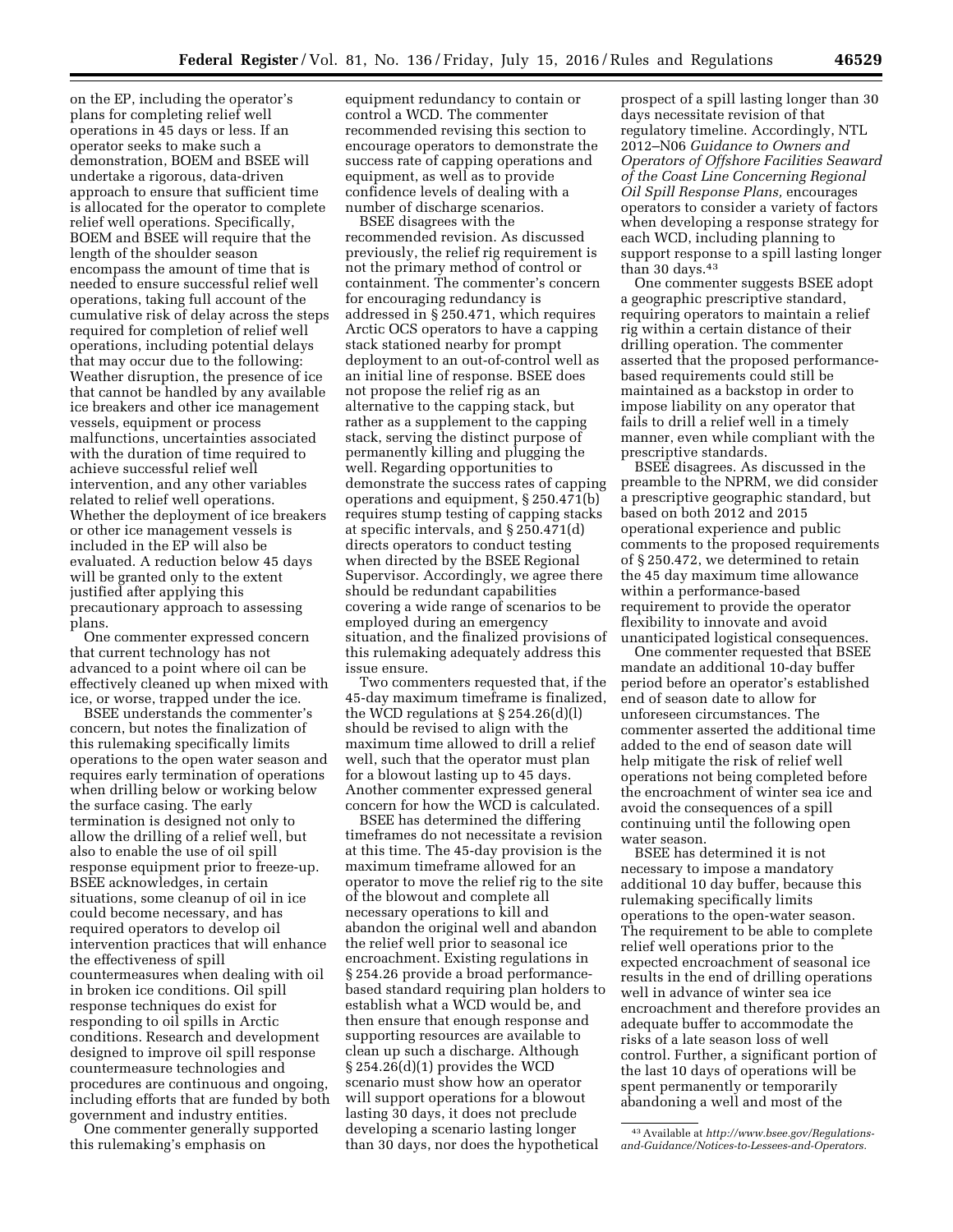operations occurring at the end of the drilling season will be significantly safer than the drilling itself. Because the regulations already require operators to stop drilling below or working below the surface casing well before the encroaching ice season, BSEE does not believe a mandatory 10-day buffer period is necessary to further mitigate risk.

Two commenters request clarification of how an operator will calculate the expected onset of seasonal ice encroachment when determining the end of seasonal operations to meet the proposed requirements of § 250.472. The commenters express concern that the calculation does not take into account periodic ice incursions during the open water season, and how potential ice management activities, which could include rig movement, interact with this requirement.

BSEE clarifies that the operator will calculate the freeze-up date based on historical data and will update it daily, in conjunction with the daily ice reports, as the season nears its end. Periodic ice incursions occur mostly during the early part of the open water season as the ice breaks off and floats away. Section 250.472 relates to the projected return of seasonal sea ice to the drilling site at the end of the open water season. However, an operator's ice management plan is always in effect with the included ice monitoring provisions.

One commenter asserted that the language of § 250.472(b) prohibiting ''drilling below or working below the surface casing'' during the relief well buffer period conflicts with the proposed provisions at § 550.220(c)(6), requiring ''[t]he termination of drilling operations into zones capable of flowing liquid hydrocarbons to the surface.'' The commenter asserted that, taken literally, an operator could not even conduct operations that are required by regulations during this relief well buffer period. The commenter suggests that, as drafted, the BOEM provision of part 550 references § 250.472 and that the more restrictive BSEE language would prevail if the two sections were reconciled. The commenter requested the conflict between the two provisions be addressed in a re-proposed rule by retaining the language under proposed § 550.220(c)(6), and removing the applicable language of § 250.472(b).

We agree with the commenter in part. The intent of  $\S 550.220(c)(6)(ii)$  is to obtain the information that is known at the time of EP submission regarding the operator's plans for compliance with the requirements of § 250.472(b). Therefore, as a technical correction, we removed

the text of ''into zones capable of flowing liquid hydrocarbons'' from  $\S 550.220(c)(6)(ii)$  in this final rule. There is no need to re-propose this provision because the intent of § 550.220(c)(6)(ii) was stated as requiring the operator to include in the EP information ''consistent with the relief rig planning requirements under § 250.472'' and this revision does not change the intent of  $\S 550.220(c)(6)(ii)$  as proposed. We disagree with the commenter's second suggestion that the proposed language of § 550.220(c)(6) should be retained, instead of the finalized language of § 250.472(b), ''drilling below or working below the surface casing.'' Operators may drill or work down to the surface casing at any time. However, the risk of a blowout is increased while working or drilling below that casing, including before drilling into areas expected to be capable of flowing liquid hydrocarbons (such as by way of example, shallow gas pockets). Therefore, the finalized language ''below the surface casing'' ensures that an operator stops at that last casing point, or pulls back and temporarily plugs at that casing point, to meet the requirements of § 250.472(b) and have appropriate capabilities to complete the relief well sufficiently in advance of seasonal ice encroachment.

One commenter suggested the end of seasonal operation dates should not be determined by the operator.

BSEE disagrees. The anticipated end of season date is determined by the operator because they have the primary responsibility to conduct operations in a safe and environmentally responsible manner. They also have the best access to the relevant information related to their equipment and capabilities to operate within certain conditions and timelines (*e.g.,* how long it will take to complete a relief well based on their planned relief rig equipment and staging). Additionally, the operator is in the best position to manage adaptively the extent of operations in the Arctic in light of rapidly changing late-season conditions and in recognition of the extremely short drilling season. BOEM and BSEE provide the regulatory oversight of exploratory drilling operations, however, and any determination of projected end of season dates made by the operator must be reviewed by BOEM and BSEE under the provisions of the EP (§ 550.220(c)(6)) and the APD (§ 250.470(e)). BOEM ultimately approves the end of season date and would need to approve any changes made to the date established in the EP.

One commenter suggests BSEE require relief rigs be in the Arctic OCS area where drilling is underway, to allow the rig to be in place and operating within one week of a blowout occurring.

BSEE agrees with the commenter's concern for a timely response in the event of a blowout occurring. However, BSEE determined the best method of protection is not to prescriptively require an operator to stage a relief rig within a specific geographic area. While BSEE considered imposing such a requirement, we ultimately determined that the performance-based approach of establishing a 45-day maximum, but otherwise permitting the operator to determine its approach to relief rig staging, was preferable. This approach allows the operator flexibility in the management of its rigs while still ensuring that basic safety and environmental protection standards are met. Additionally, the response capabilities finalized in § 250.471 for SCCE will be activated and deployed at the same time that the relief rig is moving into location, mooring up and getting ready to drill, with the initial response required within 24 hours. The relief rig and SCCE requirements are not mutually exclusive operations and can proceed concurrently.

One commenter expressed concern that mutual-aid agreements or cooperatives formed to share relief rigs may inhibit the effectiveness of response. The commenter recommended the final rule set limits on continued drilling of any well relying on a particular relief rig if a blowout occurs and that rig is dedicated to blowout response.

BSEE agrees with the commenter and believes this issue is addressed in the performance standard finalized at § 250.472(b), and incorporated into the operator's approved EP (§ 550.220(c)(4)) and APD (§ 250.470(e)). An operator is required to have access to a relief rig, different from the primary rig, that is able to move onsite to drill a relief well, kill and abandon the original well, and abandon the relief well prior to seasonal ice encroachment at the drill site, but no later than 45 days from a loss of well control. The commenter is concerned with a circumstance in which a single relief rig is relied upon to provide the necessary capabilities for multiple operations (pursuant to a mutual aid or cooperative agreement), and is called into service by a well control event at one of the well sites. Under such circumstances, any other continued drilling operations that rely on the availability of that relief rig must stop, as the relief rig would no longer be available to respond within the parameters required by the regulation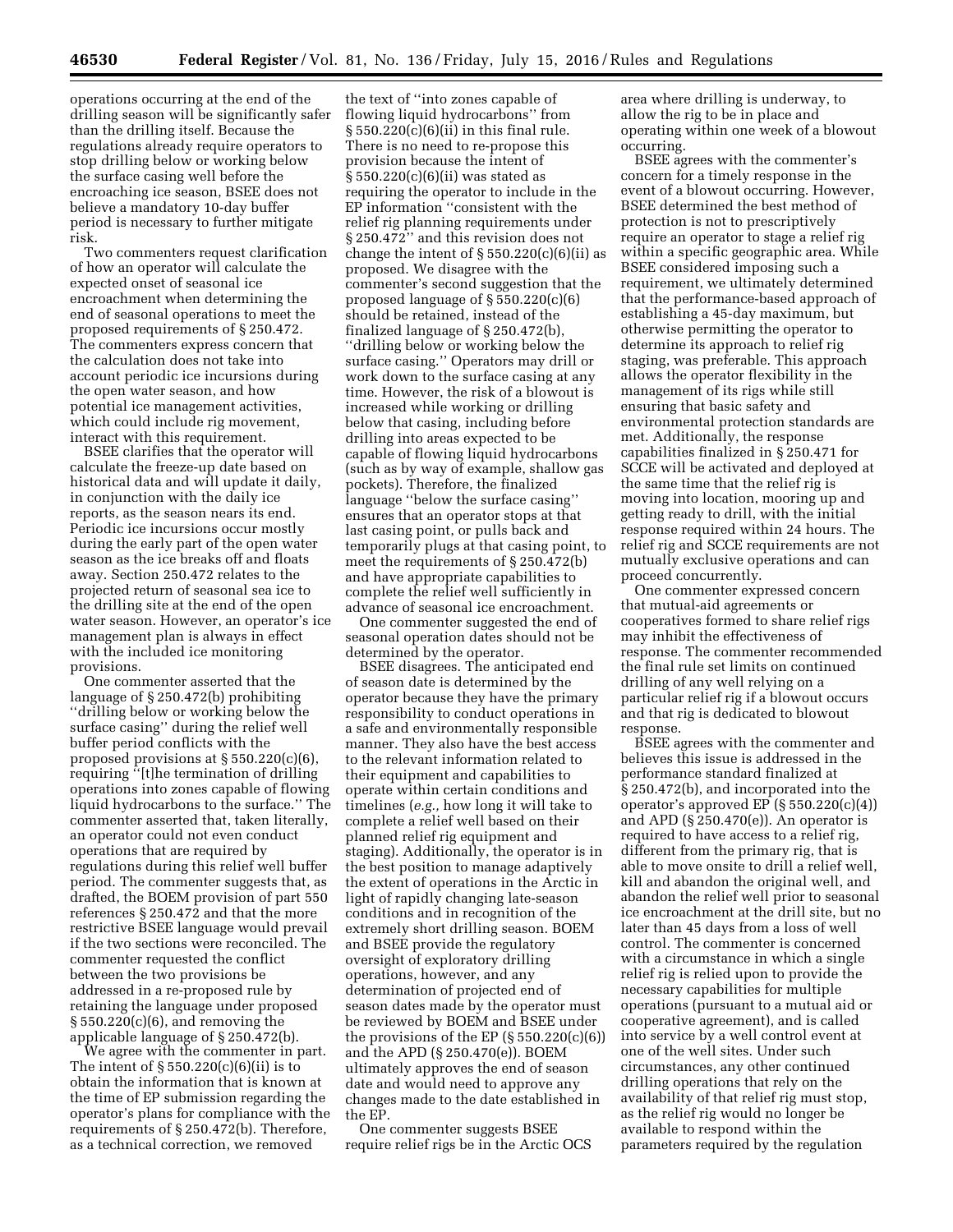and the operator's approved EP and APD.

Two commenters recommend the final rule include a provision requiring operators to submit a Relief Well Drilling Plan as part of the EP application in § 550.220. The commenters further assert that such plans are critical in any case where a mutual aid agreement is used to share a relief well drilling rig, to ensure that drilling operators agree to provide relief well personnel that are trained, qualified, and prepared to provide the services they offer to share.

BSEE agrees with the commenters' concerns that useful and important information about the relief rig should be required in the EP, and believes that the final regulations are sufficiently protective as finalized, without the need for an additional plan as suggested by the commenters. Although not specifically entitled a ''Relief Well Drilling Plan'', § 550.220(c)(4) requires an operator to include with the EP a general description of how they will comply with the relief rig requirements of this section, including a description of the relief well rig, the anticipated staging area of the relief well rig, an estimate of the time it would take for the relief well rig to arrive at the site of a loss of well control, how the operator would drill a relief well if necessary, and the approximate timeframe to complete relief well operations. The EP process provides an opportunity for the public to review and comment on any submissions related to relief well operations, including the anticipated length of time to drill a relief well and complete relief well operations. Additionally, § 250.470(e) requires that the APD include a detailed description of how an operator will comply with the relief rig requirements of § 250.472. This information is required at both the EP and the APD stages because we expect an operator to have more detailed information as they move closer in time toward the exploratory drilling operations. The planning and descriptions required by these provisions ensure adequate attention to these issues.

One commenter suggests that, if a rig is strictly dedicated as a relief well rig, it still needs to be subject to the same audit, inspection, and testing requirements as an operating rig before it is approved as a stand-by rig to allow for the rig to be verified and ready for immediate use in an emergency. The commenter also recommended all records be retained for a consistent period and electronically submitted to BSEE, unless BSEE can explain the

reason for recommending a different record retention schedule.

BSEE acknowledges the commenter's concern and notes that any dedicated standby rig contracted to an operator is subject to the same qualification, inspection and testing requirements as a rig with drilling activities underway. Section 250.472(a) expressly states that ''[y]our relief rig must comply with all other requirements of this part pertaining to drill rig characteristics and capabilities, and it must be able to drill a relief well under anticipated Arctic OCS conditions.'' Similarly, a dedicated standby rig is subject to the enhanced SEMS auditing requirements (*see*  § 250.1920(f)) when supporting operations on the Arctic OCS. This means that the existence and effectiveness of the SEMS must also be tested on the standby rig, in addition to the active drilling rig or rigs, during the 30 day period after drilling activities commence in that field of operations.

BSEE disagrees with the comment regarding record retention. The record maintenance requirements in the proposed rule are intended to mirror, to the extent possible given the long lead times and down periods in Arctic exploratory drilling, current regulations. *See* §§ 250.426, 250.434, 250.450 and 250.467. BSEE also disagrees that electronic submission should be required and at this time we determined electronic submittal of records should remain optional.

One commenter asserted that the use of an SID should be considered only in the case of a jack-up MODU, specifically to be employed to allow the jack-up to be moved off location in the event of unmanageable hazardous ice encroachment. The commenter explains that, for floating MODUs, the SID would not add benefit, as the subsea BOP is already deployed at the seabed and the SID would require a much deeper mud line cellar, which raises additional risks for the mud line cellar construction and soil stability.

BSEE agrees with the commenter. The final rule does not require an SID, although it may be requested as alternate technology or procedure for use with a jack-up under appropriate circumstances, pursuant to § 250.141. The BOP is already subsea with a floating drilling unit, so an SID would be only marginally effective or redundant.

One commenter requested that BSEE clarify why the decision to commence relief well drilling may be made by the Regional Supervisor. The commenter asserted that such decisions should be made by the operator because it will have the best understanding of the real-

time situation and the most prudent sequence of steps. The commenter suggests that, if BSEE seeks to direct active drilling operations, further clarification is required on BSEE's responsibility, accountability, and liability in the event of any incidents that occur as a direct result of those actions.

BSEE anticipates that decisionmaking regarding appropriate sequencing and execution of well control activities in the event of the operator's loss of well control will involve cooperation between BSEE and the operator, in light of the operator's familiarity with its circumstances, conditions, and capabilities. BSEE is not seeking to direct active drilling operations and clarifies that its role is to enforce existing regulations to protect rig personnel, the environment, and the natural resources of the OCS, which may include ordering an operator to drill a relief well. In the event of a loss of well control, the Regional Supervisor may direct the operator to commence drilling a relief well; however, it remains the operator's responsibility to manage active drilling operations, in accordance with the requirements of the regulations to respond to a loss of well control. Questions concerning liability are beyond the scope of this rulemaking, BSEE is authorized to prescribe rules and regulations that are necessary to carry out the provisions of OCSLA. (43 U.S.C. 1334(a)). Section 250.472 requires the operator to have access to a relief rig that is different from the primary rig, and that will arrive on site, drill a relief well, kill and abandon the original well, and abandon the relief well prior to expected seasonal ice encroachment at the drill site, but no later than 45 days after the loss of well control. This requirement does not specify how any relief well will be drilled. Drilling a relief well (in accordance with an approved APD and any conditions included therein) will continue to be the operator's responsibility.

One commenter questioned the authority of the Regional Supervisor to direct an operator to commence relief well operations, which is an oil spill source control activity and therefore within the jurisdictional authority of the FOSC, not the Regional Supervisor.

BSEE disagrees. The drilling of a relief well is an emergency well control measure that is conducted under regulations implementing OCSLA. As such, the BSEE Regional Supervisor has the authority to require the operator to begin relief rig operations as part of their responsibilities under the OCSLA.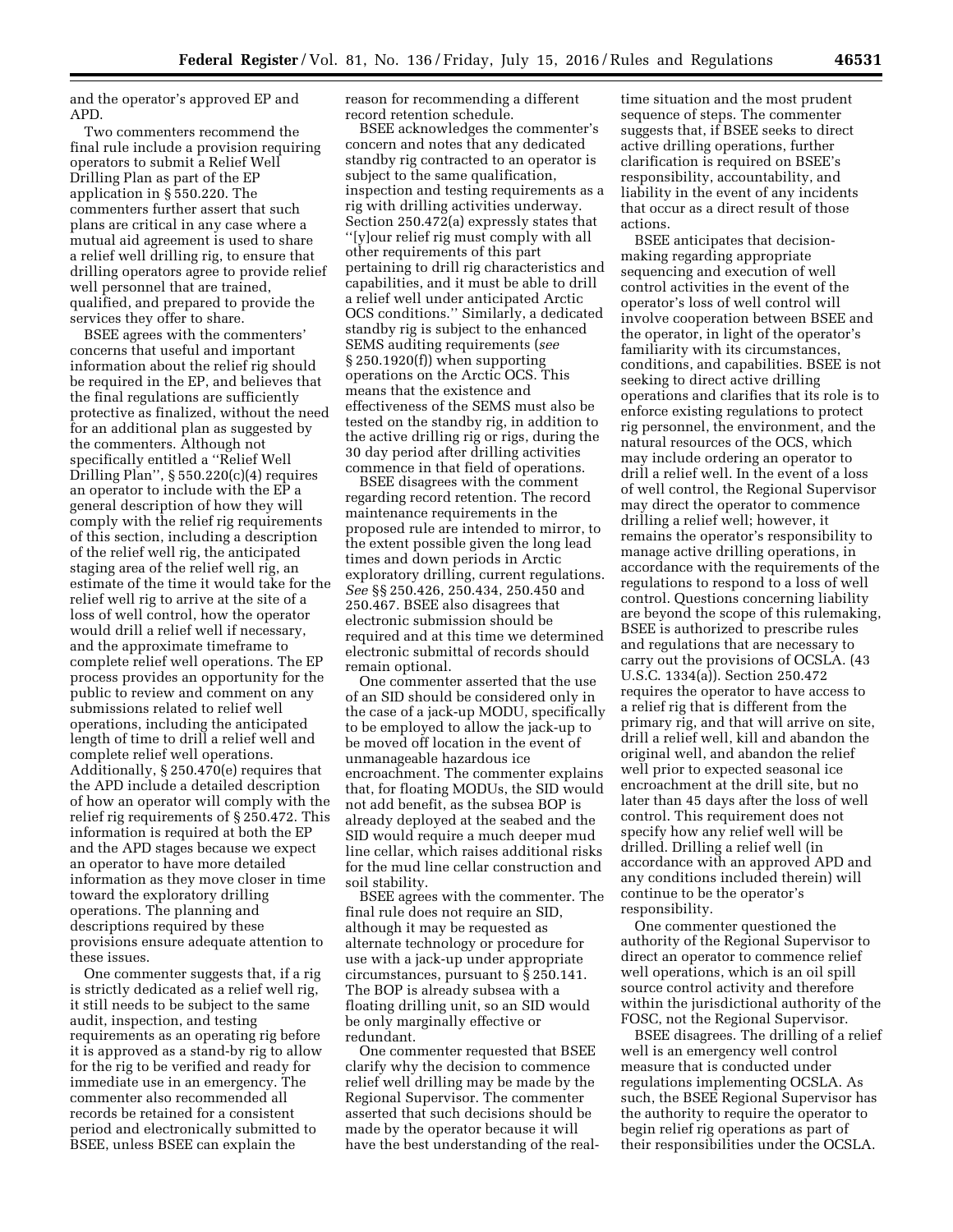One commenter requested clarification on why BOEM and BSEE are proposing additional regulations for relief rigs if they already have the existing authority to require relief rigs for exploratory drilling on the Arctic OCS. The commenter cites the NPRM preamble: ''BOEM and BSEE anticipate that we would exercise our existing authorities to require a relief rig for any future exploratory drilling on the Arctic OCS'' (see 80 FR 9948).

BOEM and BSEE have broad authority under existing regulations to impose reasonable conditions on exploration plans and drilling permits. We included the express requirements for a relief rig in § 250.472 because this provision clearly articulates that BOEM and BSEE will require access to a relief rig during all future exploration activities on the Arctic OCS, unless an operator is able to obtain approval for alternative compliance measures under § 250.141 and this final rule at § 250.472(c). This explicit requirement should allow operators to plan for all of the types of vessels, equipment, and personnel that will be required to conduct exploratory drilling operations on the Arctic OCS, and on what terms.

One commenter recommended § 250.472(a) be revised to insert the word ''safely,'' whereby an operator would be required ''to safely drill a relief well under anticipated Arctic OCS conditions.''

BSEE agrees with the commenter's premise, but notes the requirement for safe operations is the primary goal of all our regulations, and as such this obligation is captured throughout the regulations. For example, § 250.107, *What must I do to protect health, safety, property, and the environment?,*  requires that all OCS operations be conducted in a safe manner and all equipment be maintained in a safe condition. Accordingly, the revision proposed by the commenter is already implicit in the regulatory requirement and an obligation of the operator, and is therefore unnecessary.

One commenter suggests that, if an operator drills a well to total depth during the drilling season prior to the time set aside for a relief well, then that time could be effectively utilized for logging and well evaluation.

BSEE disagrees. The final regulations at § 250.472 prohibit working (*e.g.,*  logging and well evaluation) or drilling below the surface casing when seasonal ice encroachment is expected before the relief rig could complete relief well operations. BSEE has determined that the risk associated with drilling below or working without the ability of the relief rig to arrive on site, drill a relief

well, kill and abandon the original well, and abandon the relief well prior to expected seasonal ice encroachment at the drill site, is too great to allow for such operations. The operator could, alternatively, use this period to perform operations above the surface casing, such as drilling mudline cellars or top holes and setting surface casing in preparation for future operations.

What must I do to protect health, safety, property, and the environment while operating on the Arctic OCS? (§ 250.473)

BSEE proposed to add a new § 250.473 that would require performance-based measures in addition to those listed in § 250.107 to protect health, safety, property, and the environment during exploratory drilling operations on the Arctic OCS. Several comments were received on this section. BSEE has reviewed the comments and determined to finalize § 250.473 as proposed.

The majority of commenters were generally supportive of the requirements of § 250.473, and consider the finalized requirements good business practice and appropriate environmental stewardship.

One commenter suggests that the performance-based requirements could be supported by established and well known standards, such as International Electrotechnical Commission (IEC) 61508 and 61511.

BSEE has determined that no revision is needed here because these issues are addressed by our existing SEMS requirements at Part 250 subpart S, which are performance-based. The SEMS requirements are primarily based on API RP 75, which was specifically developed for the offshore oil and gas industry. The operator's SEMS must meet or exceed the standard of safety and environmental protection of API RP 75. The goal of the operator's SEMS is to promote safety and environmental protection by ensuring all personnel aboard a facility are complying with the policies and procedures identified in the operator's SEMS.

One commenter recommended adding a requirement that the operator train personnel for the environmental conditions present in the Arctic. The commenter asserted that an understanding of wind chill, frostbite, and proper safety procedures around ice-covered equipment is as necessary as having arctic-grade hydraulic fluid in the lines.

BSEE agrees that a well-trained crew plays an important role in achieving safe and professional drilling operations. We believe that the training requirements in our current regulations provide the basis for appropriate training for crews working in Arctic conditions. Section 250.1501, *What is the goal of my training program?,*  requires training to ensure that employees and contractors can perform the duties associated with their jobs, and § 250.1915, *What training criteria must be in my SEMS program?,* requires implementation of a training program developed in accordance with employee duties and responsibilities for use in the SEMS programs. BSEE also believes that the requirement of § 250.473 to address human factors associated with Arctic OCS conditions can and should include training designed to address such factors. These regulatory provisions seek to ensure that operators provide for adequate training of workers specific to their positions and the conditions under which they will perform.

What are the auditing requirements for my SEMS program? (§ 250.1920)

BSEE proposed to revise existing § 250.1920 to increase the audit frequency and facility coverage for intermittent Arctic OCS exploratory drilling operations. While operators are generally required to conduct their SEMS audit every 3 years after their initial audit, BSEE proposed to require a SEMS audit of Arctic OCS exploratory drilling operations and all related infrastructure each year in which drilling is conducted, because of the particularly challenging conditions and high-risk nature of those activities. This Arctic OCS audit would require operators to ensure that all safety systems are in place and functional prior to commencing or resuming activities for a new drilling season, as well as to conduct the offshore portion of the audit while drilling is under way. An operator conducting Arctic OCS exploratory drilling operations may not combine its Arctic OCS facility audit(s) with audits of its non-Arctic OCS facilities to satisfy the facility sampling requirements incorporated into Subpart S.

Many comments were received on this section. BSEE has reviewed the comments, and made various technical edits in response to the comments. The remaining substantive provisions of § 250.1920 are finalized as proposed, as discussed herein.

Several commenters generally support this provision. Three of these commenters supported the requirement for annual SEMS audits with suggested revisions. One commenter recommended that the new provision clearly state that BSEE will ensure that any identified non-compliance in the onshore audit is remedied prior to the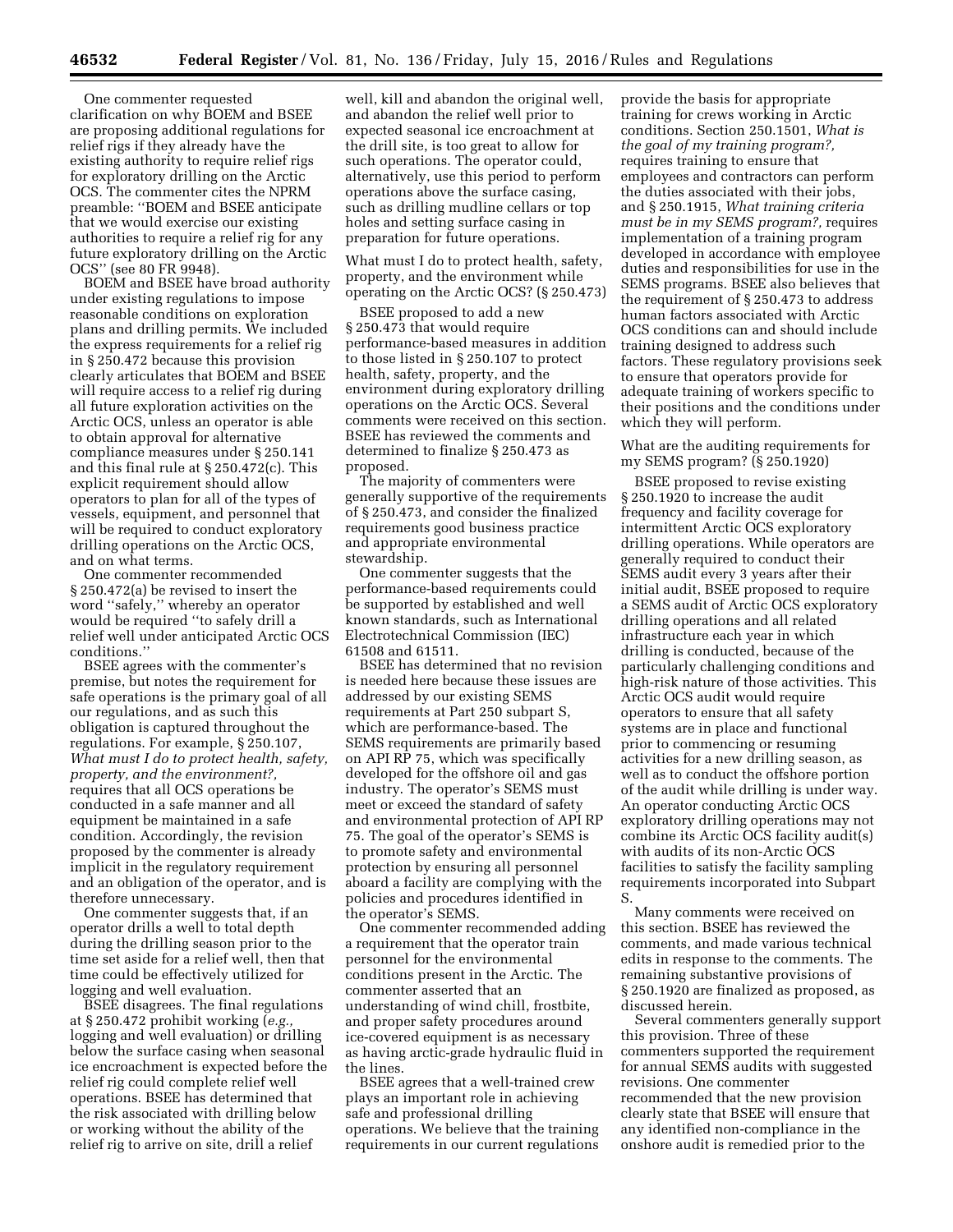start of drilling, and that the operator will be required to immediately notify BSEE of any non-compliance identified in the offshore audit so that BSEE can make an immediate and informed decision on whether to allow continued offshore operations. Another of the commenters suggested that the time frame for submittal of the audit report be expedited to 15 days, and that the Corrective Action Plan (CAP) include a plan to remedy all deficiencies or nonconformities no later than 30 days after the offshore portion of the audit. Similarly, a commenter suggested a review strategy be put in place allowing for evaluation of the management strategies and regulations instituted under this final rule during the off season to mandate that recent experience as well as advances in technology and systems design always be used to improve the effectiveness of the operator's SEMS.

BSEE agrees that an annual SEMS audit is a prudent requirement for Arctic OCS exploratory drilling. BSEE also recognizes that the audit requirement implicates more than simply having a management system in place. An audit of a good management system will identify ways that the management system is meeting its objective of hazard identification and risk management. The same audit is just as likely to identify ways that the management system is functioning but can do a better job.

BSEE is not changing the schedule for submittal of audit findings in this final rule. Developing a comprehensive audit report and effective CAP within 30 days of an audit will require considerable discipline and focus. BSEE believes that a shorter time frame would compromise the quality of both submittals. In addition, the time frame to complete any proposed corrective actions should not be specified in the rule, as the appropriate time frame for correction is largely dependent upon the nature of the nonconformity. This will continue to be a subject for discussion between the operator and BSEE as currently allowed by the regulation. With respect to BSEE's ability to ensure timely compliance, finalized § 250.1920(g) provides that, ''if BSEE determines that the CAP or progress toward implementing the CAP is not satisfactory, BSEE may order you to shut down all or part of your operations.''

BSEE also does not believe that it is necessary to specify that off-season evaluation of the SEMS needs to be performed. Operators have discretion within their own management systems on how to identify and prioritize continual improvement opportunities,

and our specifying how to do this could be counterproductive. Finally, BSEE believes that the schedule for submittal of the audit findings will allow BSEE to intervene quickly if a management system is not in place, as when an operator's continual improvement efforts appear inadequate.

Several commenters request that BSEE remove the annual auditing requirements of § 250.1920(b)(5). The commenters assert that such a frequency of auditing is not needed, has not been justified, and will not have an impact on safety or compliance because an operator's SEMS program does not typically change on an annual basis. In addition, commenters state that existing BSEE regulations require an audit of the SEMS program on a three-year cycle, which has worked effectively for operations in the Gulf of Mexico and they assert should be more than adequate for operations in the Arctic OCS. One commenter suggests that an annual audit frequency may actually reduce health, safety, security, and environmental performance, and requiring an annual SEMS audit on existing operations will result in added time delay to conduct audits without any demonstrated improvement to safety.

BSEE disagrees with these comments. Operators engaging in exploratory drilling on the Arctic OCS will be managing risks that are novel and untested compared to those encountered in the Gulf of Mexico. Arctic operations are seasonal and will include mobilization and demobilization activities each year within short time windows. Changes to an operator's management system (both in design and in the personnel who will be relied upon to implement it) are likely to be required as new hazards are recognized and managed, and as contractors rotate in and out of the field. Accordingly, an operator's Arctic SEMS program will likely change over the course of a year. Annual auditing is a way to determine if the organization is continually improving its management system as it gains experience with the new risks and the changing environmental and organizational conditions. If an operator finds that audit results do not contribute to improved approaches to safety and environmental protection, then it is possible that the audit approach needs to be changed rather than resorting to a less frequent audit.

Several commenters suggest additions to the content of SEMS audits for exploratory drilling operations on the Arctic OCS. One of the commenters suggests the SEMS audit should be extended to address the status of key

barriers and assess ice management, as well as evaluate the Arctic operator's safety culture. Another of the commenters asked that the SEMS audit include a focus on contractor management and oversight. One of the commenters suggests the proposed regulatory text be revised to include a reference to the onshore portion of the audit incorporating a physical audit of all major equipment proposed in the EP and APD (including at a minimum the drilling rig, SCCE, relief rig, and support vessels) to verify this equipment is ready and capable. The commenter also recommended the revision address the offshore portion of the audit, including requiring a physical audit of all equipment used to execute the EP and APD in the Arctic OCS while drilling is underway. The same commenter asked that the SEMS audit require an audit of 100 percent of the equipment instead of 100 percent of the facilities.

BSEE agrees that those who audit Arctic operations need to examine contractor management elements of their SEMS, as well as review the barrier analysis and barrier readiness aspects, including ice management, weather and ice forecasting, ice and marine mammal monitoring, and response to ice encroachment. BSEE notes, under existing §§ 250.1914 and 250.1924, BSEE has broad authority to require operators on the Arctic OCS to provide BSEE with appropriate contractor information, such as the names of contractors and the specific scope of their duties and timelines for performance in support of an operator's drilling activities. For example, if an operator planned to use a contractor for waste disposal, cementing, or logging, BSEE would expect the operator to inform BSEE of this intent, along with any other operations contracted out, and the names of those contractors. BSEE intends to work with the Accreditation Bodies it names pursuant to § 250.1922 to define and hold auditors accountable for evaluating the management system's effectiveness in addressing these risk areas.

BSEE disagrees that the scope of the audit should include inspection of equipment. The purpose of a management system audit is to determine if the processes and systems adopted by an operator to manage risk are in place and effective, not to test and inspect the functionality of every piece of equipment within the management system. BSEE conducts thorough facility and equipment inspections through its own inspection program. *See, e.g.,*  §§ 250.130 through 250.133.

One commenter expressed concern that there would be a shortage of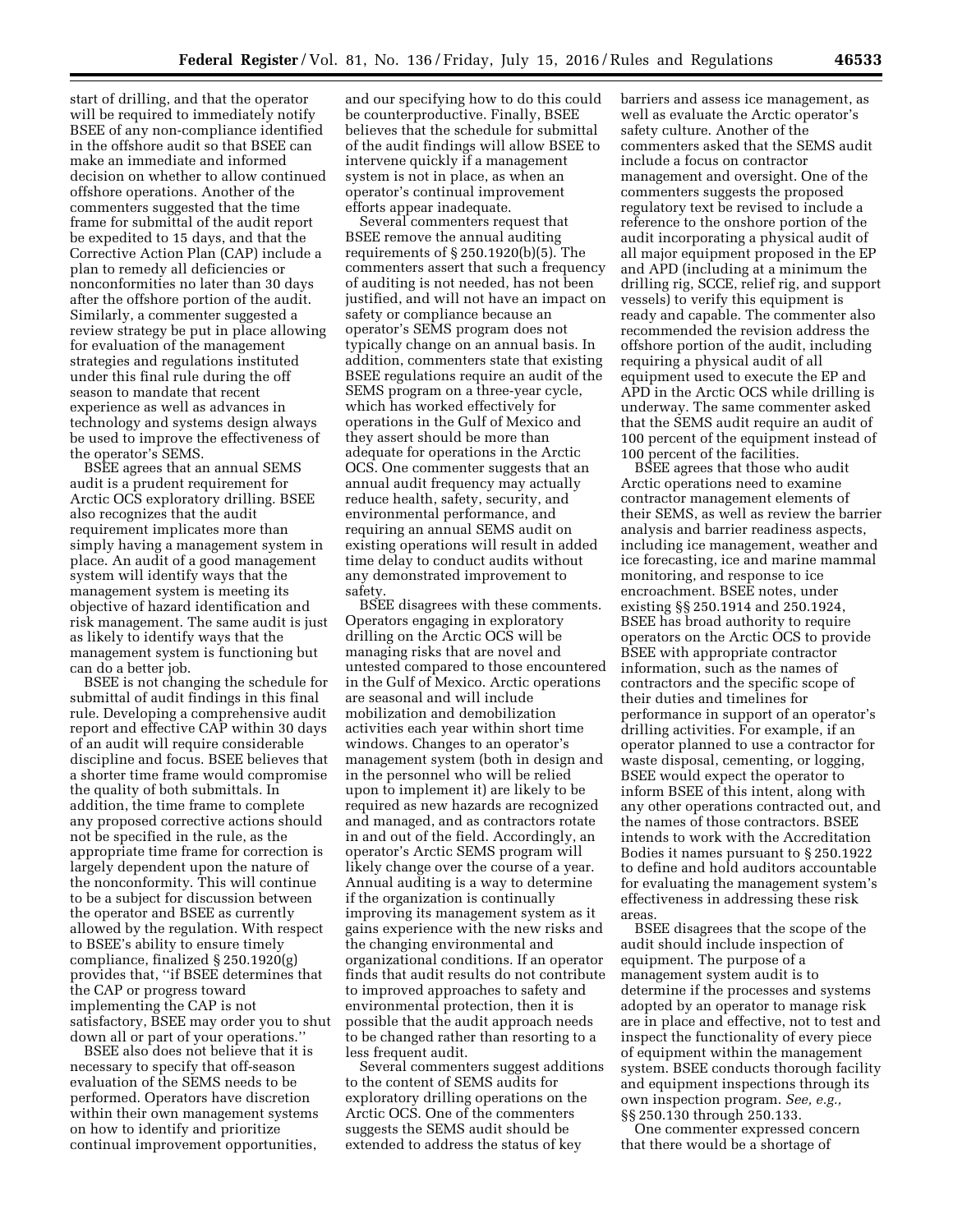qualified independent third party auditors.

BSEE disagrees that a possible shortage of qualified auditors should be a basis for challenging the annual SEMS audit requirement on the Arctic OCS. The commenter did not provide evidence that there is or will be a shortage of qualified auditors, or that the marketplace would not be able to respond appropriately.

One commenter requested further clarification on the associated responsibility, accountability and liability BSEE will assume in the event of any incidents occurring as a direct result of what the commenter describes as BSEE seeking to direct active drilling operations. The commenter urges BSEE to leave key operational decisionmaking in the hands of the operators and focus the regulations on ensuring that drilling plans and operations are risk based and fit for purpose for every proposed location.

BSEE does not direct active drilling operations, nor intend to do so in the future through this rule. Operators responsible for directing the drilling operations are required to do so safely and in accordance with the regulations. BSEE has the authority to require compliance with the regulations, but in doing so does not assume any accountability or liability for incidents arising from the regulated operations. It is the operator's responsibility to conduct its activities both safely and in accordance with its regulatory obligations. Operators must also have access to all of the information needed to make their own decisions on how to mitigate safety and environmental impacts from the hazards they will face. One purpose of the SEMS audit is for the operator to gain a third-party assessment of their own ability to effectively manage risks. BSEE does not use the results of the SEMS audit to tell operators how to manage the risks, but instead evaluates those results as one part of its oversight responsibilities to ensure that the operators have systems in place that are effectively risk-focused and fit for purpose.

One commenter asked that BSEE consider a Safety Case approach to ensure functionality of Health Safety and Environment and Quality management systems, and compliance of rigs and contractors, similar to the approach established on the Norwegian Continental Shelf and in the United Kingdom.

BSEE declines to adopt this suggestion. BSEE has adopted a hybrid approach to safety and environmental regulation on the OCS. BSEE and BOEM have determined that Arctic exploratory

drilling operations should be guided by a number of specific requirements to ensure protection of workers and the environment. We note that the final rule clearly allows for specific requirements to be met by employing new and emergent technology, when appropriate. Given the significant risks associated with Arctic drilling operations, complete reliance on a safety case approach, in the view of BSEE and BOEM, does not offer enough regulatory oversight.

#### Oil Spill Response

Part 254—Oil-Spill Response Requirements for Facilities Located Seaward of the Coast Line

# Definitions. (§ 254.6)

BSEE proposed to insert in the proper alphabetical order new definitions for *Adverse weather conditions, Arctic OCS*  and *Ice intervention practices* to existing § 254.6. One comment was received to the definition for *Adverse weather conditions* and is discussed below. No other comments were received on the proposed addition of the definitions and the provisions are finalized as proposed.

One commenter claimed that the revised definition for Adverse Weather Conditions disregards the safety of responders and would set in place operating limits that would delay the cessation of response activities until equipment is destroyed or responders are fatally injured. The commenter suggests that BSEE replace the definition with language adopted from the State of Alaska's regulations, which require a plan holder to define realistic maximum response operating limitations, as per 18 AAC 75.425(e)(3)(D).

BSEE disagrees with this comment. The final rule adds the terms ''extreme cold, freezing spray, snow, and extended periods of low light'' to the list of conditions in the existing definition that may degrade the operating environment on the Arctic OCS. Adopting these terms in the final rule provides a more thorough description of the types of challenges a plan holder's response resources must be prepared to address in responding to a discharge on the Arctic OCS, but in no way establishes operational limits, and certainly does not create any expectation that responders will continue to operate in life threatening conditions. Operating conditions must be continuously evaluated and monitored during a response to ensure effective operations, but only when it is safe for responders to do so. The revised definition continues to state that Adverse Weather does not include

situations where it would be dangerous to continue responding. The State of Alaska's cited regulations require the plan holder to define the maximum operating limitations for a mechanical recovery-based response, and to identify mitigating measures that may be instituted when those parameters are exceeded. This State requirement in 18 AAC 75.425(e)(3)(D) has a very different focus and intent and is not appropriate language for use in revising the definition of Adverse Weather Conditions for purposes of implementing the OPA.

OSRPs for Facilities Located in Alaska State Waters Seaward of the Coast Line in the Chukchi and Beaufort Seas. (§ 254.55)

BSEE proposed to add a new § 254.55 requiring the OSRP for any facility conducting exploratory drilling from a MODU in Alaska State waters seaward of the coast line within the Beaufort or Chukchi Seas to address the additional requirements set forth in the new subpart E, as finalized in this rulemaking. BSEE has authority under the CWA over oil spill response plans related to operations seaward of the coastline, including on state submerged lands. 33 U.S.C. 1321(j)(5); E.O. 12777; 30 CFR part 254, subpart D. Some requirements in subpart E address planning and exercises related to the use of source control and subsea containment equipment such as capping stacks or containment domes. Operators are required to have access to and use this equipment when conducting exploratory drilling from a MODU on the Arctic OCS, pursuant to finalized regulations in part 250, but those conducting similar activities in State waters are not currently subject to the same requirements. The State of Alaska, however, has State requirements for source control. As such, a response plan covering operations in State waters of the Beaufort or Chukchi Seas must address how the source control procedures selected to comply with State law would be integrated into the planning, training, and exercise requirements of proposed §§ 254.70(a) and 254.90(c).

Several comments were received on this section. BSEE has reviewed the comments and determined to finalize § 254.55 as proposed for the reasons stated herein.

One commenter requested that BSEE closely coordinate its OSRP requirements with the State of Alaska's requirements.

BSEE agrees, and for offshore facilities in State waters seaward of the coast line, BSEE will consult with the State to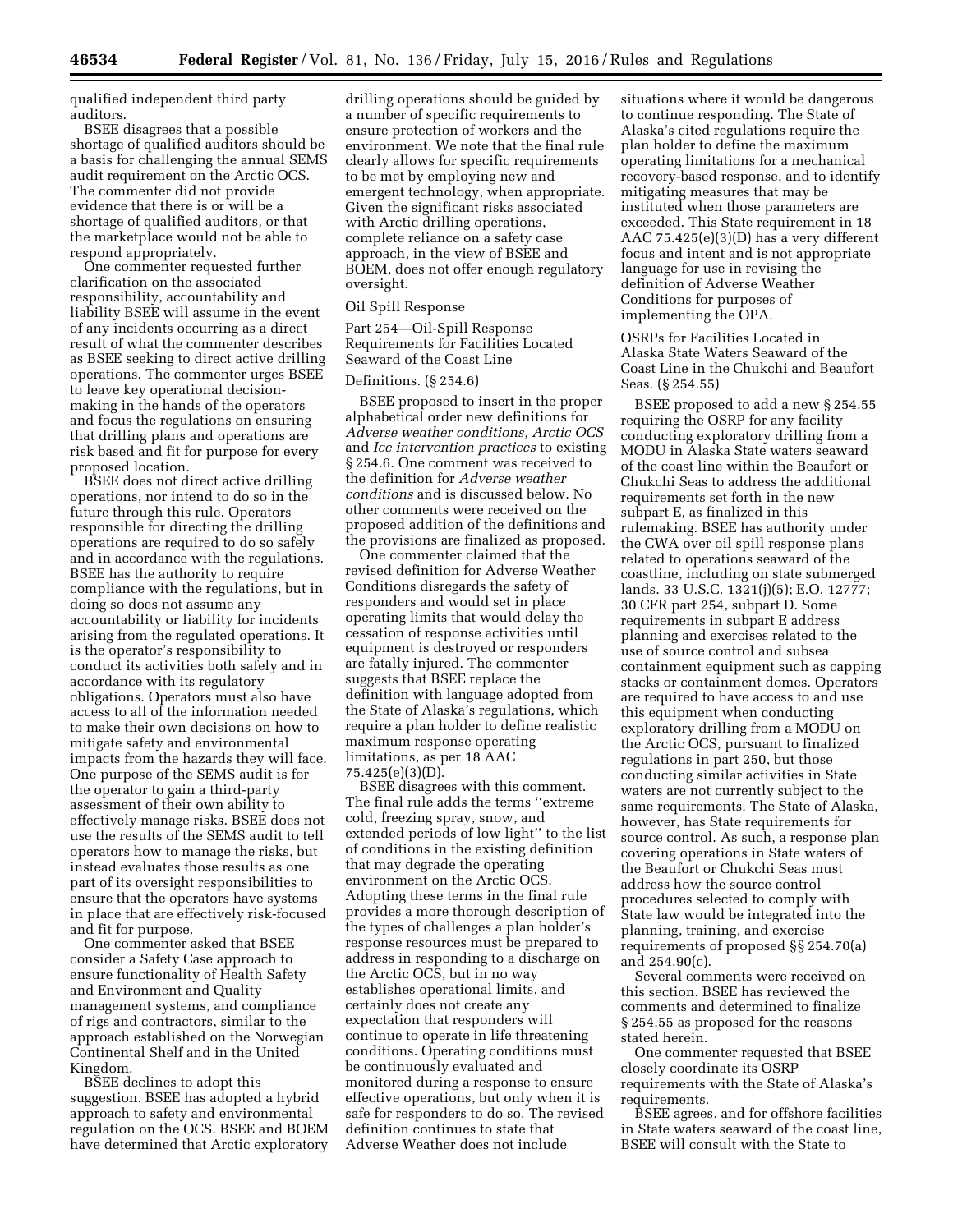coordinate planning processes where possible. We note this rulemaking does not alter in any way the existing authorities or jurisdiction of BSEE or the State of Alaska. In addition, we note that, pursuant to existing § 254.53, operators in State waters may still rely upon OSRPs developed in accordance with the laws or regulations of Alaska, with certain modifications. Additionally, BSEE has a separate regulatory study underway that is evaluating the use of more specific deployment and response capability standards for each OCS region where oil and gas exploration and production is occurring. BSEE will review the State of Alaska's standards for facilities in State waters as part of this study, and will harmonize any future standards when it deems it is appropriate.

One commenter stated that the term ''source control'' is different than the term used in State requirements, which is ''contain and control'', and that using different terms will be problematic.

BSEE's position is this rulemaking addresses Federal requirements for offshore facilities in State waters seaward of the coast line, and does not impact state requirements. The State and Federal terms, while slightly different, are effectively similar in nature, and should not create any confusion for plan holders with respect to complying with either State or Federal regulations. While it is beneficial to use harmonized terms whenever possible between State and Federal regulations, it is just as important that Federal regulations use terminology that is consistent across various Federal rules and agencies. The term ''source control'' is defined in the National Contingency Plan as the construction, installation and startup of actions necessary to prevent the continued release of hazardous substances or pollutants or contaminants into the environment.44 Source control is a consistently used term in other response-oriented doctrinal publications, such as the National Preparedness for Response Exercise Program (PREP) Guidelines and the USCG Incident Management Handbook.

## Subpart E—Oil-Spill Response Requirements for Facilities Located on the Arctic OCS

### Purpose. (§ 254.65)

A new § 254.65 was proposed to state the purpose for subpart E, described as establishing additional requirements for

preparing OSRPs and maintaining preparedness for facilities conducting exploratory drilling operations from a MODU on the Arctic OCS. No comments were received on the proposed addition of this section and, with exception of one minor technical edit, the section is finalized as proposed.

What are the additional requirements for facilities conducting exploratory drilling from a MODU on the Arctic OCS? (§ 254.70)

BSEE proposed adding § 254.70 addressing general oil spill response planning requirements for operators using MODUs to conduct exploratory drilling on the Arctic OCS. These requirements include incorporating the support mechanisms for capping stacks, cap and flow systems, containment domes, and other similar subsea and surface devices and equipment and vessels, required by finalized § 250.471, into oil spill response incident action planning. They would also require operators to address the influence of adverse weather conditions on responders' health and safety during spill response activities. Finally, they would require operators, prior to resuming seasonal exploratory drilling activities, to review their OSRPs, and modify as necessary, to address changes to the location or status of response resources or the arrangements for supporting logistical infrastructure arising from extended periods of time without drilling.

Several comments were received on this section. BSEE has reviewed the comments and with the exception of one technical edit, the provisions of § 254.70 are finalized as proposed for the reasons discussed herein.

Many commenters recommend that BSEE should include an opportunity for public review and comment for OSRPs that address operations on the Arctic OCS.

BSEE disagrees. The National Response System that was set up under the CWA and the OPA establishes a system of plans, including a National Contingency Plan, regional contingency plans, area contingency plans, and facility and vessel response plans. National, regional, and area level plans all set policy on the use of oil spill countermeasures and all relevant strategies, and identify how sensitive resources must be protected. Regulatory agencies promulgate regulatory requirements for industry OSRPs, consistent with these higher-level plans requiring industry plan holders to have access to the requisite amounts and types of response capabilities. Agency

review and approval of these plans is limited to ensuring the plans are consistent with national, regional, and area level guidance and ensuring the plans meet the pre-established regulatory requirements for capabilities and preparedness arrangements. Public comment and review is not necessary for the Agency to complete its review of the OSRP for compliance with the regulations, nor is there a meaningful role for the public where the preestablished standards of review leave little to no room for discretion. Under this existing paradigm, none of the industry response plans regulated by the Pipeline and Hazardous Materials Safety Administration (PHMSA), EPA, USCG or BSEE are subject to a public review and comment process. BSEE believes the most appropriate opportunities for public participation and comment on the relevant response issues are during the public comment periods associated with the oil and gas lease sales and EPs, public comment periods during the rulemaking process for establishing industry response plan regulatory requirements, and through interaction with the Area Committees, who develop the local Oil Spill Area Contingency Plans that provide guidance on the use of spill response countermeasures as well as protection strategies for specific sensitive habitats and species. In the case of the Arctic OCS, BSEE encourages interested parties to engage with the Alaska Regional Response Team, whose members include: The USCG; NOAA; Federal Emergency Management Agency; Federal Aviation Administration; General Services Administration; State of Alaska Department of Environmental Conservation; EPA; and Departments of Agriculture, Defense, Energy, State, Health and Human Services, Interior, Justice, and Labor, as well as the Northwest Alaska and North Slope SubArea Committees.

One commenter suggests that BSEE should develop the OSRP requirements using a risk-based environmental assessment process and design the response capabilities to address the specific risks of a spill from the offshore facility.

BSEE agrees with the commenter's concern, but notes the baseline requirements for an OSRP within § 254.26 already contain many provisions that are founded upon risk assessment processes. For example, plan holders must use oil spill trajectories from their offshore facility to assess any spill risks to resources and habitats, and design response capabilities appropriately. While this rulemaking adds additional detail that is necessary

<sup>44</sup> 40 CFR 300.5; *See generally* 40 CFR part 300, National Oil and Hazardous Substances Pollution Contingency Plan.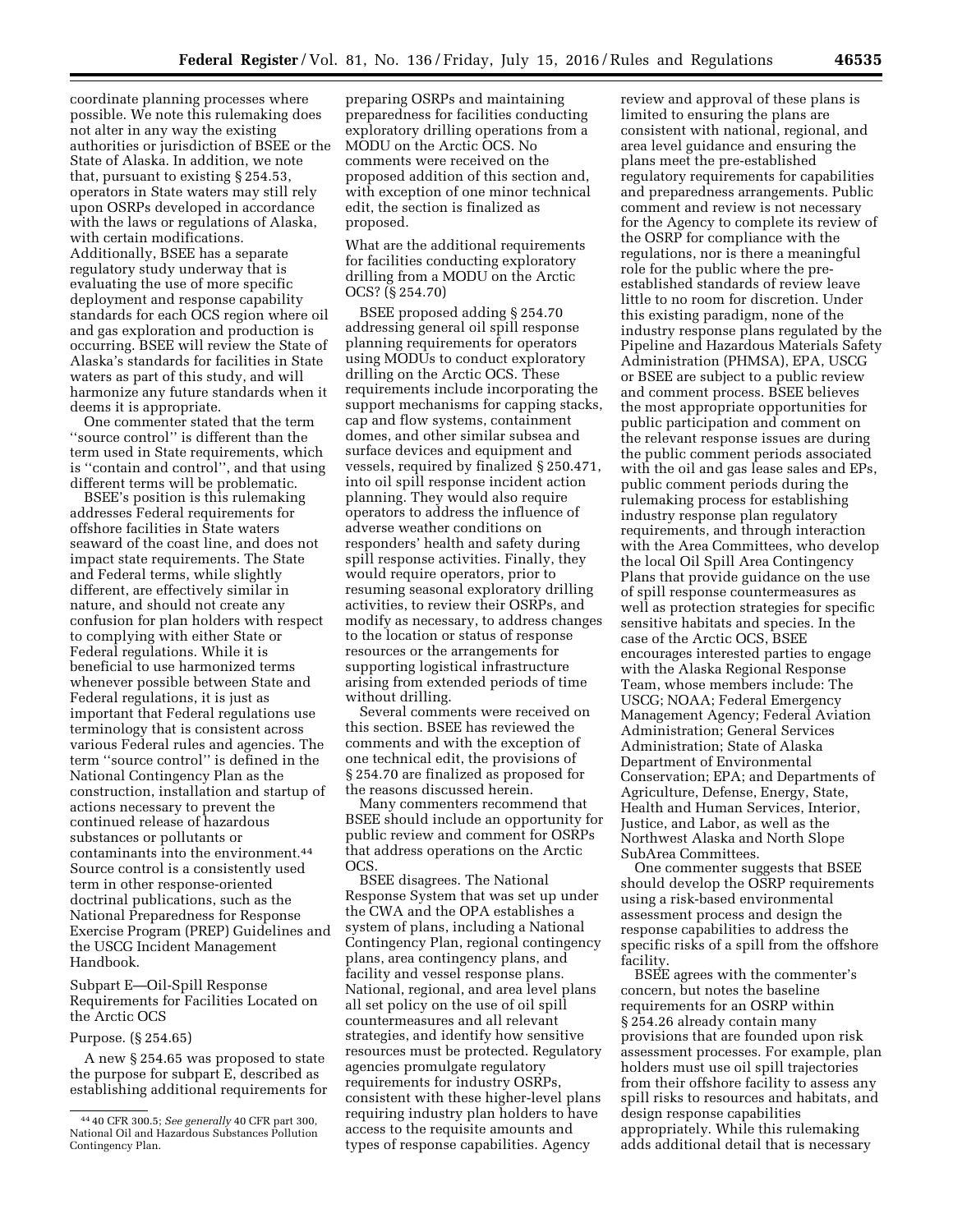to ensure the oil spill preparedness measures are adequately designed for operating in the Arctic environment, it does not impose a new system of risk assessment processes for developing OSRPs upon plan holders that is outside of what currently exists in Part 254 or was proposed in the NPRM. Plan holders are free to adopt risk-based methods in developing their OSRP response strategies, as long as those strategies are in compliance with the regulatory requirements.

One commenter asserted that the type and number of resources that should be maintained in an area should reflect the most probable spill events that might occur.

BSEE disagrees. The OPA and BSEE's OSRP regulations require industry to plan for their WCD to the maximum extent practicable as a planning standard, and not for the size of their most probable spill, which would be considerably smaller. While response resources are strategically staged throughout the coastal zone near OCS regions where drilling occurs, BSEE acknowledges that in some cases equipment will be cascaded in from more distant areas in order to respond to a WCD, especially in the Arctic OCS.

One commenter suggests the regulations should allow for all types of response mechanisms to be in place, including the use of dispersants and in situ burning.

BSEE agrees industry OSRPs should include provisions for all of the oil spill response capabilities that are allowed for and consistent with the guidance contained within the relevant Regional and Area Contingency Plans (RCPs/ ACPs). In the Arctic OCS, the guidance regarding, and strategies for, the use of dispersants and in situ burning is contained within the Unified Alaska Plan and the North Slope SubArea Contingency Plans. BSEE's OSRP regulations currently allow for the listing of both dispersants and in situ burning capabilities within industry OSRPs. A regulatory study entitled, ''Oil Spill Response Equipment Capabilities Analysis,'' is currently underway that is considering additional requirements for ensuring the availability of these spill countermeasures in all areas of the OCS where drilling is occurring or may occur, including the Arctic.

One commenter suggested that the duration of a WCD required by § 254.26(a) for drilling operations should be extended beyond 30 days to whichever is greater, a period of 45 days or the time it would take to drill a relief well. The commenter further recommended that the method to calculate the WCD daily flow rate

should be amended and based on offset well data; if no offset well is available, the commenter recommended that minimum default values of 61,000 barrels of oil per day for wells in the Chukchi Sea, and 25,000 barrels of oil per day for wells in the Beaufort Sea, should be adopted.

BSEE agrees in part. Based on the lessons learned from the *Deepwater Horizon* response, BSEE released National Notice to Lessees and Operators of Federal Oil and Gas Leases and Pipeline Right-of-Way Holders (NTL) No. 2012–N06, ''Guidance to Owners and Operators of Offshore Facilities Seaward of the Coast Line Concerning Regional Oil Spill Response Plans.'' NTL No. 2012–N06 encourages operators to identify sources for supplies and materials that can support a response to an uncontrolled spill lasting longer than 30 days. However, BSEE has determined that further study is required before revising 30 CFR part 254 to extend the duration of a WCD. BSEE has a regulatory study entitled, ''Oil Spill Response Equipment Capabilities Analysis,'' underway to consider various options for amending the period of time for which an operator must plan to support response operations. With regard to daily flow rates, § 254.47 states that an operator must calculate the size of their WCD scenario as the daily volume possible from an uncontrolled blowout, but does not go into detail about how that flow rate calculation must be made. Rather, the daily flow rate information referenced in the OSRP is based upon data generated earlier in the permitting process for the associated EP as required by BOEM in § 550.213(g) and NTL No. 2015–N01, ''Information Requirements for Exploration Plans, Development and Production Plans, and Development Operations Coordination Documents on the OCS for Worst Case Discharge and Blowout Scenarios''. BSEE does not believe that it would be appropriate to institute minimum default values in lieu of the prescribed methodology.

Two commenters indicated the regulations should provide more detailed guidance on what oil spill planning and response capabilities should be required to adequately respond to an oil spill in the Arctic. One of the commenters provided detailed recommendations for what those requirements and capabilities should entail.

The existing regulations in § 254.26 provide a broad performance-based planning standard for establishing a plan holder's WCD identifying the anticipated impacts, and ensuring the availability of enough response and

supporting resources to protect or clean up the environment from such a discharge. BSEE is reviewing the possibility of providing more detailed requirements for response capabilities in a future rulemaking, and will consider the recommendations provided in these comments as an input for that process. Until that time, it is the plan holder's responsibility to develop response capabilities that will satisfactorily meet the existing planning standard.

One commenter argued that most drilling in the Arctic is in extremely shallow water from gravel islands, and that use of SCCE equipment in those cases is not practicable.

BSEE agrees. The SCCE requirements of this rulemaking only apply to MODUs conducting exploration drilling, and therefore would not apply to shallow water drilling from gravel islands.

Two commenters assert that adding SCCE information to the OSRP would confuse responders and unnecessarily increase the size of the OSRP. The commenters suggest that SCCE information should be kept in a separate planning document, and one of the commenters specifically recommended that OSRPs reference well containment plans instead.

BSEE agrees in part. SCCE are critical capabilities required for certain plan holders in order for them to meet their requirements in existing § 254.26(d) for responding to their WCD. Further, SCCE will be deployed and utilized alongside spill response equipment, necessitating coordinated planning for an integrated approach to a loss of well control. As such, OSRPs must include certain essential information about SCCE capabilities. BSEE agrees that most SCCE information can be maintained in separate well control-oriented planning documents (as required by § 550.220(c)(3) (EPs) and § 250.470(f) (APDs)) as long as they are properly referenced in the OSRP. However, incidents, such as the Macondo Well blowout, demonstrate that source control activities need to be better coordinated with the overall management of the larger incident and other response operations, and they validate the need for additional source control information in the OSRPs. Accordingly, the OSRP should outline how the management structure established for the overall incident response will coordinate SCCE activities. BSEE believes the inclusion of this critical information in the OSRP will improve clarity for all responders rather than create confusion, and will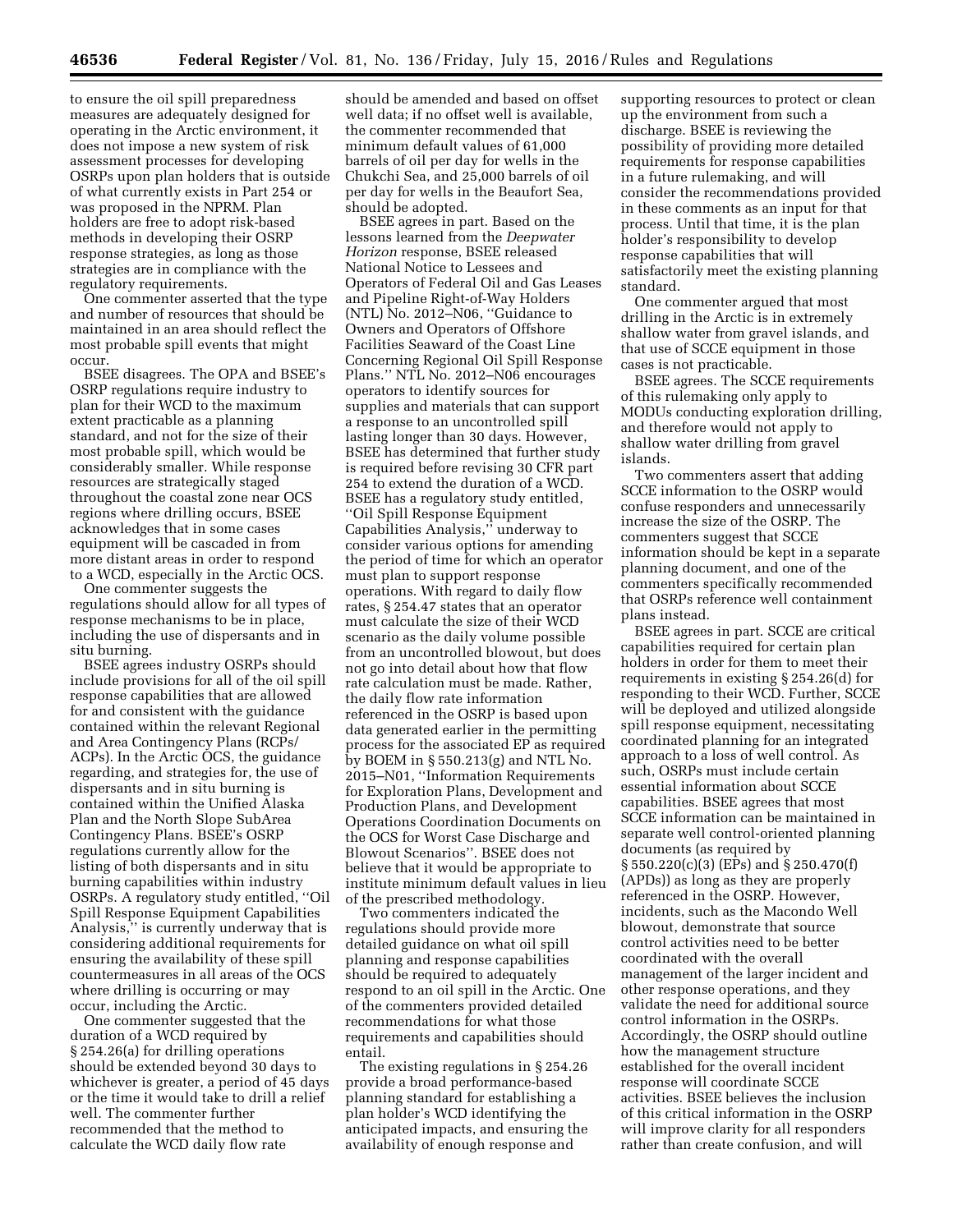not appreciably increase the size of the OSRP documents.

One commenter recommended the Arctic-specific regulations contain milestones that ensure timely deployment of well control equipment in concert with oil spill response equipment.

BSEE agrees and has determined the final rule addresses the commenter's recommendation. Regulatory requirements finalized in other parts of this final rule, such as §§ 250.470, 250.471 and 250.472, contain new standards for the deployment of well control equipment in the Arctic and include timelines for deployment. We note, however, that although the commenter's concern is addressed in part 250 of this final rule, part 254 currently does not contain any specific timelines for the deployment of spill response equipment.

Two commenters request that BSEE require plan holders to describe how they will respond in adverse weather conditions.

BSEE agrees. Existing § 254.26(d) requires plan holders to discuss how they will respond to their WCD scenario in adverse weather conditions. The purpose of subpart E is to provide additional regulatory detail to address Arctic-specific issues and challenges. The finalized requirements in § 254.70(b) require an operator to describe how they will address certain human factors, such as cold stress and cold-related conditions that are likely to become challenges due to the adverse nature of Arctic OCS conditions. Additionally, the finalized requirements in § 254.80(a) and (b) require an operator to describe how they will adapt and sustain their response techniques during adverse conditions that occur in the Arctic OCS operating environment.

One commenter recommended that operators be required to provide detailed statistical assessments for identifying curtailment thresholds that will limit operations or pose safety hazards to responders in Arctic conditions, and that this assessment should be used to establish the end of season operational dates at  $§ 550.220(c)(6).$ 

BSEE agrees in part. Section 254.70(b) requires operators to describe how they will address Arctic challenges in adverse weather conditions. While it is prudent for operators to identify and address recommended operating limits in their safety procedures, decisions to suspend response operations due to safety concerns must be made on a case by case basis and must consider all the conditions in place at that point in time. Operational safety decisions cannot be

projected forward based on a statistical analysis of past seasonal conditions; however, the general limitations on an operator's' ability to conduct an oil spill response due to expected site conditions are considered by BOEM when establishing end-of-season dates.

One commenter suggests the requirements of § 254.70 should be more performance-based and focus on management practices.

BSEE agrees in part. The OSRP regulations are designed to strike a balance between performance-based standards that afford an operator the flexibility to develop an OSRP that meets the specific needs of its offshore facility and more detailed prescriptive requirements ensuring an OSRP meets the underlying statutory requirements. Many of the provisions contained throughout part 254 are performancebased in nature, while many others address the management practices of the operator to organize and respond to their WCD. BSEE believes that § 254.70 appropriately strikes that balance as written.

One commenter asserted that the provision in § 254.2(b), which allows a facility to operate while BSEE reviews the plan, should be removed for operations in the Arctic OCS.

BSEE agrees in part, however the proposed rule did not contain any amendments to the requirements of § 254.2. These administrative practices have been successfully followed for many years for OSRPs in other OCS regions, and are particularly well suited for certain situations, such as the transfer of ownership of an existing facility to a new operator who will now operate the facility under the new owner's existing regional OSRP. BSEE acknowledges that the provision in § 254.2(b) is not as well suited for the review and approval of new OSRPs covering exploratory drilling in the Arctic, where the challenges associated with operating in this frontier environment have made the review and approval of OSRPs more complex and controversial in the public eye. As such, BSEE will look to clarify the overall applicability of these procedures in a separate rulemaking that will update Part 254, including § 254.2. Finally, it should be noted that all operators on the Arctic OCS in recent years have had their OSRP approved well in advance of conducting any drilling operations at their lease sites.

One commenter asserted that all existing OSRPs should be updated to meet the new requirements of this rulemaking within 90 days.

BSEE disagrees. The final rule states that the requirements contained in this

rulemaking will become effective 60 days after the date of publication in the **Federal Register**. At the time of finalizing this rulemaking, there currently are no approved or pending OSRPs involving exploratory drilling on the Arctic OCS from a MODU.

What additional information must I include in the ''Emergency response action plan'' section for facilities conducting exploratory drilling from a MODU on the Arctic OCS? (§ 254.80)

BSEE also proposed to create a new § 254.80 focusing on additional information requirements for the emergency response action plan section of an OSRP when the operator proposes to conduct exploratory drilling operations from a MODU on the Arctic OCS. The additional requirements would include specifics regarding ice intervention practices, staging considerations, and tracking abilities.

Several comments were received on this section. BSEE has evaluated the comments and made various technical edits as discussed herein. Otherwise, the substantive provisions of § 254.80 are finalized as proposed.

Many commenters assert that the regulations must include requirements ensuring Arctic-grade response capabilities for equipment, materials and personnel capable of operating in Arctic conditions, including fog, adverse sea states, and ice.

BSEE agrees and has determined this recommendation is met in our existing regulations. Section 254.26(e) states that operators must ensure that the response equipment, materials, support vessels, and strategies listed are suitable, within the limits of current technology, for the range of environmental conditions anticipated at your facility. Furthermore, § 254.80(a) requires that operators, who are developing ice intervention practices, must consider the use of specialized tactics, modified response equipment, ice management assist vessels, and technologies for the identification, tracking, containment and removal of oil in ice.

One commenter requested that BSEE delete the requirements of proposed § 254.80 as redundant to existing regulations in part 254. The commenter asserted that the requirement for ice intervention practices is redundant with the requirements of existing § 550.220(b), which requires an Ice Management Plan (IMP), a component of the Critical Operations and Curtailment procedures, and that the OSRP should simply reference the procedures contained within the IMP.

BSEE disagrees. The proposed requirements in § 254.80 address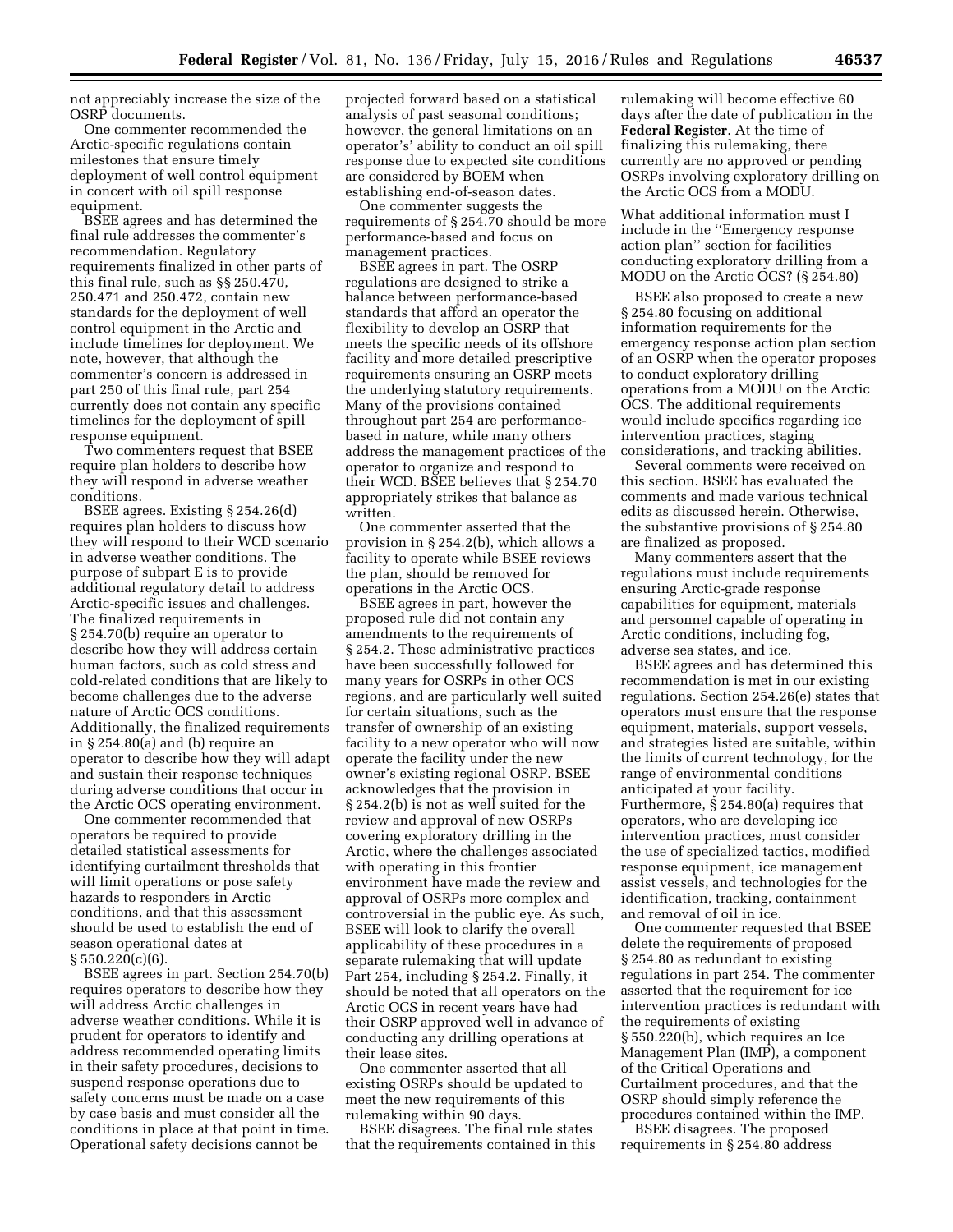aspects of oil spill response preparedness, as opposed to operational preparedness, that are specific to meeting the challenges of operating in the Arctic OCS. While the requirements finalized here somewhat mirror the basic oil spill preparedness requirements existing in the OSRP regulations, they are not redundant of the IMP and add an important layer of additional detail that is necessary to set expectations for preparedness to respond to spills in the Arctic. The IMP addresses how ice floes will be managed to protect drilling operations and procedures for stopping, and if necessary, disengaging, drilling operations due to the encroachment of sea ice. Ice intervention practices have a completely different purpose, and are focused on improving the effectiveness of spill response countermeasures in the presence of sea ice. Both are distinct and necessary elements of the regulations.

One commenter recommended that ice intervention practices should address how response equipment will address challenges associated with response in the Arctic.

BSEE agrees. The intent of the requirement for a description of the operator's ice intervention practices was to ensure plan holders evaluated their capabilities and ensured they are adequately prepared and trained to effectively operate in expected Arctic conditions.

One commenter asserted that the requirement for ice intervention practices is limited to mechanical recovery.

BSEE disagrees with this statement, and reiterates that the operator should develop ice intervention practices for each response countermeasure listed in the OSRP. The preamble discussion in the NPRM states that an operator's ice intervention practices should improve oil encounter rates for all removal or mitigation techniques, including dispersants and in situ burning.

One commenter asserted that BSEE should conduct further studies regarding the challenges involved with responding to a spill in the Arctic, such as responding in the presence of ice.

BSEE agrees and is continually reviewing ongoing research study reports as well as funding numerous studies of its own to better understand all aspects of responding to oil spills in Arctic conditions. BSEE uses that information to better inform its efforts to develop regulations and assess a plan holder's preparedness to respond to oil spills.

One commenter recommended that, in addition to requiring the

development of ice intervention practices, BSEE provide specific recovery equipment performance standards for recovering oil in the Arctic. Specifically, the commenter recommended that BSEE adopt a standard similar to the State of Alaska requirement at 18 AAC  $75.445(g)(5)$ .

BSEE agrees with the intent of the comment, but has determined the commenter's concern is addressed in existing regulations. BSEE reviewed the standard contained within 18 AAC 75.445(g)(5) and found that the existing requirements in § 254.44 already establish an equipment performance planning standard that is equivalent in nature. In addition, BSEE has an ongoing regulatory study underway to evaluate potential revisions to the requirements contained in § 254.44, including a revised equipment planning standard that would be based on oil encounter rate and recovery systembased performance. This revised planning standard may be incorporated into the regulations for all OSRPs, including those in the Arctic OCS, at a later date in a future rulemaking.

Several commenters recommend the provisions in the Arctic-specific regulations should be informed by research into oil behavior and spill response techniques in ice, and that flexibility must exist to select the most effective strategies in context of the spill situation.

BSEE agrees with both of these points. Both government and industry are conducting extensive research on oil behavior and the use of appropriate spill response techniques in ice. BSEE's development of its regulatory requirements, as well as its plan review and approval processes, is informed by this information. BSEE also supports the use of a process to compare the environmental outcomes associated with using various response techniques and countermeasures in order to assess and select the most appropriate response technologies for use during an event. However, the selection and use of response technologies during a spill event is governed by EPA regulations contained within the NCP, and by the FOSC, which is a pre-designated senior USCG official. BSEE is not dictating the selection or use of any particular strategies for responding to any specific spill situation through its regulations or the OSRP process.

One commenter suggested that OSRPs should include information that outlines when dispersants will be used and when their use will not be allowed.

BSEE disagrees. A plan holder does not have the authority to prescribe the conditions or required outcomes that

must be present for dispersants to be used during a response. The use of dispersants is governed by the provisions of the NCP, as supplemented by RCPs and ACPs, and implemented on a case by case basis under the direction of the FOSC.

One commenter asserted that the OSRP regulations currently limit the response to mechanical spill recovery techniques only, and that BSEE should allow plan holders to use other response countermeasures when their use is appropriate. The commenter also indicated that the OSRPs should describe how those countermeasures will be used in the presence of sea ice and other Arctic conditions.

BSEE agrees that plan holders should plan for and prepare to use all available technologies and countermeasures to effectively mitigate the impacts of a discharge from their facilities, and that such planning and preparation should account for the presence of sea ice and other Arctic OCS conditions. While the regulations require the inclusion of mechanical recovery resources in the response plans, the regulations also allow for the listing of dispersants, in situ burning, and other response countermeasures in the plans, when using those countermeasures would be consistent with the strategies contained within the RCPs and ACPs for the area in which the facilities are operating. The procedures in the RCPs and ACPs provide the processes that a plan holder and the FOSC must follow in selecting the proper response countermeasures for a given situation. BSEE also agrees that OSRPs for facilities operating in the Arctic should describe how the plan holder would implement each countermeasure in ice. The new requirement to describe ice intervention practices in § 254.80(a) requires the plan holder to describe how they will effectively use each countermeasure in the presence of sea ice.

One commenter recommended that strategies and tactics listed in the OSRP, including use of dispersants and burning, should be based on the latest regional-specific research, historical oil spill data, field tests conducted by the operator or its Oil Spill Response Organization (OSRO), and exercises, and environmental analysis.

While BSEE agrees that response strategies and tactics should be informed by all the methods recommended by the commenter, BSEE disagrees with their assertion that plan holders are responsible for gathering this information, or that plan holders are responsible for field testing or validating these strategies and tactics as part of the process of developing and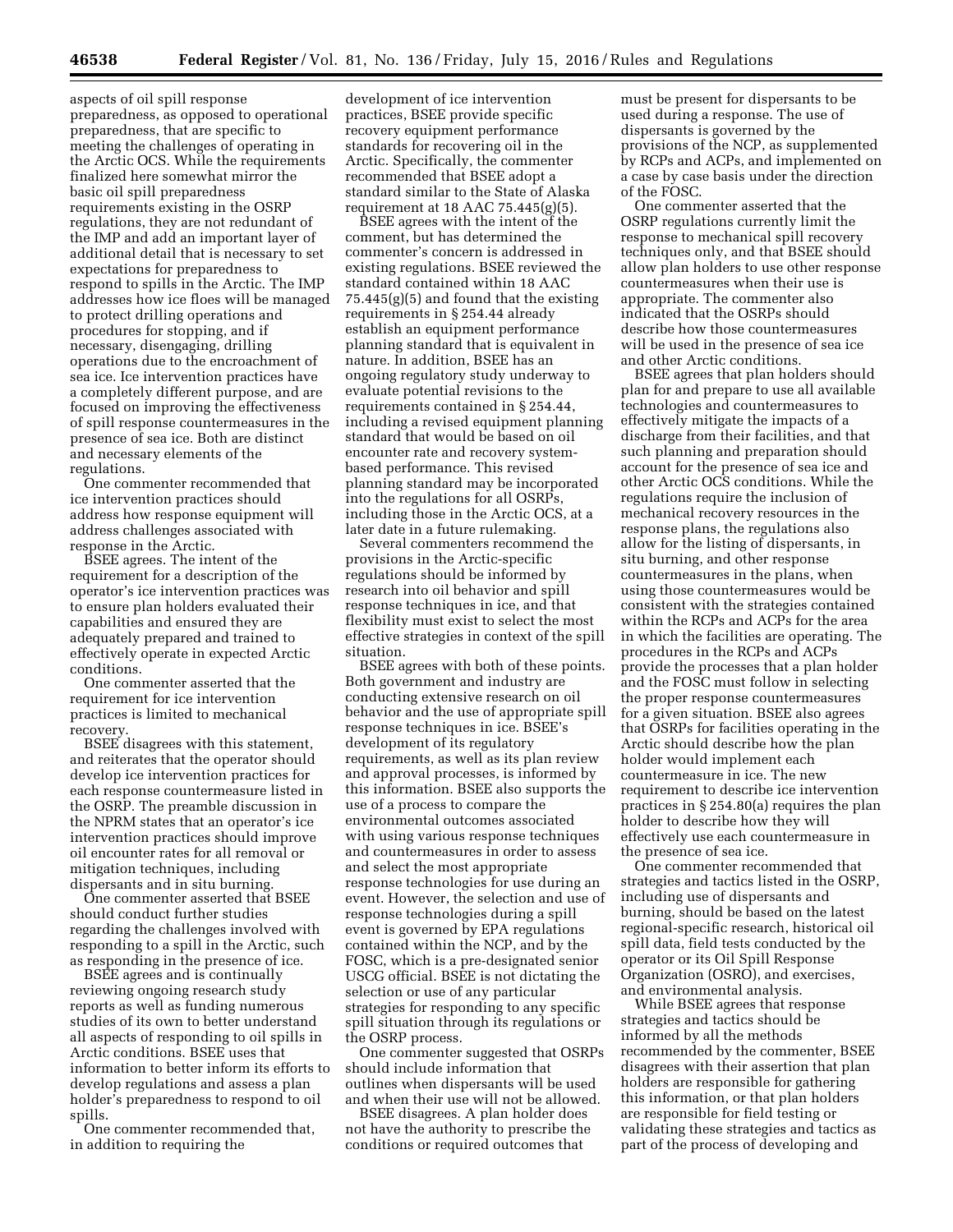submitting their OSRPs. Rather, response strategies and tactics are developed and approved for use geographically and temporally, and should be exercised and validated by the Regional Response Teams and Area Committees, and should be contained in the appropriate RCPs and ACPs. As such, Regional Response Teams and Area Committees would be the appropriate entities to review ongoing trends, new research or testing information, and to adjust the response strategies in the RCPs and ACPs accordingly. While OSRPs must be consistent with the strategies and tactics identified for use in the relevant RCPs and ACPs, their focus and purpose is to address how the operator will supply, manage, and sustain the necessary response resources for implementing the strategies and tactics.

Two commenters recommend that the requirements in § 254.80 should contain specific protection and response strategies and maps for environmentally sensitive areas and subsistence resources. One of the commenters further suggests that plan holders should have response personnel and equipment pre-staged near those sensitive sites, and that the strategies and equipment should be tested through a plan holder's exercise program, prior to being included in an OSRP.

While BSEE agrees protection and response strategies for sensitive resources are a critical part of oil spill response, BSEE disagrees that these strategies should be developed by industry plan holders, nor does BSEE believe it is feasible for a plan holder to pre-stage personnel and equipment throughout the Arctic wherever sensitive resources might be located. The correct place for the development of protection and response strategies for sensitive areas and resources, in accordance with guidance in the NCP, is in the ACP. In this case, the appropriate place would be within the North Slope SubArea Contingency Plan. Existing regulations do, however, require that operators address strategies for protecting environmentally sensitive areas in their OSRPs. *See, e.g.,*  §§ 254.23(g) and 254.26(c). BSEE does not believe that further treatment of this issue is necessary in § 254.80. The Alaska Regional Response Team and the North Slope SubArea Committee are responsible for testing and validating these strategies. It is not the responsibility of an industry plan holder to develop these geographical response strategies, nor is it a requirement for a plan holder to test any strategies listed in an ACP prior to referencing them in their OSRP.

One commenter requested clarification regarding what areas under section § 254.80(b) would qualify as ''areas of the Arctic OCS where a planned shore-based response would not satisfy § 254.1(a).'' This commenter also requested clarification of the term ''remote and limited infrastructure'' under § 254.80(b)(2), indicating that this term is ambiguous and could change based on location and the future progress of the Arctic infrastructure on the coastline.

BSEE acknowledges there is a subjective element to these provisions that must be evaluated by the plan holder and agency plan reviewers on a case-by-case basis. The intent of the provisions is to ensure that plan holders take the steps necessary to ensure they can mobilize and sustain a significant oil spill response effort in the Arctic and overcome the obstacles presented by the extremely limited infrastructure that exists throughout the entire Arctic region. Given the development along the Arctic coast, the entire Arctic OCS region would qualify for both provisions. BSEE acknowledges this situation could change in the future, and thus adopted language that would allow the application of these provisions to evolve once an appropriate level of infrastructure is developed and put in place. BSEE can document and communicate such situations in the future through an NTL or other communications with plan holders as such need arises.

One commenter asserted that situations where an entirely offshorebased response is necessary, with no support from onshore resources, are not unique to the Arctic.

BSEE agrees this situation does exist, to a degree, for certain facilities located far offshore in the Gulf of Mexico. However, in the Arctic, unlike the Gulf of Mexico, nearly all OCS exploratory drilling falls into this offshore-based category due to the lack of shore-based supporting infrastructure in the region. As such, BSEE believes it is appropriate to have specific planning requirements to address this aspect of responding on the Arctic OCS.

One commenter suggests replacing the phrase ''adverse weather conditions'' in § 254.80(b)(1) with the concept of ''realistic maximum response operating limits'' (RMROL) from 18 AAC 75.425(e)(3)(D).

BSEE agrees plan holders must research the environmental conditions for the Arctic OCS area they will be operating in and ensure that the resources they acquire will be capable of sustained activity in those conditions; however, BSEE does not intend to

establish specific operating criteria or limits for such equipment. The requirement for response equipment to be capable of operating in conditions up to and including adverse weather is a longstanding element of OPA requirements and is sufficiently covered by other parts of BSEE part 254 regulations. While the ability to operate in adverse conditions is an important element of § 254.80(b)(1), the real purpose of this requirement is to establish an offshore-based capability that can function without constant resupply from shore side infrastructure.

One commenter asserted that requiring the pre-staging of response equipment reduces the flexibility of the incident commander to respond effectively.

BSEE disagrees. Pre-spill planning, including the identification of prestaging sites, is critical to an effective incident response. Incident commanders always have the flexibility to adapt the pre-spill planning in the OSRPs to meet the emergent needs of responders during a real incident. Therefore, BSEE does not believe that pre-staging response equipment reduces the flexibility of the incident commander to respond effectively.

One commenter asserted that additional response resources and training of local responders are needed along the coast of the State of Alaska. One commenter recommended that agencies with oil spill response responsibilities study various locations along the U.S. Arctic coast where equipment could be stored and staged, suggesting that such emplacements would lead to improved response times for equipment and potentially reduced the environmental impacts of an oil spill.

BSEE agrees that staging of equipment at strategically located depots along the State of Alaska coast could have a positive impact on oil spill responses that occur in the Arctic. However, the staging of response resources is primarily dependent upon the needs of each individual plan holder to enable them to respond to their WCD. As such, staging of response resources falls to the discretion of the plan holder and their OSRPs, with agencies reviewing their arrangements to ensure they will meet the planning standards in the regulations. To provide flexibility in allowing plan holders to meet their individual needs, the regulations do not mandate the use of any particular staging location(s) for equipment and personnel that must be used to meet response planning standards.

One commenter asserted that all response resources should be located in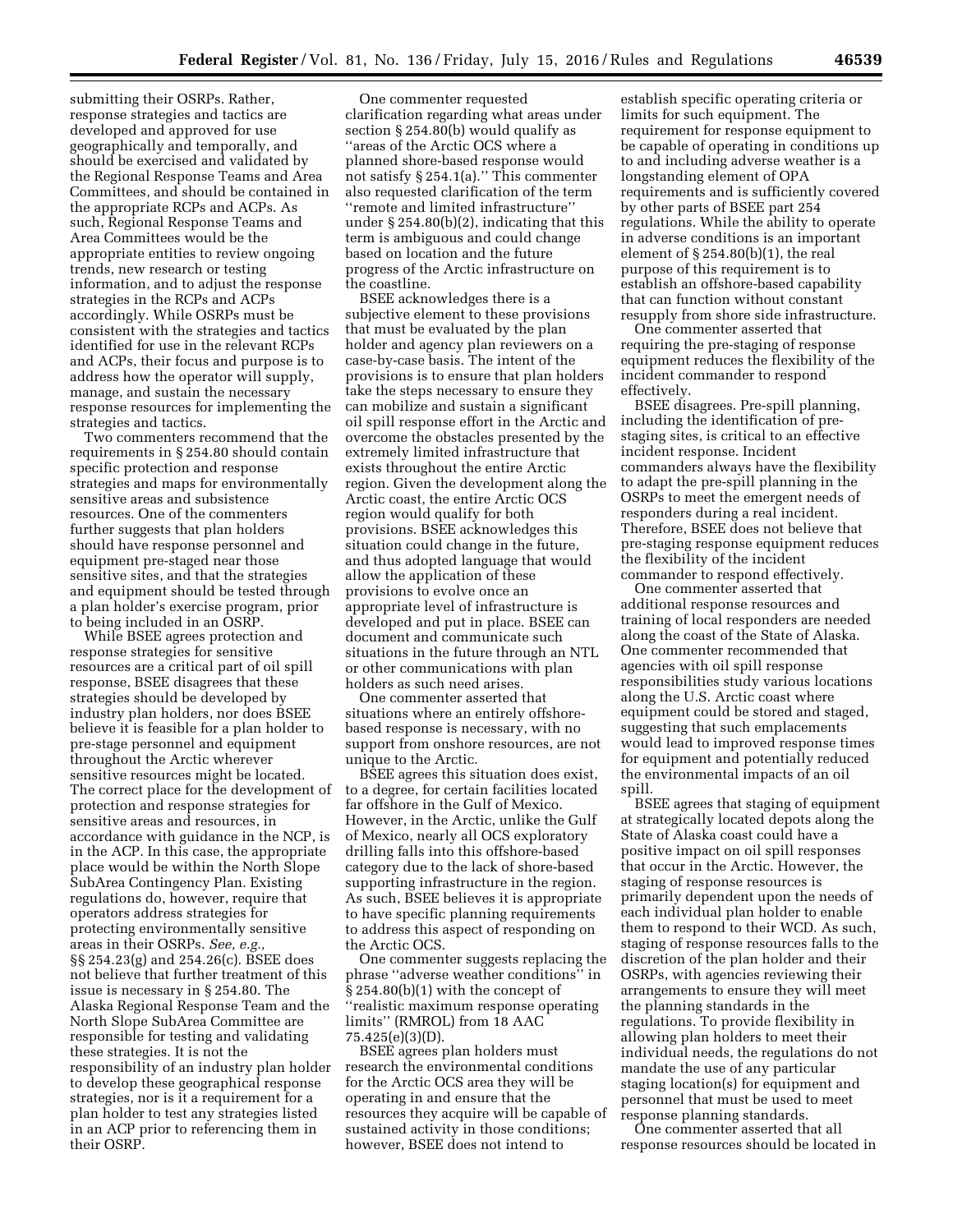the Arctic prior to the start of drilling operations unless a viable logistics plan is in place for cascading in additional response supplies.

BSEE agrees. Paragraphs (a) and (b) of § 254.80 require operators to list and describe their resources that will be offshore-based in the immediate area of the drilling operations, as well as their logistics resupply chains that will effectively address the remote and limited infrastructure that exists in the Arctic.

One commenter recommended the OSRP contain requirements for prestaging equipment in the Russian Arctic, as well as procedures for moving response resources into waters under the jurisdiction of Russia.

BSEE disagrees. The preparedness and response requirements related to an oil spill located in Russian waters are governed by the laws and regulatory requirements of Russia. The movement of resources and the coordination of response activities between the two countries in the event of a transboundary oil pollution incident will be addressed by the U.S. Department of State and will follow existing bi-lateral and multi-lateral agreements that are in place for responding to transboundary spills in the Arctic.

What are the additional requirements for exercises of your response personnel and equipment for facilities conducting exploratory drilling from a MODU on the Arctic OCS? (§ 254.90)

BSEE proposed to create a new § 254.90 that would require operators to incorporate the additional requirements contained within §§ 254.70 and 254.80 into their oil spill response training and exercise activities; would require operators to provide notice of the commencement of covered operations; and would clarify the authority of the Regional Supervisor to conduct exercises, prior to and during exploratory drilling operations, to test response preparedness. These requirements are all essential to ensuring and verifying an operator's readiness to conduct response activities on the Arctic OCS.

Several comments were received on this section. BSEE has reviewed the comments and determined to finalize § 254.90 as proposed for the reasons stated herein.

One commenter recommended that operators conduct mandatory equipment demonstrations of response technologies under adverse conditions for operations that will occur in the Arctic Ocean.

BSEE disagrees. Under the requirements of the existing OSRP regulations and the implementing guidance contained within the PREP Guidelines, the operator must conduct equipment deployment exercises, without reference to the operating conditions, for the purposes of training, testing, or demonstrating the preparedness, material condition, and proficiency of personnel and equipment. These exercises are normally conducted under operating conditions that are conducive to achieving the deployment exercise objectives while maintaining a suitable margin of safety for all participants. BSEE does not believe that the increased risks associated with conducting exercises under adverse conditions are justified by an attendant increase in preparedness.

One commenter argued that a facility engaged in seasonal use in the Arctic will have difficulty complying with the regulatory exercise requirements, and that conducting equipment deployment drills that focus on ice intervention practices will not be of value during the open water season.

BSEE disagrees. Plan holders drilling only during the open water season have the same triennial period to comply with exercise and training requirements as all other operators. A plan holder may conduct their exercises and training when they deem most appropriate as long as they meet the regulatory requirements for the frequency of exercises. Incident management team and deployment exercises, designed to test ice intervention practices, may be done during the drilling off-season when ice is present if that is deemed a more valuable exercise. BSEE disagrees that equipment deployment drills focusing on ice intervention practices are not of value to operations during the open water season, as sea ice can be present throughout the year and would be very relevant to an early- or late-season spill response.

One commenter urges BSEE to remove the provision in § 254.90(c), under which the BSEE Regional Supervisor may require deployment of the capping stack, cap and flow system, and containment dome, and other similar subsea and surface devices and equipment and vessels, as part of announced or unannounced exercises or compliance inspections, due to the disruption it will cause to an already brief open water drilling season.

BSEE acknowledges the concern raised by this comment, and agrees that exercises of SCCE, if deemed necessary, should be conducted in a manner that

minimizes disruptions to operations during the open water drilling season. BSEE will retain the provision in the rule to provide the Agency with the maximum flexibility possible to exercise its preparedness assessment and evaluation responsibilities, as necessary to demonstrate the operator's preparedness to respond during active operations. However, BSEE will ensure that SCCE deployment exercises are designed to minimize disruptions to the drilling season to the extent practicable.

One commenter recommended that any exercises directed by the Regional Supervisor should only occur after the plan holder has been notified and the particulars of the exercise have been discussed and agreed upon by all parties.

BSEE disagrees. While BSEE acknowledges the value of collaborative pre-planning in designing and holding exercises, BSEE reserves the discretion and flexibility to hold exercises in both announced and unannounced manners, as deemed necessary and appropriate, to assess and verify a plan holder's readiness and spill response preparedness. The operator's ability to execute its spill response operations with the limited notice that would be afforded in a real-word spill scenario is a critical aspect of that preparedness. BSEE will notify in advance and collaborate with plan holders in designing exercises whenever practicable when such procedures are in alignment with BSEE's exercise and overall compliance objectives.

One commenter opposed the provision for exercising equipment deployment requirements for SCCE and recommended it be removed due to the costs and operational risks involved, and the lack of specificity regarding these requirements in the regulations.

BSEE acknowledges equipment deployment exercises of SCCE are likely to be costly and may involve increased operational risks. Currently there is no recurring equipment deployment exercise requirement for SCCE outside of being directed to do so by the Regional Director or the Chief of the Oil Spill Preparedness Division of BSEE. Due to the increased costs and risks associated with this activity, BSEE intends to use this authority only when it deems it absolutely necessary to verify a plan holder's preparedness.

One commenter asserted that the provision in § 254.90(c) allowing the Regional Supervisor to direct the plan holder to deploy and operate spill response equipment or SCCE as part of an exercise or compliance inspection is contradictory to the information contained within the PREP Guidelines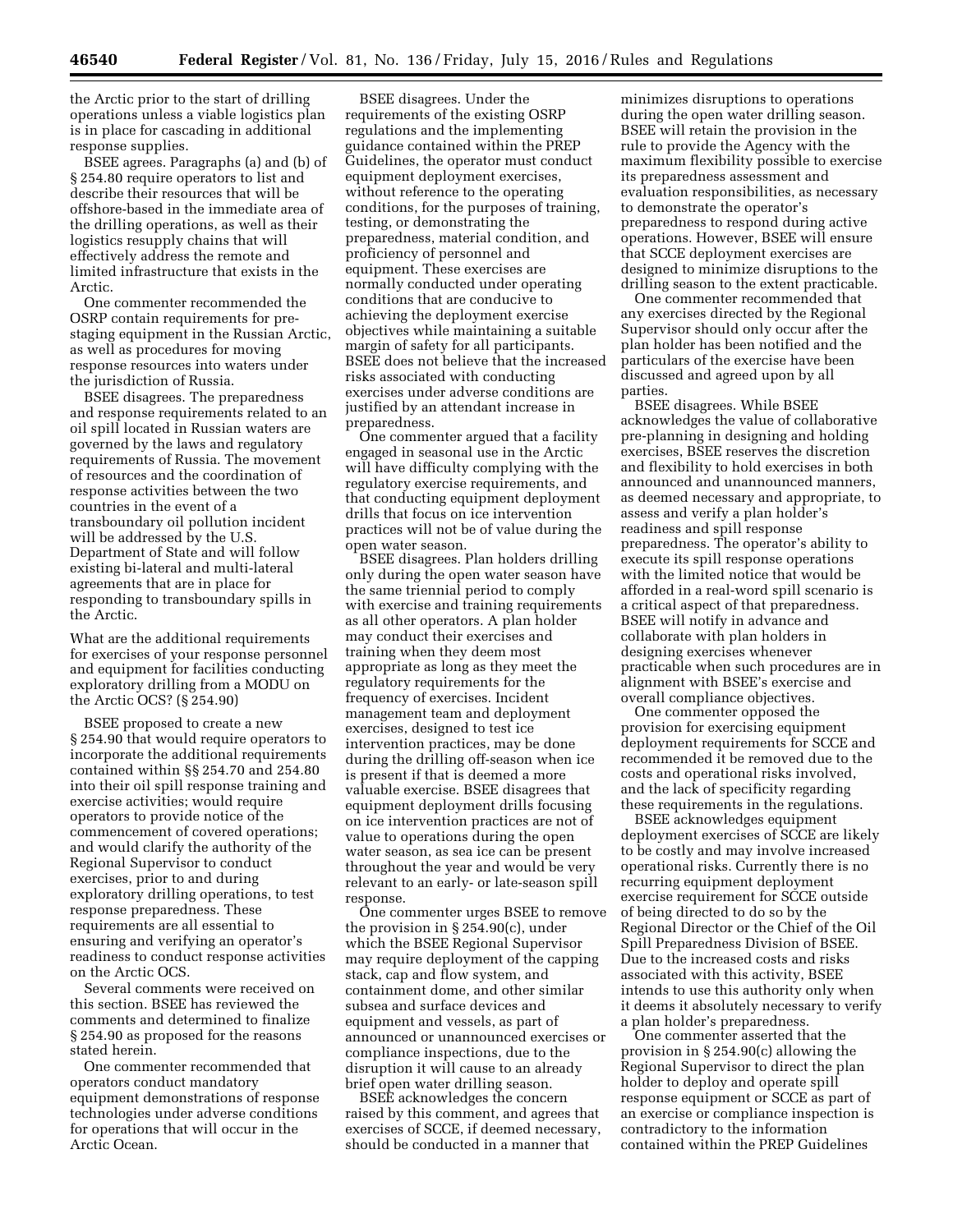and MOA OCS–08, and therefore should be revised.

BSEE disagrees. The PREP Guidelines and USCG/BSEE MOA OCS–08, *Mobile Offshore Drilling Units (MODUs),*  provide additional guidance on how existing regulatory requirements are to be implemented. Any new requirements promulgated in a rulemaking would take precedence over contradictory content in the PREP Guidelines. However, it is BSEE's position that the requirements in this rulemaking and the language expressed in PREP and in the MOA are in alignment with respect to BSEE's intended posture for exercising SCCE as a capability listed in a plan holder's OSRP. BSEE views the deployment of SCCE as a demonstration of a response capability necessary to secure and mitigate the threat of a potential or actual discharge of oil. Until such time when new regulatory requirements for conducting deployment exercises of SCCE are promulgated in Part 254, BSEE will continue to implement the exercise compliance posture as it has been outlined in the PREP Guidelines.

Two commenters oppose finalizing the requirement for BSEE to direct a plan holder to mobilize and deploy equipment during an exercise because it will cause confusion over who has oversight authority to direct a response during an actual spill.

BSEE disagrees with this comment. The requirement in § 254.90(c) only applies to BSEE directing the deployment of response equipment in an exercise for the purposes of evaluating a plan holder's preparedness, and does not apply to a response during an actual spill. For any spill in the coastal zone, the USCG is the FOSC who has overall authority to direct oil removal operations. Further information regarding the respective coordination between the USCG and BSEE for both preparedness and spill response activities is found in USCG/BSEE MOA OCS–03, *Oil Discharge Planning, Preparedness and Response.* BSEE does not believe requiring the deployment of response of equipment for the purposes of an evaluation will result in confusion during an actual spill.

One commenter requested that the proposed revisions to part 254 apply to all operations on the Arctic OCS.

BSEE disagrees and this comment is beyond the scope of this rulemaking. While BSEE acknowledges that certain regulatory provisions would be beneficial for non-exploratory Arctic OCS activities, such provisions are beyond the scope of this rulemaking. BSEE will consider extending Arcticspecific provisions to other operations, such as drilling from gravel islands, or oil production activities, in a future rulemaking.

One commenter suggested the requirements for conducting exercises should be more specific regarding the timing of such exercises.

BSEE disagrees. Beyond the established frequency requirements in the regulations and in the PREP guidance, the timing of conducting planned exercises is left to the discretion of the plan holder in order to allow them to develop an integrated and effective exercise, equipment maintenance, and training cycle that meets their needs.

### *C. Discussion of Comments on the Initial RIA*

Comments on the initial RIA generally related to the exploratory drilling scenario, cost factors used, baseline assumptions and benefits. BOEM/BSEE revised cost factors or assumptions and expanded the discussion of qualitative benefits for the final RIA. The comments received, information provided by commenters and whether changes were made in the final rule RIA is discussed herein.

### Revised Assumptions

Several commenters question the assumptions about future levels of industry activity in the Arctic OCS contained in the initial RIA.

We acknowledge the commenters' concern. In accordance with recently announced changes in future Arctic exploration plans, such as Shell, ConocoPhillips and Statoil's decisions to suspend exploration activity offshore Alaska, BOEM and BSEE have revised the exploration scenario in the final RIA.45 The scenario assumptions have been updated to reflect the relinquishment and termination of many Chukchi and Beaufort leases. BOEM and BSEE's level of expected Arctic OCS exploration activity has been maintained, however the beginning year is no longer assumed. The rulemaking exploration scenario aligns activity with numbered years instead of calendar years. The result is that the Bureaus are not estimating when exploration may begin, but rather the likely activity when it does resume. Acknowledging the temporal uncertainty of future Arctic exploration allows the public to focus on the potential compliance costs and benefits of the rule. The final RIA's activity

assumptions represent an aggressive exploration scenario which presents a likely maximum of the compliance costs expected from this rule over the 10 numbered years once Arctic exploration is resumed.

The proposed rule's scenario spanned from 2015 to 2024. The final RIA scenario spans from year 1 to year 10. Activity assumptions are based upon a number of variables that are difficult to predict, including the willingness of operators to invest in conducting such operations, the availability of assets required to conduct operations, and a number of other issues. BOEM and BSEE have made these assumptions to ensure that they do not understate costs associated with the final rule. The scenario, therefore, includes 10 years with 9 years of active exploration and 50 wells drilled.

Additionally, the exploration activity scenario no longer includes an idle relief rig. During the 2015 drilling season, Shell sought to use two drilling rigs at different sites and to designate each rig as the relief for the other. Because of legal restrictions, Shell ultimately only used one rig to conduct drilling operations; the second rig remained idle during the drilling season. That rig, however, was contracted to perform drilling operations and was located at a potential second drilling site. We have concluded that, with clear regulatory requirements in place, an operator in the future is most likely to productively employ all rigs for active exploratory drilling rather than have an idle relief rig. Consistent with this fact we acknowledge the capital and operational expenditure for a second Arctic rig even though productively employed may not be a company's best use of its capital. It may prefer to explore elsewhere or deploy its capital on development projects rather than exploration. Companies are forced to employ a drilling rig for this potentially less efficient use of capital resources. Therefore, we acknowledge that it is not a cost free decision for operators and lessees.

BOEM and BSEE have adopted what we view to be conservative (*i.e.,* high side) projections of the Arctic OCS activities that can be reasonably anticipated. We assume for purposes of this analysis that three operators will be present on the Arctic OCS over the 10 year analysis period, with one operator conducting exploratory drilling beginning in year two and two additional operators commencing exploratory drilling in year 4. These assumptions reflect potential activity based on expectation for future Arctic

<sup>45</sup>Shell updates on Alaska exploration, September 28, 2015 press release, *[http://](http://www.shell.com/global/aboutshell/media/news-and-media-releases/2015/shell-updates-on-alaska-exploration.html) [www.shell.com/global/aboutshell/media/news-and](http://www.shell.com/global/aboutshell/media/news-and-media-releases/2015/shell-updates-on-alaska-exploration.html)[media-releases/2015/shell-updates-on-alaska](http://www.shell.com/global/aboutshell/media/news-and-media-releases/2015/shell-updates-on-alaska-exploration.html)[exploration.html.](http://www.shell.com/global/aboutshell/media/news-and-media-releases/2015/shell-updates-on-alaska-exploration.html)*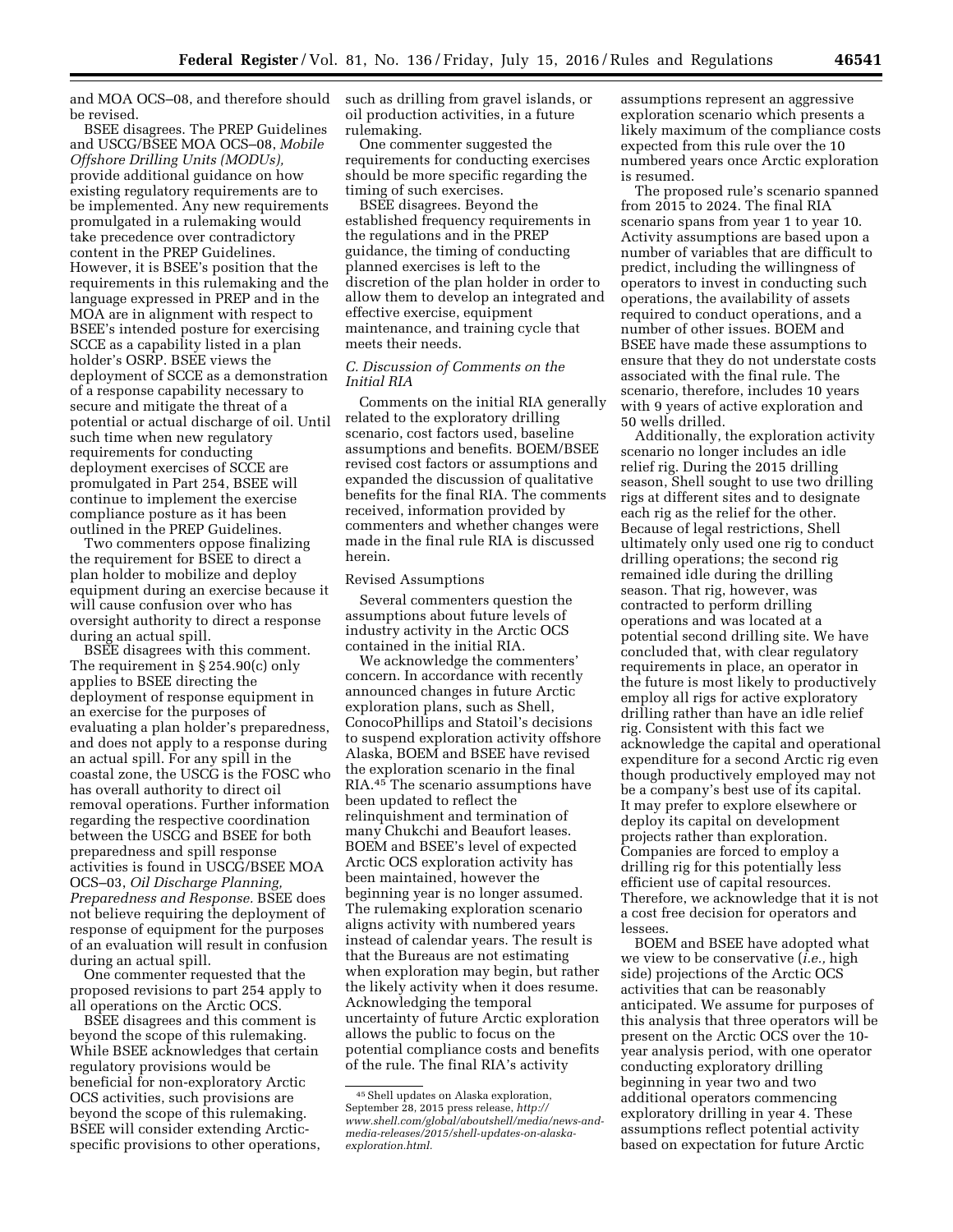leasing. For the total number of exploratory wells on the Arctic OCS, we assume four wells in year 2 and year 3 and six wells from year 4 through year 10. Additionally, the final RIA assumes that: (1) The number of wells drilled and the number of APDs submitted to BSEE will be equal for each year of the analysis period; (2) each operator will submit to BOEM an EP in the year prior to exploratory drilling; and (3) an IOP and OSRP will be submitted by each operator in each year prior to drilling.

Two commenters question the difference between the initial RIA and the NPRM cost-effectiveness analysis as to the number of operating rigs. The commenter cites the initial RIA as assuming one rig operating in 2015– 2016, two for 2017, and four rigs operating from 2018–2024, and the NPRM cost-effectiveness analysis assumes two rigs operating for 2015– 2017 and then four rigs operating from 2018–2024. The commenter questioned the difference and concludes that the assumptions would result in a ten-year cost of \$174 million based on the initial RIA, while using the number of operating rigs per year set forth in the NPRM scenario would result in a tenyear cost of \$204 million. However, the commenter points to the average annual cost used in the initial RIA as being \$19.2 million, which does not match the assumptions outlined in either document.

BOEM and BSEE are aware of the difference in the relief rig assumptions between the initial RIA and the NPRM cost effectiveness analysis. We decided to use assumptions in the initial RIA that would present the likely maximum level of compliance costs, which included assuming the presence of a dedicated standby rig for years 2015– 2016. However, the final RIA assumptions render this difference moot. As described above, the scenario for future Arctic exploratory drilling operations has been revised. The rig counts throughout the RIA were revised for consistency. BOEM and BSEE no longer assume that operators will have an idle relief rig and instead assume that operators will have all rigs actively engaging in exploratory drilling. The revised Arctic exploratory drilling scenario has zero rigs drilling in year 1 (no operators actively drilling), two rigs drilling in years 2 and 3 (assuming one operator), and four rigs drilling during years 4 to 10 (assuming three operators).

One commenter questioned the assumption related to industry sharing oil spill response assets and believes costs should have been calculated on the basis of a single industry participant operating in the region. The commenter

noted the costs were based on an assumption of modest growth in the number of operators in the region during the next decade, but if fewer operators seek to operate on the Arctic OCS, there will also be fewer opportunities for operators to enter into contractual agreements to share relief rigs and other oil spill response equipment. The commenter stated that, if this occurs, operators will need to furnish their own relief rigs and associated infrastructure, thereby driving up operating costs.

The revised assumptions used for the final RIA include years in which one operator is operating in the Arctic and other years in which multiple operators are engaging in Arctic exploration and can share resources. Annual costs show the range of compliance costs from years 2 and 3 when one operator must bear all of the costs to the later years when operators can engage in resource sharing. Even in the beginning of the scenario when a single entity operates, we assume that operator has two rigs with no standby relief rig, as all operators are assumed to actively engage all rigs in exploratory drilling. Regardless of the number of operators, whether it be one or more than one, additional operating rigs are assumed to be used even with sharing of resources. With three operators in year 4, the analysis assumes that there are four operating rigs. BOEM and BSEE's compliance cost calculations consider the vessels which can be shared between operators (*e.g.,* oil spill response vessels) and assume the one operator must pay for all of these services in years 2 and 3, but these costs are shared between operators in the later years. If we followed the commenter's assumption of only one operator, perwell costs would be higher, but the total compliance costs would be an underestimate of what they would be in the presence of multiple operators. The approach used in the final RIA analysis demonstrates the higher per well costs in the early years with only one operator, but also recognizes that resources can be shared in later years if additional operators enter the region.

One commenter questioned the Bureaus' assumption that only one operator will be operating through 2017, but that relief rigs would be crossassigned between different operators to satisfy the requirement, meaning each operator's primary rig would be utilized by the other operator as a relief rig in the case of a well control incident. The commenter recommended the cost analysis for this time period should not be based on cross assignment between operators, as the Bureaus have provided

no basis on which to assume an operator would bring more than one rig to the theater if not for the proposed relief rig requirement.

We no longer assume that an operator would bring more than one rig solely to serve as a standby relief rig. Instead, it is assumed that, during years 2 and 3 with one operator, the operator will have two operating rigs and will designate each rig as relief rig for the other. While it is possible that an operator may have only wanted to drill one well in the Arctic (thus not bringing a second rig if not for the relief rig requirement), we believe that, from an economic perspective, regardless of the relief rig requirement, it would be prudent for an operator to bring two rigs to the region. Given the large fixed costs of drilling in the Arctic (regardless of this regulation's new requirements), the marginal cost of a second rig would likely justify the operator to bring two rigs, in that they could share common support vessels, etc. The rig count scenario was revised for consistency in the final RIA.

One commenter questioned the initial RIA assumptions that two IOPs will be submitted in 2015, however only one EP will be submitted. The commenter requested that the Bureaus clarify under what circumstances more IOPs than EPs would be submitted in any given year, as the IOP requirement is tied to submittal of an EP. The commenter further questioned the initial RIA assumptions in Exhibit 3 showing three operators working on the Arctic OCS from 2018 to 2024, while the numbers of IOPs, EPs, and OSRPs are not in line with that number of operators.

BOEM and BSEE agree that the number of IOPs and EPs should be the same. The final RIA revises the IOP and EP assumptions from the proposed rule and initial RIA so that a single EP and single IOP per operator are submitted in the year prior to exploratory drilling.

### Overestimated Costs

Several commenters assert that the cost assumptions in the initial RIA are significantly overestimated and many of the costs of the finalized regulatory provisions should be included as baseline costs. One commenter expressed concern that the initial RIA overstated the costs of the proposed rule by assigning existing baseline costs that operators already include in their budgets as incremental costs. The commenter noted that many of the regulatory provisions in this final rule codify existing industry practices or incorporate existing requirements imposed by the Department as a condition of plan approval, through an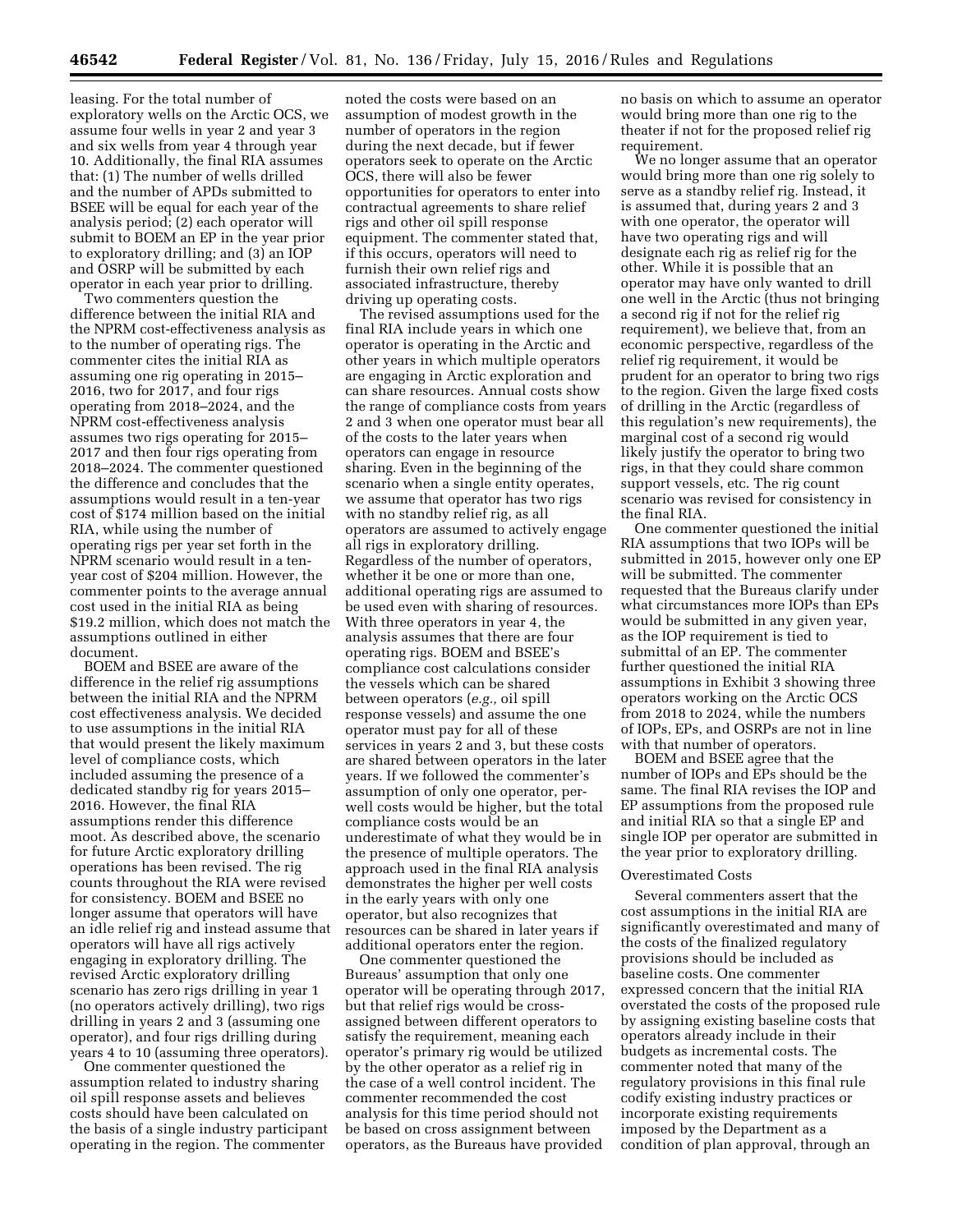NTL or as BAST) methods under § 250.107.

After reviewing comments, BOEM and BSEE have determined some of the costs identified as new regulatory compliance costs in the initial RIA are, instead, baseline costs. Costs are considered baseline if they are attributable to existing regulatory requirements, industry standards, and operator best practices. OMB's Circular A–4 (''Regulatory Analysis'') directs that the baseline should be ''the best assessment of the way the world would look absent the proposed action.'' BOEM and BSEE have broad authority under existing regulations to impose reasonable conditions on exploration plan approvals and drilling permits. Thus, the final RIA excludes from new compliance costs the activities or capital investments that existing regulations may require, as well as impacts resulting from the incorporation of industry standards with which the industry voluntarily complies.

The two provisions that are codified in this rulemaking and considered in the regulatory baseline are Additional Requirements for Securing Wells (§ 250.720) and Real-time Monitoring Requirements (§ 250.452). To supplement the analysis, we include a discussion of the baseline assumptions within the text of the final RIA and acknowledge the compliance cost for these two baseline provisions in the RIA appendix.

#### Compliance Cost Estimates

BOEM and BSEE considered all comments and revised the cost estimates for some provisions based on information provided in comments. Costs provided in comments were considered and greatly influenced the cost estimates used in the final RIA.

As mentioned above, the biggest change in the compliance cost of the rule relates to the characterization of costs, as BOEM and BSEE concluded that industry's existing practices and BOEM's and BSEE's current regulations would be used as the baseline for our analysis. To supplement the analysis, we included a discussion of the baseline costs within the text of the final RIA, and in developing the new compliance costs and estimates of the baseline cost, BOEM and BSEE seriously considered, and in many cases used, cost estimates provided by commenters that could be validated or were deemed reasonable.

Several commenters argue that the costs of the initial RIA were significantly underestimated and that the rule will result in a negative impact to America's economy and energy security by inhibiting oil and gas

development on the Arctic OCS. One commenter asserted that the approximately \$1 billion cost to industry estimated in the initial RIA over the 10 year assessment period fails to address the impacts of shortening the effective drilling season, driven primarily by the same-season relief well requirement. The commenter also argued the RIA uses assumed spread rates for drilling and emergency response facilities that are far lower than demonstrated by industry experience. The commenter asserted that the Bureaus' estimated costs in the initial RIA are drastically low, sometimes by several orders of magnitude, and that the cost to industry is \$10–20 billion higher over the 10-year period. BOEM and BSEE generally disagree.

BOEM and BSEE considered these comments. The cost estimates provided comments influenced the compliance cost estimates for several provisions in the final RIA. In developing the new compliance costs and estimates of the baseline cost, BOEM and BSEE closely considered and in many cases used revised cost estimates provided in comments. The final RIA includes revised cost assumptions for each provision.

Regarding the assertion that our regulation of offshore oil and gas production in the Arctic will inhibit a large amount of economic activity, including preventing the creation of many new jobs, we disagree. Industry interest in potential development in the Arctic OCS region of Alaska is largely driven by the price of oil and gas and the challenging and harsh conditions in the area, as evidenced by recent departures from the area by Shell and Statoil. As a result, the Arctic OSC region of Alaska has not previously relied on the type of offshore drilling regulated by this final rule for economic development or well-being. The OCSLA states that the policy of the U.S. is to both make the OCS available for production and development as well as to ensure that operations are conducted safely. Lessees, particularly in the Arctic, obtain OCS leases and pursue exploration with a full understanding of this dynamic. This rulemaking reflects the Bureaus' reasonable and appropriate fulfillment of their multifaceted OCSLA mandates.

In addition, the final regulations could bring potential benefits to the local economy and cultural traditions from reduced risk of oil spills. A catastrophic oil spill would have negative economic impacts far beyond the offshore oil and gas industry. A catastrophic oil spill could disrupt

subsistence practices, such as whaling, on which Native Alaskans rely for food and for their cultural preservation.

One commenter asserted that the initial RIA incorrectly estimates the daily per-rig operating cost at \$2 million because it fails to take into account that rigs and vessels contracted for Arctic exploration are contracted on an annual basis. The commenter further states that, by considering the operating costs for a single day via day rates based on 365 days per year of utilization, the Bureaus have understated significantly the cost of a drilling day lost due to regulatory requirements or constraints. The commenter recommended that the cost should be captured in a weighted daily estimate of operating cost tied to the shortened Arctic operating season. The commenter noted that, based on an estimated 100 drilling days available in the Chukchi Sea, this results in an effective daily operating cost of \$7.5 million per day per rig when the full cost of 'ownership' is taken into account. Due to the significant fixed cost burden, the commenter asserted that the cost of a day spent not operating can be estimated at 80 percent of the operating rate, or \$6 million per rig per day.

BOEM and BSEE have addressed this comment in the final RIA by adjusting the daily rig operating costs to \$3.97 million, which assumes the operating rig must be contracted for the entire year and supporting vessels for part of the year. To address lost drilling days, the compliance cost of the ''shoulder season'' 46 is also estimated. It is assumed that the shoulder season requirement will shorten the drilling season by 34 days, out of the estimated 116-day drilling season. This 29 percent reduction in drilling days is used to estimate that 29 percent of the annual cost of the drilling rig is lost due to this provision. There are also savings realized during the 34 days from support vessels demobilizing 34 days earlier. BOEM and BSEE also note that operators may still undertake productive activities on wells during the shoulder season. However, to provide maximum estimate of potential cost of the shoulder season, these benefits are not considered in the estimated cost. The final RIA estimates the annual shoulder season costs as \$84.42 million

<sup>46</sup>The shoulder season is the period of time operators may not drill or work below the surface casing, and its length is dependent on an operator's ability to demonstrate the capability of the relief rig to arrive on site, drill a relief well, kill and abandon the original well and abandon the relief well prior to expected seasonal ice encroachment at the drill site.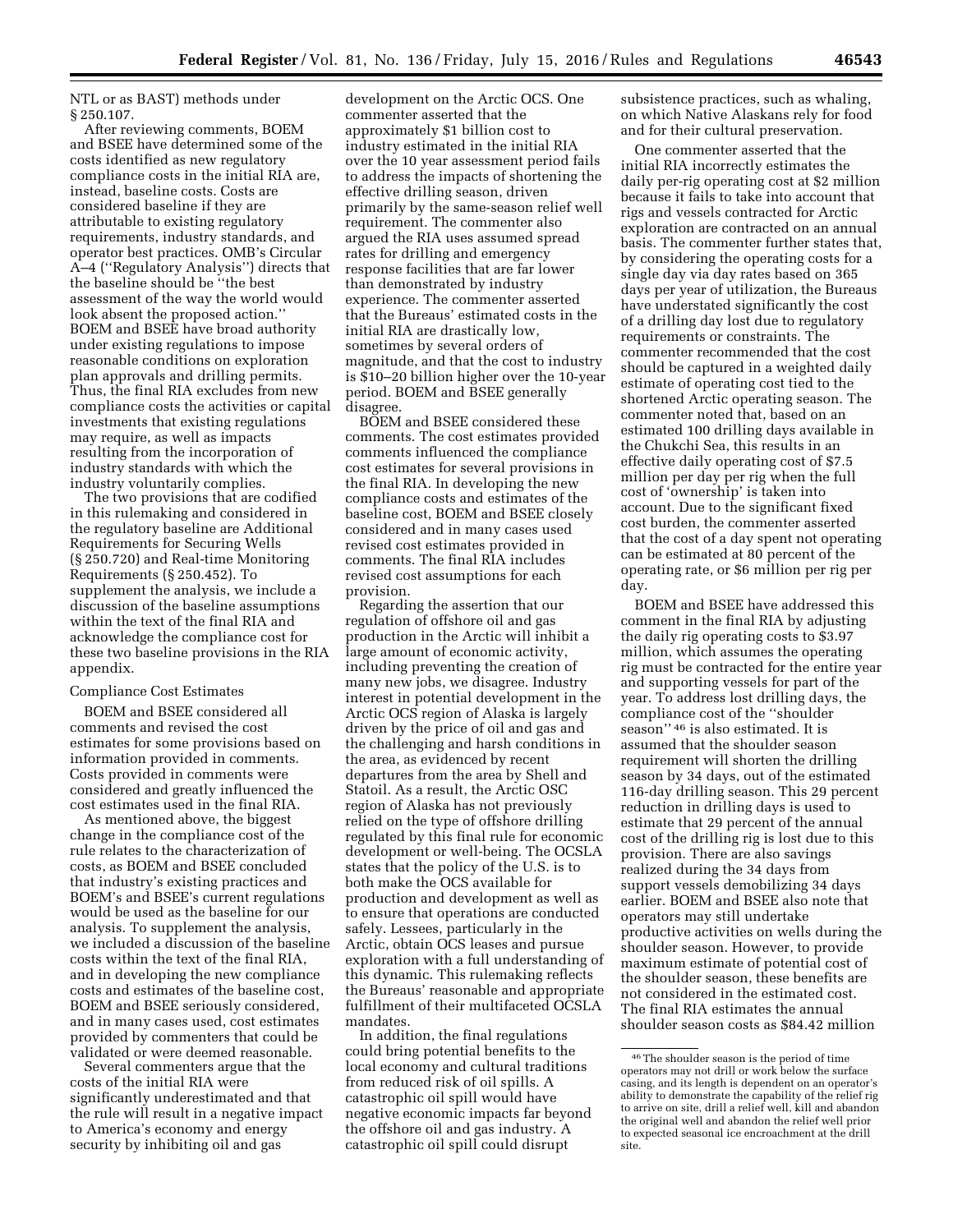in years 2 and 3 and \$177.95 million per year in years 4 to 10.

One commenter disagrees with the initial RIA's assumption that the operating season on the Arctic OCS is 138 days long and asserted the Bureaus have exaggerated the season length and incorrectly spread costs across a greater number of days, resulting in the overall cost impact being incorrectly reduced. The commenter asserted that current regulatory constraints make July 1 to October 31 the highest potential estimate for season length (totaling 123 days), while ice data collected over the last 10 years would indicate an average season length of approximately 100 days. The commenter questioned whether the Bureaus have either assumed operators will have access prior to July 1, which is prohibited by current USFWS regulations, or extended the season past October 31, which is not supported by historical ice data.

BOEM and BSEE agree and have used assumptions that reflect a drilling season reduced to 82 days long. BOEM and BSEE estimate the ice-free season to be 116 days long (from July 7 through October 31) and subtract 34 days for the baseline shoulder season.

Two commenters questioned the cost of familiarization with the requirements of this rulemaking. One commenter asserted that the time estimated in the initial RIA for industry staff to generate the information was understated and allocated incorrectly to managerial time, when the work would be done by mid and senior level engineers. Another commenter stated that their experience with implementing rule packages for operations necessitates an initial time commitment involving a number of people across a number of teams, resulting in a time commitment 50 times as large as that assumed in the initial RIA. The commenter added that there would be an ongoing need to onboard staff and contractors, resulting in 250 hours of labor per year for review in subsequent years.

BOEM and BSEE agree in part. In the final RIA we revised the estimated staff times required by industry for familiarization with the regulation. It is assumed for each operator that a senior engineer will spend 250 hours to review the new regulation. It is also assumed that each operator will spend 120 hours per year assuring new personnel's familiarity with the rule to prepare for the next drilling season.

Several commenters question the benefits analysis of the initial RIA, and many specifically cite to benefits being calculated based on the conditional assumption that a catastrophic oil spill will occur on the Arctic OCS in the next ten years. Commenters assert this assumption is at odds with the broadly acknowledged understanding, as stated in the NPRM, that the probability of such an event is extremely low. One of the commenters noted the initial RIA calculated the benefits of the regulatory action by assuming costs based on the clean-up of the 2010 Macondo spill in the Gulf of Mexico, but that the estimated oil released at Macondo was twice the ''worst-case discharge'' projections for any Chukchi Sea oil spill. Three of the commenters question the initial RIA benefits analysis as being inconsistent with the February 2015 Chukchi Sea Lease Sale 193 Supplemental Environmental Impact Statement. They suggest that the final RIA should align to the less than one percent chance of a large oil spill during exploration of the Arctic OCS.

BOEM and BSEE have determined the benefits of the final rule justify the costs when qualitative factors are considered. The potential impact and cost of an Arctic OCS oil spill is substantial. This rule's spill control mechanisms provide significant potential benefits through avoided spill costs. This justification relies on both qualitative and quantitative analysis. BOEM and BSEE acknowledge previous studies which have found the estimated probability of a catastrophic oil spill to be very low; the final RIA provides frequency estimates for large oil spills, but it is usually true of catastrophic risks that society deems it worthwhile to defend against them or be prepared to remedy them despite the low probability of the event. The American public greatly values the Arctic. It is viewed as a pristine, unspoiled environment. With this in mind, a catastrophic oil spill would have severe impacts and it is meaningful to examine the highly unlikely scenario of a catastrophic oil spill.

Given both the low probability and high consequence nature of a catastrophic oil spill, and after review of public comments, BOEM and BSEE did not conduct a break-even analysis on the provisions in this final rule. Such an analysis could misrepresent both the underlying risk of a spill and the magnitude of costs which could result. The Initial RIA included a break-even analysis which was conditional on a catastrophic oil spill occurring. This analysis was removed, in part, as a response to comments which suggested that such an analysis was flawed and implied that a catastrophic oil spill would occur in the Arctic without the new regulations. Instead, the RIA provides estimates of the probability of a catastrophic oil spill and the range of

potential costs of various size catastrophic oil spills. If the regulatory provisions were able to prevent a catastrophic oil spill, the benefits of the avoided spill costs have the potential to far exceed the rulemaking costs. In addition, the RIA discusses the spill control mechanisms in the rule which have the ability to limit spill costs and monetizes the potential avoided costs from each provision. Together, this information identifies the substantial benefits of the rule in avoiding the costs of a catastrophic oil spill while acknowledging the underlying low probability of a spill.

BOEM and BSEE analyzed the specific provisions of this regulation designed to reduce the length of a catastrophic oil spill. The analysis focuses on the conditional state where a spill is assumed to occur within the 10-year scenario. BOEM and BSEE used historical data on oil spills to estimate the potential costs that would result from spills of various durations in the Arctic OCS region. BOEM and BSEE then used the final rule costs and the avoided damages of potential spills to estimate the possible rulemaking benefits. The initial RIA expressed the break-even analysis results in terms of the number of days of spilled oil that would need to be avoided for specific provisions of the regulation to be costbeneficial. The final RIA includes an expanded discussion of potential avoided spill costs by spill control mechanism and the qualitative benefits of the regulation.

One commenter requested the final RIA strengthen its ''Benefits'' analysis by estimating the safety benefits, and not just the environmental benefits, of the proposed rule. The commenter noted that, if major oil spills are prevented by the rulemaking, there clearly would be safety benefits as well.

In response to comments received about the safety benefits, BOEM and BSEE expanded their discussion of this topic in the benefits section of the RIA, including a discussion on the importance of codifying existing industry standards and practices. These benefits result from the rule's requirements that reduce the probability of a catastrophic spill from a well control event and reduce the duration of a spill should one occur. Both of these reductions will increase safety in addition to their environmental benefits. The RIA considers the benefits of increased safety by considering the avoided costs from human fatalities and injuries that could occur during a catastrophic well control event and spill.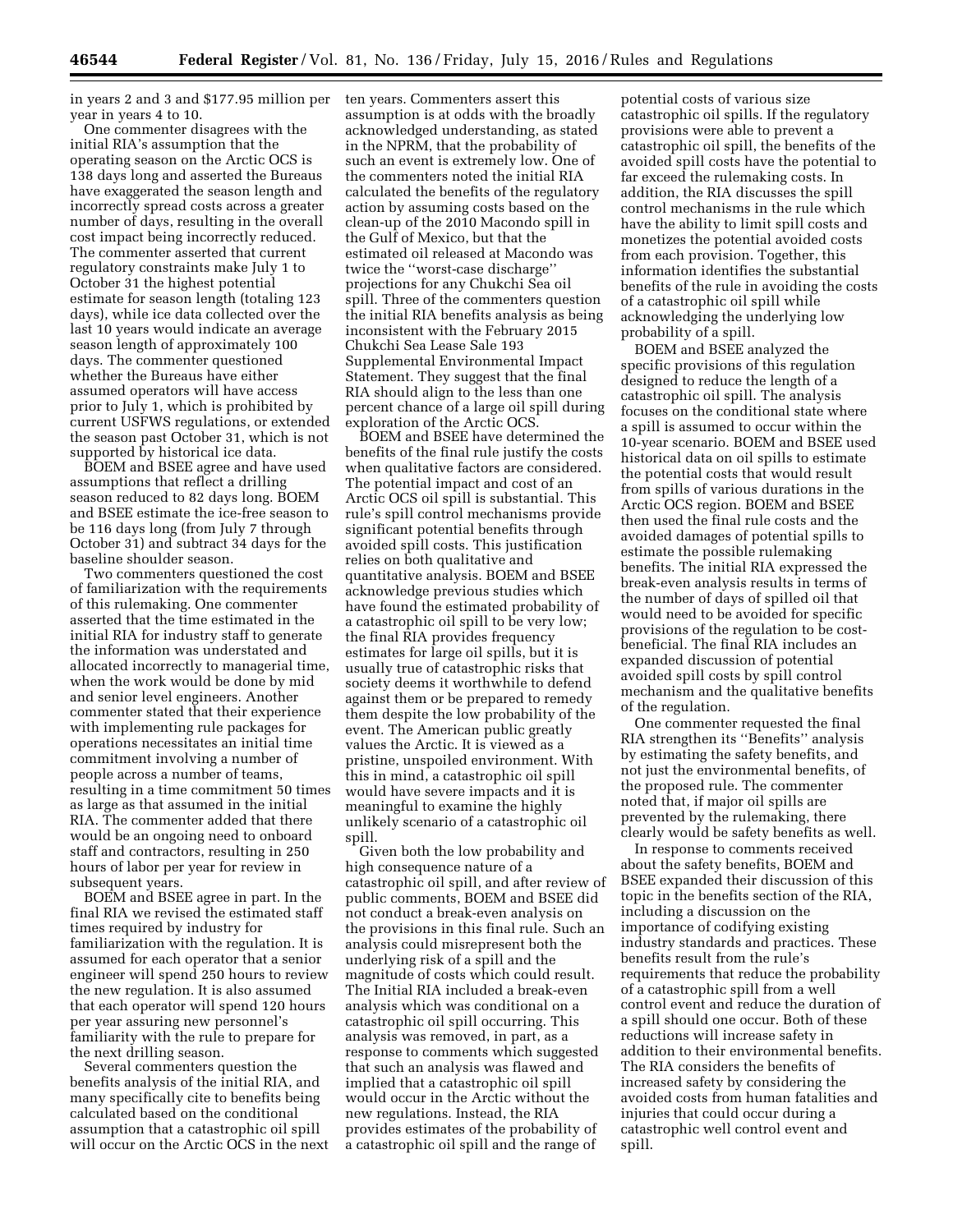#### IOP Cost Estimates (§ 550.204)

One commenter questioned the initial RIA calculation of staff time required to develop the IOP for submission, and asserted the time is underestimated by almost a factor of 40. The commenter estimates the costs of this provision to be \$793,212 annually, instead of the \$125,167 annual cost cited in the initial RIA.

In response to this comment, BOEM revised the estimate of hours needed to prepare an IOP. The number of hours mid-level engineers spend to compile and include the required information in the IOP is revised to be 2,880 hours, resulting in a cost to industry of \$281,721 per IOP, which is an increase from the initial RIA.

#### EP Cost Estimates (§ 550.220)

One commenter stated the initial RIA underestimates the amount of time required to develop the additional information required for submission of the EP by more than a factor of 20. The commenter assumed that 1,050 hours of industry staff time and 144 hours of agency staff time will be required, resulting in total average annual costs of \$215,815. The initial RIA assumed 45 hours of industry staff time and 144 hours of agency staff time, resulting in average annual costs of \$28,702. The commenter contends that development of the EP is a time intensive effort requiring input from a wide range of teams across the company to fully incorporate all of the information required by regulation.

BOEM finds the commenter's estimate reasonable for compiling and submitting the required information from different expertise areas. The required EP information includes descriptions of different operator emergency and contingency plans, information on suitability for Arctic OCS conditions, ice and weather management, SCCE capabilities, deployment of a relief rig, resource sharing, and anticipated endof-season dates. The industry staff time assumptions in the final RIA match the estimate provided in this comment. Mid-level engineers are estimated to spend 1,050 hours compiling the required information for the EP. Multiplied by the median hourly compensation rate for mid-level engineers, the estimated industry cost is \$102,711 per EP. The cost to BOEM remains the same at \$10,898 per EP.

### Incident Reporting Cost Estimates (§ 250.188)

One commenter identifies two issues with the costs and burden associated with the incident reporting provisions

of proposed § 250.188. First, the commenter noted the difference between the initial RIA accounting for one rig in 2015 and 2016 and the NPRM analysis that accounted for two rigs each of these years. From this, the commenter concludes that there would be a doubled cost for 2015 and 2016 if the analysis in the final RIA were updated to align with the assumptions of the NPRM analysis. Second, the commenter questioned the number of hours of staff work required to compile and document the required information. Based on the commenter's own previous experience during the 2012 season, the commenter estimated that instead of 5.5 hours of mid-level engineer time as a cost to industry, each incident would require 50 hours. The commenter supports the estimate by stating that a multidisciplinary team would work together to gather the necessary information, and the time estimates should account for the time required to review and prepare the submission by a senior level engineer, which is estimated to be 50 percent of the time required to gather the data, resulting in an additional 25 hours of cost. The commenter noted that for the cost to the agency, the relationship of 50 percent of the time required to gather the data being required to review the submission was maintained, resulting in 25 hours of review time for the agency.

In the final RIA, the assumptions regarding staff time are revised for this provision. It is assumed that incidents having new reporting requirements the final rule will occur two times a year for each rig. Industry mid-level engineers will spend 50 hours and industry senior engineers will spend 25 hours on reporting requirements for each incident. It is assumed that a BSEE senior engineer will spend 25 hours reviewing each submittal.

### Pollution Prevention (§ 250.300)

One commenter argued the initial RIA did not consider the operational and logistical burdens and costs associated with zero discharge operations for petroleum-based muds and cuttings. The commenter also argued the initial RIA did not account for costs associated with the authority of BSEE's Regional Supervisor to direct operators to capture water-based muds and cuttings, which will require operators to take into account that BSEE may drastically modify operations without warning, and the operator must plan accordingly. The commenter stated the initial RIA also did not account for any costs associated with the modification of rigs to handle a collection system, containers to collect and transport the muds and cuttings,

vessels to transport the resulting volumes, or costs for the disposal of the mud and cuttings. The commenter asserted that an analysis of costs associated with Shell's 2012 Beaufort campaign, as well as updated plans based on what was learned from that campaign, demonstrate one-time costs required to prepare rigs and support vessels for a collection system. The commenter also identified additional operating costs for the rig system and for the collection, storage, and transport systems, which it states should all be included in compliance cost estimate for this provision.

The commenter disagrees with the initial RIA assumption that a skilled laborer on the rig crew and an industry senior engineer would spend, respectively, 60 and 8 hours annually to transport and dispose of mud and cuttings, resulting in an annual labor cost of \$4,245 ((60 hours  $\times$  \$56.86) + (8) hours  $\times$  \$104.22)) per rig. The commenter proposes an alternative cost estimate for this provision as follows: \$10 million to modify an existing rig and equipment for zero discharge operations; \$2 million (annual cost per rig) to operate additional equipment on the rig; \$3 million in upfront logistics costs per rig supported; and \$14.5 million in annual logistics costs for the transport and disposal of waste. Taking into consideration the assumptions in the initial RIA Exhibit 3, the total cost of this provision would be \$52 million in one-time costs to modify each rig and each rig's supporting logistic assets, and \$561 million in total operating costs over 10 years, resulting in a total 10 year cost of \$613 million.

BOEM and BSEE considered the comments received on the pollution prevention requirements and updated portions of the RIA accordingly. Based on other comments received and additional analysis conducted by the Bureaus, the final RIA assumes that the requirement to capture all petroleumbased mud and cuttings under this provision is in the baseline. The capture of petroleum-based mud and cuttings is an established industry practice and is required separately by EPA as part of the applicable NPDES permits. As this requirement is imposed separately by EPA, BOEM and BSEE do not include a cost for the capture of petroleum-based mud and cuttings as a cost of the rule.

BOEM and BSEE do consider the Regional Supervisor's discretion to require the capture of water-based muds and cuttings to result in costs attributable to this rule and have added an estimate of these costs to the final RIA. These costs are not considered as part of the baseline because the capture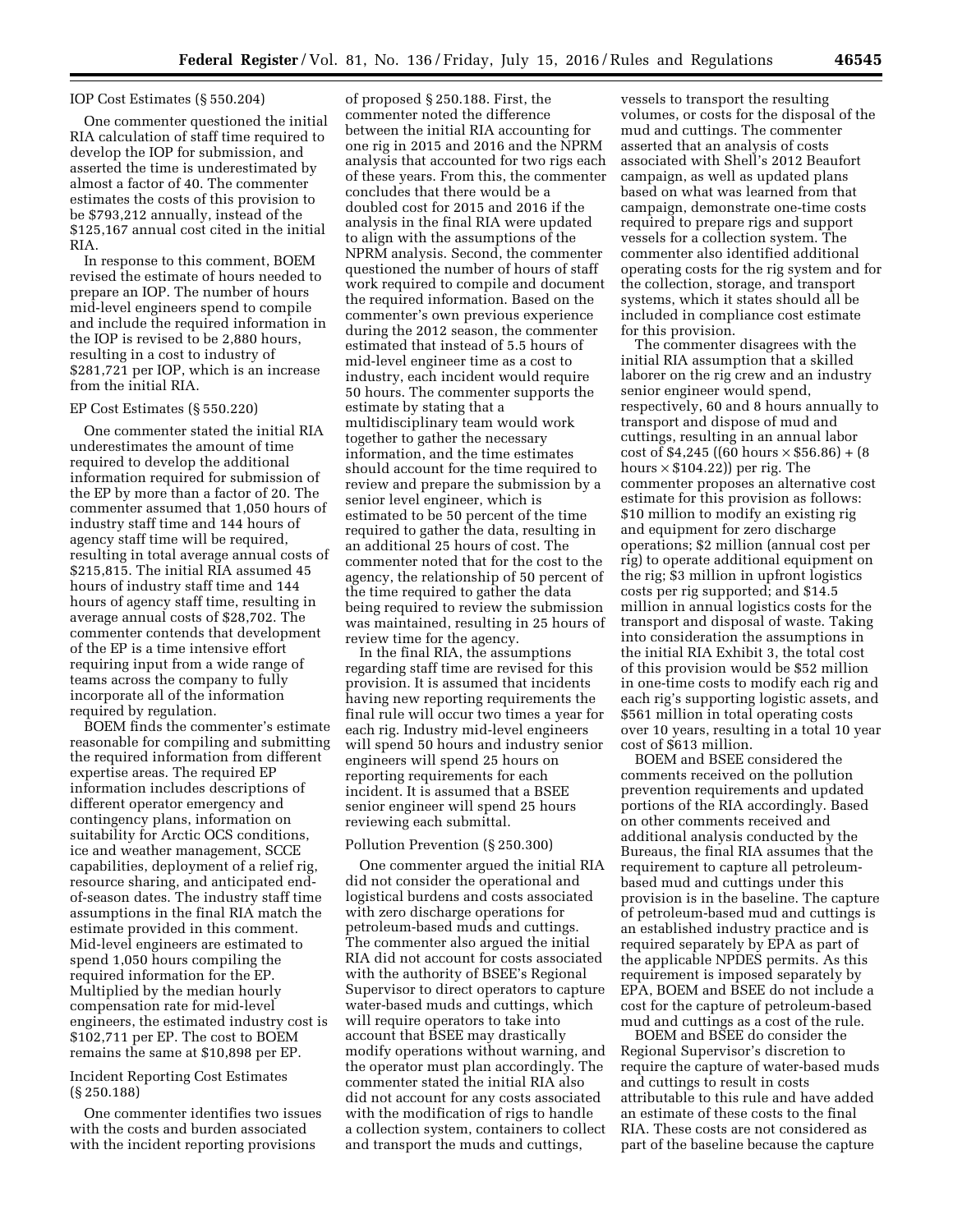was not a condition of either the 2012 or 2015 exploration plans. Rather, Shell voluntarily negotiated with whaling captains and agreed to capture waterbased muds and cuttings as part of its 2012 Beaufort Sea exploration program. We note that the final rule does not explicitly require the capture of waterbased muds and cuttings and instead gives the Regional Supervisor discretionary authority to require it based on various factors, including the protection of marine mammals, fish, and their habitat, and negative impacts to subsistence activities. Accordingly, these estimated costs in the final RIA may be overstated because of the possibility that capture will not be required. However, we have determined to include these compliance costs in the final RIA because, in addition to the fact that the capture of water-based muds and cuttings was not a condition of the 2012 or 2015 exploration programs, the likely proximity of exploration drilling in the Beaufort Sea to bowhead whale migration corridors and/or subsistence activities makes it more likely that the Regional Supervisor would exercise authority requiring the capture of waterbased muds and cuttings in the Beaufort Sea. The annual cost is estimated to include a capital cost of \$13.0 million to install capture equipment. The annual cost of operating the equipment disposing of cuttings is estimated to be \$16.5 million. The average annual cost of this provision is estimated to be \$18.1 million.

### Mudline Cellars (Formerly § 250.402)

One commenter stated the cost of complying with the requirements proposed at § 250.402(c) will result in a total cost of \$4 billion over the ten years, compared to the Bureaus' estimated cost of \$240 million. The commenter based its estimated costs on the assumptions in Exhibit 3 of the initial RIA, which assume 48 wells will be drilled during the ten-year period. The commenter estimated the cost per season for a two-rig program to be approximately \$1.5 billion, leading to daily operating rig costs (based on a 100 day drilling season) of \$7.5 million and lost rig day costs of \$6 million. The commenter calculated that, based on the assumption of 1.5 days of additional lost time per well due to this provision, the cost is \$9 million per well (1.5 days at a lost rig day rate of \$6 million), which is three times larger than the initial RIA estimate of \$2 million per well. The commenter argued that assuming a cost of \$6 million per operating day results in an additional estimated cost of \$9 million per well, and \$432 million across the 48 wells assumed to be

drilled in the ten-year period. The commenter further adds that inclusion of the costs for each rig to buy and maintain a dedicated mudline cellar bit adds \$298 million to the cost across the 10-year program. Another commenter stated that the requirement for securing a well has long-required the use of well cellars and proper temporary abandonment of Arctic wells. The commenter asserted this is not a new requirement and should be included in the baseline costs.

BOEM and BSEE agree that the requirements under the former § 250.402 (finalized in the Well Control Rule as § 250.720), including mudline cellars, are a long-standing industry practice and are required by existing regulations (§ 250.738) for Arctic OCS MODU drilling operations in ice scour areas. Accordingly, we have included the costs of the mudline cellars in the final RIA's baseline cost estimate. BOEM and BSEE have adjusted the estimated compliance cost based on information received in comments and the number of drilling days required to drill or construct a mudline cellar. We assume that the mudline cellar will take 10 days to drill or construct, based on actual time required during the 2015 exploration drilling program. We further updated the average daily drilling cost. These calculations resulted in a mudline cellar drilling cost of approximately \$37,000,000 per well.

The mudline cellar requirement imposes a capital cost per drilling rig (for the mudline well cellar drill bit) and a maintenance cost (for upkeep of the drill bit). These costs were not fully considered in the initial RIA but are included in the final RIA.

### Real-Time Monitoring Requirements (§ 250.452)

One comment questioned the assumption of the initial RIA that there is an incremental cost of \$6 million per year, per rig for RTM requirements. The comment suggests that, because these measures were employed by Shell in 2012, there is no incremental cost to that operator. BOEM and BSEE agree and consider RTM costs to be part of the regulatory baseline. RTM was required as part of the approvals for the 2012 and 2015 Shell EPs, and the use of RTM has become a standard practice by industry on the Arctic OCS. Additionally, RTM provisions are codified in the final BSEE BOP/Well Control rule at § 250.724. While RTM is considered a baseline cost, BOEM and BSEE acknowledge there may be instances when RTM could be required under § 250.452 but not under § 250.724. Section 250.724 requires RTM when conducting well

operations with a subsea BOP, with a surface BOP on a floating facility, or when operating in an HPHT environment. Arctic exploratory drilling may be conducted from grounded platforms such as a jack-up rig that do not utilize a subsea BOP. In these cases RTM would be required and could be considered a compliance cost assigned to § 250.452. However, as a general matter, the use of real-time monitoring has become an industry standard in the context of challenging conditions such as deepwater or HPHT wells (as reflected in the Well Control Rule) and Arctic OCS exploratory drilling (as reflected here and in the 2012 and 2015 plans). Accordingly, based on the requirements of the Well Control Rule and standard industry practices in challenging Arctic conditions, BOEM and BSEE have concluded that costs associated with maintaining real-time monitoring capabilities are properly considered baseline costs.

One commenter suggests that the RTM compliance costs were underestimated. They suggest that the cost to operate a monitoring system is approximately \$10,000 per day, compared to the \$5,000 per day used in the initial RIA. They suggest that, in a 100-day season, the system would be operated for approximately 144 days, with 30 days prior to the season utilized to get systems up and running and then two weeks following the season to close down. They further suggest that the initial system would cost \$400,000 per operator with an additional \$200,000 every three years to replace or update monitoring system components.

In the baseline cost analysis, BOEM and BSEE assume the RTM systems would be operated for 126 days per year, which consists of the 82 day drilling season (116 days in the season less the 34 day shoulder season), 30 days for set-up, and 14 days for takedown. We have kept the \$5,000 average daily cost consistent with information received as part of the BSEE Well Control Rule. The initial system cost and refurbishing cost were revised based on this comment. A \$400,000 initial system cost and a \$200,000 refurbishing cost, incurred every three years, are included in the baseline final RIA cost estimate.

### APD Cost (§ 250.470)

One commenter expressed concern about the incorporation of API RP 2N Third Edition as part of an operators' APD submittal. The commenter mentions that the RP explicitly states its inapplicability to MODUs, and concludes that the Bureaus' attempt to estimate the cost of incorporating an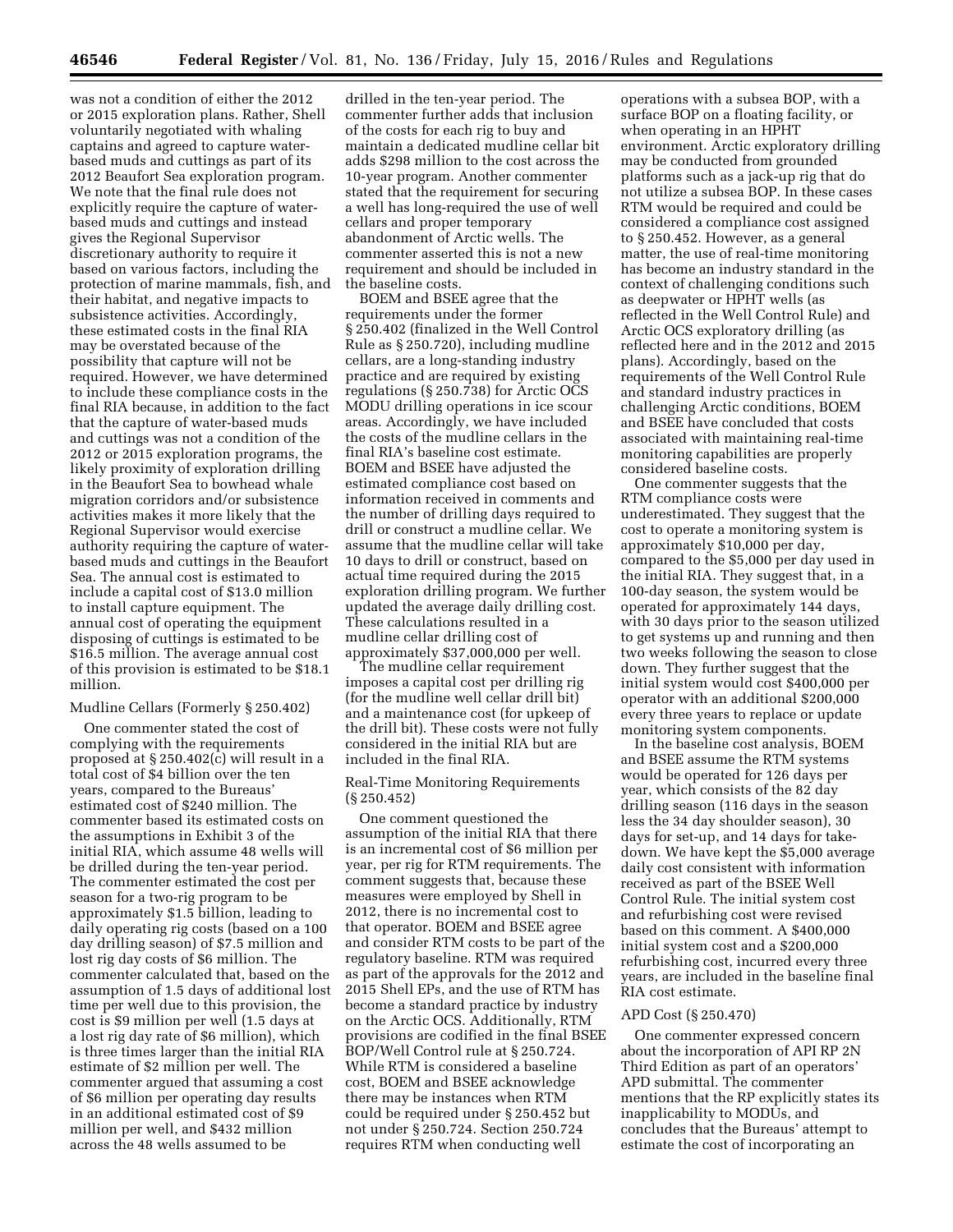inapplicable standard as required under this provision results in undefinable costs, given the variety of issues raised by such a requirement. The commenter estimated the increased average annual costs to be \$9,818, which assumes 20 hours of industry staff time and 10 hours of BSEE staff time.

BOEM and BSEE have revised the cost assumptions in response to this comment. The final RIA assumes an industry mid-level engineer will spend 20 hours on the documentation associated with the provision, which results in an annual cost of \$1,956 per rig. It is assumed a senior BSEE engineer will spend 10 hours reviewing submittals associated with the requirement, for a cost of \$979 per rig. With these assumptions, the average annual cost of this provision is estimated to be \$10,273.

Source Control and Containment Cost (§ 250.471)

Two commenters recommend that the initial RIA's cost estimates of \$31 million per year for SCCE, including a capping stack, cap-and-flow system, and containment dome, should be included in the baseline because this equipment has been required for OCS operations since 2010, pursuant to NTL 2010–N10 and Shell's 2012 EP. One of the commenters requested that, if SCCE costs are considered new regulatory compliance costs, then the capital and operating costs for each piece of SCCE should be explained.

BOEM and BSEE disagree that the costs are part of the baseline and have explained the cost assumptions in greater detail in the final RIA. The SCCE capital cost, in addition to the costs of deployment and testing of this equipment, is a compliance cost of the rule because the requirement to maintain SCCE is being formally codified in the regulations. The SCCE costs are summarized in the final RIA and total \$681.9 million over 10 years (3 percent discounting).

One commenter stated that the costs for the SCCE requirements are significantly underestimated and that they should be \$315 million to \$685 million higher, over the ten-year period, than the costs associated with the SCCE requirements as presented in the initial RIA. The commenter asserted that the initial RIA incorrectly assumed no cost associated with the existing SCCE system by only including the cost for the purchase of a second system in 2018. The existing system is the result of what the comment states are extraregulatory conditional permit requirements, and as such the \$270 million used in 2018 was also utilized

in 2015 to recognize the cost already incurred by the industry. Furthermore, the commenter states that its experience indicates that BSEE has substantially underestimated the annual operating costs of the system, accounting for only \$1.2 million in operating costs per year. The commenter argued that all costs evaluated in the initial RIA assumed a continued WCD of 25,000 barrels per day as used in the approved Shell Chukchi OSRP. The commenter stated that if prospects with larger estimated WCDs are evaluated, the costs for the development and operation of the SCCE systems will scale, at minimum, linearly from the costs that are currently included, and the commenter recommended this increased cost should be incorporated into the analysis. The commenter also asserted that the cost for an annual test or exercise of the system, which would involve a full deployment of the SCCE, is underrepresented in the initial RIA. The commenter suggests that, based on current costs and experience from a 2015 deployment test, an annual test would cost an estimated \$5.9 million per year per system.

BOEM and BSEE have revised the cost estimates for the SCCE testing requirements based on information received in comments and adopted the central SCCE capital scenario from the initial RIA. The central SCCE scenario assumes that one company purchases SCCE for its own use and the other two operators share SCCE. The calculation of the volume of oil under a WCD scenario varies from site to site. This information is required as part of the OSRP for each facility under § 254.47. BOEM and BSEE do not include additional costs for revised SCCE in the event that larger WCD scenarios are developed for other prospects, as these costs would be too speculative to estimate at this time. The final RIA estimates the average annual deployment and testing cost to be \$22,117,333.

### Relief Rig Requirements (§ 250.472)

Two commenters recommend that the \$0.55 billion relief rig costs should be removed from the incremental analysis and be included in the baseline because the Bureaus have previously imposed the requirement that Arctic OCS exploration operators have a relief rig. One of the commenters noted that the costs of the standby relief rigs should not be included because operators can plan simultaneous exploration operations using two or more drilling rigs where no drilling rig would be idle on stand-by. The commenter further noted that two or more operators

drilling in the Arctic at the same time could agree to share relief rig services through a mutual aid agreement, whereby no drilling rig would be idle on stand-by. The commenter concludes there is no incremental cost for a standby relief rig in either case, because the rigs are actively drilling wells and included in the baseline economics, and would only be called up in an emergency to provide relief rig services.

BOEM and BSEE have continued to assign the compliance cost of the relief rig and shoulder season to the rule. However, the revised activity assumptions in the final RIA exclude the presence of an idle standby relief rig. Instead of an idle standby relief rig, it is assumed that the single operator in years 2 and 3 would operate two rigs and designate each rig as a relief rig for the other. Because the exploration activity scenario no longer includes an idle relief rig, no costs are associated with this provision. BOEM and BSEE maintain that the requirement that a relief well be drilled before seasonal ice encroachment is a compliance cost of the rule. The compliance cost for the shortening of the drilling season necessitated by these requirements is estimated to be \$84.4 million per year in years 2 and 3 and \$177.9 million per year in years 4 to 10.

One commenter suggests that BSEE's baseline economic modeling should be based on OCS lease operators being able to drill a single well per season per rig through 2017. The commenter further suggests the realization of a multiplewell drilling season for any single drilling unit is not likely, given the seasonal restrictions, requirement for a mud line cellar, and time required to drill a relief well.

BOEM and BSEE disagree that a multiple-well drilling season is not likely. However, we do agree, considering Shell's 2015 announcement, that the number of wells per season should be revised. Accordingly, beginning in year 2 we have revised the assumptions for the number of wells drilled per season to have a maximum of two wells per rig. The initial RIA assumed four wells for one rig in 2016, and the final RIA maintains the assumptions of four wells for two rigs in years 2 and 3 and six wells for 4 rigs from years 4 to 10. By assuming that two wells per season can be drilled, we are potentially assuming a higher level of activity and thus ensuring that we are not underestimating the costs of the regulation. We considered comments on the number of exploratory wells assumed in the analysis, and upon careful consideration have determined the scenario used in the final RIA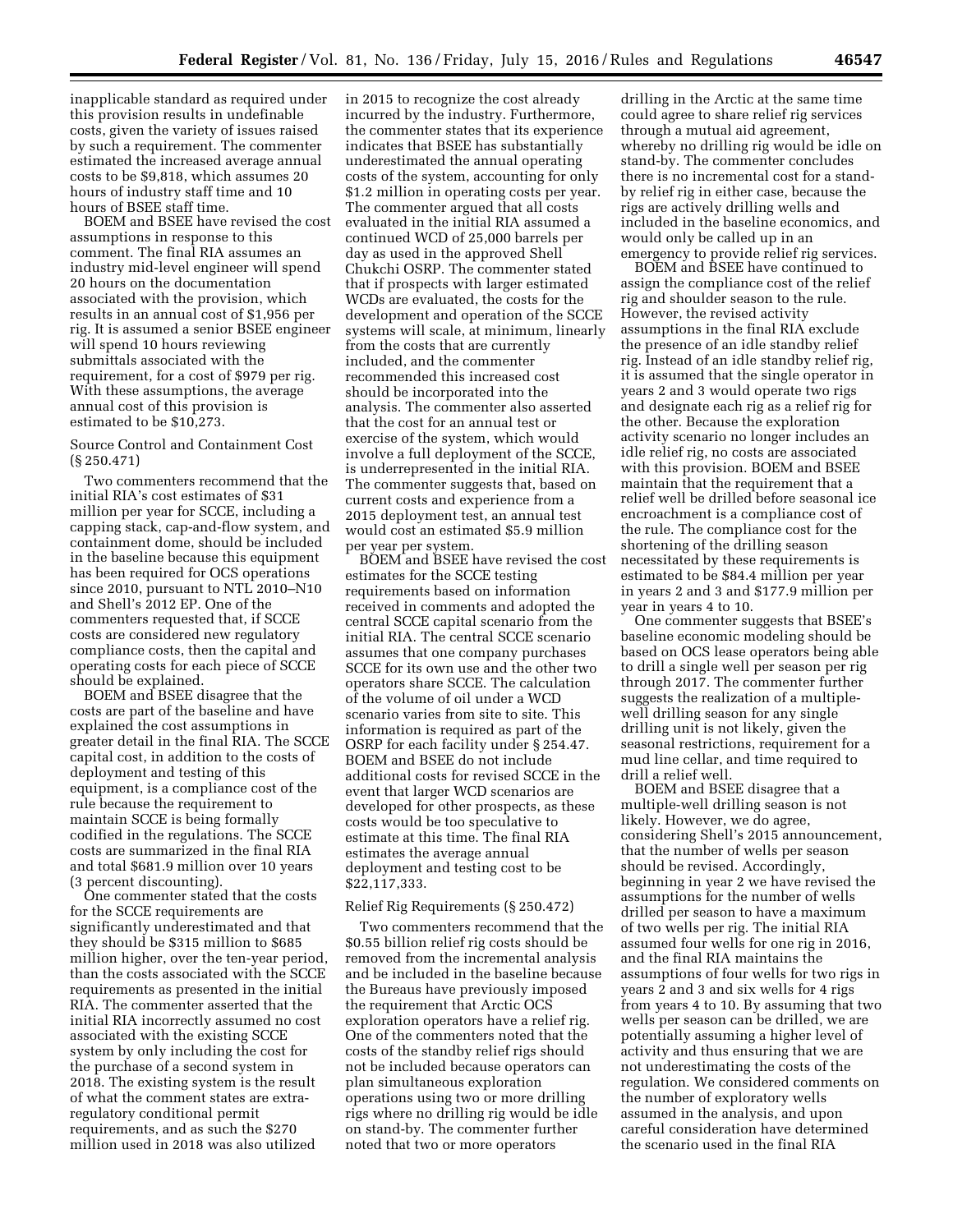reflects a reasonable estimate for the number of wells over the 10 year period to avoid underestimating the regulatory costs.

One commenter recommended any cost-benefit analysis of this rule package should account for the erosion to an operator's portfolio of lease holdings caused by lost drilling days resulting from the requirement for a same season relief well. The commenter asserted the regulations would make it difficult, and in many cases impossible, to complete one well in a single season and that the fewer days an operator has during the open-water season to explore its lease, the greater the number of its leases that will expire before they can be evaluated. The commenter points to the NPC Arctic Potential Study, where it is noted that the U.S. lease system is development based, and to retain a lease, the operator must have gained enough information to be able to move into the commercial development phase by the end of the 10-year primary term for an OCS lease. The short drilling season, it was argued, could make this determination practically impossible to achieve within the 10-year term when the drilling of several wells may be required to enable appraisal of a field.

BOEM and BSEE have reexamined, carefully considered and developed new estimates of the number of lost drilling days resulting from the requirements of the final rule, and have derived the effect of these lost drilling days in terms of their cost to operators. It is assumed that the relief rig requirement would shorten the drilling season by 34 days, out of the estimated 116 day drilling season. This 29 percent reduction in drilling days is used to estimate that 29 percent of the annual costs of the drilling rig is lost due to this provision. There are also savings realized during the 34 days from support vessels demobilizing earlier and other

beneficial activities that can be pursued during that time, however these benefits were not incorporated into the cost estimates. The final RIA estimates the annual shoulder season costs as \$84.42 million per year in years 2 and 3 and \$177.95 million per year in years 4 to 10.

With regard to the NPC Arctic Potential Study, as discussed in Section IV.B.1. *General Comments,* BOEM and BSEE subject matter experts participated in the development of this study and have utilized, where appropriate, knowledge gained from its development. BOEM and BSEE recognize the NPC Arctic Potential Study as a valuable comprehensive study that considers the research and technology opportunities that exist for the prudent development of U.S. Arctic oil and gas resources. There are, however, a number of statements in the NPC Arctic Potential Study BOEM and BSEE found to be without support. For example, it suggested that there were currently available technologies, other than a relief well, that would kill and permanently plug an out-of-control well. BSEE and BOEM are aware of no such technology. In addition, the NPC Arctic Potential Study is only one of the resources that our regulatory experts considered in achieving our goal of developing regulations to ensure the safe and responsible development of petroleum resources on the Arctic OCS.

One commenter argued that the cost per year of a relief rig, and number of years for inclusion of the cost of the relief rig, is overestimated. The initial RIA utilized a methodology to calculate the cost of a relief rig that took the assumed day rate cost of a rig at \$2 million per day and multiplied that by the number of days in a season at 138 days to arrive at a total of \$276 million for a season. The commenter suggests that this methodology overstates the

cost that would be associated with a rig that was being held on stand-by as a true relief rig at a location such as Dutch Harbor. The commenter cites an analysis performed by ENVIRON which estimated a cost of approximately \$212 million per season based on publicly available data sources and the requirement of a rig, tugs to transport the rig, and a support vessel on standby (ENVIRON International Corporation. Arctic Regulations Benefit Cost Analysis. 2014. p. 9).

BOEM and BSEE considered comments on the relief rig requirements of the proposed rule. We have revised both the day rate cost for Arctic drilling rigs and revised the cost of the shoulder season as discussed above. The revised Arctic exploration scenario has assumed that all rigs are conducting exploratory drilling operations.

# SEMS Auditing (§ 250.1920)

Two commenters question the auditing costs. One commenter is concerned that the cost estimated by BSEE for auditing services was underestimated by 50 percent. Another commenter thinks that the estimate of the incremental cost of the SEMS requirements was reasonable considering the scope of the requirement.

BSEE has recently updated its cost estimates for SEMS Audits and now estimates the average cost to audit a complex operation on the OCS at \$250,000/audit cycle. BSEE believes that this incremental cost is more reasonable given the requirement that the audit provide an objective evaluation to test and contribute to continual improvements in the management system's ability to manage risk.

*D. Arctic Exploratory Drilling Process Flowchart*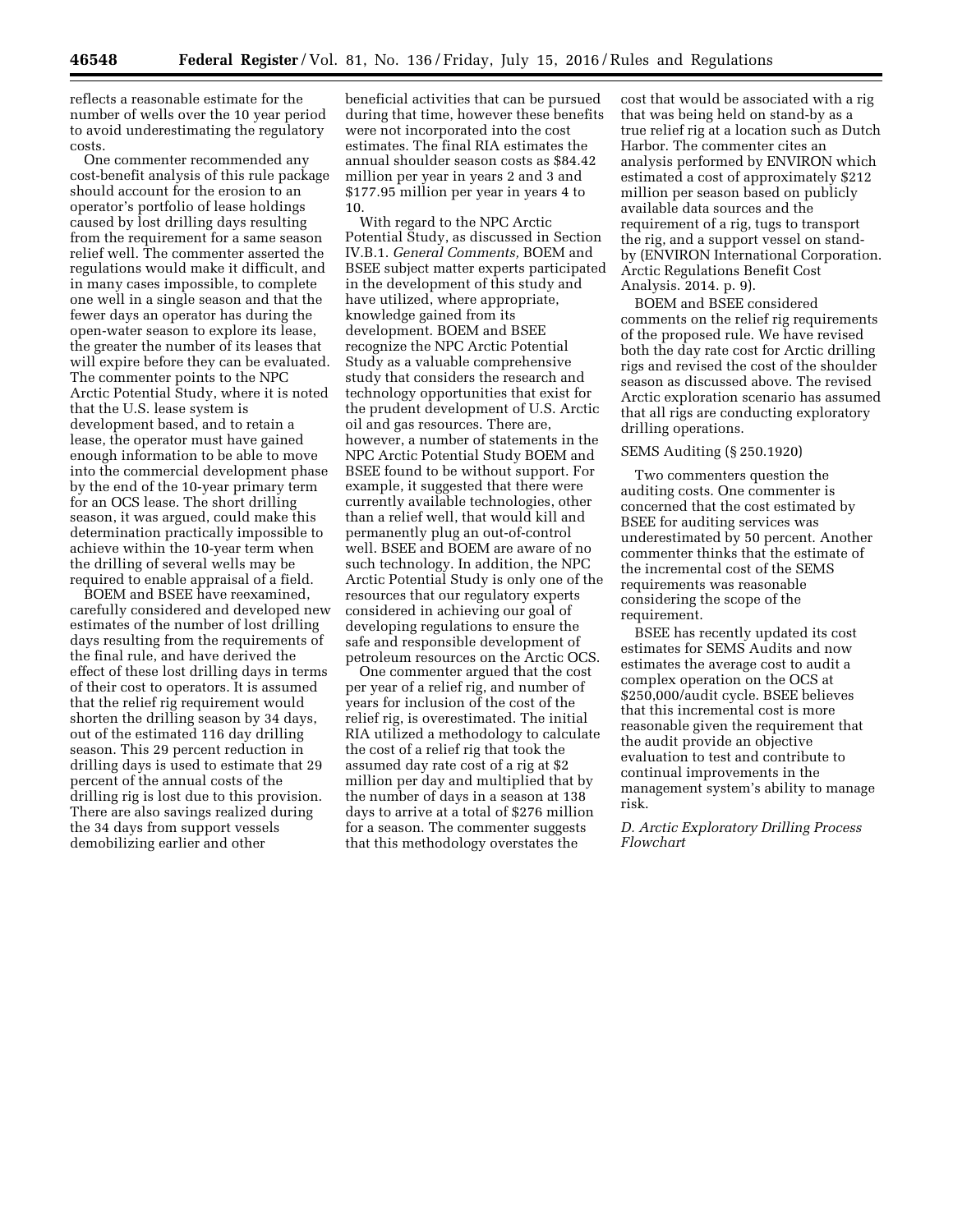

# *E. Conclusion*

The final rule establishes, through both performance-based and prescriptive requirements, what will be required of operators seeking to conduct exploratory drilling operations on the Arctic OCS. The requirements contained in the final rule reflect the

unpredictable and challenging nature of exploratory drilling operations in the Arctic. The regulations require early and comprehensive planning of operations,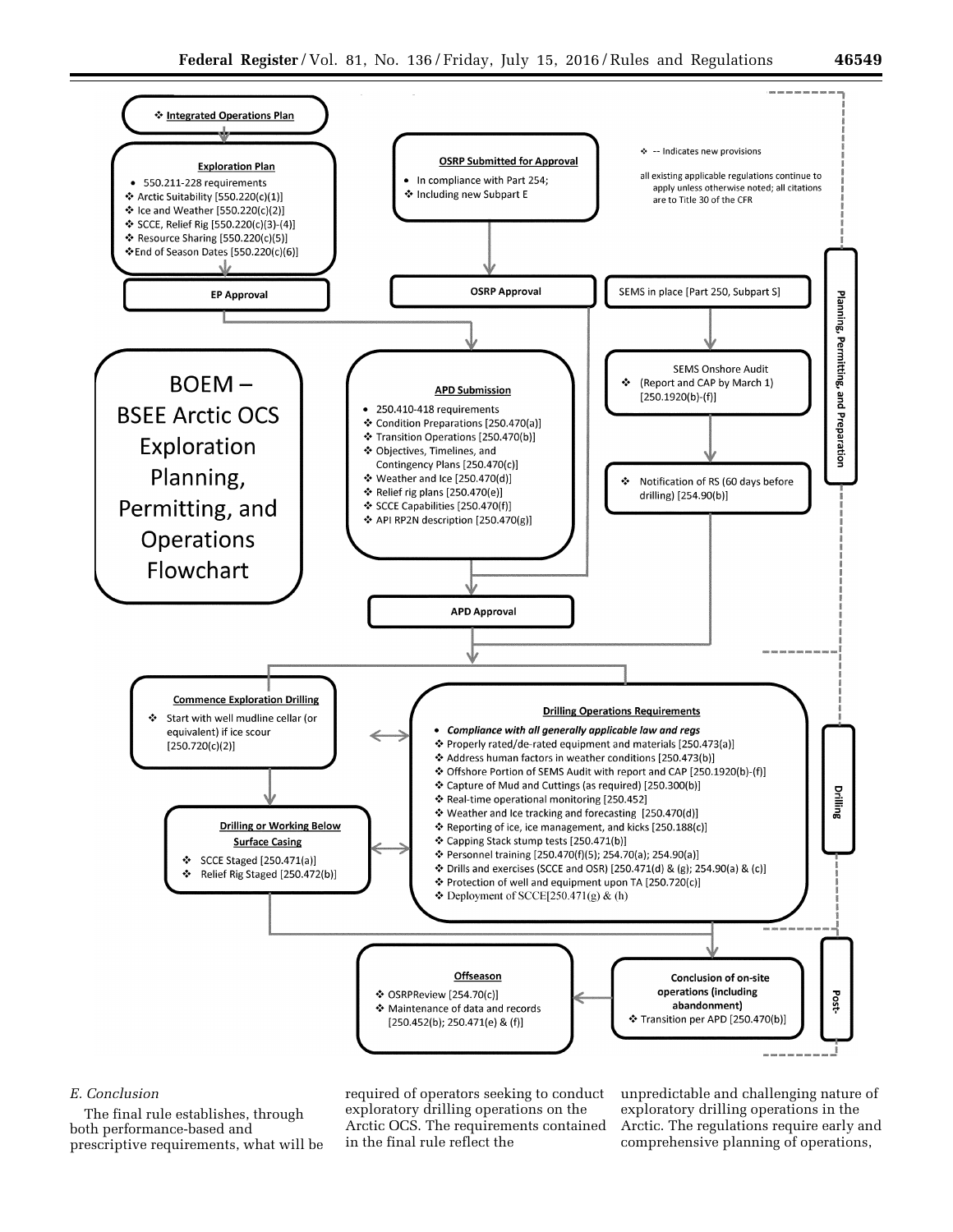particularly with respect to safety systems and emergency response vessels and equipment. These regulations seek to ensure that operations are undertaken in a safe and environmentally responsible manner.

#### **V. Procedural Matters**

# *A. Regulatory Planning and Review (E.O. 12866 and E.O. 13563)*

Changes to Federal regulations must undergo several types of economic analyses. First, E.O. 12866 and E.O. 13563 direct agencies to assess the costs and benefits of available regulatory alternatives and, if regulation is necessary, to select a regulatory approach that maximizes net benefits (accounting for the potential economic, environmental, public health, and safety effects). E.O. 13563 emphasizes the importance of quantifying both costs and benefits, reducing costs, harmonizing rules, and promoting flexibility. Under E.O. 12866, an agency must determine whether a regulatory action is significant and, thus, subject to the requirements of the E.O. and OMB review. Section 3(f) of E.O. 12866 defines a ''significant regulatory action'' as any rule that:

1. Has an annual effect on the economy of \$100 million or more, or adversely affects in a material way the economy, a sector of the economy, productivity, competition, jobs, the environment, public health or safety, or State, local, or tribal governments or communities (also referred to as ''economically significant'');

2. Creates serious inconsistency or otherwise interferes with an action taken or planned by another agency;

3. Materially alters the budgetary impacts of entitlement grants, user fees, loan programs, or the rights and obligations of recipients thereof; or

4. Raises novel legal or policy issues arising out of legal mandates, the

President's priorities, or the principles set forth in E.O. 12866.

# *B. E.O. 12866*

E.O. 12866 provides that OMB's OIRA will review all significant rules. Pursuant to the procedures established to implement section 6 of E.O. 12866, OMB has determined that this final rule is significant because it may have an effect on the economy of \$100 million. The legal and policy issues identified by OMB are the requirements for SCCE, relief rig availability, and the shoulder season to reflect current conditions for Arctic OCS exploration plan and permit approval. The following discussion summarizes the economic analysis. The complete final RIA can be found in the regulatory docket for this final rule at *[www.regulations.gov](http://www.regulations.gov)* (BSEE–2013– 0011).

Before authorizing the exploration for Arctic OCS hydrocarbon resources, BOEM and BSEE must ensure that exploration can occur safely and with minimal environmental risk. This final rule provides a regulatory framework specifically designed for Arctic exploration and outlines the specific requirements for exploratory activities. Its purpose is to provide the requirements and standards to which all individual operations will be held.

The available Arctic OCS oil spill control and response capabilities have been strengthened at considerable cost over the last few years. The incremental compliance costs for new provisions required in this rulemaking are on top of measures already taken by industry. Two of the requirements of this regulation are considered baseline, that is, not new costs, as they reflect current industry practice under current regulations. At the same time, for informational purposes, we have accounted for this cost to industry of existing baseline requirements for

exploratory operations in the Arctic that are being included in this rulemaking. The final RIA includes estimates of both new regulatory compliance costs and costs associated with the baseline.

While a catastrophic oil spill resulting from exploratory drilling on the Arctic OCS is highly unlikely due to the nature of the geology, the shallow water depth, and the relative simplicity of well construction for wells likely to be drilled in the Arctic OCS, because the potential adverse effects of a catastrophic oil spill would be severe, steps must be taken to reduce the risk of a spill risk and its duration should one occur. The American public greatly values the Arctic. It is viewed as a pristine, unspoiled environment. With this in mind, a catastrophic oil spill would have severe impacts (at least on a meaningful human time scale). BOEM and BSEE have determined that the benefits of this rule exceed the costs when qualitative factors are considered and reflect society's strong risk averse preference in the Arctic.

### Economic Analysis

#### 1.1 Compliance Costs

The provisions of the final rule are estimated to result in compliance costs of \$2.0 billion under 3-percent discounting and \$1.7 billion under 7 percent discounting over 10 years. The baseline provisions are estimated to cost \$1.8 billion under 3-percent discounting and \$1.5 billion under 7-percent discounting over 10 years.

Table 1 shows the final rule's provisions and primary benefit. We have included the estimated costs for reference. As the table emphasizes, the key provisions of this rule are specifically intended to minimize the risks of catastrophic oil spills and minimize the damage of a spill, should one occur.

| TABLE 1—REGULATORY PROVISIONS, COSTS AND BENEFITS |  |  |
|---------------------------------------------------|--|--|
|---------------------------------------------------|--|--|

| Provision                                                                                          | Rule cost (dis-<br>counted at 3%<br>over 11 years.<br>\$ millions) | Baseline cost<br>(discounted at<br>3% over 11<br>years,<br>\$ millions) | Primary benefit                                                                  |
|----------------------------------------------------------------------------------------------------|--------------------------------------------------------------------|-------------------------------------------------------------------------|----------------------------------------------------------------------------------|
| (a) Additional Incident Reporting Requirements<br>(b) Additional Pollution Prevention Requirements | \$0.56<br>141.09                                                   |                                                                         | Improves information to Federal agencies.<br>Minimizes natural resource impacts. |
| (c) Additional Requirements for Securing Wells *                                                   |                                                                    | <br>\$1,811.912                                                         | Reduces risk of a spill.                                                         |
|                                                                                                    |                                                                    | 14.101                                                                  | Reduces risk of a spill.                                                         |
| (e) Additional Information Requirements for APDs                                                   | 0.23                                                               |                                                                         | Improves information to Federal agencies.                                        |
|                                                                                                    | 0.08                                                               |                                                                         | Reduces risk of a spill.                                                         |
|                                                                                                    | 681.92                                                             |                                                                         | Improves control and containment of a spill.                                     |
|                                                                                                    | 1,206.55                                                           |                                                                         | Improves control of a spill.                                                     |
|                                                                                                    | 5.58                                                               |                                                                         | Improves information to Federal agencies.                                        |
| (i) Real-time Location Tracking Requirements                                                       | 0.96                                                               |                                                                         | Improves information to Federal agencies.                                        |
|                                                                                                    | 7.67                                                               |                                                                         | Improves coordination among Federal agencies.                                    |
| (I) Planning Information Requirements to Accompany<br>EPs.                                         | 2.57                                                               |                                                                         | Improves information to Federal agencies.                                        |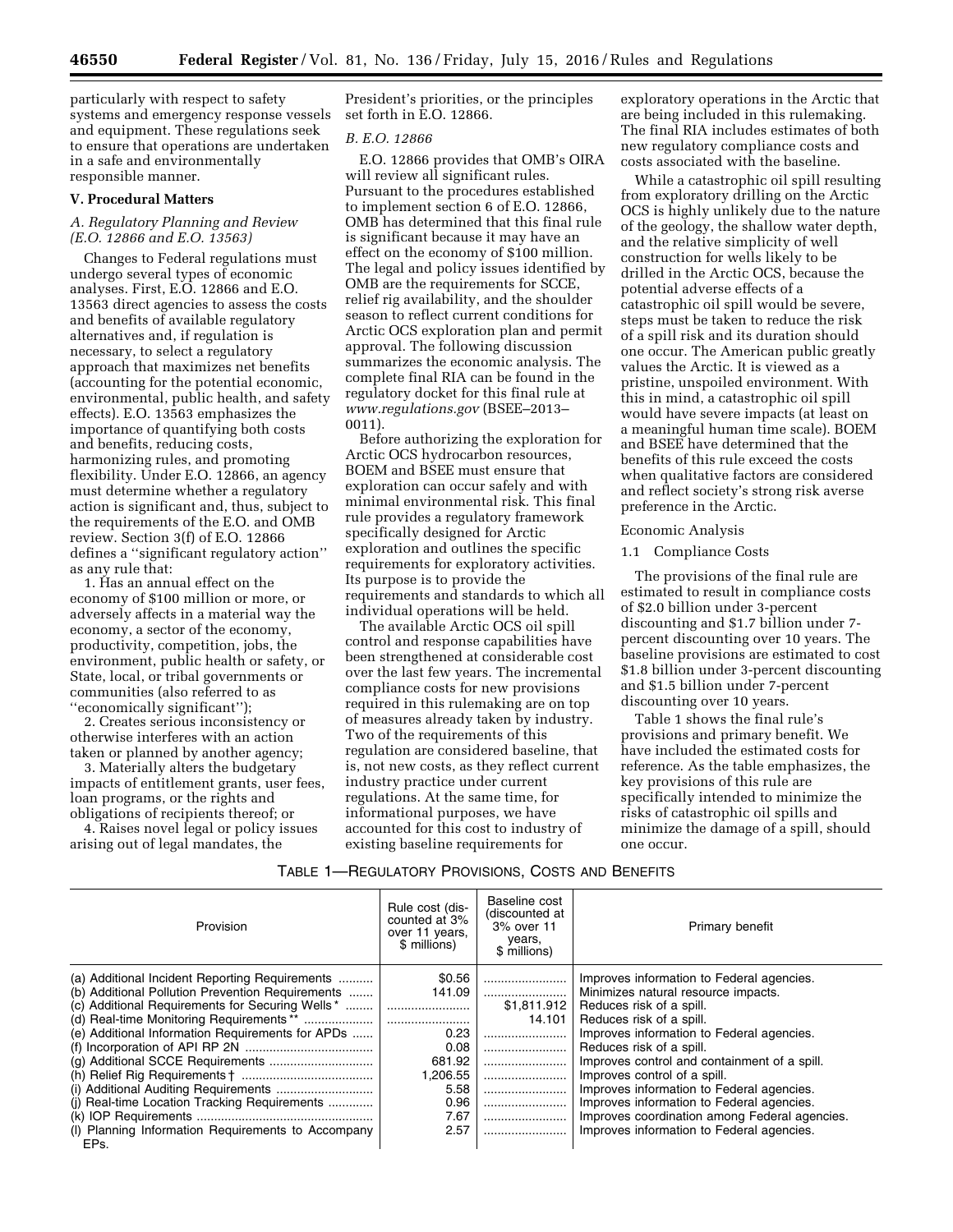| 465. |  |  |
|------|--|--|
|      |  |  |

# TABLE 1—REGULATORY PROVISIONS, COSTS AND BENEFITS—Continued

| Provision                                      | Rule cost (dis-<br>counted at 3%<br>over 11 years,<br>\$ millions) | Baseline cost<br>(discounted at<br>3% over 11<br>years,<br>\$ millions) | Primary benefit |
|------------------------------------------------|--------------------------------------------------------------------|-------------------------------------------------------------------------|-----------------|
| (m) Industry Familiarization with the New Rule | 0.37                                                               |                                                                         | General.        |
| Total                                          | 2.047.60                                                           | 1.826.012                                                               |                 |

\* The drilling of mudline cellars has been a longstanding practice in the Chukchi and Beaufort Seas extending back to the 1980's; thus this provision is assigned to the regulatory baseline.

\*\* The cost for this provision is assigned to the regulatory baseline. The BSEE BOP/Well Control rule at § 250.724 requires real-time monitoring for all operations with a subsea BOP or surface BOP on a floating facility.

† Provision (h) includes the baseline compliance cost attributable to the amount of time that an operator will ''lose'' from the open water season as a result of the relief rig/shoulder season requirement. A 116 day Arctic drilling season is estimated to be shortened by 34 days (29%).

### 1.2 Benefits

BOEM and BSEE have concluded that these exploratory drilling regulations will provide regulatory clarity and certainty, resulting in a more comprehensive Arctic OCS oil and gas regulatory framework. The provisions in this rule codify existing requirements in the Arctic designed to reduce the probability of a catastrophic spill, reduce the impacts of a spill should one occur, improve the coordination of operations among Federal agencies, and minimize natural resource and ecosystem impacts of offshore operations in the Arctic.

Due to both the uncertainty and difficulty of measuring benefits, we do not offer an aggregate quantitative assessment of all of the final rule's provisions. Instead, we present a combination of quantitative and qualitative discussions based on the benefits of the different provisions of this rule. In general, the individual provisions of this rule serve four main beneficial purposes: (1) Improving information to and coordination among Federal agencies regarding Arctic operations, (2) minimizing natural resource impacts, (3) reducing the risk of oil spills, including a catastrophic oil spill, and (4) improving containment and reducing severity of a catastrophic oil spill. Each of these benefits is discussed in more detail in the final RIA. In addition to these four main benefits, in aggregate the rule provides regulatory certainty to industry and the assurance to stakeholders and partners that DOI is committed to safe Arctic operations.

1.2.1 Benefit: Improving Information to, and Coordination Among Federal Agencies

The final rule includes new provisions that require additional information sharing and availability. Because the nature of this benefit is difficult to quantify, it is considered

qualitatively. The costs of the applicable provisions total \$17.6 million and comprise 0.9 percent of the compliance costs assigned to the rule. They are designed to achieve better coordination among BSEE, BOEM, and other Federal agencies. For example, § 550.204 requires operators to provide information which will facilitate interagency coordination between DOI and other relevant Federal agencies, as recommended in the DOI *Report to the Secretary of the Interior, Review of Shell's 2012 Alaska Offshore Oil and Gas Exploration Program.*47 The benefits of this information sharing allow different Federal agencies to manage potential conflicts and ensure compliance with environmental and regulatory standards. The necessity of coordination and information sharing between Federal agencies is documented in E.O. 13580, which created the Interagency Working Group on Coordination of Domestic Energy Development and Permitting in Alaska.48 This E.O. recognizes the importance of interagency coordination for ''safe, responsible, and efficient development of oil and natural gas resources in Alaska . . . while protecting human health and the environment as well as indigenous populations.'' This rule provides assurance to other Federal agencies that BOEM and BSEE are protecting the region and are fostering communication and collaboration with government partners.

1.2.2 Benefit: Minimizing Natural Resource and Subsistence Impacts

The additional pollution prevention requirements in paragraphs (b)(1) and (2) of § 250.300 constitute 6.9 percent of the rule's estimated compliance cost.

The revised pollution prevention requirements that are responsible for these incremental compliance costs clarify the Regional Supervisor's discretionary authority to ensure that operators capture all water-based muds and associated cuttings from Arctic OCS exploratory drilling operations following completion of the conductor casing to prevent discharge of these water based muds and associated cuttings into the marine environment. The Regional Supervisor would be more likely to exercise authority requiring the capture of water-based muds and cuttings in the Beaufort Sea, as that is the area where whales migrate through subsistence harvest areas. Given the difficulty of calculating how the discharge of muds and cuttings could affect marine mammals, their habitat, and subsistence activities, we have not quantified the benefits of these provisions. However, we recognize the importance of subsistence harvests in the region and conclude these provisions are necessary to preserve a food source and cultural tradition.

1.2.3 Benefit: Reducing the Risk of a Catastrophic Oil Spill

Both the provision for RTM and the additional requirements for securing wells help reduce the risk of a catastrophic oil spill from Arctic OCS exploration activities. These baseline provisions are designed to reduce the risk of such an oil spill occurring.

A catastrophic oil spill is characterized as a ''low-probability, high-consequence'' event because it is infrequent but has large consequences when it does occur. Previous frequency/ probability studies of oil spills resulting from loss of well control have estimated catastrophic oil spill risk, but also have emphasized the extreme difficulty in estimating the probability that an event will actually occur, in part because the number of such large accidents offshore is small. Even more difficult is determining the reduction in the

<sup>47</sup>*[http://www.doi.gov/news/pressreleases/](http://www.doi.gov/news/pressreleases/upload/Shell-report-3-8-13-Final.pdf) [upload/Shell-report-3-8-13-Final.pdf](http://www.doi.gov/news/pressreleases/upload/Shell-report-3-8-13-Final.pdf)*.

<sup>48</sup>*[https://www.whitehouse.gov/the-press-office/](https://www.whitehouse.gov/the-press-office/2011/07/12/executive-order-13580-interagency-working-group-coordination-domestic-en) [2011/07/12/executive-order-13580-interagency](https://www.whitehouse.gov/the-press-office/2011/07/12/executive-order-13580-interagency-working-group-coordination-domestic-en)[working-group-coordination-domestic-en](https://www.whitehouse.gov/the-press-office/2011/07/12/executive-order-13580-interagency-working-group-coordination-domestic-en)*.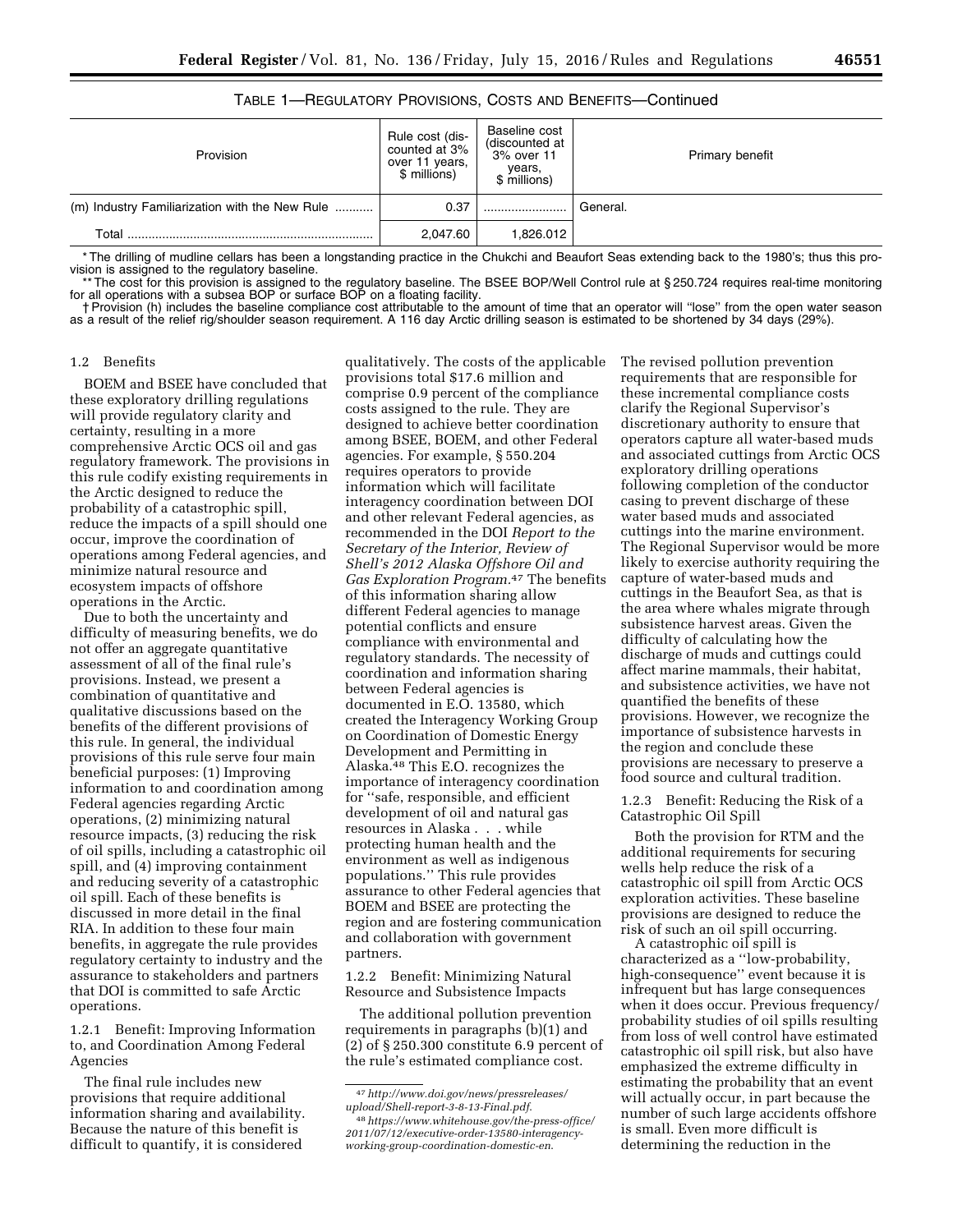probability of occurrence that a new regulation would actually achieve. Given the nature of the new requirement being imposed on industry as a result of this provision (*i.e.,* additional documentation that the recommended practice was followed), we have not quantified the effect of this provision on the reduction in risk or the estimated avoided spill costs associated with the provision. The benefits of the final rule's baseline provisions are discussed in the final RIA.

1.2.4 Benefit: Reducing the Duration of Catastrophic Oil Spills

Provisions of this final rule are designed to ensure that equipment and personnel are readily available to respond to a loss of well control event. As shown in Table 1 in the RIA, the most costly provisions are designed to reduce the duration of a loss of well control event should one occur. To compare the benefit of reducing the duration or severity of a catastrophic oil spill with the costs incurred, the final RIA conducts analyses on the specific provisions of the rule designed to reduce spill duration or severity. Section 250.471 of the final rule requires additional SCCE testing and documentation, which can reduce the impact of a catastrophic oil spill should one occur. Section 250.472 requires Arctic OCS operators to have access to a separate relief rig that would be available if a loss of well control was to occur and drilling a relief well became necessary. The rule requires a drilling rig be located such that it could arrive on location, drill a relief well, kill and abandon the original well, and abandon the relief well prior to expected ice encroachment at the drill site, but no later than 45 days after a loss of well control. The SCCE and relief rig requirements make up 92 percent of the rule's compliance cost.

The SCCE testing requirements can help reduce the duration of catastrophic oil spills in two ways. First, through regular tests of the SCCE, crew members gain practice and experience in deploying the equipment which could ultimately lead to faster and more efficient deployment should an oil spill occur. Second, through these regular tests crew members can identify faulty equipment. This allows problems to be corrected before the equipment is actually needed.

Given the difficulties associated with quantifying the exact influence this provision could have on reducing the severity of an oil spill, we conducted an analysis of the SCCE testing requirements. The final RIA includes calculations for the smallest reduction

in oil spill duration, due to the SCCE testing requirements, necessary for this provision of the rule to be costbeneficial. Also included in the final RIA is a risk analysis that considers the historical frequency of catastrophic OCS oil spills.

1.2.5 Benefit: Regulatory Certainty to Industry

The regulatory baseline includes recent Arctic OCS exploration best practices and regulatory requirements that are being clarified and codified in this rule. Therefore, a benefit of this final rule is to provide the regulatory certainty of what is required for operators to safely explore for hydrocarbons on the Arctic OCS.

The oil and gas industry requires regulatory stability to undertake timely and efficient exploration. With this rule, the oil and gas industry can more effectively plan and conduct exploratory drilling on the Arctic OCS with lower risk and fewer delays than under the existing rules and clarifying NTLs. According to BOEM's 2016 Assessment of Undiscovered Technically Recoverable Oil and Gas Resources of the Nation's Outer Continental Shelf, there are approximately 23.6 billion barrels of technically recoverable oil and about 104.4 trillion cubic feet of technically recoverable natural gas in the Beaufort Sea and Chukchi Sea Planning Areas combined. The NPC Arctic Potential Study listed as one of its key findings that the ''economic viability of U.S. Arctic development is challenged by operating conditions and the need for updated regulations that reflect arctic conditions'' (p. 10). This rule provides those Arctic-specific regulatory requirements.

1.2.6 Benefit: Assurance to Stakeholders and Partners

In addition to providing regulatory certainty to industry, another benefit of this rule is to provide assurance to stakeholders, partners, Tribes, citizens, and other countries that the U.S. will explore the Arctic safely and with appropriate environmental stewardship. This rule builds on one of the themes from the NPC Arctic Potential Study that steps must be taken to ''secure public confidence'' that activities can be conducted safely. This rule helps achieve the National Arctic Strategy goals of protecting the unique and sensitive Arctic ecosystems and the subsistence needs, culture, and traditions of the Alaska Native communities.

The U.S. Arctic Policy recognizes the interconnectedness of Arctic nations and commits to coordinating with other

Arctic nations to ensure operationally safe and environmentally sustainable development. The U.S. is a Party to the Agreement on Cooperation on Marine Oil Pollution Preparedness and Response in the Arctic and must comply with the Agreement, including the provisions in Article 4: Systems for Oil Pollution Preparedness and Response. These regulations help provide assurances to the international community that our operators in the Arctic will follow the appropriate preparedness procedures and do everything possible to prevent an oil spill, or minimize the effects should one occur. Further, the NPC Arctic Potential Study cites the importance of the U.S. national Arctic strategy in promoting Arctic activities because of their interaction with national security, foreign policy, and energy policy. The goal of the Arctic strategy is to ''seek an Arctic region that is stable and free of conflict, where nations act responsibly in a spirit of trust and cooperation, and where economic and energy resources are developed in a sustainable manner that respects the fragile environment and the interests and cultures of indigenous peoples.'' 49

#### *C. E.O. 13563*

E.O. 13563 reaffirms the principles of E.O. 12866 while calling for improvements in the Nation's regulatory system to promote predictability, to reduce uncertainty, and to use the best, most innovative, and least burdensome tools for achieving regulatory ends. In addition, E.O. 13563 directs agencies to consider regulatory approaches that reduce burdens and maintain flexibility and freedom of choice for the public where these approaches are relevant, feasible, and consistent with regulatory objectives. It also emphasizes that regulations must be based on the best available science and that the rulemaking process must allow for public participation and an open exchange of ideas. We developed this final rule in a manner consistent with these requirements. BOEM and BSEE worked closely with engineers and technical staff to ensure this rulemaking follows sound engineering principles through research, standards development, and interaction with industry.

E.O. 13563 requires an analysis of employment impacts. BOEM and BSEE considered whether the regulation might adversely affect Alaska employment by reducing the potential for jobs associated with the offshore oil

<sup>49</sup>NPC Arctic Potential Study, Executive Summary, p. 9 (March 2015).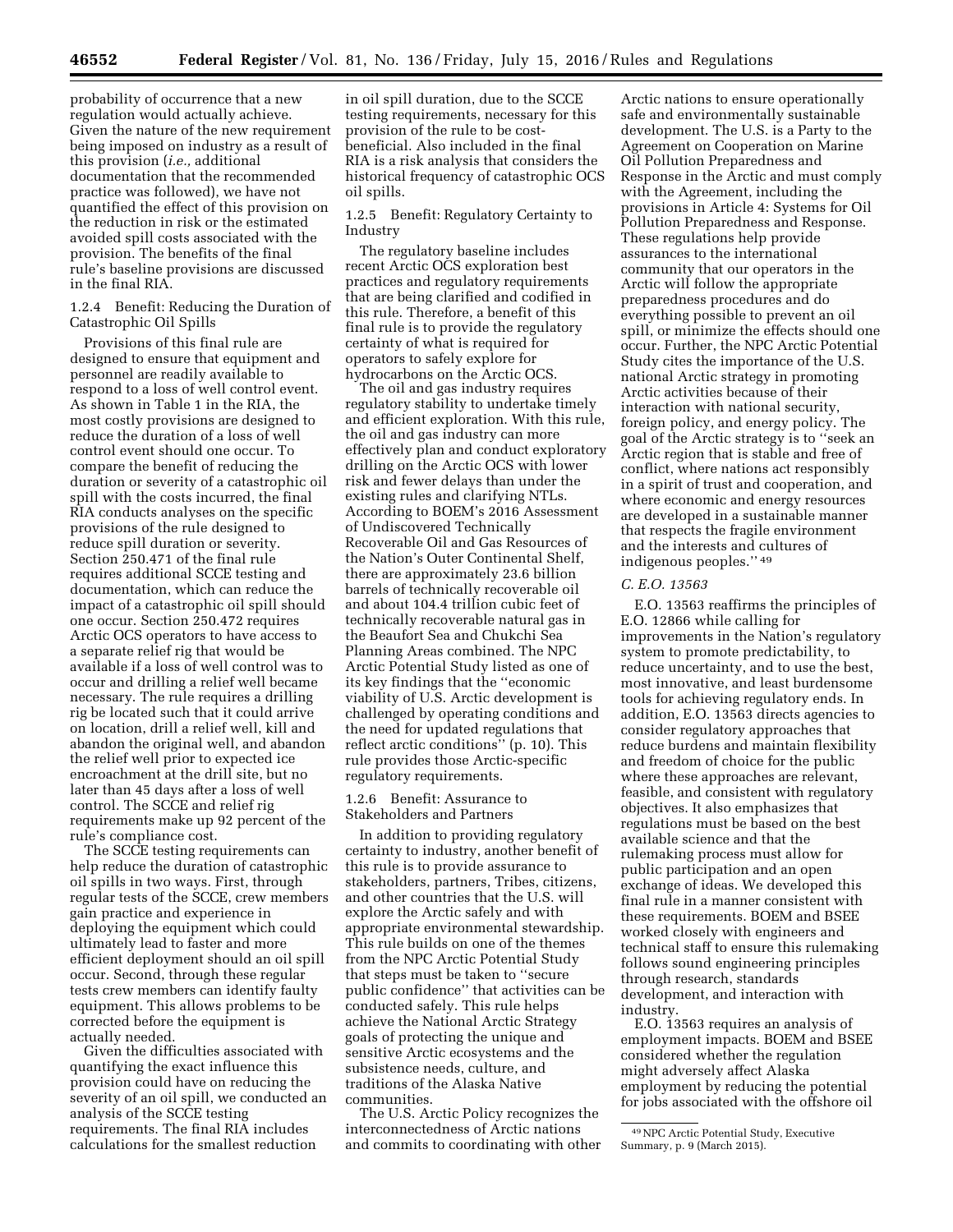and gas industry. The Arctic region of Alaska has not relied previously on Federal offshore oil production for economic development, but any eventual production would be a positive contribution to the State's and the Nation's economic development. Although BOEM and BSEE, when considering the cumulative impacts of Arctic specific provisions in this rule, acknowledge reduced employment might occur, the safety and environmental protections are necessary to protect our fragile Arctic natural resources.

Conversely, the final rule brings potential benefits to the local economy and cultural traditions from reduced risk of spills. A catastrophic spill would have negative economic impacts far beyond the offshore oil and gas industry. A catastrophic spill could disrupt subsistence whaling on which Native Alaskans rely for food and for their cultural preservation. Thus, assessing the net cost or benefit of the rule to the local economy is not practical, given the number of factors involved and the level of uncertainty that surrounds each of them.

E.O. 13563 encourages agencies to consider the cumulative cost of regulations. Consistent with E.O. 13563 and OMB guidance in the March 20, 2012, memorandum from the Administrator for the OIRA, the final RIA has made an effort to ''take account of the cumulative effects of new and existing rules.'' Thus, the RIA appendix accounts for the significant regulatory baseline costs codified in this rulemaking.

# *D. Regulatory Flexibility Act*

For the reasons explained in this section, BOEM and BSEE have concluded this rule will not have a significant economic impact on a substantial number of small entities and, therefore, a final regulatory flexibility analysis is not required.

BOEM and BSEE prepared an Initial Regulatory Flexibility Analysis (IRFA) for the proposed rule to assess the impact of the proposed rule on small entities, as defined by the applicable Small Business Administration size standards. The IRFA was prepared using conservative assumptions and sought public comments on potential small entity impacts. No comments on the potential impact to small entities were received during the proposed rule comment period. Based on the profile of current Arctic lessees, no small companies hold leases on the Arctic OCS. Previously only one small company holding only one lease held acreage in the Arctic. This company

relinquished its lease in March 2016. Considering the past and current Arctic lease holding profiles and the challenges of operating in the Arctic, we certify that this final rule will not have a significant economic impact on a substantial number of small entities.

The final rule affects operators and Federal oil and gas lessees that could conduct exploratory drilling on the Arctic OCS. The Regulatory Flexibility Act, 5 U.S.C. 601–612, defines small entities as small businesses, small nonprofits, and small governmental jurisdictions. We have identified no small nonprofits or small governmental jurisdictions that the rule would impact. Businesses subject to this rule fall under North American Industry Classification System (NAICS) codes 211111 (Crude Petroleum and Natural Gas Extraction) and 213111 (Drilling Oil and Gas Wells). For these classifications, a small business is defined as one with fewer than 1,250 employees (NAICS code 211111) and fewer than 1,000 employees (NAICS code 213111), respectively. A small entity is one that is ''independently owned and operated and which is not dominant in its field of operation.''

Consistent with the exploratory scenario for the final RIA analysis, BOEM and BSEE anticipate three businesses to conduct exploratory drilling on the Arctic OCS over the 10 years of analysis. Although any business holding a lease could conduct exploratory drilling on the Arctic OCS if it can meet the relevant BOEM and BSEE regulatory requirements, a viable Arctic exploratory drilling program requires large geologic prospects and sufficient acreage to identify multiple drilling locations to support the prospect of economically viable development. Even absent this rulemaking, a single season of Arctic OCS exploratory drilling is estimated to cost approximately \$1.5 billion and may only result in one or two exploratory wells being drilled.

According to BOEM's May 2016 list of Arctic OCS leaseholders, six businesses currently hold lease interests on the Arctic OCS. This rule directly affects all six Arctic lessees. Based on the small entity criterion, none of the six businesses is considered a small entity. From inception, to execution, to completion, every phase of Arctic OCS operations comes with inherent challenges and operational risks. The inherent challenges, including prospect and operational risks, and the attendant costs, make it exceedingly unlikely that any small entity will choose to conduct exploratory drilling operations on the Arctic OCS over the next decade.

Consistent with the existing and inherent costs and challenges associated with Arctic OCS exploratory drilling, the absence of interested and capitalized small entity lessees, and the 10-year scenario in which only three operators engage in Arctic OCS exploratory drilling, BOEM and BSEE certify that this rule will not have a significant economic impact on a substantial number of small entities.

# *E. Unfunded Mandates Reform Act of 1995 (UMRA)*

This final rule will not impose an unfunded Federal mandate on State, local, or Tribal governments. This rule will require expenditures exceeding \$100 million in a single year by offshore oil and gas exploration companies operating on the Arctic OCS. DOI has prepared written statements satisfying the applicable requirements of the UMRA, 2 U.S.C. 1501 *et seq.* Those requirements are addressed in the RIA and in the final rule itself.

Among other things, the final rule and the final RIA:

1. Identify the provisions of Federal law (OCSLA, CWA, and OPA) under which this rule is being finalized;

2. Include a quantitative assessment of the anticipated costs to the private sector (*i.e.,* expenditures on labor and equipment) of the final rule; and

3. Include qualitative and quantitative assessments of the anticipated benefits of the final rule.

Since all of the anticipated expenditures by the private sector analyzed in the RIA would be borne by the OCS oil and gas exploration industry in the Arctic region, the RIA analyses satisfy the UMRA requirement to estimate any disproportionate budgetary effects of the final rule on a particular segment of the private sector (*i.e.,* the offshore oil and gas industry).

As discussed in the Regulatory Planning and Review section of this final rule, and explained in the RIA, BOEM and BSEE considered two major regulatory alternatives for dealing with the safety and environmental concerns raised by exploration activities on the Arctic OCS. BOEM and BSEE have decided to move forward with this final rule, in lieu of the other alternative of taking no regulatory action, because the other alternative would not as efficiently or effectively address the safety, environmental or sociocultural concerns raised by various stakeholders and partners on the Arctic OCS or achieve the objectives of this final rule.

BOEM and BSEE have determined that the final rule would not impose any unfunded mandates or any other requirements on State, local or Tribal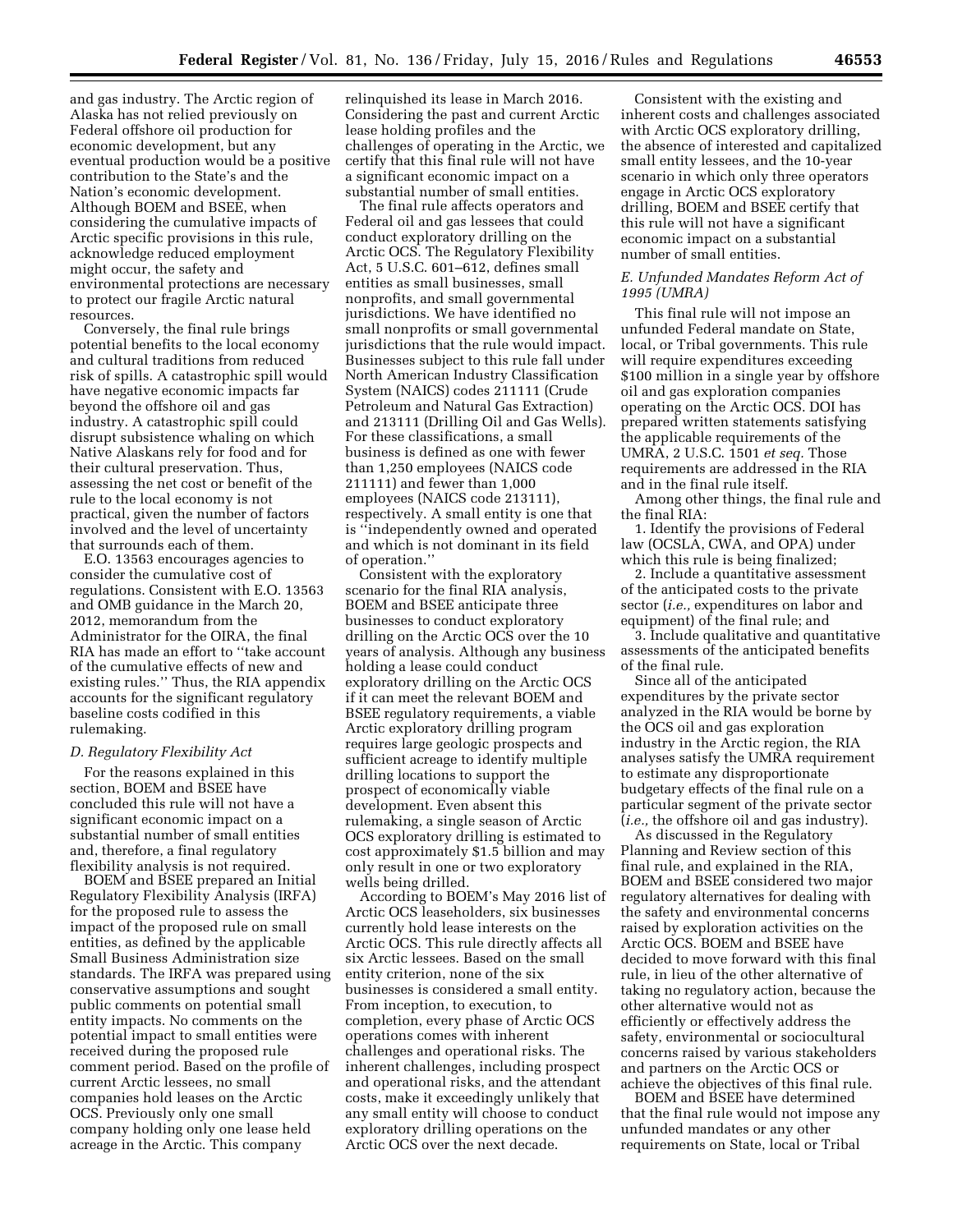governments; thus, the final rule would not have disproportionate budgetary effects on such governments. Assuming, however, that the final rule might result in budgetary effects on the Arctic region, BOEM and BSEE have determined that it is not practical to accurately estimate such effects. Since the final rule would not impose any requirements on any entities, other than upstream oil and gas companies and their contractors engaged in Arctic OCS exploration activities, any budgetary effects in that area would be at least indirect, secondary results of actions or decisions taken by regulated (or unregulated) entities, based on a variety of circumstances (such as the price of oil, each entity's overall financial health, and the prospects of success of any exploratory drilling). Because each of those factors is variable and unpredictable, it is not practical to estimate how those factors might affect an entity's future decisions, or what indirect impacts, if any, such decisions could have on future regional budgets.

Similarly, BOEM and BSEE have determined that it is not reasonably feasible to accurately estimate the potential effects, if any, of the final rule on the National economy (*e.g.,*  productivity, economic growth, employment, international competitiveness). The final rule would only affect exploratory drilling activities on the Arctic OCS, and any potential impact on the national economy would depend on the economics of any hydrocarbon discoveries and individual business decisions made by regulated entities (*e.g.,* whether or not to hire new employees). Moreover, any such decisions would likely be either local or regional in effect and unlikely to have any significant national economic impacts.

### *F. Takings Implication Assessment*

Under the criteria in E.O. 12630, this final rule will not have significant takings implications. The final rule is not a governmental action capable of interference with constitutionally protected property rights. A Takings Implication Assessment is not required.

### *G. Federalism (E.O. 13132)*

Under the criteria in E.O. 13132, this final rule will not have federalism implications. This final rule will not substantially and directly affect the relationship between the Federal and State governments. To the extent that State and local governments have a role in OCS activities, this final rule will not affect that role. A Federalism Assessment is not required.

# *H. Civil Justice Reform (E.O. 12988)*

This final rule complies with the requirements of E.O. 12988. Specifically, this rule:

1. Meets the criteria of section 3(a) requiring that all regulations be reviewed to eliminate errors and ambiguity and be written to minimize litigation; and

2. Meets the criteria of section 3(b)(2) requiring that all regulations be written in clear language and contain clear legal standards.

# *I. Consultation With Indian Tribes (E.O. 13175)*

Under the criteria in E.O. 13175, Consultation and Coordination with Indian Tribal Governments (dated November 6, 2000), DOI's Policy on Consultation with Indian Tribes (Secretarial Order 3317, Amendment 2, dated December 31, 2013), the Alaska Native Corporation Consultation Policy (dated August 12, 2012), and Departmental Manual Part 512 Chapters 4 and 5 (dated December 2, 2014), we evaluated and determined that the subject matter of this rulemaking will have implications for federally recognized Tribes and ANCSA Corporations. As described earlier, future Arctic OCS exploratory drilling activities conducted pursuant to this final rule could affect Alaska Natives, particularly their ability to engage in subsistence and cultural activities.

BOEM and BSEE are committed to regular and meaningful consultation and collaboration with Tribes on policy decisions that have Tribal implications including, as an initial step, through complete and consistent implementation of E.O. 13175, together with related orders, directives, and guidance. Therefore, BOEM and BSEE, in coordination with the Office of the Secretary of the Interior's Senior Alaska Representative, engaged in listening sessions, Government-to-Government Tribal consultations, and Governmentto-ANCSA Corporations consultations to discuss the subject matter of the final rule and solicit input in the development of the final rule at several stages of the rule development process, from the earliest phases through the final rule development.

In the early stages of developing the NPRM, Government-to-Government consultation was held in Barrow between BOEM, BSEE, and the Inupiat Community of the Arctic Slope (ICAS), to both provide background to, and obtain information from, ICAS tribal leaders and council members. The following day, June 7, 2013, BOEM and BSEE met with leaders and council

members of the Native Village of Barrow Inupiat Traditional Government in a separate Government-to-Government consultation. All Tribal input provided during the meetings was subsequently provided to DOI in writing and has been included in the decision record for this final rule.

BOEM and BSEE also held public listening sessions in South-central Alaska (Anchorage) and on the North Slope (Barrow) on June 6 and 7, 2013. The BOEM Alaska Region notified federally recognized Alaska Native Tribes and ANCSA Corporations of the June 6 and 7, 2013, public listening sessions and Government-to-Government consultations through phone calls, emails, newspaper announcements, and BOEM's Web site.

A series of follow-on meetings and listening sessions were held June 17–20, 2013, in Anchorage resulting, in part, in Government-to-Government consultation between BOEM, BSEE, and the Native Village of Nuiqsut and Government-to-ANCSA Corporation consultations between BOEM, BSEE, and the NANA Regional Corporation and the Cully Corporation (Point Lay ANCSA Corporation).

DOI continued consultation with affected federally recognized tribes and ANCSA Corporations following publication of the NPRM. On March 12, 2015, BOEM and BSEE held a public meeting in Barrow and met individually with leaders and council members of the Native Village of Barrow Inupiat Traditional Government, the AEWC and ICAS. The Bureaus also met with federally recognized Tribal leaders for six Government-to-Government consultations on the proposed regulations between April 20 and 24, 2015. The consultations were held in the following Alaskan locations: Kotzebue, Point Hope, Barrow, and Wainwright. During that week, consultations were held with the Native Village of Kotzebue, Native Village of Point Hope, ICAS, Native Village of Barrow, and Village of Wainwright. We also met with the president of the AEWC. On July 9, 2015, an additional Government-to-Government consultation was conducted with the Native Village of Nuiqsut by telephone conference.

Alaska Native Tribes' and ANCSA Corporations' comments on the proposed regulations, both written and oral, and the Bureaus' responses are summarized in this preamble (see Section IV *Section-By-Section Discussion of Changes and Comments*). ANCSA corporations primarily supported more performance-based regulations and recommended the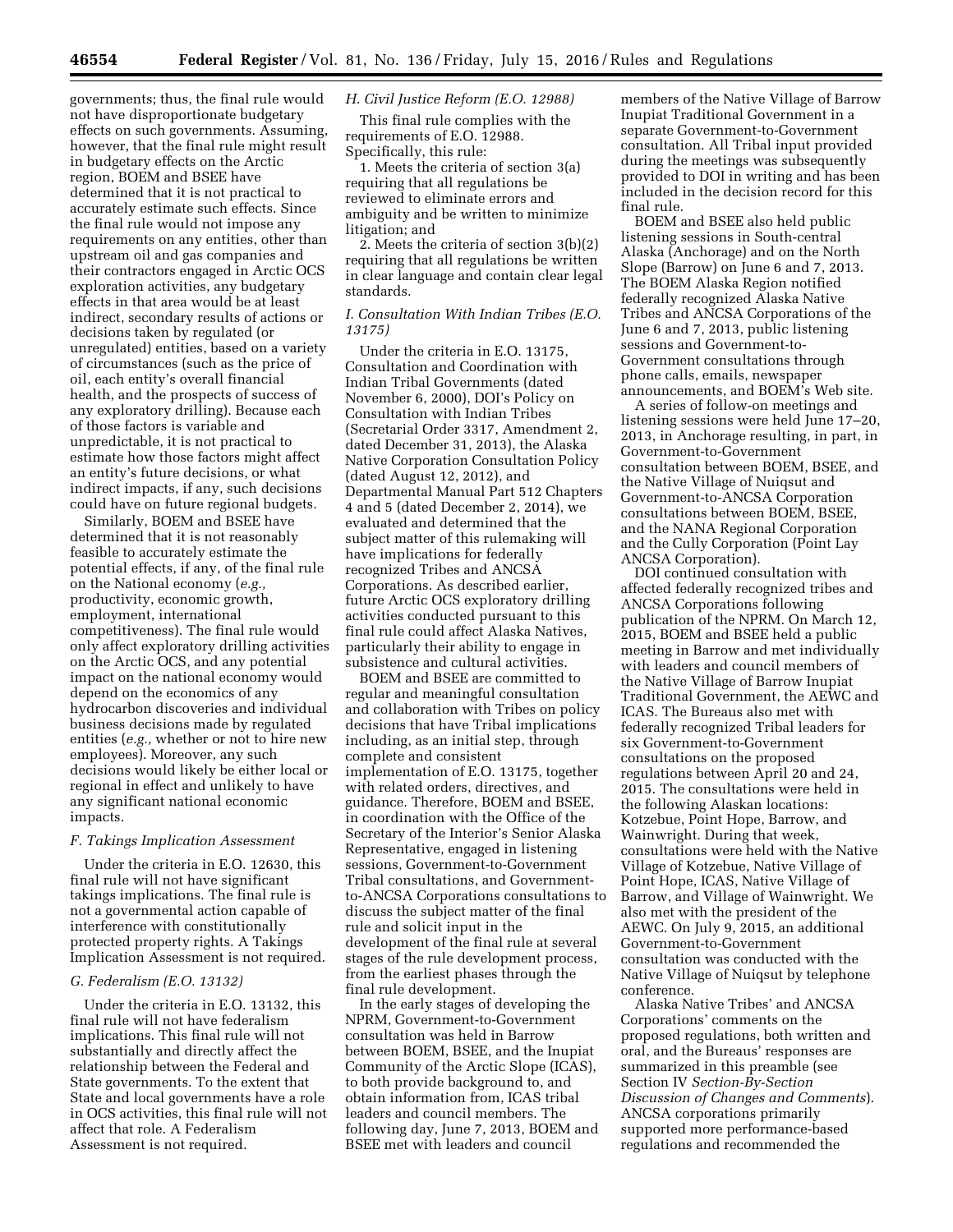proposed rule be withdrawn. Conversely, Alaska Native Tribes primarily supported the proposed regulations and recommended strengthening the provisions. Both written and oral comments received during Government-to-Government and Government-to-ANCSA Corporation consultations emphasized the importance of safe drilling operations. Discussions were primarily focused on impacts to, and protection of, subsistence hunting and fishing areas and species, including consideration of mammal and fish migratory patterns, hunting and fishing seasons, and impacts of pollutants and equipment movements. Concerns also included the relative lack of infrastructure, such as roads, housing, and equipment in coastal communities near proposed Arctic OCS oil and gas exploration areas, and inclusion of local Alaska Natives in monitoring and other activities. Commenters also requested that we incorporate traditional knowledge of the Arctic OCS into our decision-making for regulations. As discussed in Section IV, BOEM and BSEE have considered Alaska Native Tribes' and ANCSA Corporations' comments and incorporated them in the final rule as appropriate. For example, Alaska Native Tribes expressed concern over drilling mud and cuttings from exploratory activities adversely affecting marine species and impacting subsistence hunting. As a result, BSEE is requiring the capture of all petroleumbased mud and associated cuttings from Arctic OCS exploratory drilling operations. Capturing of water based mud and cuttings could also be required based on proximity to subsistence hunting, fishing locations, and potential effects on marine mammals and birds.

Only one commenter, the Cully Corporation, submitted a written comment asserting the Bureaus did not comply with the requirement to consult on this rulemaking.

Both BOEM and BSEE have sought and maintained an active relationship with the Cully Corporation. With respect to Cully Corporation's statement that neither Bureau consulted with them, it is important to note that both Bureaus did make an effort to reach out to Cully Corporation regarding this particular matter. We met with the Cully Corporation several times prior to the publication of the NPRM, including a Government-to-ANCSA Corporation consultation in June 2013. Another Government-to-ANCSA Corporation consultation was scheduled with Cully Corporation on April 21, 2015. We welcome the opportunity to discuss the Cully Corporation's concerns regarding

implementation of this final rule, and thank them for the thoughtful and comprehensive written comments submitted on the proposed regulations.

### *J. E.O. 12898—Environmental Justice*

E.O. 12898 requires Federal agencies to make achieving environmental justice part of their mission by identifying and addressing disproportionately high and adverse human health or environmental effects of their programs, policies, and activities on minority and low-income populations. DOI has determined that this final rule does not have a disproportionately high or adverse human health or environmental effect on native, minority, or low-income communities because its provisions are designed to increase environmental protection and minimize any impact of exploration drilling on subsistence activities and Alaska Native community resources and infrastructure.

#### *K. Paperwork Reduction Act (PRA)*

This rule contains information collection (IC) requirements for both BOEM and BSEE regulations. Therefore, an IC request for each Bureau was submitted to OMB for review and approval under the Paperwork Reduction Act of 1995 (44 U.S.C. 3501 *et. seq.*); see each individual bureau's section for the OMB Control number, expiration date, and relevant information. The Paperwork Reduction Act (PRA) provides that an agency may not conduct or sponsor, and you are not required to respond to, a collection of information unless it displays a currently valid OMB control number. The public may submit comments at any time on the IC burden in this rule to either DOI/BOEM: ATTN: Office of Policy, Regulation and Analysis; OPRAVAM–BOEM–DIR or DOI/BSEE; ATTN: Regulations and Standards Branch; VAE–ORP; 45600 Woodland Road, Sterling, VA 20166.

As part of our continuing effort to reduce paperwork and respondent burdens, BOEM and BSEE invited the public to comment on any aspect of the reporting and recordkeeping burdens. We received 1,311 comments on this rulemaking. Three comments pertained to the information collection for BOEM and BSEE.

Commenters generally criticized the IOP provision as being duplicative or redundant of existing requirements. BOEM disagrees. The IOP rules are neither redundant nor duplicative of existing requirements. The IOP is meant to be an overview of all phases of the operator's proposed operations in order to allow the Federal agencies an earlier review in the planning process than

currently exists. Moreover, the operator's IOP will contain planning information with less specificity than that furnished with the EP; as well as, the IOP will not require approval where the EP does require approval.

One of the commenters estimates that it will require 3,500 hours of industry staff time. We agree with the commenter that 90 hours for an IOP is low. However, we disagree with the commenter's recommendation to revise to 3,500 hours. BOEM anticipates that much of the conceptual planning information would already have been created by an operator planning to conduct exploration in the Arctic, and an IOP can be furnished through the operator's existing internal planning processes necessary for the preparation of Arctic operations. BOEM uses a conservative estimate derived from comments submitted by industry and direct experience reviewing a company's previously submitted IOP. During the IOP review period, BOEM can provide input to the operator, as well as request information from the operator regarding potential issues presented by the proposed activities concerning future plan approvals and permitting requirements. The estimated time it would take for the operator to provide any requested information to BOEM during the IOP review period is included in its burden hours estimate.

Therefore, based on comments received, changes to BOEM's hour burdens are as follows:

§ 550.204 submit all Arctic specific information required with IOP (+2,700).

§ 550.220 submit all Arctic specific information required with EP (+960).

Another comment received discussed duplicative information being submitted with the EP and the APD. BSEE and BOEM disagree with the duplication of information because the EP is intended to provide the operator the opportunity to present its overall plan for operations, and the APD is the technical document that provides the operator the opportunity to present details regarding how the plan will be implemented.

The commenter also discussed the burden hours being low, for example, the submission of detailed descriptions of environmental, meteorologic, and oceanic conditions expected at well site(s); etc. BSEE agrees and has increased two of the hour burdens associated with certain requirements. The changes are as follows:

§ 250.470(a); 417; 418—NEW—Submit detailed descriptions of environmental, meteorological, and oceanic conditions (+10 burden hours).

§ 250.470(d); 418—NEW—Submit detailed description concerning weather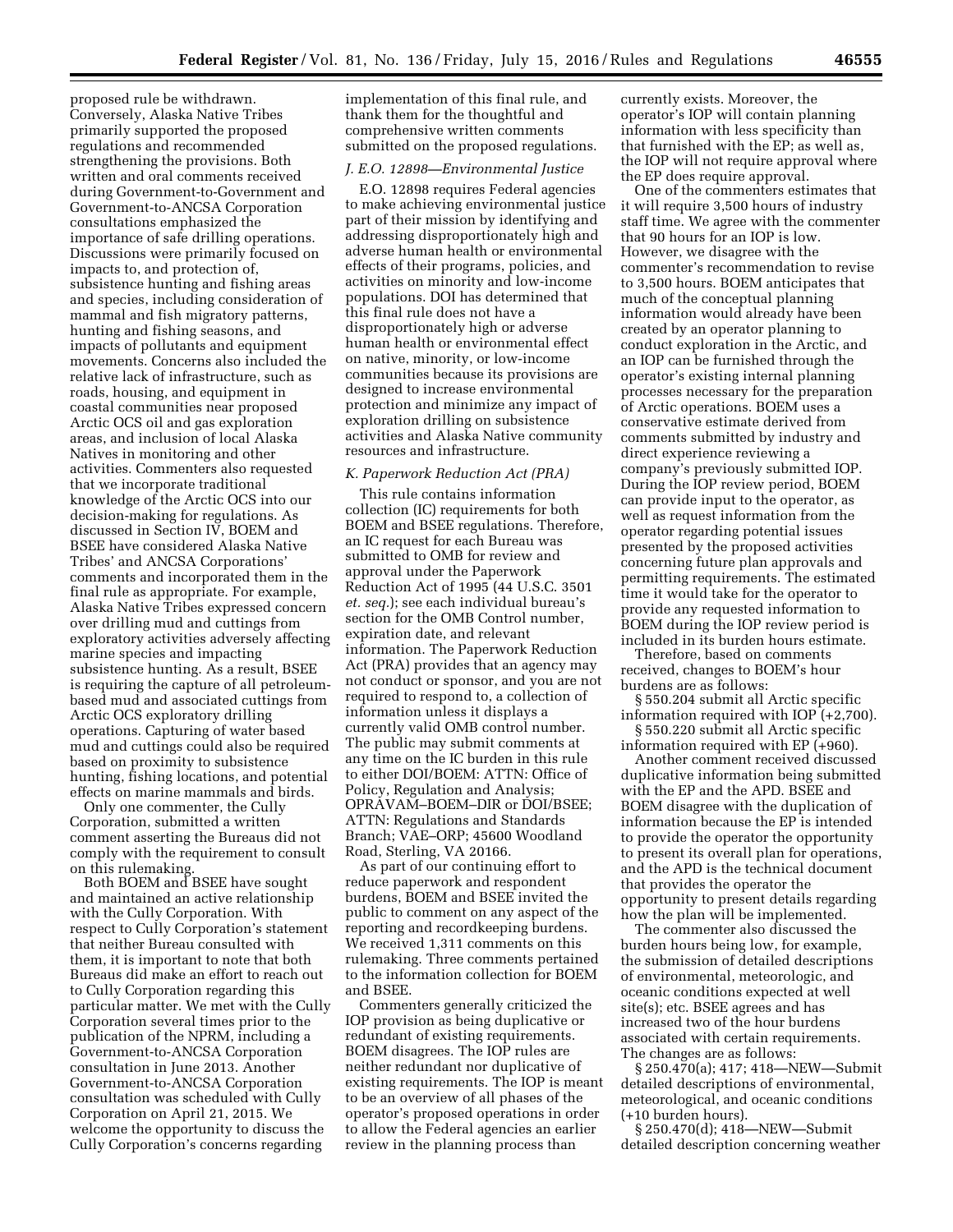and ice forecasting for all phases; etc., (+6 hours).

One commenter suggested the regulations should implement performance based requirements for well containment, which recognizes acceptable alternatives to mud line cellars. BSEE agrees with the importance of allowing for the use of technology that is best suited to an operator's plan and has changed the burden as follows:

§ 250.720(c)(2)—NEW—Request approval to use an equivalent means rather than a well mudline cellar in areas of ice scour (+28 hours).

Another change that occurred to the BSEE information collection between the proposed and final rulemaking is the IC renewal for 30 CFR part 250, subpart S was initiated. When requests went out to industry for updated burdens, it was determined that the cost to conduct an audit has increased from \$129,000 to \$217,000. Based on a comment pertaining to the Regulatory Impact Analyses, it was decided that a SEMS audit in the Arctic will cost \$250,000 (+\$121,000).

BSEE Information Collection—30 CFR Parts 250 and 254

The title of the collection of information for this rule is 30 CFR parts 250 and 254, Requirements for Exploratory Drilling on the Arctic Outer Continental Shelf. The OMB approved the collection under Control Number 1014–0027, expiration 06/30/2019, 779 hours, \$250,000 non-hour cost burdens. The regulations establish requirements for safe, responsible, and environmentally protective Arctic OCS oil and gas exploration, and the information is used in our efforts to protect life and the environment, conserve natural resources, and prevent waste.

Potential respondents comprise Federal OCS oil, gas, and sulfur operators and lessees on the Arctic OCS. The frequency of response varies depending upon the requirement. Responses to this collection of information are mandatory; they are submitted on occasion, annually, or as a result of situations encountered, depending upon the requirement. The

IC does not include questions of a sensitive nature. BSEE will protect proprietary information according to the Freedom of Information Act (5 U.S.C. 552) and DOI's implementing regulations (43 CFR part 2), 30 CFR part 252, and 30 CFR 250.197, which address disclosure of data and information to be made available to the public.

As stated previously, this rulemaking also pertains to several regulations. Once this rule becomes effective, the paperwork and non-hour cost burdens will be removed from this collection of information and consolidated with the IC burdens under OMB Control Numbers 30 CFR part 250, subpart A, 1014–0022, expiration 8/3/2017 (84,391 hours, \$1,371,458 non-hour cost burdens); subpart D, 1014–0018, expiration 10/31/2017 (102,512 hours); subpart S, 1014–0017, expiration 11/30/ 2018 (2,238,164 hours, \$5,220,000 nonhour cost burdens); and 30 CFR part 254, 1014–0007, expiration 11/30/2018 (74,461 hours) respectively; current collections can be viewed at *[www.reginfo.gov/public/.](http://www.reginfo.gov/public/)* 

# BURDEN BREAKDOWN

| Citation 30 CFR parts 250<br>and $254$ | Reporting and recordkeeping requirements                                                                                                                                                                                                                                                             | Average<br>number of<br>Hour burden<br>annual<br>responses       |                                                                | Annual burden<br>hours |
|----------------------------------------|------------------------------------------------------------------------------------------------------------------------------------------------------------------------------------------------------------------------------------------------------------------------------------------------------|------------------------------------------------------------------|----------------------------------------------------------------|------------------------|
|                                        | 30 CFR Part 250, Subpart A                                                                                                                                                                                                                                                                           |                                                                  |                                                                |                        |
|                                        | Request approval to use new or alternative procedures, along<br>with supporting documentation if applicable, including BAST<br>not specifically covered elsewhere in regulatory require-<br>ments.                                                                                                   |                                                                  | Burden covered under 30 CFR<br>part 250, subpart A, 1014-0022. |                        |
|                                        | NEW-Provide BSEE immediate oral report of sea ice move-<br>ment/conditions; start and termination of ice management<br>activities; kicks or unexpected operational issues.<br>NEW-Submit a written report within 24 hours after com-                                                                 | Oral 1.5                                                         | 2 notifications                                                | 3                      |
|                                        | pleting ice management activities.                                                                                                                                                                                                                                                                   |                                                                  | Written 4    2 reports                                         | 8                      |
| Subtotal                               |                                                                                                                                                                                                                                                                                                      |                                                                  | 4 responses                                                    | 11                     |
|                                        | 30 CFR Part 250, Subpart C                                                                                                                                                                                                                                                                           |                                                                  |                                                                |                        |
|                                        | Obtain approval to add petroleum-based substance to drilling<br>mud system or approval for method of disposal of drill<br>cuttings, sand, & other well solids, including those con-<br>taining NORM.                                                                                                 | Burden covered under APDs or<br>APMs 1014-0025 or 1014-<br>0026. |                                                                | $\Omega$               |
|                                        | 30 CFR Part 250, Subpart D                                                                                                                                                                                                                                                                           |                                                                  |                                                                |                        |
|                                        | Additional information that is to be submitted with an APD is covered under the specific require-<br>ment listed in this burden table under 30 CFR 250.470                                                                                                                                           |                                                                  |                                                                | 0                      |
|                                        | NEW-Immediately transmit real-time data gathering and<br>monitoring to record, store, and transmit data relating to the<br>BOP control system, fluid handling, downhole conditions;<br>prior to well operations, notify BSEE of monitoring location<br>and make data available to BSEE upon request. | $12$                                                             | 1 transmittal                                                  | 12                     |
| 452(b)                                 | NEW-Store and monitor all information relating to<br>§ 250.452(a); make data available to BSEE upon request.                                                                                                                                                                                         | $1$                                                              | 2 wells $\times$ 138<br>drilling days<br>$= 276.$              | 276                    |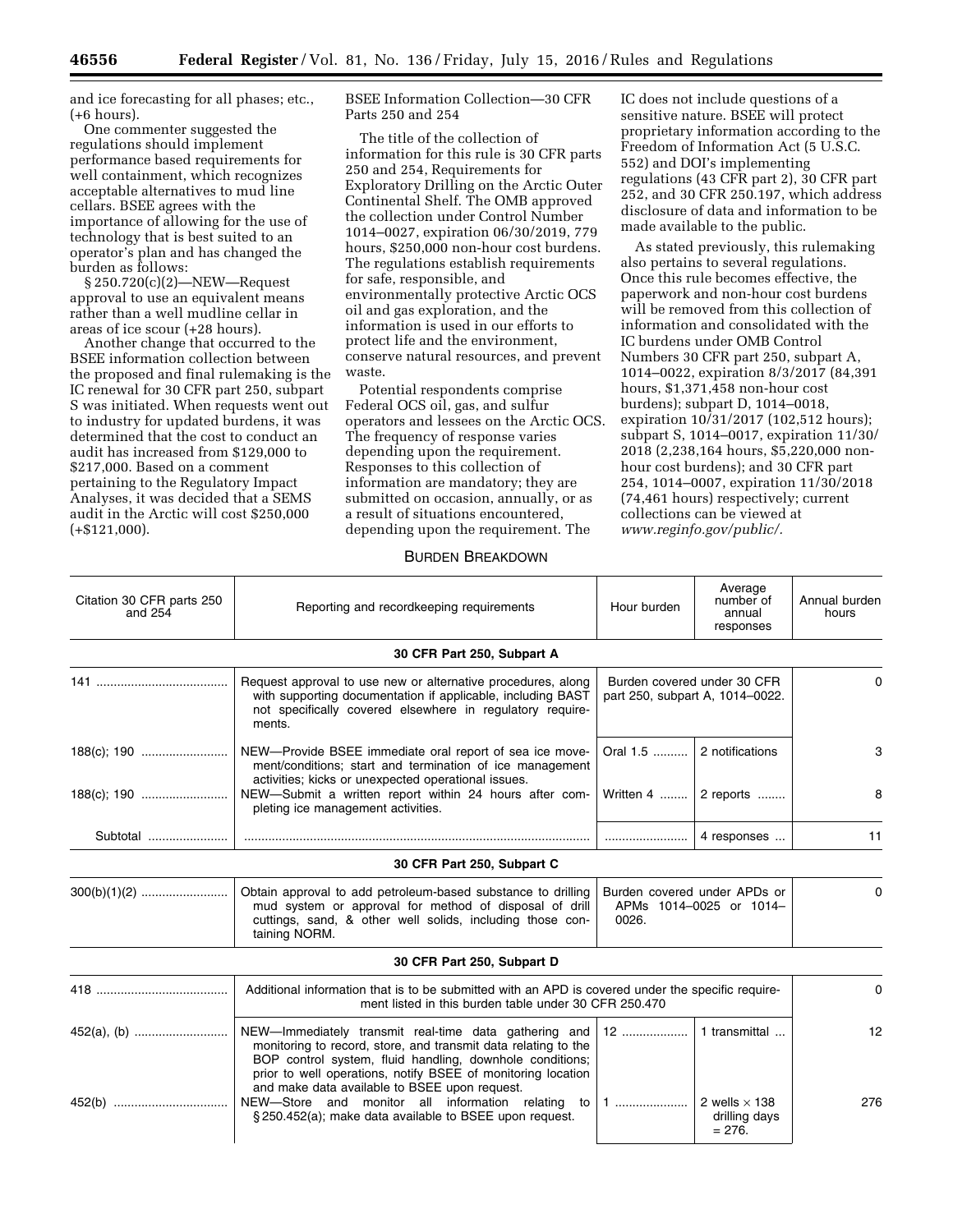# BURDEN BREAKDOWN—Continued

| Citation 30 CFR parts 250<br>and 254 | Reporting and recordkeeping requirements                                                                                                                                                                                                                                                                                                                                                                                                                                                                                                                                                                                                                       | Hour burden                                                           | Average<br>number of<br>annual<br>responses                                     | Annual burden<br>hours |
|--------------------------------------|----------------------------------------------------------------------------------------------------------------------------------------------------------------------------------------------------------------------------------------------------------------------------------------------------------------------------------------------------------------------------------------------------------------------------------------------------------------------------------------------------------------------------------------------------------------------------------------------------------------------------------------------------------------|-----------------------------------------------------------------------|---------------------------------------------------------------------------------|------------------------|
|                                      | Store and retain all monitoring records per requirements of<br>§§ 250.466 and 467.                                                                                                                                                                                                                                                                                                                                                                                                                                                                                                                                                                             | Burden covered under 30 CFR<br>part 250, subpart D, 1014-0018.        |                                                                                 | 0                      |
| 470(a); 713; 418                     | NEW-Submit detailed descriptions of environmental, mete-<br>orologic, and oceanic conditions expected at well site(s);<br>how drilling unit, equipment, and materials will be prepared<br>for service; how the drilling unit will be in compliance with<br>\$250.417.                                                                                                                                                                                                                                                                                                                                                                                          | 20                                                                    | 1 submittal                                                                     | 20                     |
| 470(b); 418                          | NEW-Submit detailed description of transitioning rig from<br>being underway to drilling and vice versa.                                                                                                                                                                                                                                                                                                                                                                                                                                                                                                                                                        |                                                                       | 2 each well-<br>underway to<br>drilling; drill-<br>ing to under-<br>$way = 4$ . | 16                     |
| 470(b); 418                          | NEW-Submit detailed description of any anticipated repair                                                                                                                                                                                                                                                                                                                                                                                                                                                                                                                                                                                                      | 2                                                                     | 2 submittals                                                                    | 4                      |
| 470(c); 418                          | and maintenance plans for the drilling unit and equipment.<br>NEW-Submit well specific drilling objectives, timelines, and                                                                                                                                                                                                                                                                                                                                                                                                                                                                                                                                     |                                                                       | 2 submittals                                                                    | 8                      |
| 470(d); 418                          | updated contingency plans etc., for temporary abandonment.<br>NEW—Submit detailed description concerning weather and<br>ice forecasting for all phases; including how to ensure con-<br>tinuous awareness of weather/ice hazards at/between each<br>well site; plans for managing ice hazards and responding to<br>weather events; verification of capabilities.                                                                                                                                                                                                                                                                                               |                                                                       | 1 submittal                                                                     | 12                     |
| 470(e); 418; 472                     | NEW-Submit a detailed description of compliance with relief                                                                                                                                                                                                                                                                                                                                                                                                                                                                                                                                                                                                    | 140                                                                   | 1 description                                                                   | 140                    |
| 470(f); 471(c); 418                  | rig plans.<br>NEW-SCCE capabilities; submit equipment statement show-<br>ing capable of controlling WCD; detailed description of your<br>or your contractor's SCCE capabilities including operating<br>assumptions and limitations; inventory of local and regional<br>supplies and services, along with supplier relevant informa-<br>tion; proof of contract or agreements for providing SCCE or<br>supplies, services; detailed description of procedures for in-<br>specting, testing, and maintaining SCCE; and detailed de-<br>scription of your plan ensuring all members of the team op-<br>erating SCCE have received training to deploy and operate, | 60                                                                    | 2 submittals                                                                    | 120                    |
| 470(g); 418                          | include dates of prior and planned training.<br>NEW-Submit a detailed description of utilizing best practices                                                                                                                                                                                                                                                                                                                                                                                                                                                                                                                                                  | 20                                                                    | 1 submittal                                                                     | 20                     |
| 471(c); 470(f); 465(a)               | of API RP 2N during operations<br>NEW-Submit with your APM, a reevaluation of your SCCE<br>capabilities if well design changes; include any new WCD<br>rate and demonstrate that your SCCE capabilities will com-                                                                                                                                                                                                                                                                                                                                                                                                                                              | 10                                                                    | 2 submittals                                                                    | 20                     |
|                                      | ply with § 250.470(f).<br>NEW-Maintain all SCCE testing, inspection, and mainte-<br>nance records for at least 10 years; make available to                                                                                                                                                                                                                                                                                                                                                                                                                                                                                                                     |                                                                       | 2 records                                                                       | 40                     |
|                                      | BSEE upon request.<br>NEW-Maintain all records pertaining to use of SCCE during<br>testing, training, and deployment activities for at least 3<br>years; make available to BSEE upon request.                                                                                                                                                                                                                                                                                                                                                                                                                                                                  |                                                                       |                                                                                 | 40                     |
|                                      | Request approval for alternative compliance for relief rig re-<br>quirements.                                                                                                                                                                                                                                                                                                                                                                                                                                                                                                                                                                                  |                                                                       | Burden covered under 30 CFR<br>part 250, subpart A, 1014-0022                   | 0                      |
|                                      | NEW-Request approval to use an equivalent means other<br>than a well mudline cellar in areas of ice scour.                                                                                                                                                                                                                                                                                                                                                                                                                                                                                                                                                     | 14                                                                    |                                                                                 | 2 request              |
| Subtotal                             |                                                                                                                                                                                                                                                                                                                                                                                                                                                                                                                                                                                                                                                                |                                                                       | 299 responses                                                                   | 756                    |
|                                      | 30 CFR Part 250, Subpart S                                                                                                                                                                                                                                                                                                                                                                                                                                                                                                                                                                                                                                     |                                                                       |                                                                                 |                        |
| 1920(b), (c), (f)                    | ASP audit for High Activity Operator. NOTE: An audit once<br>every 3 years in POCSR and GOMR; an audit in the Arctic<br>in every year in which drilling is conducted (and the audit<br>would cost more in the Arctic than in POCSR or GOMR).                                                                                                                                                                                                                                                                                                                                                                                                                   | 1 operator $\times$ \$250,000 audit for high activity =<br>\$250,000. |                                                                                 |                        |
| 1920(c)                              | Submit to BSEE after completed audit, an audit report of find-<br>ings and conclusions, including deficiencies and required<br>supporting information/documentation.                                                                                                                                                                                                                                                                                                                                                                                                                                                                                           |                                                                       | Burden covered under 30 CFR<br>part 250, subpart S, 1014-0017.                  | 0                      |
|                                      | Submit/resubmit a copy of your CAP that will address defi-<br>ciencies identified in audit.                                                                                                                                                                                                                                                                                                                                                                                                                                                                                                                                                                    |                                                                       |                                                                                 |                        |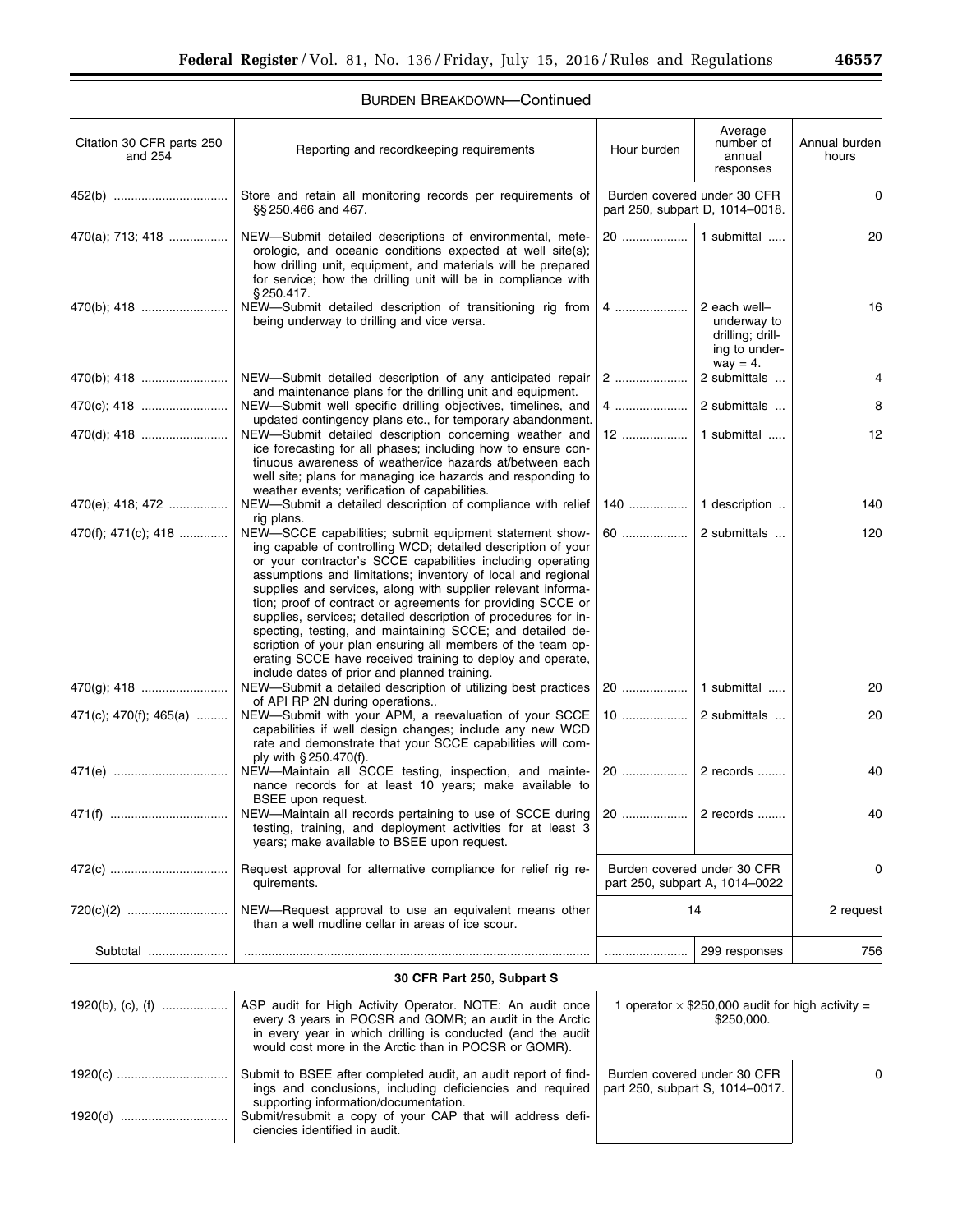| Citation 30 CFR parts 250<br>and $254$ | Reporting and recordkeeping requirements                                                                                                                           | Hour burden                                         | Average<br>number of<br>annual<br>responses | Annual burden<br>hours       |
|----------------------------------------|--------------------------------------------------------------------------------------------------------------------------------------------------------------------|-----------------------------------------------------|---------------------------------------------|------------------------------|
| Subtotal                               |                                                                                                                                                                    |                                                     | 1 response                                  | 0                            |
|                                        |                                                                                                                                                                    |                                                     | dens                                        | \$250,000 Non Hour Cost Bur- |
|                                        | 30 CFR Part 254, Subpart E                                                                                                                                         |                                                     |                                             |                              |
| 55; 70; 80; 90                         | Submit spill response plan for OCS facilities with all informa-<br>tion required in regulations and related documents.                                             | Burden covered under 30 CFR<br>part 254, 1014-0007. |                                             | 0                            |
|                                        | NEW-Submit a description of system used to maintain real-<br>time location tracking for all response resources.                                                    |                                                     | 2 descriptions                              | 12                           |
|                                        | Include in your training and exercise activities the require-<br>ments of this section.<br>Notify BSEE 60 days prior to handling, storing, or transporting<br>oil. | Burden covered under 30 CFR<br>part 254, 1014-0007. |                                             | 0                            |
| Subtotal                               |                                                                                                                                                                    |                                                     | 2 responses                                 | 12                           |
| <b>Total Hour Burden</b>               |                                                                                                                                                                    |                                                     | 306 responses                               | 779                          |
|                                        |                                                                                                                                                                    |                                                     | dens                                        | \$250,000 Non-Hour Cost Bur- |

# BURDEN BREAKDOWN—Continued

BOEM Information Collection—30 CFR Part 550

This final rulemaking adds new requirements for submitting EPs and other information before conducting oil and gas exploration drilling activities on the Arctic OCS. The title of the collection for the rulemaking is 30 CFR part 550, subpart B, Arctic OCS Activities. The OMB approved the collection under Control Number 1010– 0189, expiration 06/30/2019, 3,930 hours, and no non-hour cost burdens.

Respondents for this rulemaking are Federal oil, gas, or sulfur lessees and/or operators on the Arctic OCS.

Submissions are mandatory. BOEM collects the information to ensure that planned operations will be safe; will not adversely affect the marine, coastal, or human environments; will respond to the special conditions on the Arctic OCS; and will conserve the resources of the Arctic OCS. BOEM uses the information to ensure, through advanced planning, that operators are capable of safely operating in the unique environmental conditions of the Arctic and to make informed decisions on whether to approve EPs as submitted or whether modifications are necessary. BOEM also plans to share the preliminary information submitted in

# BURDEN BREAKDOWN

the IOP with other relevant agencies to provide them the opportunity to engage in constructive dialogue/feedback with operators, and each other, early in the process.

The burdens for the current planning requirements under 30 CFR part 550, subpart B, regulations are approved by OMB under Control Number 1010–0151 (432,512 hours, \$3,939,435 non-hour costs; expiration 3/31/2018; the current collection can be viewed at *[www.reginfo.gov/public/](http://www.reginfo.gov/public/)*). When these final regulations become effective, the new IC burdens will be consolidated into the existing collection for subpart B.

| Citation 30 CFR part<br>550, subpart B | Reporting & recordkeeping requirement                                                                                                                                              | Hour burden                                          | Average<br>number of<br>annual<br>responses | Annual burden<br>hours |
|----------------------------------------|------------------------------------------------------------------------------------------------------------------------------------------------------------------------------------|------------------------------------------------------|---------------------------------------------|------------------------|
|                                        | Arctic Integrated Operations Plan (IOP)                                                                                                                                            |                                                      |                                             |                        |
| New-204                                | For New Arctic OCS Exploration Activities: Submit IOP, including all<br>required information.                                                                                      | 2,880                                                |                                             | 2,880                  |
|                                        | Contents of Exploration Plans (EP)                                                                                                                                                 |                                                      |                                             |                        |
| 206                                    |                                                                                                                                                                                    | Burdens already covered under<br>plans in 1010-0151. |                                             | 0                      |
| 220                                    | Submit Alaska-specific information<br>Expanded-220    For New Arctic OCS Exploration Activities: Submit required Arctic-<br>specific information with EP, including confirmations. | 350                                                  |                                             | 350                    |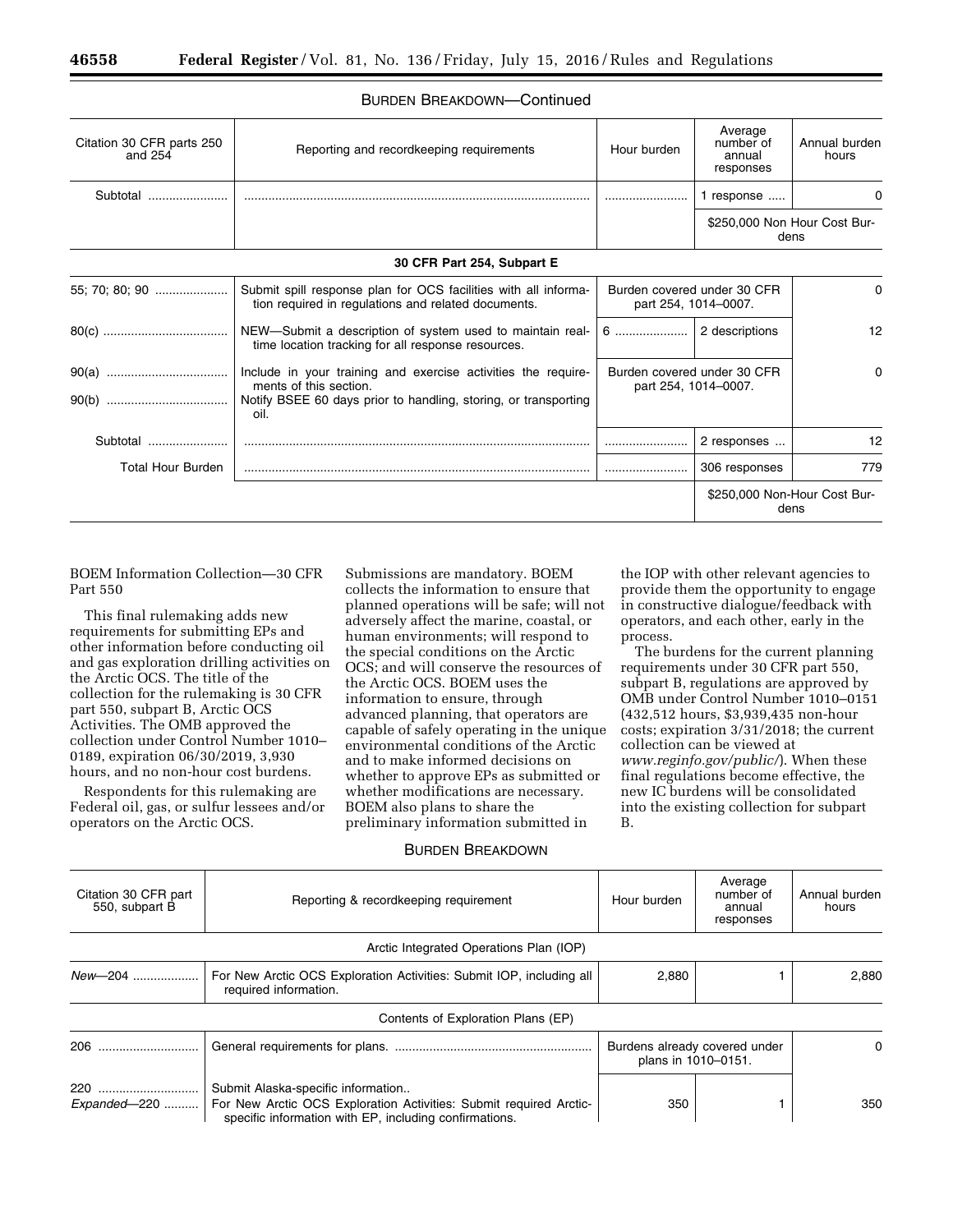# BURDEN BREAKDOWN—Continued

| Citation 30 CFR part<br>550, subpart B | Reporting & recordkeeping requirement                                                                            | Hour burden | Average<br>number of<br>annual<br>responses | Annual burden<br>hours |
|----------------------------------------|------------------------------------------------------------------------------------------------------------------|-------------|---------------------------------------------|------------------------|
| Expanded-220                           | For Existing Arctic OCS Exploration Activities: Revise and resubmit<br>Arctic-specific information, as required. | 700         |                                             | 700                    |
| Total Burden                           |                                                                                                                  |             |                                             | 3.930                  |

# *L. National Environmental Policy Act of 1969 (NEPA)*

BOEM and BSEE developed a final Environmental Assessment (EA) and have determined this final rule does not have a significant impact on the quality of the human environment under the NEPA. The final EA and Finding of No Significant Impact is available in conjunction with this final rule at *[www.regulations.gov](http://www.regulations.gov)* (BSEE–2013– 0011).

# *M. Data Quality Act*

In developing this rule, we did not conduct or use a study, experiment, or survey requiring peer review under the Data Quality Act (Pub. L. 106–554, app. C section 515, 114 Stat. 2763, 2763A– 153–154).

The Bureaus received two comments on the Data Quality Act. One comment asserted the NPRM, the Draft EA and the initial RIA violated the Information Quality Act (IQA) peer review requirements as well as associated IQA Guidelines.

We disagree. The IQA applies to information disseminated by Federal agencies and establishes basic quality performance goals for such information.50 However, the IQA is not applicable to this rulemaking, including the associated Draft EA or initial RIA, because the Bureaus did not disseminate materials with information subject to the IQA. The rulemaking and associated analyses contain information the Bureaus relied on during the formulation of the final rule. The Bureaus made the proposed rulemaking publicly available and sought public input. However, we did not ''disseminate'' (*i.e.,* conduct an agencysponsored distribution of information to the public) a study, analysis, or other [similar] information as part of this rulemaking that implicates the IQA.51 Accordingly, the IQA does not apply to

the actions associated with this rulemaking.

The second comment recommended the IC Requests in this final rule should be withdrawn by DOI or denied by OMB because the DOI burden estimates and the rest of the PRA analysis violate the IQA requirement for peer review as well as OMB and DOI IQA guidelines.

BOEM and BSEE disagree. The IC Requests are publicly available, but they are not disseminated to the public as that term is used in the IQA. In other words, the ICRs reflect information on which the Bureaus relied in reaching their decision, not an agency-sponsored distribution of information to the public. Therefore, the IQA, including the peer-review provisions, is not implicated by the content of the Bureaus' IC Request submissions to OMB. Also, the Bureaus' IC Requests have reasonably demonstrated that they have practical utility under the OMB definition, and the commenter provides no legitimate legal reason for recommending their withdrawal.

# *N. Effects on the Nation's Energy Supply (E.O. 13211)*

This rule is not a significant energy action under the definition of that term in E.O. 13211 because:

1. It is not likely to have a significant adverse effect on the supply, distribution or use of energy; and

2. It has not been designated as a significant energy action by the Administrator of OIRA.

Thus, a Statement of Energy Effects is not required.

Due to the inherent practical difficulties of exploration and production in the Arctic, to date there has been minimal exploration activity, and very little production of oil and gas, on the Arctic OCS. The only existing oil production from the Arctic OCS is through the Northstar Island facility in State of Alaska waters.

The regulations' cumulative effects (including baseline provisions) are not expected to affect long-term activity. This regulation establishes specific guidelines that protect the Arctic environment and makes explicit the requirements that operators will face.

Protecting the Arctic region from a catastrophic oil spill is imperative for the long-term hydrocarbon development of the region.

We note that, although the rule might have a short-term impact on Arctic OCS exploration and development, other factors over which BOEM and BSEE have no control are likely to have a much greater effect on the rate of oil production from the Arctic OCS region. The primary external factor is the market price of oil and gas. The pace of exploration and development responds to changes in oil prices, with the pace slowing down when prices are decreasing and the pace accelerating when prices are rising.

The Arctic region of Alaska has not previously relied on the type of offshore drilling regulated by this final rule for economic development or well-being. The OCSLA states that the policy of the U.S. is both to make the OCS available for production and development as well as to ensure that operations are conducted safely. Lessees, particularly in the Arctic, obtain OCS leases and pursue exploration with a full understanding of this dynamic. This rulemaking reflects the Bureaus' reasonable and appropriate fulfillment of their multifaceted OCSLA mandates.

#### *O. Clarity of This Regulation*

We are required by E.O. 12866, E.O. 12988, and by the Presidential Memorandum of June 1, 1998, to write all rules in plain language. This means that each rule we publish must:

1. Be logically organized;

2. Use the active voice to address

readers directly;

3. Use clear language rather than jargon;

4. Be divided into short sections and sentences; and

5. Use lists and tables wherever possible.

### **List of Subjects**

# *30 CFR Part 250*

Administrative practice and procedure, Continental shelf, Environmental impact statements, Environmental protection, Incorporation

<sup>50</sup>Treasury and General Government Appropriations Act for Fiscal Year 2001, sec. 515 (Pub. L. 106–554) (Dec. 21, 2000).

<sup>51</sup>See OMB regulations at 5 CFR part 1320, *Controlling Paperwork Burdens on the Public.*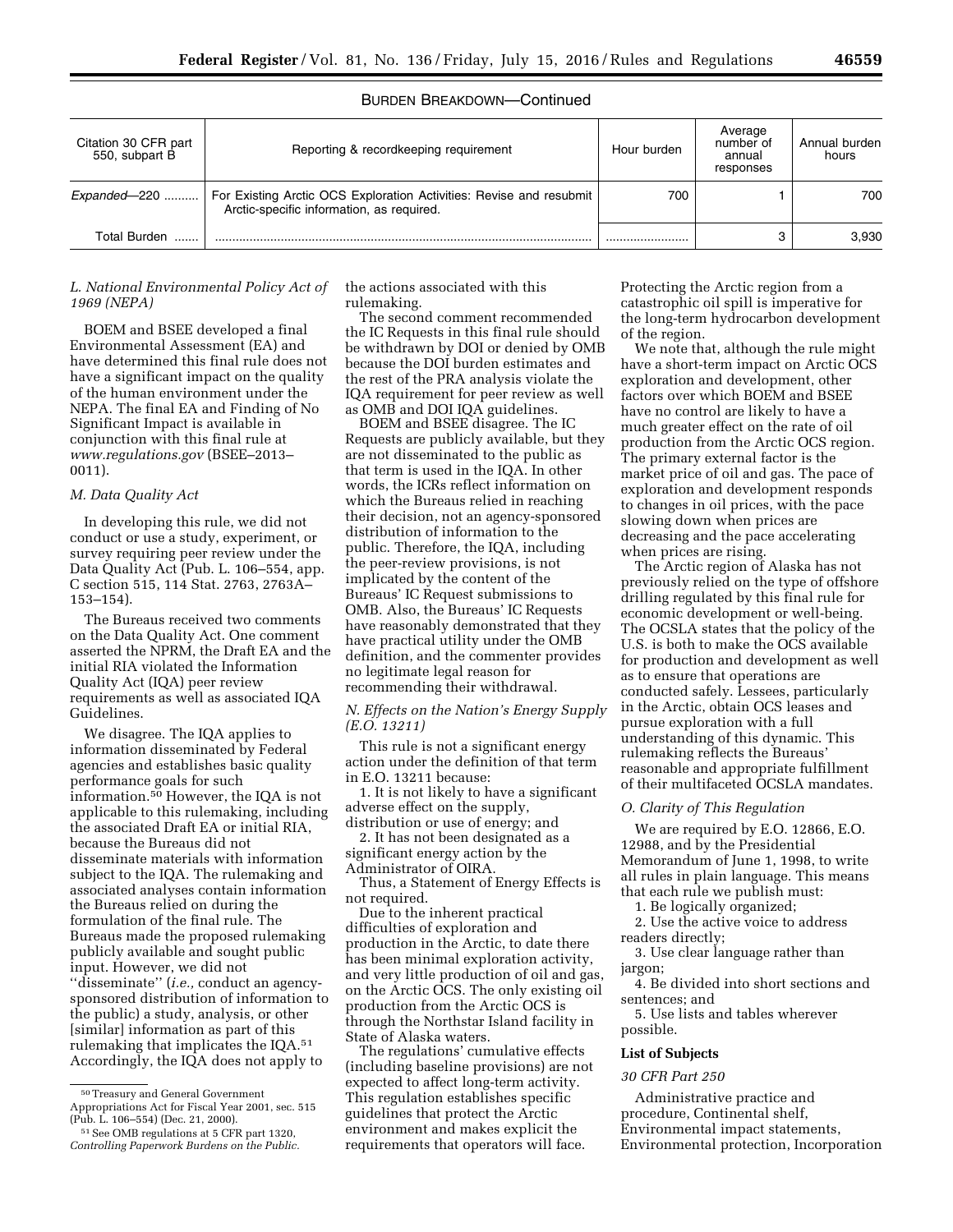by reference, Investigations, Government contracts, Oil and gas exploration, Penalties, Pipelines, Reporting and recordkeeping requirements, Sulfur.

# *30 CFR Part 254*

Continental shelf, Environmental protection, Intergovernmental relations, Oil and gas exploration, Oil pollution, Pipelines, Reporting and recordkeeping requirements.

# *30 CFR Part 550*

Administrative practice and procedure, Continental shelf, Environmental impact statements, Environmental protection, Government contracts, Incorporation by reference, Investigations, Oil and gas exploration, Penalties, Pipelines, Reporting and recordkeeping requirements, Sulfur.

Dated: June 28, 2016.

# **Janice M. Schneider,**

*Assistant Secretary, Land and Minerals Management.* 

For the reasons stated in the preamble, BOEM and BSEE amend 30 CFR parts 250, 254, and 550 as follows:

#### **Title 30—Mineral Resources**

#### **CHAPTER II—BUREAU OF SAFETY AND ENVIRONMENTAL ENFORCEMENT, DEPARTMENT OF THE INTERIOR**

# **PART 250—OIL AND GAS AND SULFUR OPERATIONS IN THE OUTER CONTINENTAL SHELF**

■ 1. The authority citation for 30 CFR part 250 is revised to read as follows:

**Authority:** 30 U.S.C. 1751, 31 U.S.C. 9701, 33 U.S.C. 1321(j)(1)(C), 43 U.S.C. 1334.

■ 2. Amend § 250.105 by:

■ a. Revising the definition of "District" Manager''; and

■ b. Adding definitions for "Arctic OCS'', ''Arctic OCS conditions'', ''Cap and flow system'', ''Capping stack'', ''Containment dome'', and ''Source control and containment equipment (SCCE)'' in alphabetical order.

The revision and additions read as follows:

### **§ 250.105 Definitions.**

\* \* \* \* \*

*Arctic OCS* means the Beaufort Sea and Chukchi Sea Planning Areas (for more information on these areas, *see* the Proposed Final OCS Oil and Gas Leasing Program for 2012–2017 (June 2012) at *[http://www.boem.gov/Oil-and-](http://www.boem.gov/Oil-and-Gas-Energy-Program/Leasing/Five-Year-Program/2012-2017/Program-Area-Maps/index.aspx)[Gas-Energy-Program/Leasing/Five-Year-](http://www.boem.gov/Oil-and-Gas-Energy-Program/Leasing/Five-Year-Program/2012-2017/Program-Area-Maps/index.aspx)[Program/2012-2017/Program-Area-](http://www.boem.gov/Oil-and-Gas-Energy-Program/Leasing/Five-Year-Program/2012-2017/Program-Area-Maps/index.aspx)[Maps/index.aspx](http://www.boem.gov/Oil-and-Gas-Energy-Program/Leasing/Five-Year-Program/2012-2017/Program-Area-Maps/index.aspx)*).

*Arctic OCS conditions* means, for the purposes of this part, the conditions

operators can reasonably expect during operations on the Arctic OCS. Such conditions, depending on the time of year, include, but are not limited to: Extreme cold, freezing spray, snow, extended periods of low light, strong winds, dense fog, sea ice, strong currents, and dangerous sea states. Remote location, relative lack of infrastructure, and the existence of subsistence hunting and fishing areas are also characteristic of the Arctic region.

\* \* \* \* \*

*Cap and flow system* means an integrated suite of equipment and vessels, including a capping stack and associated flow lines, that, when installed or positioned, is used to control the flow of fluids escaping from the well by conveying the fluids to the surface to a vessel or facility equipped to process the flow of oil, gas, and water. A cap and flow system is a high pressure system that includes the capping stack and piping necessary to convey the flowing fluids through the choke manifold to the surface equipment.

*Capping stack* means a mechanical device, including one that is prepositioned, that can be installed on top of a subsea or surface wellhead or blowout preventer to stop the uncontrolled flow of fluids into the environment.

\* \* \* \* \* *Containment dome* means a nonpressurized container that can be used to collect fluids escaping from the well or equipment below the sea surface or from seeps by suspending the device over the discharge or seep location. The containment dome includes all of the equipment necessary to capture and convey fluids to the surface.

\* \* \* \* \* *District Manager* means the BSEE officer with authority and responsibility for operations or other designated program functions for a district within a BSEE Region. For activities on the Alaska OCS, any reference in this part to District Manager means the BSEE Regional Supervisor.

\* \* \* \* \* *Source control and containment equipment (SCCE)* means the capping stack, cap and flow system, containment dome, and/or other subsea and surface devices, equipment, and vessels the collective purpose of which is to control a spill source and stop the flow of fluids into the environment or to contain fluids escaping into the environment. ''Surface devices'' refers to equipment mounted or staged on a barge, vessel, or facility to separate, treat, store and/or

dispose of fluids conveyed to the surface by the cap and flow system or the containment dome. ''Subsea devices'' includes, but is not limited to, remotely operated vehicles, anchors, buoyancy equipment, connectors, cameras, controls and other subsea equipment necessary to facilitate the deployment, operation, and retrieval of the SCCE. The SCCE does not include a blowout preventer.

\* \* \* \* \*

■ 3. Amend § 250.188 by adding paragraph (c) to read as follows:

# **§ 250.188 What incidents must I report to BSEE and when must I report them?**

\* \* \* \* \* (c) On the Arctic OCS, in addition to the requirements of paragraphs (a) and (b) of this section, you must provide to the BSEE inspector on location, if one is present, or to the Regional Supervisor, both of the following:

(1) An immediate oral report if any of the following occur:

(i) Any sea ice movement or condition that has the potential to affect your operation or trigger ice management activities;

(ii) The start and termination of ice management activities; or

(iii) Any ''kicks'' or operational issues that are unexpected and could result in the loss of well control.

(2) Within 24 hours after completing ice management activities, a written report of such activities that conforms to the content requirements in § 250.190.

 $\blacksquare$  4. Amend § 250.198 by adding paragraph (h)(95) to read as follows:

**§ 250.198 Documents incorporated by reference.** 

\* \* \* \* \*

(h) \* \* \*

(95) ANSI/API RP 2N, Third Edition, ''Recommended Practice for Planning, Designing, and Constructing Structures and Pipelines for Arctic Conditions'', Third Edition, April 2015; incorporated by reference at § 250.470(g);

 $\blacksquare$  5. Amend § 250.300 by revising paragraphs (b)(1) and (2) to read as follows:

### **§ 250.300 Pollution prevention.**

\* \* \* \* \*

\* \* \* \* \* (b)(1) The District Manager may restrict the rate of drilling fluid discharges or prescribe alternative discharge methods. The District Manager may also restrict the use of components that could cause unreasonable degradation to the marine environment. No petroleum-based substances, including diesel fuel, may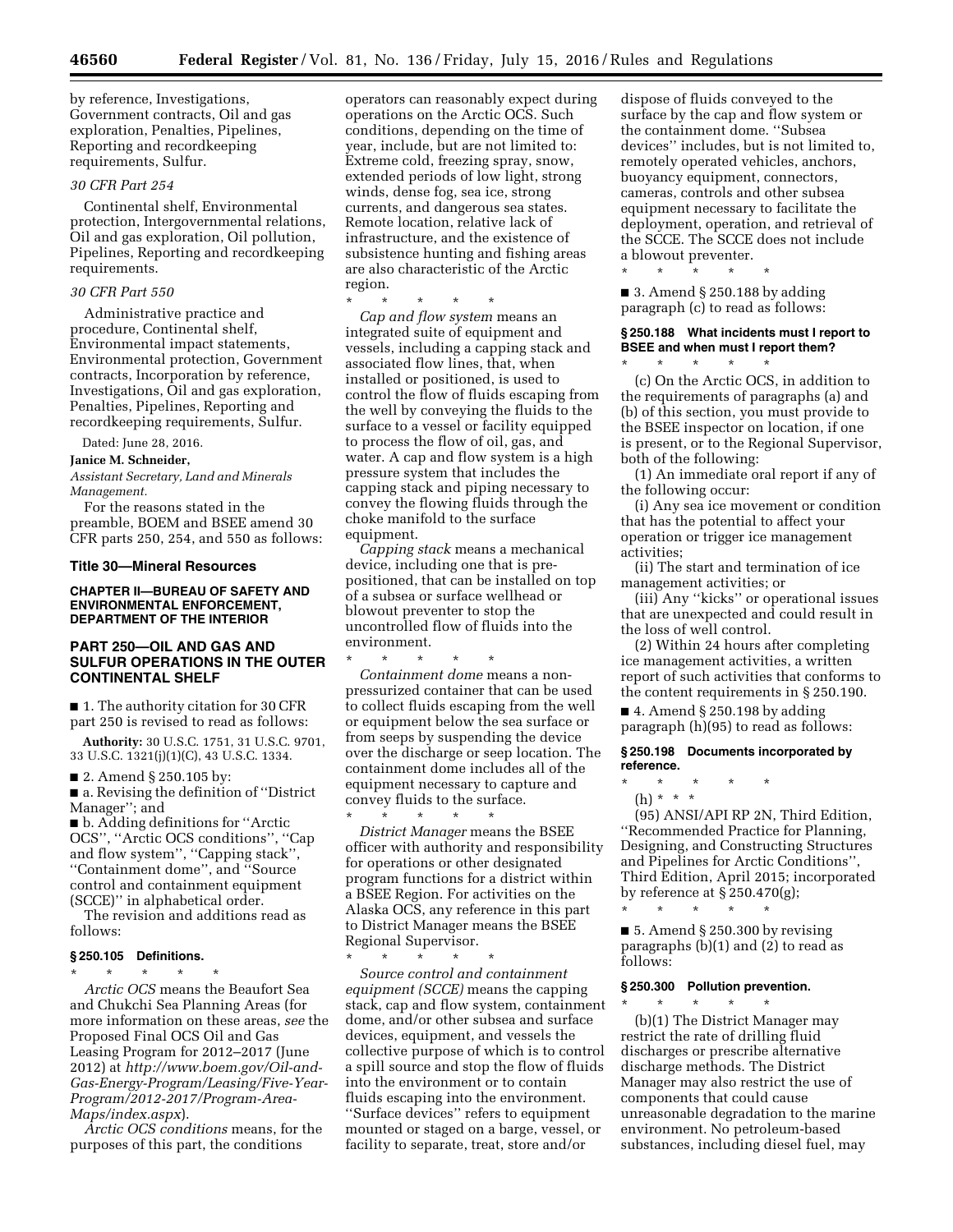be added to the drilling mud system without prior approval of the District Manager. For Arctic OCS exploratory drilling, you must capture all petroleum-based mud to prevent its discharge into the marine environment. The Regional Supervisor may also require you to capture, during your Arctic OCS exploratory drilling operations, all water-based mud from operations after completion of the hole for the conductor casing to prevent its discharge into the marine environment, based on various factors including, but not limited to:

(i) The proximity of your exploratory drilling operation to subsistence hunting and fishing locations;

(ii) The extent to which discharged mud may cause marine mammals to alter their migratory patterns in a manner that impedes subsistence users' access to, or use of, those resources, or increases the risk of injury to subsistence users; or

(iii) The extent to which discharged mud may adversely affect marine mammals, fish, or their habitat.

(2) You must obtain approval from the District Manager of the method you plan to use to dispose of drill cuttings, sand, and other well solids. For Arctic OCS exploratory drilling, you must capture all cuttings from operations that utilize petroleum-based mud to prevent their discharge into the marine environment. The Regional Supervisor may also require you to capture, during your Arctic OCS exploratory drilling operations, all cuttings from operations that utilize water-based mud after completion of the hole for the conductor casing to prevent their discharge into the marine environment, based on various factors including, but not limited to:

(i) The proximity of your exploratory drilling operation to subsistence hunting and fishing locations;

(ii) The extent to which discharged cuttings may cause marine mammals to alter their migratory patterns in a manner that impedes subsistence users' access to, or use of, those resources, or increases the risk of injury to subsistence users; or

(iii) The extent to which discharged cuttings may adversely affect marine mammals, fish, or their habitat.

 $\blacksquare$  6. Amend § 250.418 by adding paragraph (j) to read as follows:

\* \* \* \* \*

# **§ 250.418 What additional information must I submit with my APD?**

\* \* \* \* \*

(j) For Arctic OCS exploratory drilling operations, you must provide the information required by § 250.470.

 $\blacksquare$  7. Add § 250.452 to read as follows:

### **§ 250.452 What are the real-time monitoring requirements for Arctic OCS exploratory drilling operations?**

(a) When conducting exploratory drilling operations on the Arctic OCS, you must gather and monitor real-time data using an independent, automatic, and continuous monitoring system capable of recording, storing, and transmitting data regarding the following:

(1) The BOP control system;

(2) The well's fluid handling systems on the rig; and

(3) The well's downhole conditions as monitored by a downhole sensing system, when such a system is installed.

(b) During well operations, you must transmit the data identified in paragraph (a) of this section as they are gathered, barring unforeseeable or unpreventable interruptions in transmission, and have the capability to monitor the data onshore, using qualified personnel. Onshore personnel who monitor realtime data must have the capability to contact rig personnel during operations. After well operations, you must store the data at a designated location for recordkeeping purposes as required in §§ 250.740 and 250.741. You must provide BSEE with access to your realtime monitoring data onshore upon request.

■ 8. Add an undesignated center heading and §§ 250.470 through 250.473 to subpart D to read as follows:

### **Additional Arctic OCS Requirements**

### **§ 250.470 What additional information must I submit with my APD for Arctic OCS exploratory drilling operations?**

In addition to complying with all other applicable requirements included in this part, you must provide with your APD all of the following information pertaining to your proposed Arctic OCS exploratory drilling:

(a) A detailed description of:

(1) The environmental, meteorological, and oceanic conditions you expect to encounter at the well site(s);

(2) How you will prepare your equipment, materials, and drilling unit for service in the conditions identified in paragraph (a)(1) of this section, and how your drilling unit will be in compliance with the requirements of § 250.713.

(b) A detailed description of all operations necessary in Arctic OCS conditions to transition the rig from being under way to conducting drilling operations and from ending drilling operations to being under way, as well as any anticipated repair and

maintenance plans for the drilling unit and equipment. You should include, among other things, a description of how you plan to:

(1) Recover the subsea equipment, including the marine riser and the lower marine riser package;

(2) Recover the BOP;

(3) Recover the auxiliary sub-sea controls and template;

(4) Lay down the drill pipe and secure the drill pipe and marine riser;

(5) Secure the drilling equipment;

(6) Transfer the fluids for transport or

disposal; (7) Secure ancillary equipment like

the draw works and lines;

(8) Refuel or transfer fuel;

(9) Offload waste;

(10) Recover the Remotely Operated Vehicles;

(11) Pick up the oil spill prevention booms and equipment; and

(12) Offload the drilling crew.

(c) A description of well-specific drilling objectives, timelines, and updated contingency plans for temporary abandonment of the well, including but not limited to the following:

(1) When you will spud the particular well (*i.e.,* begin drilling operations at the well site) identified in the APD;

(2) How long you will take to drill the well;

(3) Anticipated depths and geologic targets, with timelines;

(4) When you expect to set and cement each string of casing;

(5) When and how you would log the well;

(6) Your plans to test the well;

(7) When and how you intend to abandon the well, including specifically addressing your plans for how to move the rig off location and how you will meet the requirements of § 250.720(c);

(8) A description of what equipment and vessels will be involved in the process of temporarily abandoning the well due to ice; and

(9) An explanation of how you will integrate these elements into your overall program.

(d) A detailed description of your weather and ice forecasting capability for all phases of the drilling operation, including:

(1) How you will ensure your continuous awareness of potential weather and ice hazards at, and during transition between, wells;

(2) Your plans for managing ice hazards and responding to weather events; and

(3) Verification that you have the capabilities described in your BOEMapproved EP.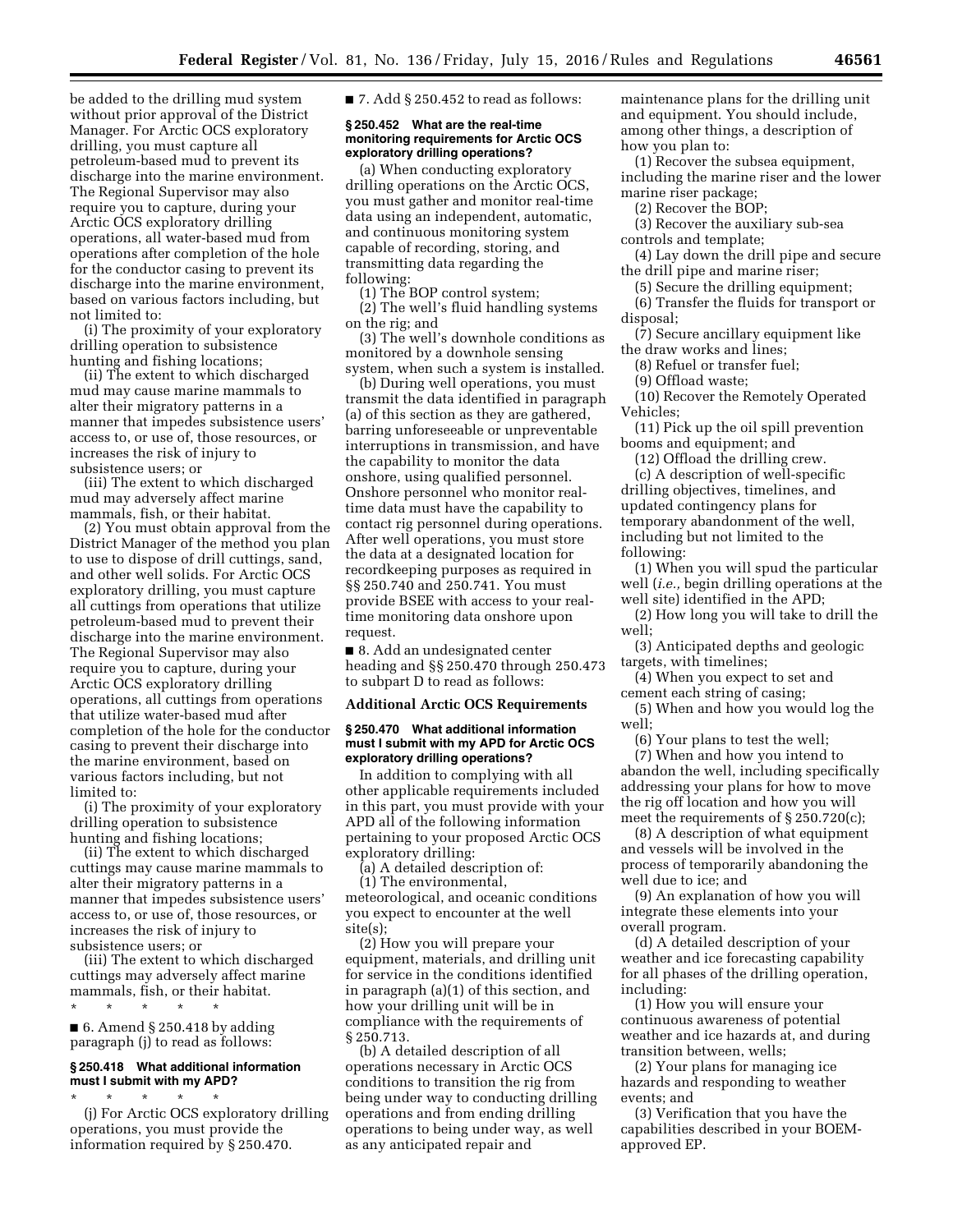(e) A detailed description of how you will comply with the requirements of § 250.472.

(f) A statement that you own, or have a contract with a provider for, source control and containment equipment (SCCE), which is capable of controlling and/or containing a worst case discharge, as described in your BOEMapproved EP, when proposing to use a MODU to conduct exploratory drilling operations on the Arctic OCS. The following information must be included in your SCCE submittal:

(1) A detailed description of your or your contractor's SCCE capability to stop or contain flow from an out-ofcontrol well, including your operating assumptions and limitations; your access to and ability to deploy, in accordance with § 250.471, all necessary SCCE; and your ability to evaluate the performance of the well design to determine how you can achieve a full shut-in without having reservoir fluids discharged into the environment;

(2) An inventory of the local and regional SCCE, supplies, and services that you own or for which you have a contract with a provider. You must identify each supplier of such equipment and services and provide their locations and telephone numbers;

(3) Where applicable, proof of contracts or membership agreements with cooperatives, service providers, or other contractors who will provide you with the necessary SCCE or related supplies and services if you do not possess them. The contract or membership agreement must include provisions for ensuring the availability of the personnel and/or equipment on a 24-hour per day basis while you are drilling below or working below the surface casing;

(4) A detailed description of the procedures you plan to use to inspect, test, and maintain your SCCE; and

(5) A detailed description of your plan to ensure that all members of your operating team, who are responsible for operating the SCCE, have received the necessary training to deploy and operate such equipment in Arctic OCS conditions and demonstrate ongoing proficiency in source control operations. You must also identify and include the dates of prior and planned training.

(g) Where it does not conflict with other requirements of this subpart, and except as provided in paragraphs (g)(1) through (11) of this section, you must comply with the requirements of API RP 2N, Third Edition ''Planning, Designing, and Constructing Structures and Pipelines for Arctic Conditions'' (incorporated by reference as specified in § 250.198), and provide a detailed

description of how you will utilize the best practices included in API RP 2N during your exploratory drilling operations. You are not required to incorporate the following sections of API RP 2N into your drilling operations:

(1) Sections 6.6.3 through 6.6.4;

(2) The foundation recommendations in Section 8.4;

(3) Section 9.6;

(4) The recommendations for

permanently moored systems in Section 9.7;

(5) The recommendations for pile foundations in Section 9.10;

(6) Section 12;

(7) Section 13.2.1;

(8) Sections 13.8.1.1, 13.8.2.1,

13.8.2.2, 13.8.2.4 through 13.8.2.7; (9) Sections 13.9.1, 13.9.2, 13.9.4

through 13.9.8;

(10) Sections 14 through 16; and (11) Section 18.

#### **§ 250.471 What are the requirements for Arctic OCS source control and containment?**

You must meet the following requirements for all exploration wells drilled on the Arctic OCS:

(a) If you use a MODU when drilling below or working below the surface casing, you must have access to the following SCCE capable of stopping or capturing the flow of an out-of-control well:

(1) A capping stack, positioned to ensure that it will arrive at the well location within 24 hours after a loss of well control and can be deployed as directed by the Regional Supervisor pursuant to paragraph (h) of this section;

(2) A cap and flow system, positioned to ensure that it will arrive at the well location within 7 days after a loss of well control and can be deployed as directed by the Regional Supervisor pursuant to paragraph (h) of this section. The cap and flow system must be designed to capture at least the amount of hydrocarbons equivalent to the calculated worst case discharge rate referenced in your BOEM-approved EP; and

(3) A containment dome, positioned to ensure that it will arrive at the well location within 7 days after a loss of well control and can be deployed as directed by the Regional Supervisor pursuant to paragraph (h) of this section. The containment dome must have the capacity to pump fluids without relying on buoyancy.

(b) You must conduct a monthly stump test of dry-stored capping stacks. If you use a pre-positioned capping stack, you must conduct a stump test prior to each installation on each well.

(c) As required by § 250.465(a), if you propose to change your well design, you must submit an APM. For Arctic OCS operations, your APM must include a reevaluation of your SCCE capabilities for any new Worst Case Discharge (WCD) rate, and a demonstration that your SCCE capabilities will meet the criteria in § 250.470(f) under the changed well design.

(d) You must conduct tests or exercises of your SCCE, including deployment of your SCCE, when directed by the Regional Supervisor.

(e) You must maintain records pertaining to testing, inspection, and maintenance of your SCCE for at least 10 years and make the records available to any authorized BSEE representative upon request.

(f) You must maintain records pertaining to the use of your SCCE during testing, training, and deployment activities for at least 3 years and make the records available to any authorized BSEE representative upon request.

(g) Upon a loss of well control, you must initiate transit of all SCCE identified in paragraph (a) of this section to the well.

(h) You must deploy and use SCCE when directed by the Regional Supervisor.

(i) Operators may request approval of alternate procedures or equipment to the SCCE requirements of subparagraph (a) of this section in accordance with § 250.141. The operator must show and document that the alternate procedures or equipment will provide a level of safety and environmental protection that will meet or exceed the level of safety and environmental protection required by BSEE regulations, including demonstrating that the alternate procedures or equipment will be capable of stopping or capturing the flow of an out-of-control well.

### **§ 250.472 What are the relief rig requirements for the Arctic OCS?**

(a) In the event of a loss of well control, the Regional Supervisor may direct you to drill a relief well using the relief rig able to kill and permanently plug an out-of-control well as described in your APD. Your relief rig must comply with all other requirements of this part pertaining to drill rig characteristics and capabilities, and it must be able to drill a relief well under anticipated Arctic OCS conditions.

(b) When you are drilling below or working below the surface casing during Arctic OCS exploratory drilling operations, you must have access to a relief rig, different from your primary drilling rig, staged in a location such that it can arrive on site, drill a relief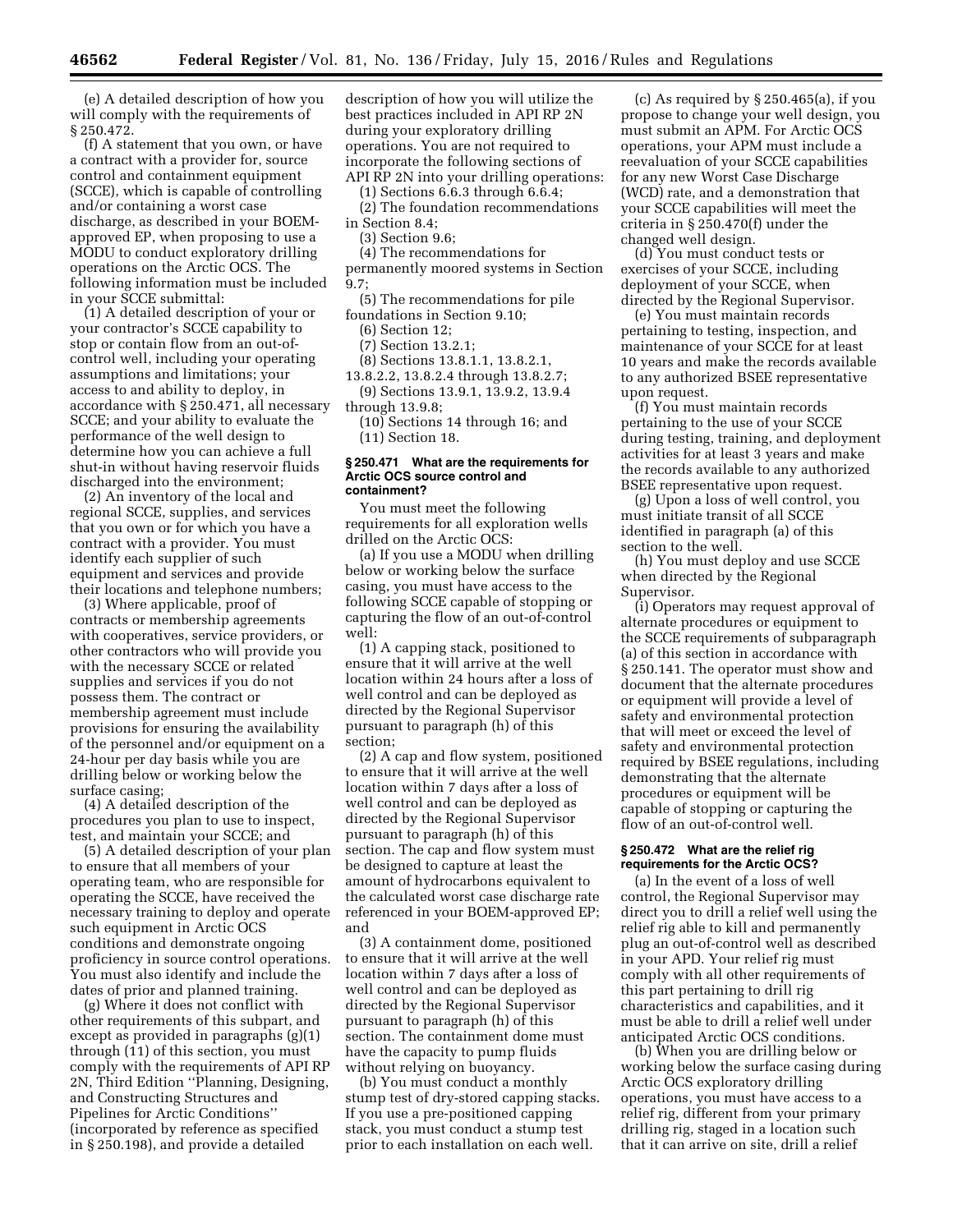well, kill and abandon the original well, and abandon the relief well prior to expected seasonal ice encroachment at the drill site, but no later than 45 days after the loss of well control.

(c) Operators may request approval of alternative compliance measures to the relief rig requirement in accordance with § 250.141. The operator must show and document that the alternate compliance measure will meet or exceed the level of safety and environmental protection required by BSEE regulations, including demonstrating that the alternate compliance measure will be able to kill and permanently plug an out-of-control well.

#### **§ 250.473 What must I do to protect health, safety, property, and the environment while operating on the Arctic OCS?**

In addition to the requirements set forth in § 250.107, when conducting exploratory drilling operations on the Arctic OCS, you must protect health, safety, property, and the environment by using the following:

(a) Equipment and materials that are rated or de-rated for service under conditions that can be reasonably expected during your operations; and

(b) Measures to address human factors associated with weather conditions that can be reasonably expected during your operations including, but not limited to, provision of proper attire and equipment, construction of protected work spaces, and management of shifts.

■ 9. Amend § 250.720 by adding paragraph (c) to read as follows:

# **§ 250.720 When and how must I secure a well?**

\* \* \* \* \* (c) For Arctic OCS exploratory drilling operations, in addition to the requirements of paragraphs (a) and (b) of this section:

(1) If you move your drilling rig off a well prior to completion or permanent abandonment, you must ensure that any equipment left on, near, or in a wellbore that has penetrated below the surface casing is positioned in a manner to:

(i) Protect the well head; and

(ii) Prevent or minimize the likelihood of compromising the downhole integrity of the well or the effectiveness of the well plugs.

(2) In areas of ice scour you must use a well mudline cellar or an equivalent means of minimizing the risk of damage to the well head and wellbore. BSEE may approve an equivalent means that will meet or exceed the level of safety and environmental protection provided by a mudline cellar if the operator can show that utilizing a mudline cellar

would compromise the stability of the rig, impede access to the well head during a well control event, or otherwise create operational risks.

■ 10. Amend § 250.1920 by: ■ a. Adding a sentence at the end of paragraphs (b)(5), (c), and (d); and ■ b. Adding paragraphs (f) and (g).

The additions read as follows:

### **§ 250.1920 What are the auditing requirements for my SEMS program?**

\* \* \* \* \*

(b) \* \* \*  $(5)$  \* \* \* For exploratory drilling operations taking place on the Arctic OCS, you must conduct an audit, consisting of an onshore portion and an offshore portion, including all related infrastructure, once per year for every year in which drilling is conducted. \* \* \* \* \*

(c) \* \* \* For exploratory drilling operations taking place on the Arctic OCS, you must submit an audit report of the audit findings, observations, deficiencies and conclusions for the onshore portion of your audit no later than March 1 in any year in which you plan to drill, and for the offshore portion of your audit, within 30 days of the close of the audit.

(d) \* \* \* For exploratory drilling operations taking place on the Arctic OCS, you must provide BSEE with a copy of your CAP for addressing deficiencies or nonconformities identified in the onshore portion of the audit no later than March 1 in any year in which you plan to drill, and for the offshore portion of your audit, within 30 days of the close of the audit.

\* \* \* \* \* (f) For exploratory drilling operations taking place on the Arctic OCS, during the offshore portion of each audit, 100 percent of the facilities operated must be audited while drilling activities are underway. You must start and close the offshore portion of the audit for each facility within 30 days after the first spudding of the well or entry into an existing wellbore for any purpose from that facility.

(g) For exploratory drilling operations taking place on the Arctic OCS, if BSEE determines that the CAP or progress toward implementing the CAP is not satisfactory, BSEE may order you to shut down all or part of your operations.

# **PART 254—OIL-SPILL RESPONSE REQUIREMENTS FOR FACILITIES LOCATED SEAWARD OF THE COAST LINE**

■ 11. The authority citation for 30 CFR part 254 continues to read as follows:

**Authority:** 33 U.S.C. 1321.

- 12. Amend § 254.6 by:
- a. Revising the definition of "Adverse" weather conditions;'' and ■ b. Adding definitions for "Arctic
- OCS'' and ''Ice intervention practices''

in alphabetical order. The revision and additions read as follows:

#### **§ 254.6 Definitions.**

\* \* \* \* \* *Adverse weather conditions* means, for the purposes of this part, weather conditions found in the operating area that make it difficult for response equipment and personnel to clean up or remove spilled oil or hazardous substances. These conditions include, but are not limited to: fog, inhospitable water and air temperatures, wind, sea ice, extreme cold, freezing spray, snow, currents, sea states, and extended periods of low light. Adverse weather conditions do not refer to conditions under which it would be dangerous or impossible to respond to a spill, such as a hurricane.

*Arctic OCS* means the Beaufort Sea and Chukchi Sea Planning Areas (for more information on these areas, *see* the Proposed Final OCS Oil and Gas Leasing Program for 2012–2017 (June 2012) at *[http://www.boem.gov/Oil-and-](http://www.boem.gov/Oil-and-Gas-Energy-Program/Leasing/Five-Year-Program/2012-2017/Program-Area-Maps/index.aspx)[Gas-Energy-Program/Leasing/Five-Year-](http://www.boem.gov/Oil-and-Gas-Energy-Program/Leasing/Five-Year-Program/2012-2017/Program-Area-Maps/index.aspx)[Program/2012-2017/Program-Area-](http://www.boem.gov/Oil-and-Gas-Energy-Program/Leasing/Five-Year-Program/2012-2017/Program-Area-Maps/index.aspx)[Maps/index.aspx](http://www.boem.gov/Oil-and-Gas-Energy-Program/Leasing/Five-Year-Program/2012-2017/Program-Area-Maps/index.aspx)*).

\* \* \* \* \* *Ice intervention practices* mean the equipment, vessels, and procedures used to increase oil encounter rates and the effectiveness of spill response techniques and equipment when sea ice is present.

\* \* \* \* \* ■ 13. Add § 254.55 to subpart D to read as follows:

#### **§ 254.55 Spill response plans for facilities located in Alaska State waters seaward of the coast line in the Chukchi and Beaufort Seas.**

Response plans for facilities conducting exploratory drilling operations from a MODU seaward of the coast line in Alaska State waters in the Chukchi and Beaufort Seas must follow the requirements contained within subpart E of this part, in addition to the other requirements of this subpart. Such response plans must address how the source control procedures selected to comply with State law will be integrated into the planning, training, and exercise requirements of §§ 254.70(a), 254.90(a), and 254.90(c), in the event that the proposed operations do not incorporate the capping stack, cap and flow system, containment dome, and/or other similar subsea and surface devices and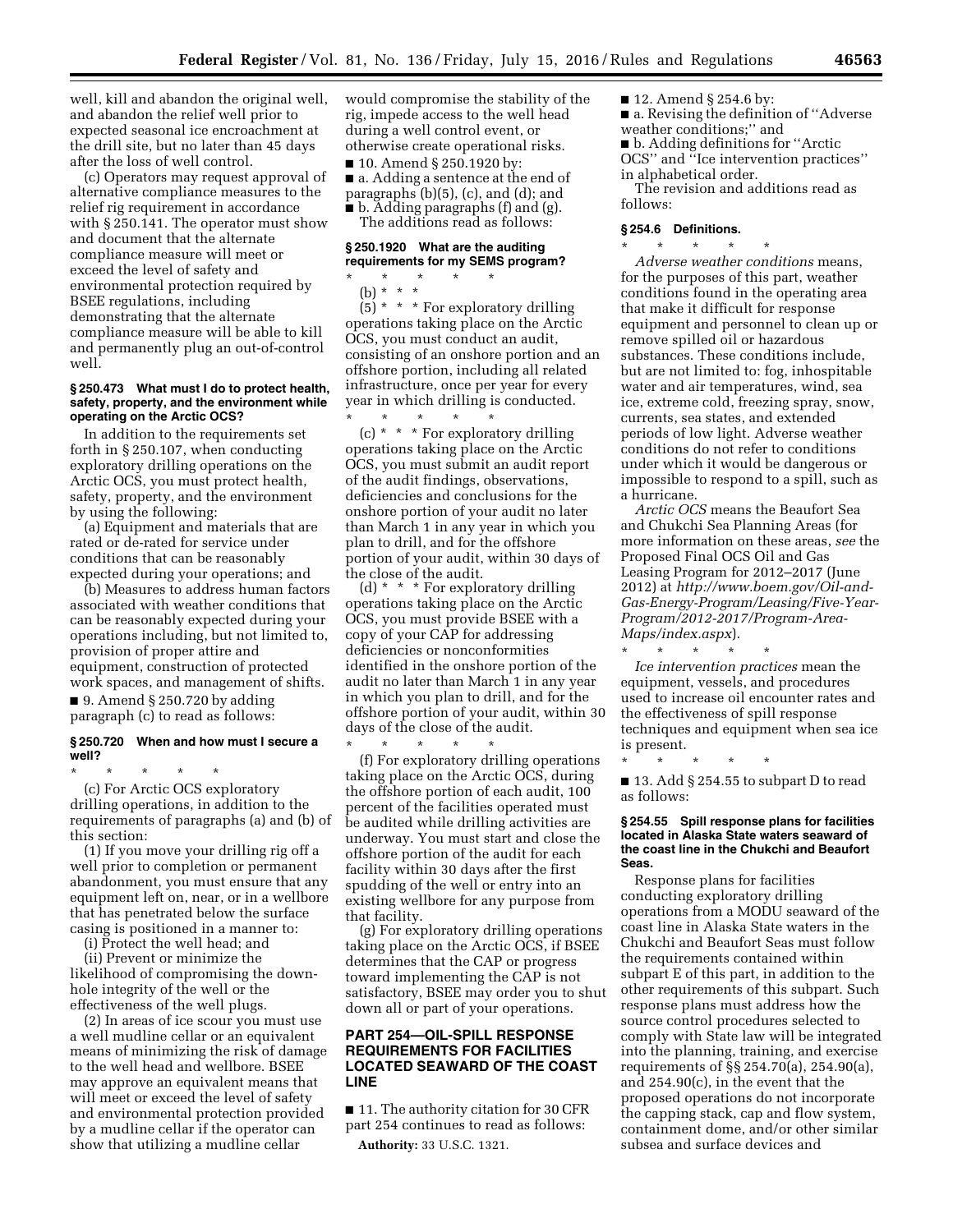equipment and vessels referenced in those sections.

■ 14. Add subpart E to read as follows:

### **Subpart E—Oil-Spill Response Requirements for Facilities Located on the Arctic OCS**

Sec.

# 254.65 Purpose.

- 254.66 through 254.69 [Reserved] 254.70 What are the additional
- requirements for facilities conducting exploratory drilling from a MODU on the Arctic OCS?
- 254.71 through 254.79 [Reserved]
- 254.80 What additional information must I include in the ''Emergency response action plan'' section for facilities conducting exploratory drilling from a MODU on the Arctic OCS?
- 254.81 through 254.89 [Reserved]
- 254.90 What are the additional requirements for exercises of your response personnel and equipment for facilities conducting exploratory drilling from a MODU on the Arctic OCS?

# **Subpart E—Oil-Spill Response Requirements for Facilities Located on the Arctic OCS**

# **§ 254.65 Purpose.**

This subpart describes the additional requirements for preparing OSRPs and maintaining oil spill preparedness for facilities conducting exploratory drilling operations from a mobile offshore drilling unit (MODU) on the Arctic OCS.

# **§§ 254.66 through 254.69 [Reserved]**

### **§ 254.70 What are the additional requirements for facilities conducting exploratory drilling from a MODU on the Arctic OCS?**

In addition to meeting the applicable requirements of this part, your OSRP must:

(a) Describe how the relevant personnel, equipment, materials, and support vessels associated with the capping stack, cap and flow system, containment dome, and other similar subsea and surface devices and equipment and vessels will be integrated into oil spill response incident action planning;

(b) Describe how you will address human factors, such as cold stress and cold related conditions, associated with oil spill response activities in adverse weather conditions and their impacts on decision-making and health and safety; and

(c) Undergo plan-holder review prior to handling, storing, or transporting oil in connection with seasonal exploratory drilling activities, and all resulting modifications must be submitted to the Regional Supervisor. If this review does not result in modifications, you must inform the Regional Supervisor in

writing that there are no changes. The requirements of this paragraph (c) are in lieu of the requirements in § 254.30(a).

# **§§ 254.71 through 254.79 [Reserved]**

### **§ 254.80 What additional information must I include in the ''Emergency response action plan'' section for facilities conducting exploratory drilling from a MODU on the Arctic OCS?**

In addition to the requirements in § 254.23, you must include the following information in the emergency response action plan section of your OSRP:

(a) A description of your ice intervention practices and how they will improve the effectiveness of the oil spill response options and strategies that are listed in your OSRP in the presence of sea ice. When developing the ice intervention practices for your OSRP, you must consider, at a minimum, the use of specialized tactics, modified response equipment, ice management assist vessels, and technologies for the identification, tracking, containment and removal of oil in ice.

(b) On areas of the Arctic OCS where a planned shore-based response would not satisfy § 254.1(a):

(1) A list of all resources required to ensure an effective offshore-based response capable of operating in adverse weather conditions. This list must include a description of how you will ensure the shortest possible transit times, including but not limited to establishing an offshore resource management capability (*e.g.,* sea-based staging, maintenance, and berthing logistics); and

(2) A list and description of logistics resupply chains, including waste management, that effectively factor in the remote and limited infrastructure that exists in the Arctic and ensure you can adequately sustain all oil spill response activities for the duration of the response. The components of the logistics supply chain include, but are not limited to:

(i) Personnel and equipment transport services;

(ii) Airfields and types of aircraft that can be supported;

(iii) Capabilities to mobilize supplies (*e.g.,* response equipment, fuel, food, fresh water) and personnel to the response sites;

(iv) Onshore staging areas, storage areas that may be used en-route to staging areas, and camp facilities to support response personnel conducting offshore, nearshore and shoreline response; and

(v) Management of recovered fluid and contaminated debris and response

materials (*e.g.,* oiled sorbents), as well as waste streams generated at offshore and on-shore support facilities (*e.g.,*  sewage, food, and medical).

(c) A description of the system you will use to maintain real-time location tracking for all response resources while operating, transiting, or staging/ maintaining such resources during a spill response.

#### **§§ 254.81 through 254.89 [Reserved]**

#### **§ 254.90 What are the additional requirements for exercises of your response personnel and equipment for facilities conducting exploratory drilling from a MODU on the Arctic OCS?**

In addition to the requirements in § 254.42, the following requirements apply to exercises for your response personnel and equipment for facilities conducting exploratory drilling from a MODU on the Arctic OCS:

(a) You must incorporate the personnel, materials, and equipment identified in § 254.70(a), the safe working practices identified in § 254.70(b), the ice intervention practices described in § 254.80(a), the offshore-based response requirements in § 254.80(b), and the resource tracking requirements in § 254.80(c) into your spill-response training and exercise activities.

(b) For each season in which you plan to conduct exploratory drilling operations from a MODU on the Arctic OCS, you must notify the Regional Supervisor 60 days prior to handling, storing, or transporting oil.

(c) After the Regional Supervisor receives notice pursuant to § 254.90(b), the Regional Supervisor may direct you to deploy and operate your spill response equipment and/or your capping stack, cap and flow system, and containment dome, and other similar subsea and surface devices and equipment and vessels, as part of announced or unannounced exercises or compliance inspections. For the purposes of this section, spill response equipment does not include the use of blowout preventers, diverters, heavy weight mud to kill the well, relief wells, or other similar conventional well control options.

# **CHAPTER V—BUREAU OF OCEAN ENERGY MANAGEMENT, DEPARTMENT OF THE INTERIOR**

# **PART 550—OIL AND GAS AND SULFUR OPERATIONS IN THE OUTER CONTINENTAL SHELF**

■ 15. The authority citation for 30 CFR part 550 is revised to read as follows:

**Authority:** 30 U.S.C. 1751; 31 U.S.C. 9701; 43 U.S.C. 1334.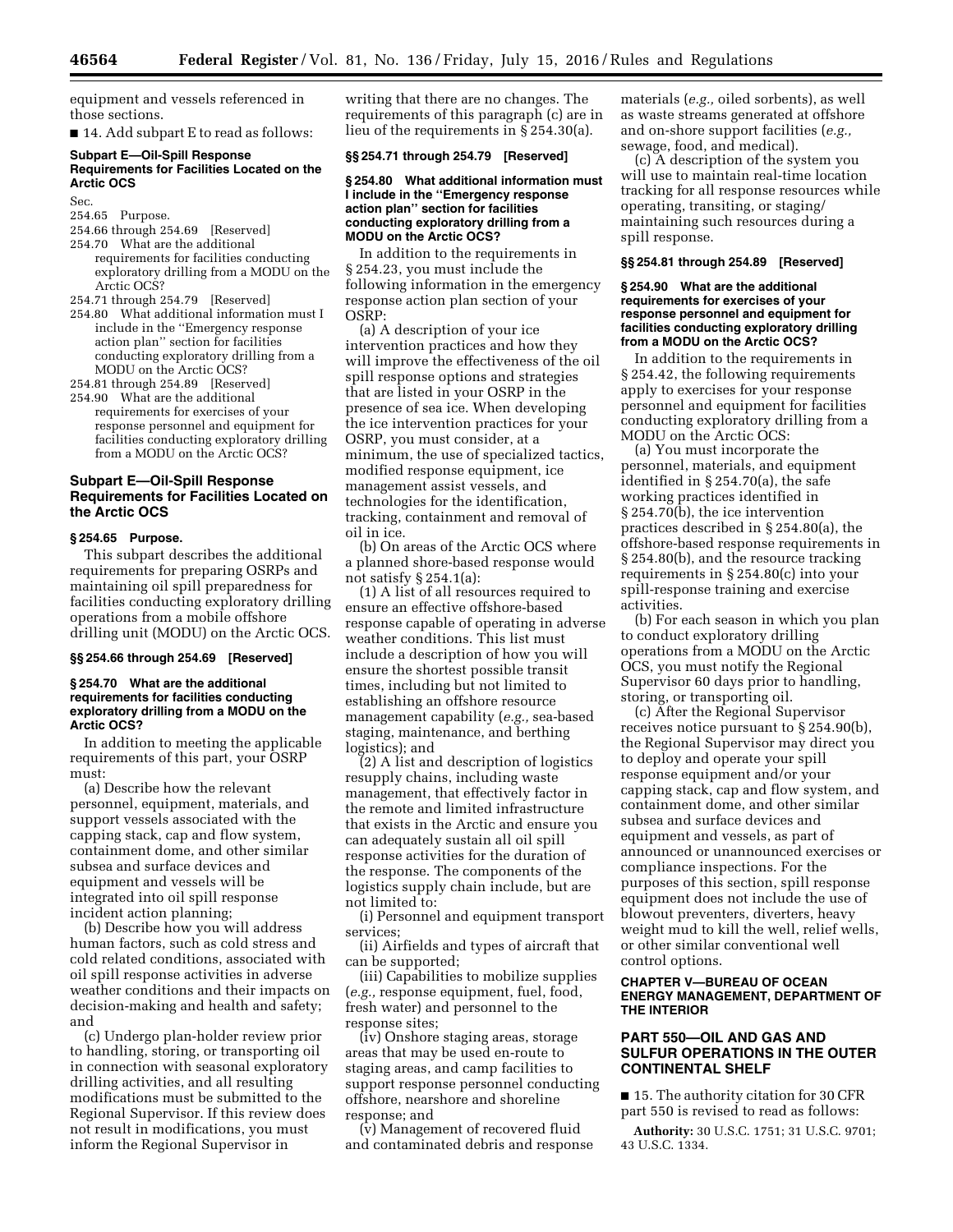$\blacksquare$  16. Amend § 550.105 by adding definitions for ''Arctic OCS'' and ''Arctic OCS conditions'' in alphabetical order to read as follows:

### **§ 550.105 Definitions.**

\* \* \* \* \*

*Arctic OCS* means the Beaufort Sea and Chukchi Sea Planning Areas (for more information on these areas, *see* the Proposed Final OCS Oil and Gas Leasing Program for 2012–2017 (June 2012) at *[http://www.boem.gov/Oil-and-](http://www.boem.gov/Oil-and-Gas-Energy-Program/Leasing/Five-Year-Program/2012-2017/Program-Area-Maps/index.aspx)[Gas-Energy-Program/Leasing/Five-Year-](http://www.boem.gov/Oil-and-Gas-Energy-Program/Leasing/Five-Year-Program/2012-2017/Program-Area-Maps/index.aspx)[Program/2012–2017/Program-Area-](http://www.boem.gov/Oil-and-Gas-Energy-Program/Leasing/Five-Year-Program/2012-2017/Program-Area-Maps/index.aspx)[Maps/index.aspx](http://www.boem.gov/Oil-and-Gas-Energy-Program/Leasing/Five-Year-Program/2012-2017/Program-Area-Maps/index.aspx)*).

*Arctic OCS conditions* means, for the purposes of this part, the conditions operators can reasonably expect during operations on the Arctic OCS. Such conditions, depending on the time of year, include, but are not limited to: extreme cold, freezing spray, snow, extended periods of low light, strong winds, dense fog, sea ice, strong currents, and dangerous sea states. Remote location, relative lack of infrastructure, and the existence of subsistence hunting and fishing areas are also characteristic of the Arctic region.

\* \* \* \* \*

 $\blacksquare$  17. Amend § 550.200 in paragraph (a) by adding the term ''IOP'' in alphabetical order:

### **§ 550.200 Definitions.**

- \* \* \* \* \*
	- (a) \* \* \*

*IOP* means Integrated Operations Plan.

\* \* \* \* \*

 $\blacksquare$  18. Add § 550.204 to read as follows:

### **§ 550.204 When must I submit my IOP for proposed Arctic exploratory drilling operations and what must the IOP include?**

If you propose exploratory drilling activities on the Arctic OCS, you must submit an Integrated Operations Plan (IOP) to the Regional Supervisor at least 90 days prior to filing your EP. Your IOP must describe how your exploratory drilling program will be designed and conducted in an integrated manner that accounts for Arctic OCS conditions and include the following information:

(a) A description of how all vessels and equipment will be designed, built, and/or modified to account for Arctic OCS conditions;

(b) A schedule of your exploratory drilling program, including contractor work on critical components of your program;

(c) A description of your mobilization and demobilization operations, including tow plans that account for Arctic OCS conditions, as well as your

general maintenance schedule for vessels and equipment;

(d) A description of your exploratory drilling program objectives and timelines for each objective, including general plans for abandonment of the well(s), such as:

(1) Contingency plans for temporary abandonment in the event of ice encroachment at the drill site;

(2) Plans for permanent abandonment; and

(3) Plans for temporary seasonal abandonment.

(e) A description of your weather and ice forecasting capabilities for all phases of the exploration program, including a description of how you would respond to and manage ice hazards and weather events;

(f) A description of work to be performed by contractors supporting your exploration drilling program (including mobilization and demobilization), including:

(1) How such work will be designed or modified to account for Arctic OCS conditions; and

(2) Your concepts for contractor management, oversight, and risk management.

(g) A description of how you will ensure operational safety while working in Arctic OCS conditions, including but not limited to:

(1) The safety principles that you intend to apply to yourself and your contractors;

(2) The accountability structure within your organization for implementing such principles;

(3) How you will communicate such principles to your employees and contractors; and

(4) How you will determine successful implementation of such principles.

(h) Information regarding your preparations and plans for staging of oil spill response assets;

(i) A description of your efforts to minimize impacts of your exploratory drilling operations on local community infrastructure, including but not limited to housing, energy supplies, and services; and

(j) A description of whether and to what extent your project will rely on local community workforce and spill cleanup response capacity.

■ 19. Revise § 550.206 to read as follows:

# **§ 550.206 How do I submit the IOP, EP, DPP, or DOCD?**

(a) *Number of copies.* When you submit an IOP, EP, DPP, or DOCD to BOEM, you must provide:

(1) Four copies that contain all required information (proprietary copies);

(2) Eight copies for public distribution (public information copies) that omit information that you assert is exempt from disclosure under the Freedom of Information Act (FOIA) (5 U.S.C. 552) and the implementing regulations (43 CFR part 2); and

(3) Any additional copies that may be necessary to facilitate review of the IOP, EP, DPP, or DOCD by certain affected States and other reviewing entities.

(b) *Electronic submission.* You may submit part or all of your IOP, EP, DPP, or DOCD and its accompanying information electronically. If you prefer to submit your IOP, EP, DPP, or DOCD electronically, ask the Regional Supervisor for further guidance.

(c) *Withdrawal after submission.* You may withdraw your proposed IOP, EP, DPP, or DOCD at any time for any reason. Notify the appropriate BOEM OCS Region if you do.

 $\blacksquare$  20. Amend § 550.220 by revising paragraph (a) and adding paragraph (c) to read as follows:

### **§ 550.220 If I propose activities in the Alaska OCS Region, what planning information must accompany the EP?**

\* \* \* \* \*

(a) *Emergency plans.* A description of your emergency plans to respond to a fire, explosion, personnel evacuation, or loss of well control, as well as a loss or disablement of a drilling unit, and loss of or damage to a support vessel, offshore vehicle, or aircraft.

 $\star$   $\qquad$   $\star$   $\qquad$   $\star$   $\qquad$   $\star$ (c) If you propose exploration activities on the Arctic OCS, the following planning information must also accompany your EP:

(1) *Suitability for Arctic OCS conditions.* A description of how your exploratory drilling activities will be designed and conducted in a manner that accounts for Arctic OCS conditions and how such activities will be managed and overseen as an integrated endeavor.

(2) *Ice and weather management.* A description of your weather and ice forecasting and management plans for all phases of your exploratory drilling activities, including:

(i) A description of how you will respond to and manage ice hazards and weather events;

(ii) Your ice and weather alert procedures;

(iii) Your procedures and thresholds for activating your ice and weather management system(s); and

(iv) Confirmation that you will operate ice and weather management